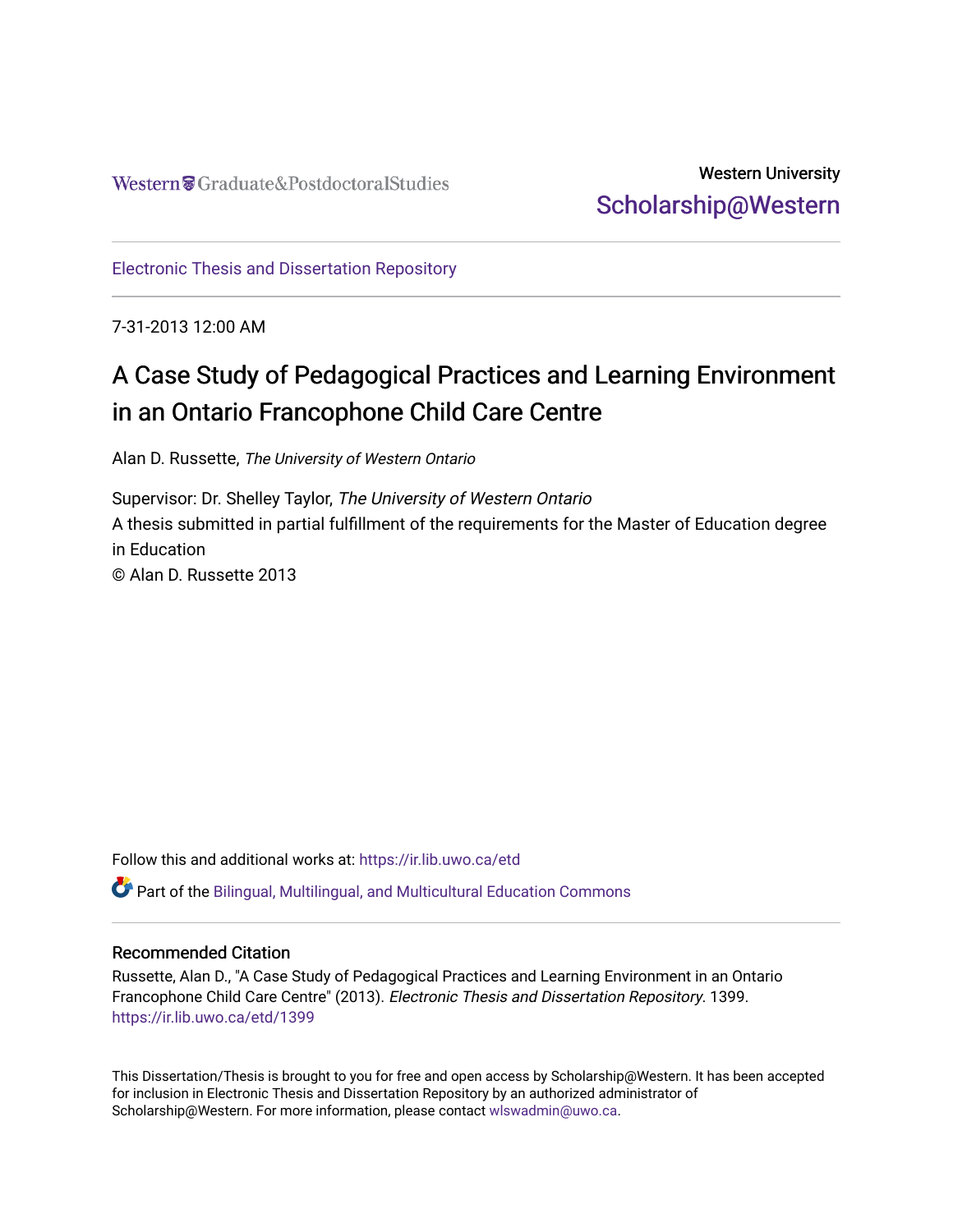#### A CASE STUDY OF PEDAGOGICAL PRACTICES AND LEARNING ENVIRONMENT IN AN ONTARIO FRANCOPHONE CHILD CARE CENTRE

(Thesis format: Monograph)

by

Alan David Russette

Graduate Program in Education

A thesis submitted in partial fulfillment of the requirements for the degree of Master of Education

The School of Graduate and Postdoctoral Studies The University of Western Ontario London, Ontario, Canada

© Alan David Russette 2013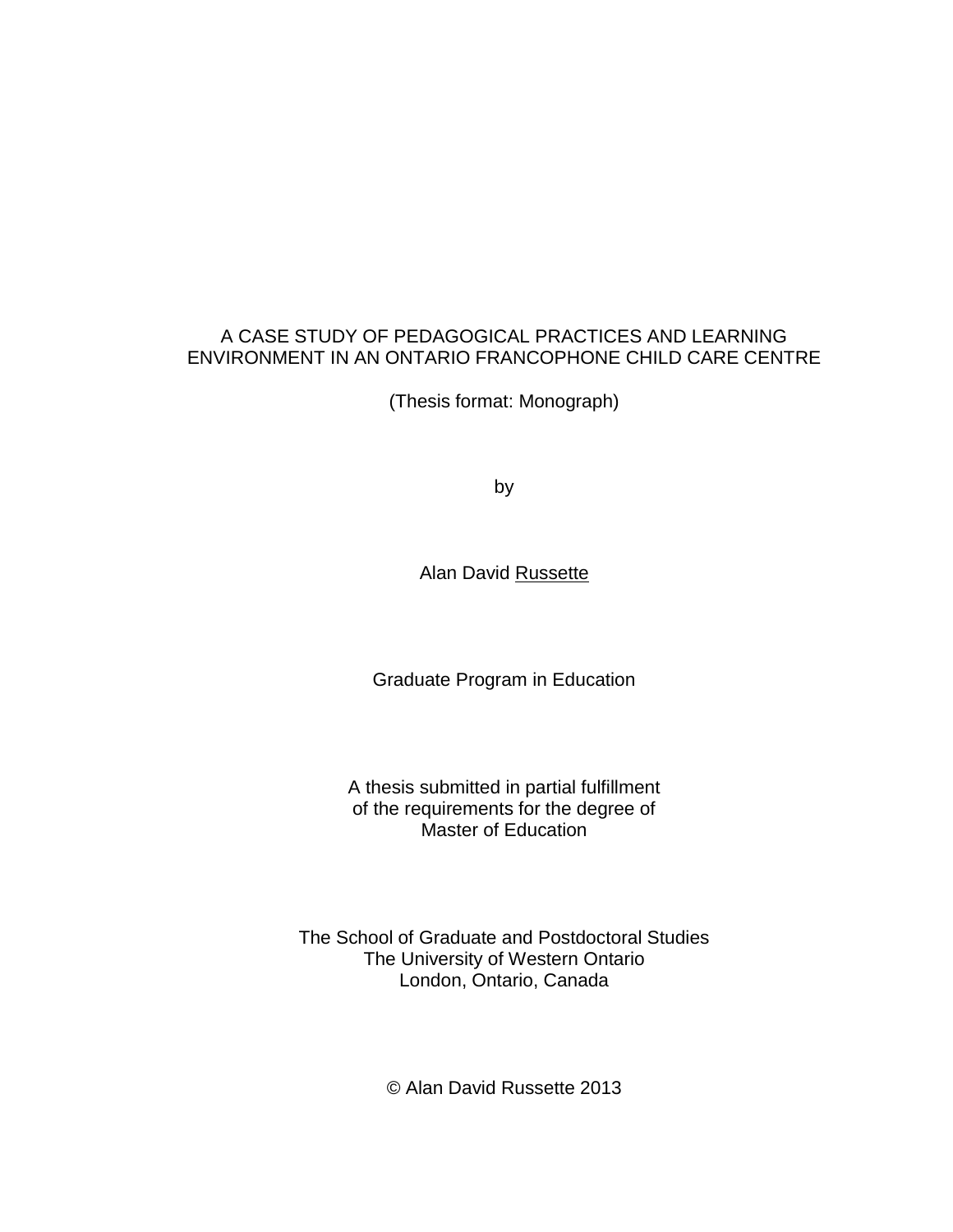#### Abstract

<span id="page-2-0"></span>This thesis explores the pedagogy and learning environment in an Ontario Francophone child care centre. This study is an exploratory descriptive case study using ethnographic tools. Relying on Cummins' (1989) Minority Empowerment Framework and Lyster's (2007) Counterbalanced Approach to Second Language Teaching as reference points, this study investigated how Franco-Ontarian culture and linguistic character are reinforced in this child care centre; how language instruction was integrated into educational activities; and what supports were in place to assist and support Anglophone and Allophone children in this environment. Over ten weeks, the researcher found that the centre promoted a culture of universal acceptance, rather than strictly a Franco-Ontarian culture; the centre's interpretation of Emergent Curriculum meshes well with Lyster's (2007) Counterbalanced Approach; and that gestures, repetition, and praise were used with all the children, regardless of language background.

# Keywords

Child care; early childhood education; counterbalanced approach; emergent curriculum; French; second language learning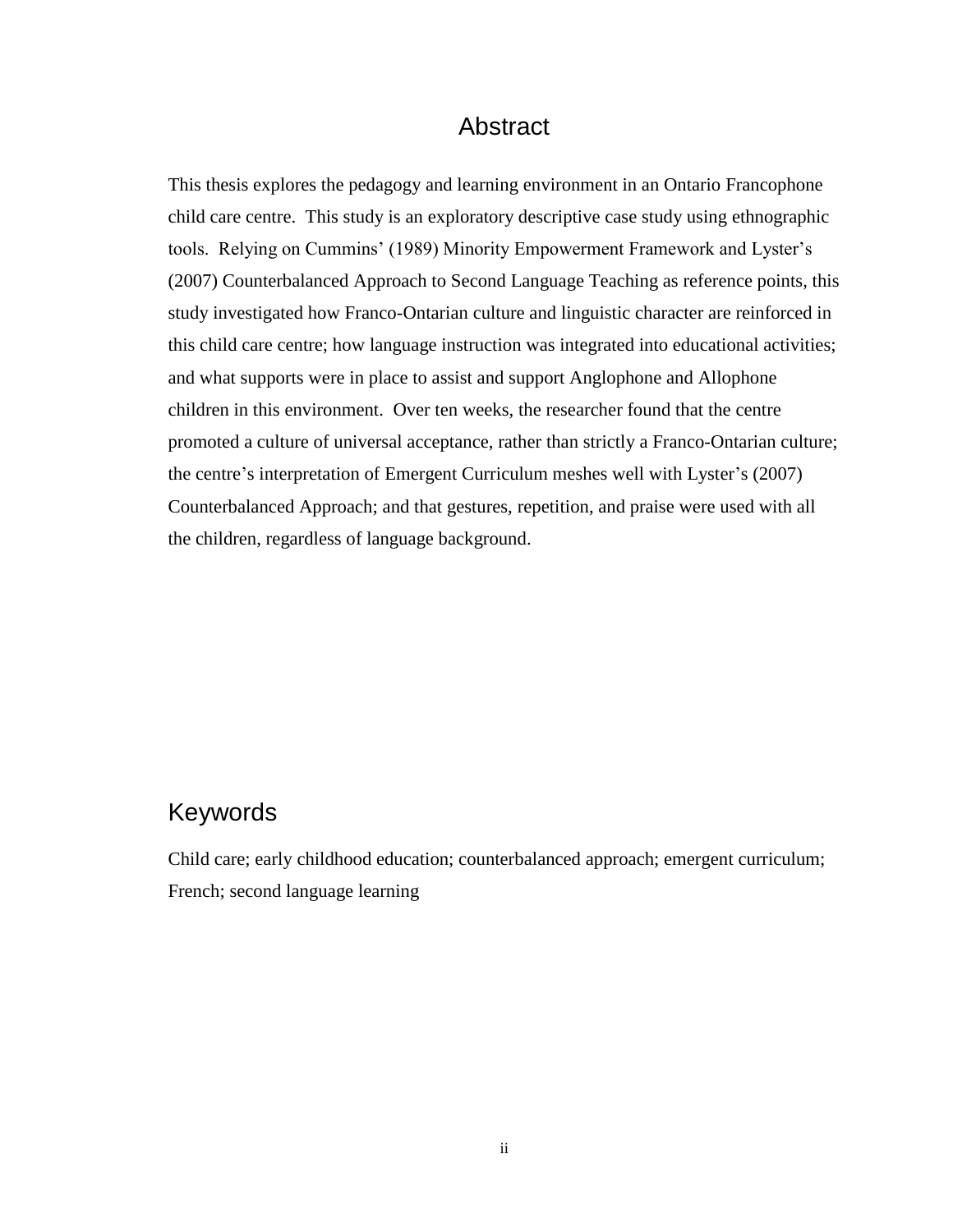#### Acknowledgments

<span id="page-3-0"></span>I would like to take this opportunity to thank all those who helped me over the course of this thesis. In particular, I would like to thank Dr. Shelley Taylor. Without her guidance and feedback, this project may never have become a reality. I would like to thank the members of my committee: Dr. Farahnaz Faez and Dr. Rachel Heydon. I appreciate the feedback that each provided as this thesis grew from an idea to a proposal to the final draft.

I would like to thank Dr. Chris McNorgan for his encouragement and supportive words during this project. I can't express how helpful it was to have such a good friend there to listen, particularly one who has been through this process himself. This academic adventure would have been considerably more difficult for me without him around.

Finally, I would like to thank my parents, Paul and Elena Russette. It is no exaggeration that this journey would not have been possible without their unwavering love and support. I am grateful for all the little things they have done and everything they continue to do.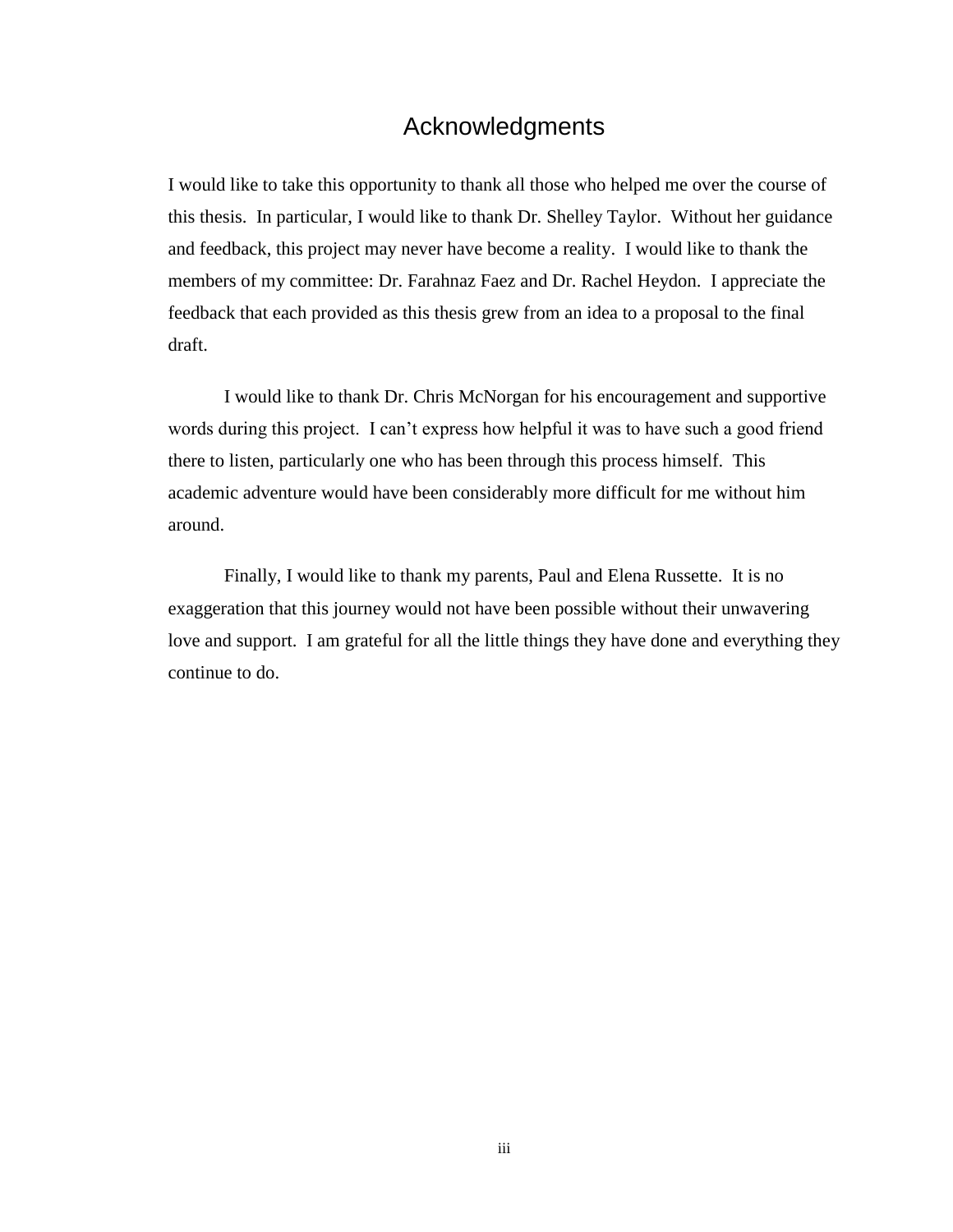# **Table of Contents**

<span id="page-4-0"></span>

| $\mathbf{1}$ |  |  |  |  |
|--------------|--|--|--|--|
|              |  |  |  |  |
|              |  |  |  |  |
|              |  |  |  |  |
|              |  |  |  |  |
|              |  |  |  |  |
|              |  |  |  |  |
|              |  |  |  |  |
|              |  |  |  |  |
|              |  |  |  |  |
|              |  |  |  |  |
|              |  |  |  |  |
|              |  |  |  |  |
|              |  |  |  |  |
|              |  |  |  |  |
|              |  |  |  |  |
|              |  |  |  |  |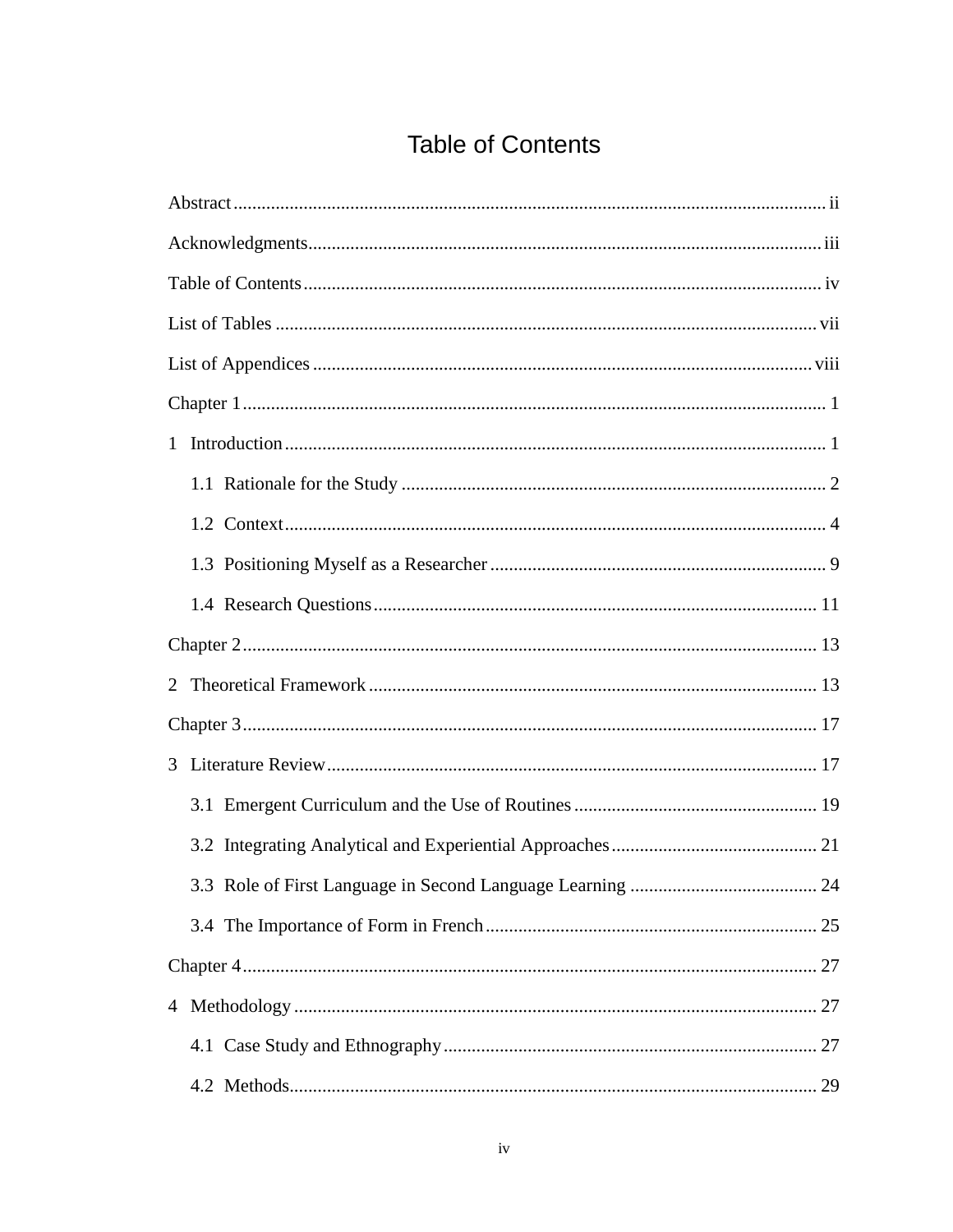|  | 4.2.1 |  |
|--|-------|--|
|  | 4.2.2 |  |
|  | 4.2.3 |  |
|  | 4.2.4 |  |
|  | 4.2.5 |  |
|  | 4.2.6 |  |
|  |       |  |
|  |       |  |
|  |       |  |
|  |       |  |
|  | 5.2.1 |  |
|  | 5.2.2 |  |
|  |       |  |
|  | 5.3.1 |  |
|  | 5.3.2 |  |
|  | 5.3.3 |  |
|  | 5.3.4 |  |
|  |       |  |
|  | 5.3.6 |  |
|  | 5.3.7 |  |
|  |       |  |
|  | 5.4.1 |  |
|  | 5.4.2 |  |
|  | 5.4.3 |  |
|  |       |  |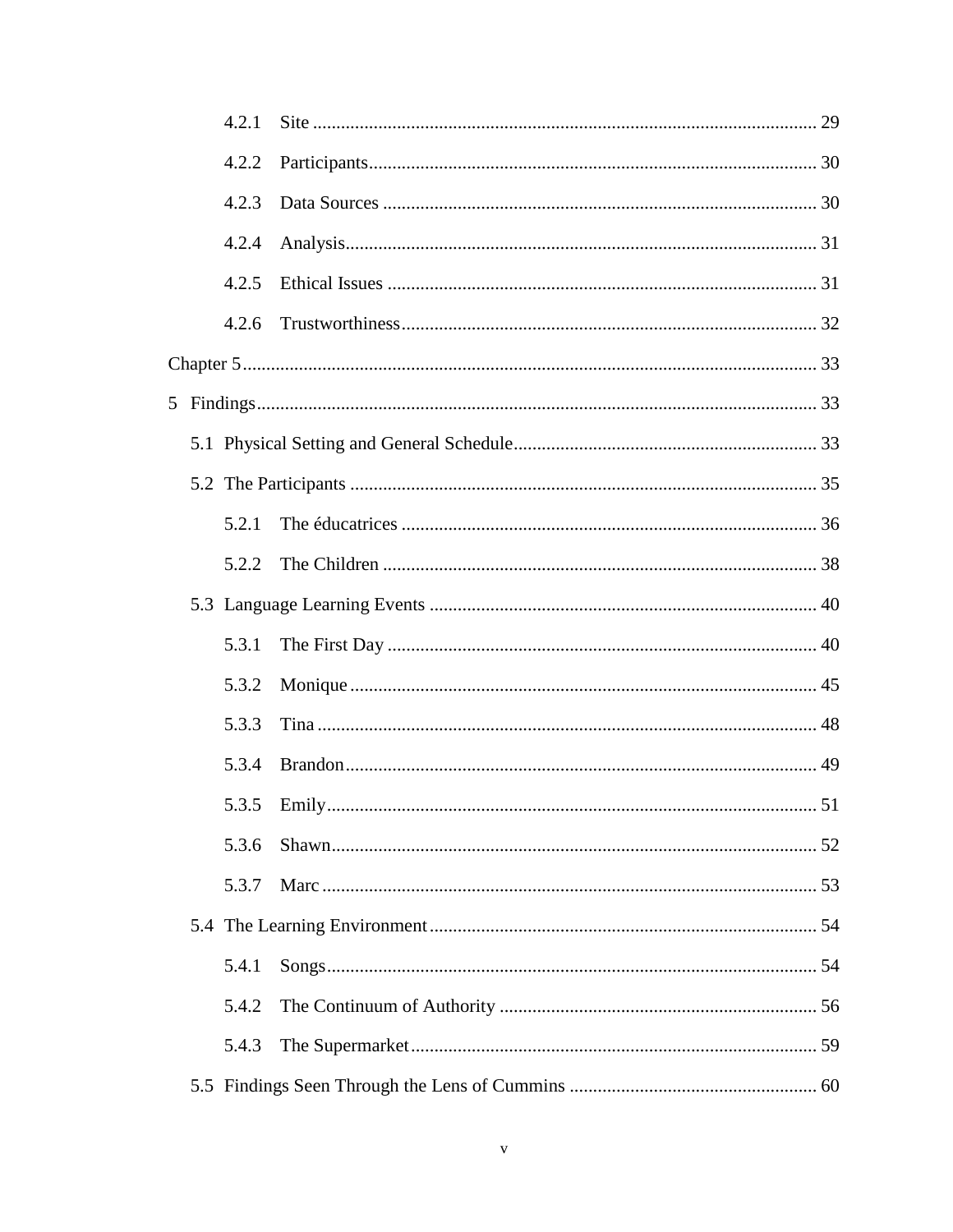|        | 5.5.1 |                                                                        |  |  |  |
|--------|-------|------------------------------------------------------------------------|--|--|--|
|        | 5.5.2 |                                                                        |  |  |  |
|        | 5.5.3 |                                                                        |  |  |  |
|        |       |                                                                        |  |  |  |
|        |       |                                                                        |  |  |  |
|        |       |                                                                        |  |  |  |
| $\tau$ |       |                                                                        |  |  |  |
|        |       |                                                                        |  |  |  |
|        |       | 7.2 Integration of Language Instruction into Educational Activities 71 |  |  |  |
|        |       |                                                                        |  |  |  |
|        |       |                                                                        |  |  |  |
|        |       |                                                                        |  |  |  |
|        |       |                                                                        |  |  |  |
|        |       |                                                                        |  |  |  |
|        |       |                                                                        |  |  |  |
|        |       |                                                                        |  |  |  |
|        |       |                                                                        |  |  |  |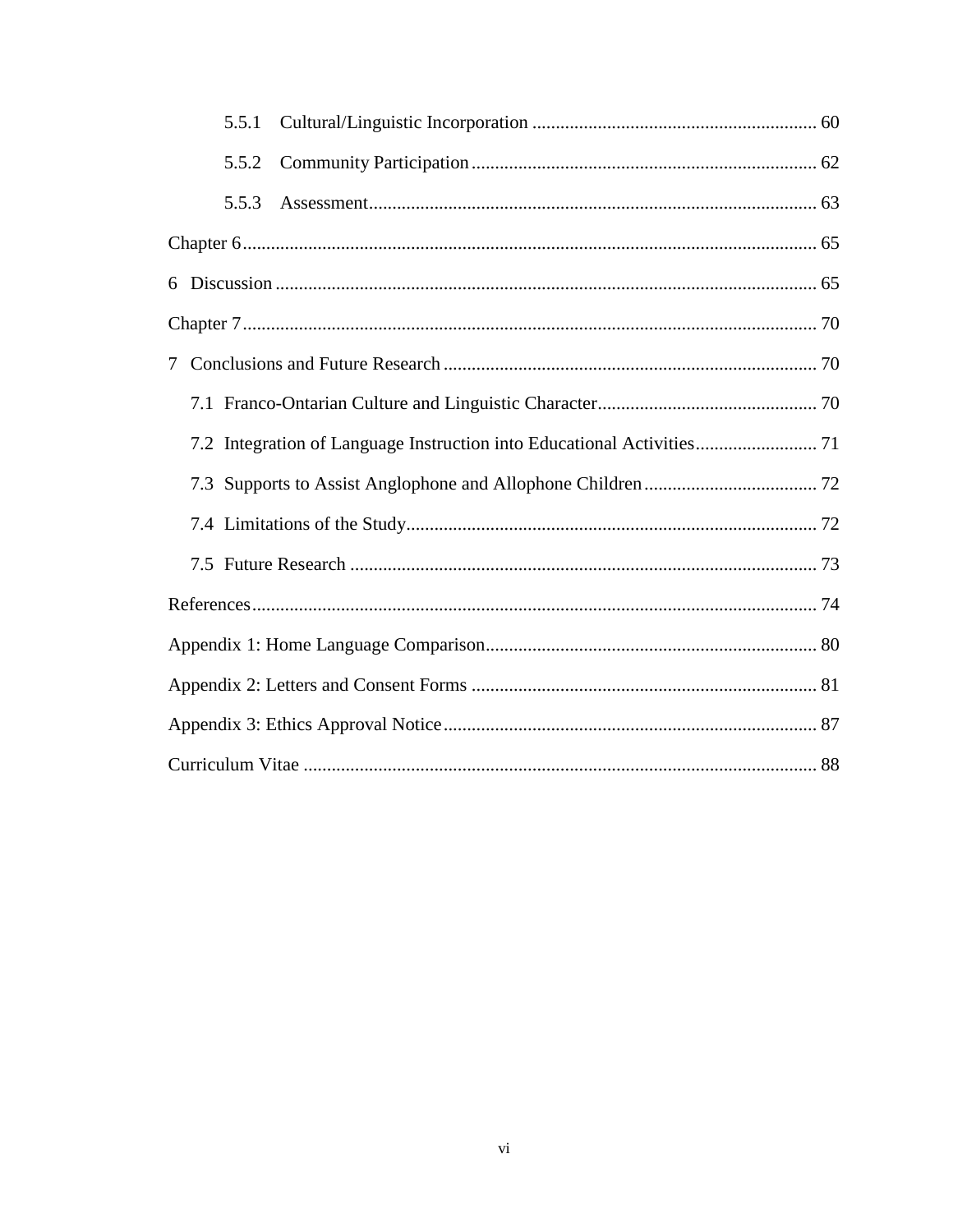# List of Tables

<span id="page-7-0"></span>

| Table 3: Comparison of Languages Spoken at Home in CSDECSO Elementary Schools |  |
|-------------------------------------------------------------------------------|--|
|                                                                               |  |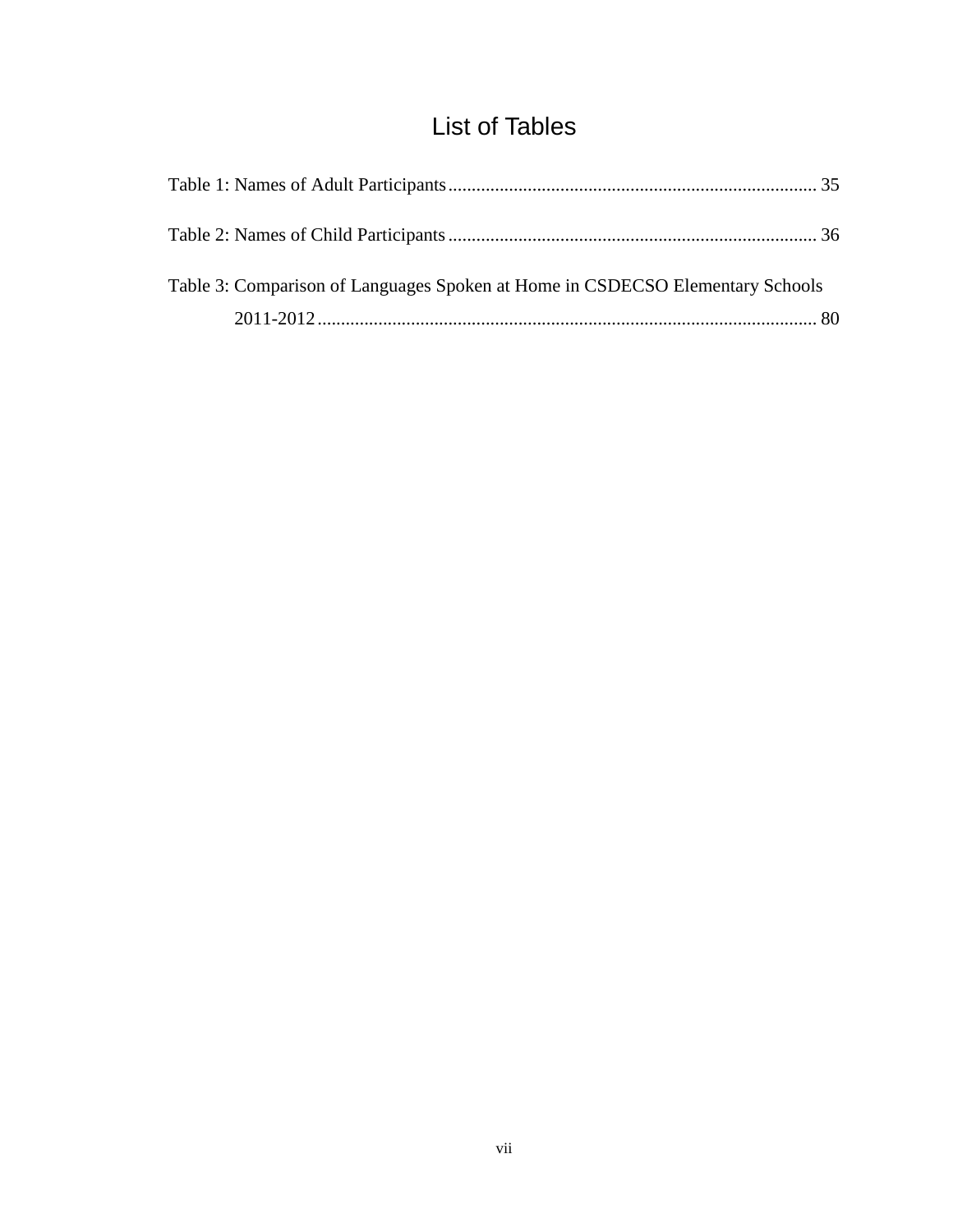# List of Appendices

<span id="page-8-0"></span>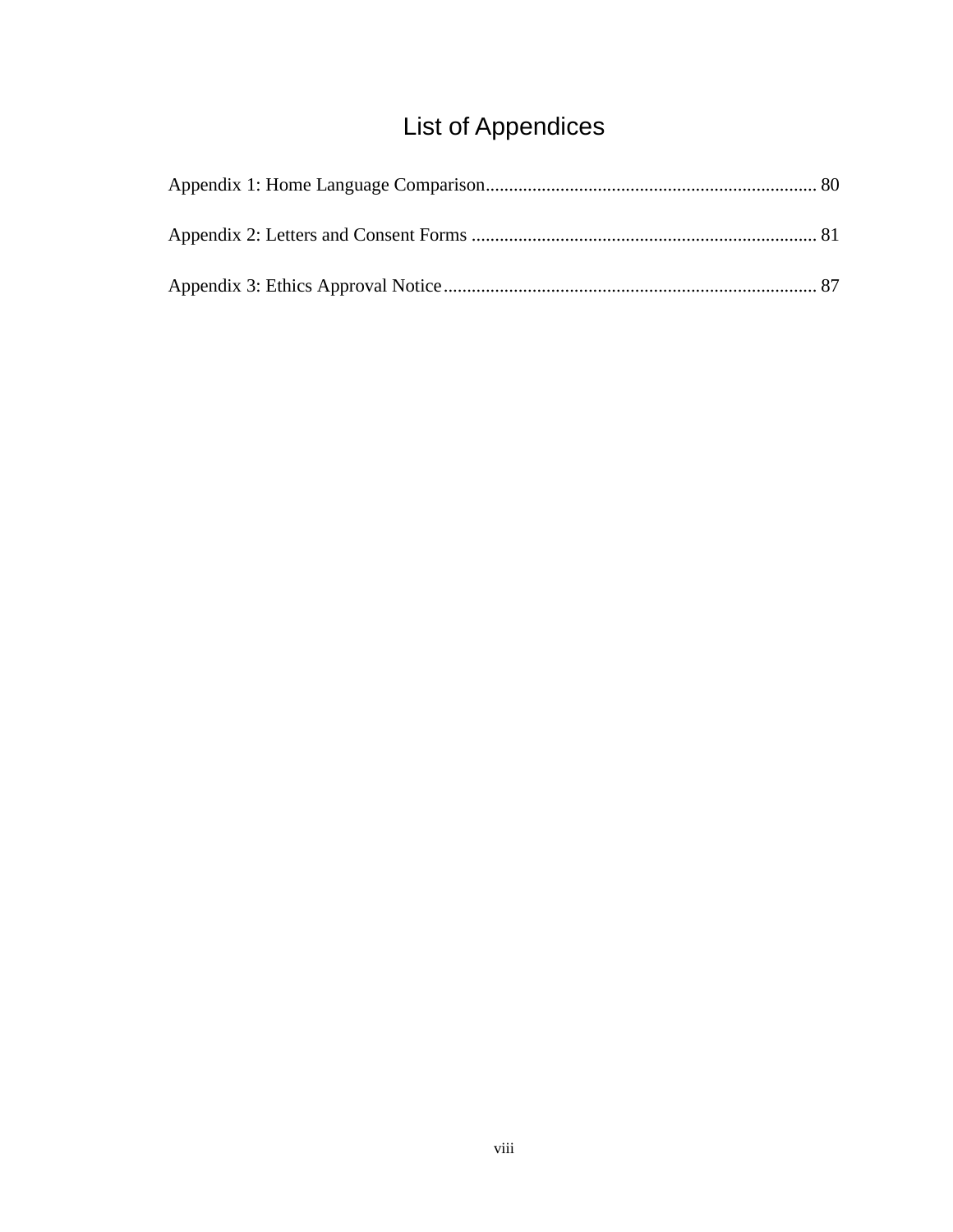#### Chapter 1

#### <span id="page-9-1"></span><span id="page-9-0"></span>1 Introduction

 $\overline{a}$ 

French language education continues to be an important issue on the Canadian political and cultural landscape. This is evident from the Canadian government's \$1.1 billion investment in the *Roadmap for Canada's Linguistic Duality 2008-2013: Acting for the Future* initiative. This initiative is based on "two pillars: the participation of all Canadians in linguistic duality, and the support for official language minority communities" (Government of Canada, 2008, p.6). In the initiative's mid-term report document, the Minister of Canadian Heritage and Official Languages, the Honourable James Moore states, "Canada's linguistic duality permeates all fields of our society and undoubtedly represents a social, cultural, and economic asset for Canadians at home and abroad" (Government of Canada, 2012, p. 2). This initiative provides funding for a number of key areas, including facets of education, such as second language education bursaries, early childhood education and care, family literacy, and second language education programs, like French Immersion. The mid-term report indicates that Canadawide enrollment in French Immersion sits at approximately 350, 000 students and continues to grow in popularity, increasing by 10% in the past 5 years (Government of Canada, 2012).

In Ontario, French as a second language (FSL) education takes several forms. The most common is referred to as Core French and often involves a French teacher rotating from classroom to classroom to deliver instruction in the French language as subject for approximately 40 minutes per day. In some instances, the teacher is given a dedicated classroom for French, but that varies by school. Often beginning in Grade 4, students are expected to receive a minimum of 600 hours of French instruction by the time they complete Grade 8 (Ontario Ministry of Education, 1998).<sup>1</sup> Extended French

<sup>&</sup>lt;sup>1</sup> In the Public school system, students in non-French Immersion schools begin taking French as a subject no later than Grade 4. In the Catholic system, French-as-subject instruction typically begins in Grade 1, though some school boards begin teaching French as early as kindergarten.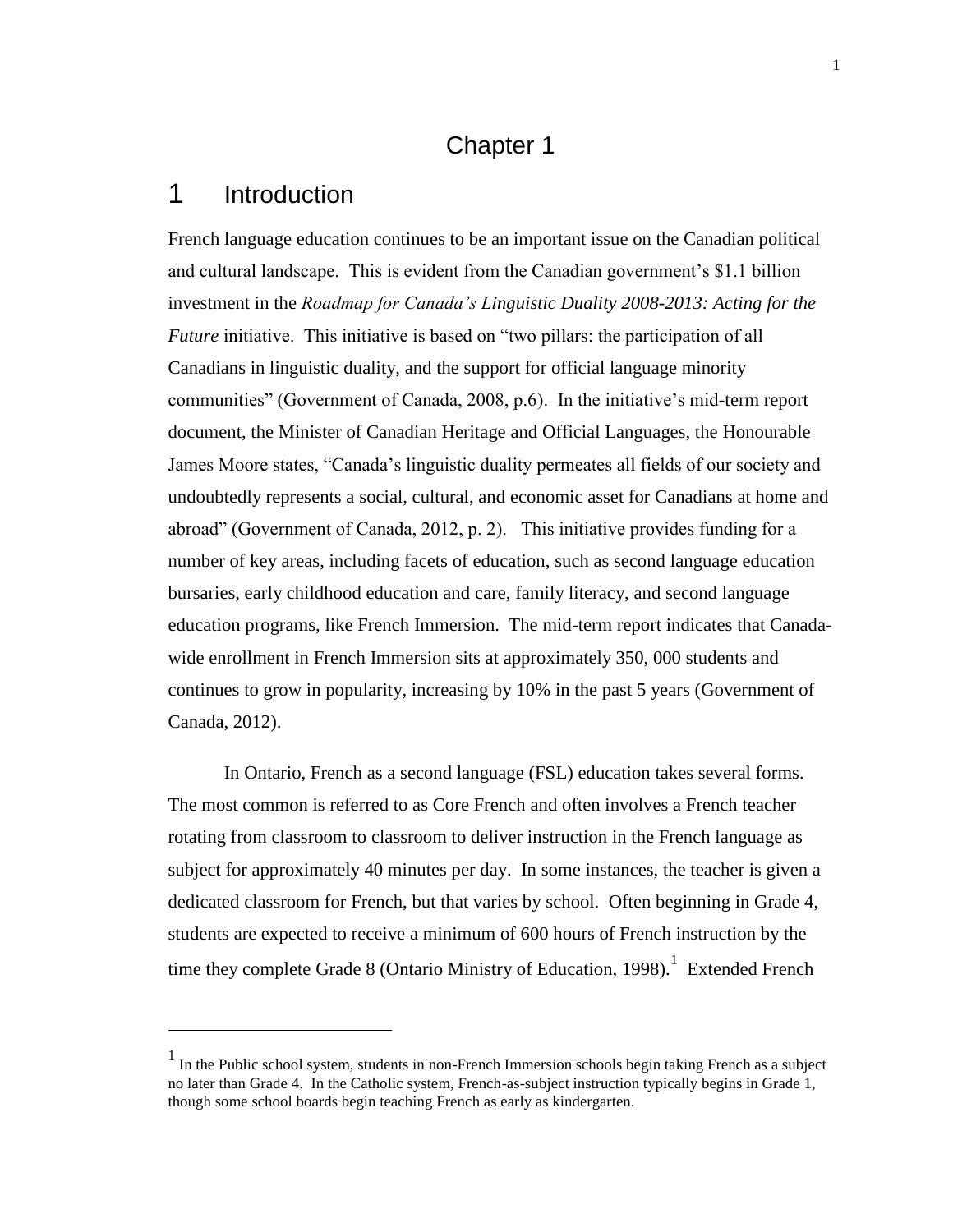serves as a middle ground between Core French and French Immersion. Approximately 25% of instructional time must be conducted in French, with students receiving a minimum of 1260 hours of French instruction by the end of Grade 8 (Ontario Ministry of Education, 2001). French Immersion is, by far, the most intensive of the three instructional approaches. In Immersion programs, a minimum of 50% of class instruction must be conducted in French. By the end of Grade 8, students are expected to have completed a minimum of 3800 hours of French instruction, though many programs far exceed this minimum (Ontario Ministry of Education, 2001).

In addition to the various forms of FSL program supported by the Federal government, the *Roadmap* also provides funding for official-language minority communities. A considerable amount of research exists pertaining to FSL and French Immersion programs, but few studies have focused on official-language minority communities. In Ontario, the official-language minority communities are predominantly Francophone; a child care centre serving one of these official-language minority communities in Southwestern Ontario provided the focus for this study. The goal of the study is to provide insight into the pedagogy employed and the learning environment created in a Southwestern Ontario French Language Education (FLE) child care centre, paying particular attention to the "what"s, the "how"s, and the "why"s of the learning environment. It is my hope to use this study as a starting point for a more in-depth comparative analysis of FLE and French Immersion elementary schools; however, that comparison lies outside of the scope of the current study.

#### <span id="page-10-0"></span>1.1 Rationale for the Study

Over the past several years, I have taught as an Occasional (Substitute/Supply) teacher in a number of French Immersion elementary schools. My interactions with staff and students at these schools have led me to question how well the current French Immersion model is satisfying its goal of providing students "with the skills they need to communicate in a second language, and thereby to enhance their ability to perform effectively and meet with success in a rapidly changing global economy" (Ontario Ministry of Education, 2001, p. 4). It occurred to me that valuable insights about French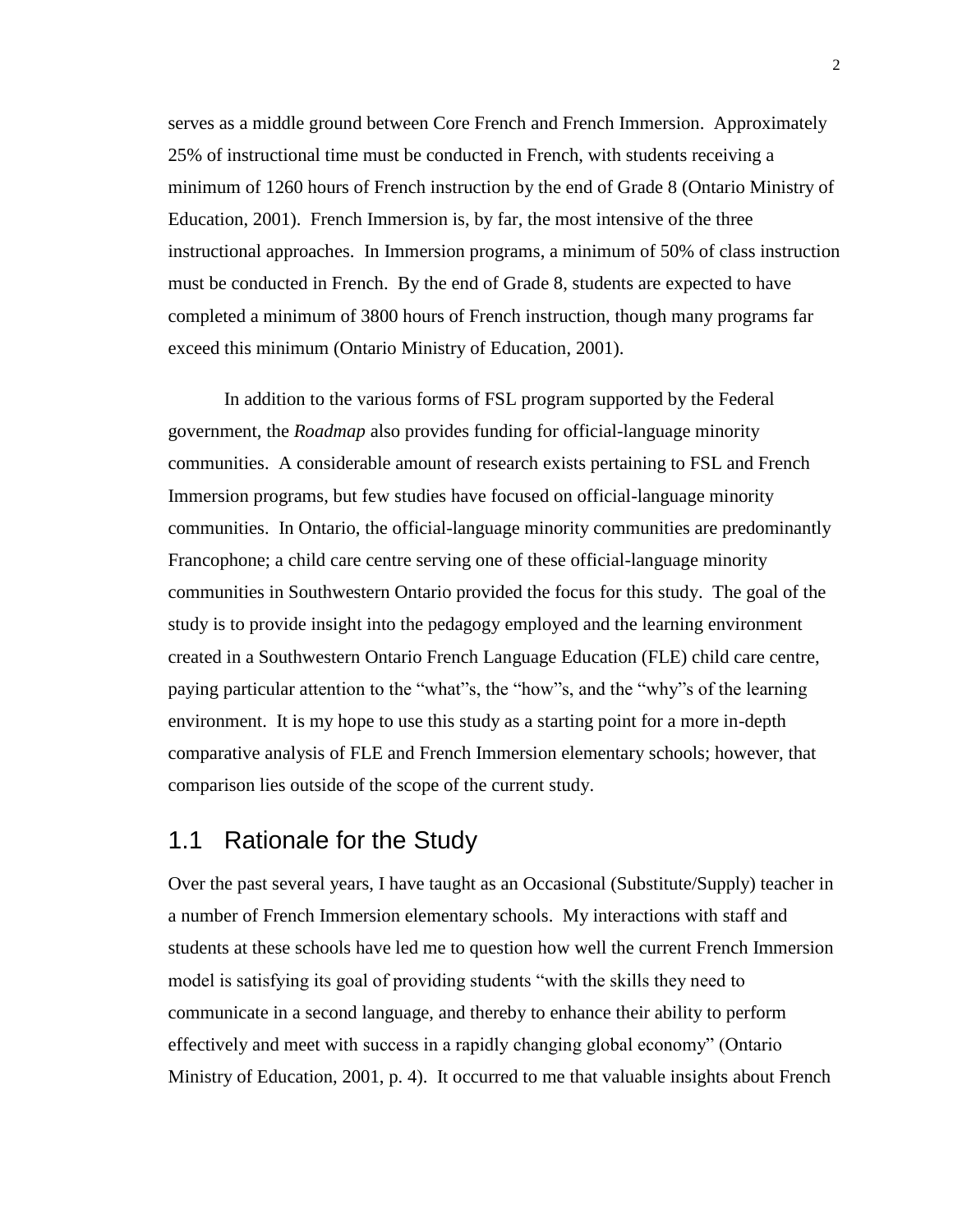language pedagogy might be gained by conducting comparative observations in an FLE elementary school.

From a demographic standpoint, the student bodies of FLE elementary schools and French Immersion schools in Southwestern Ontario are very similar. For instance, it is not unusual to find a handful of Francophone children in French Immersion schools; however, the two programs differ in terms of who directs them. While it may not seem significant on the surface, I wondered if having Francophone direction of the FLE educational system fundamentally affects the FLE learning environment. The programs also differ in terms of the amount of instructional time in French. Princess Anne French Immersion Public School, for instance, states on its school website that it "now operates as a bilingual school with 70% of the programme delivered in French and 30% in English" (Princess Anne French Immersion P.S., n.d.). From my experience, this ratio of French to English instruction is typical of the French Immersion schools in the Thames Valley District School Board. By contrast, one would expect close to a 90% French to 10% English allotment of instructional time for FLE schools.

Because of the demographic similarity between FLE and French Immersion schools<sup>2</sup>, successful pedagogical strategies and approaches to the learning environment as a whole could conceivably be transferred from one learning context to the other<sup>3</sup>. The possibility of identifying new and useful approaches and strategies makes this study a worthwhile pursuit. Gaining a better understanding of the approach Franco-Ontarians take to the elementary school system can be beneficial to those interested in French Immersion education, Franco-Ontarian culture, and first and second language educators as a whole.

 $\overline{a}$ 

 $2^2$  See Appendix 1 for a table comparing languages spoken in Conseil scolaire de district des écoles catholiques du Sud-Ouest. This demonstrates that FLE schools in this school board are second language learning environments.

 $3$  My interest in pedagogies used in FLE schools should not be misconstrued as a value judgement on the quality of either FLE or French Immersion schools. I am merely seeking out a different perspective in the hopes of improving existing pedagogical practices.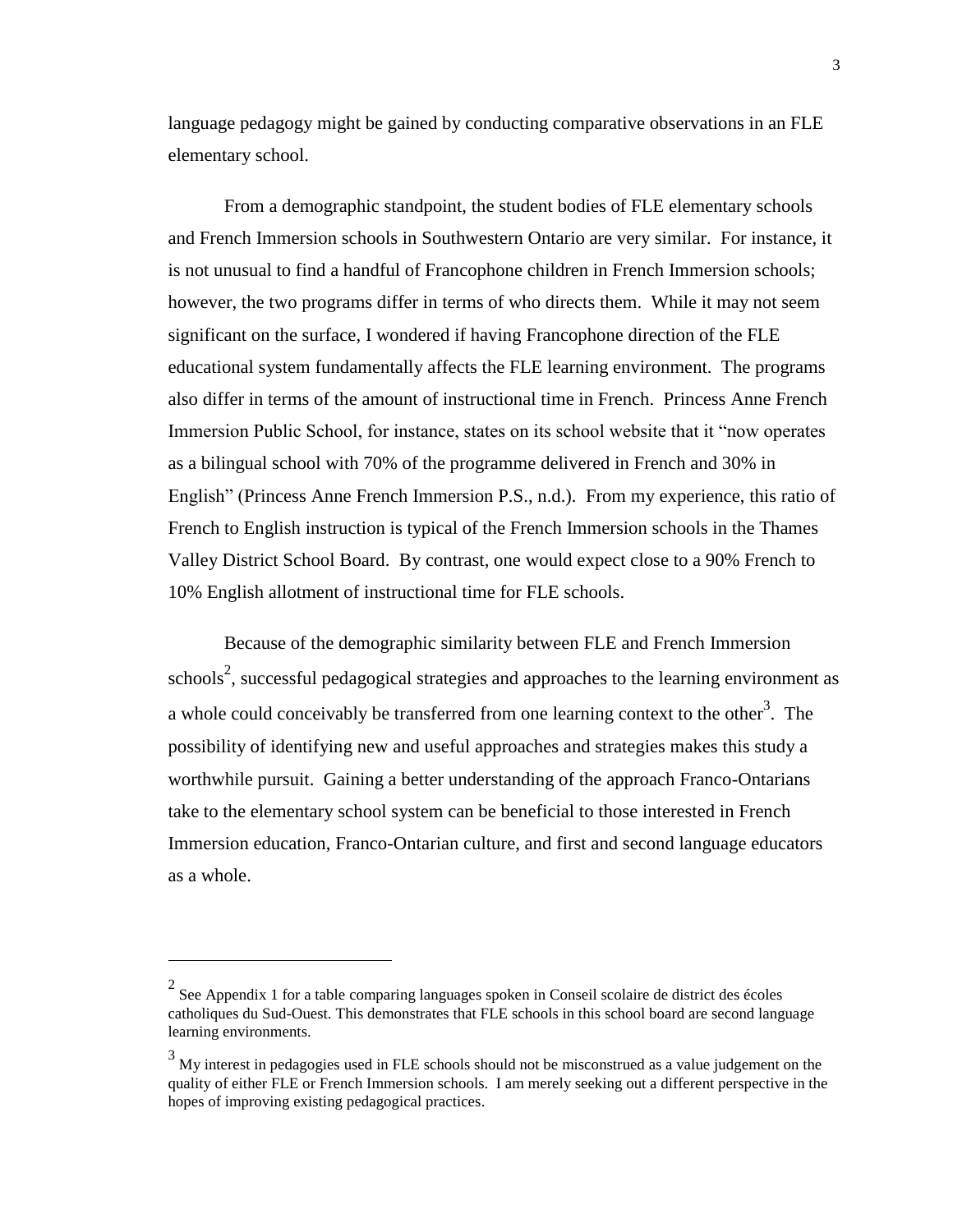FLE child care centres are an important preliminary step before entry into the FLE school system. The FLE child care centres are run independently of the school boards, despite typically being physically attached to both Catholic and Public FLE schools. These child care centres cater to Francophones as well as Anglophone and Allophone parents who wish to enroll their children in an FLE elementary school. Because of my interest in French language teaching and learning, it is appropriate to start at the beginning of the Anglophone and Allophone children's French language learning journey. This means an examination of the teaching and learning environment found in an FLE child care centre.

#### <span id="page-12-0"></span>1.2 Context

Southwestern Ontario provides an interesting backdrop for French language education, given its predominantly Anglophone population. First, however, to properly provide context for the learning environment in FLE schools in this part of the province, it is important to understand more of the history and background that led to the creation of the Francophone school boards in the province. Franco-Ontarians have spent decades fighting and lobbying for the right, not only to be educated in their own language, but also for self-governance of that education (Cartwright, 1996; Heller, 1994/2003). This decades-long struggle for control over their own education no doubt plays a role in the decisions made in each school board, including the entry criteria for non-Francophone students.

It should be noted that "Franco-Ontarian" in this context refers to the Francophone population of Ontario who trace their ancestry back to the colony of New France. It does not include those of French Canadian ancestry who no longer speak French as their mother tongue. Although Francophone immigrants to Ontario are considered Franco-Ontarian by literal definition, Quell (2002) notes that, according to the 1996 Canadian Census, immigrants make up only 6% of the Francophone population. While that percentage has likely increased over time, the overwhelming majority would still trace their ethnicity and culture back to the French colonies in North America.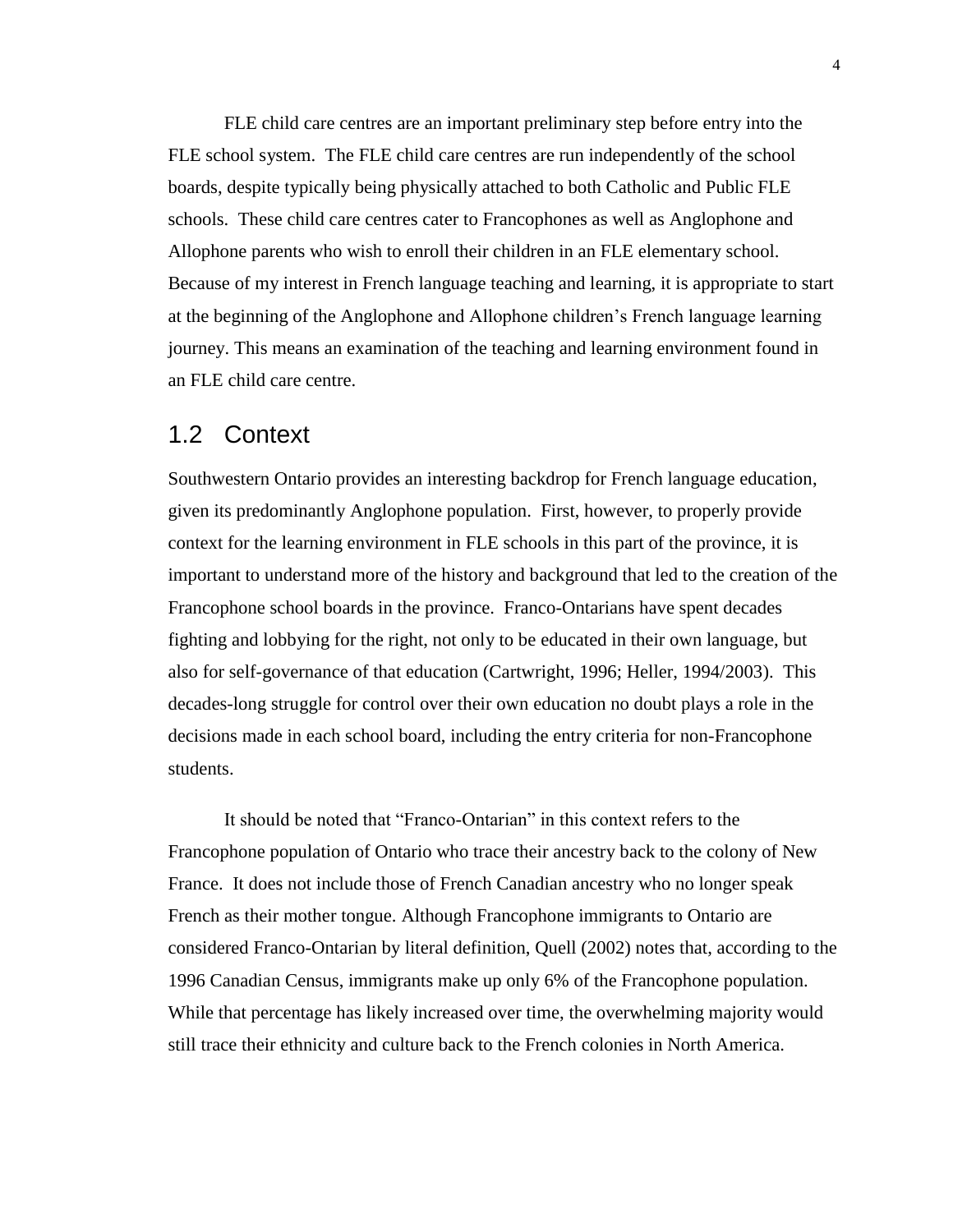French language education in Ontario has been a politically sensitive topic since the end of the  $19<sup>th</sup>$  century. For the most part left to their own devices, Franco-Ontarians experienced the first of several attacks on their rights to French-language education in 1885 when English instruction became mandatory. The situation worsened for Franco-Ontarians by 1890 when "it was no longer permissible to use any language other than English unless the students understood no English" (Heller, 1994/2003, p. 68). This prompted Francophones to take refuge in the Catholic school system and claim their children understood no English. This was not, however, a permanent solution, as Anglophone politicians introduced Regulation 17 in 1912, which virtually abolished French-language instruction in Ontario schools after the third grade (Department of Education, 1913). The regulation was never repealed, though it fell into abeyance in 1944 when it was not renewed. Some elementary schools were permitted to use French after 1927, but its use was rather limited.

Heller (1994/2003) describes Franco-Ontarian education as existing in a state of legal limbo from 1927 to 1968. Catholic secondary schools, which offered French programming, were only publicly funded through grade 10, which forced many Francophones to finish high school in the public system in English or not finish high school at all. The Catholic Church provided instruction in some communities through *collèges classiques*, which were "private institutions covering the equivalent of the end of high school" (p. 69), principally serving the elite. It was during this period that two important community organizations, the *Association des enseignants franco-ontariens*  (AEFO) and the *Association française des conseillers scolaires de l'Ontario* (AFCSO), were formed.

Cartwright (1996) notes that boards of education "were not granted permission to open French-language secondary schools until 1968" (p. 244), but this was conditional, based on there being sufficient numbers of students to warrant such schools. The range of services provided in any given area varied from school board to school board; however, a more formalized and structured approach to Francophone education in Ontario began to emerge through the 1970s and 1980s. Heller (1994/2003) posits that the Ontario Premier's decision to make French one of the province's official languages of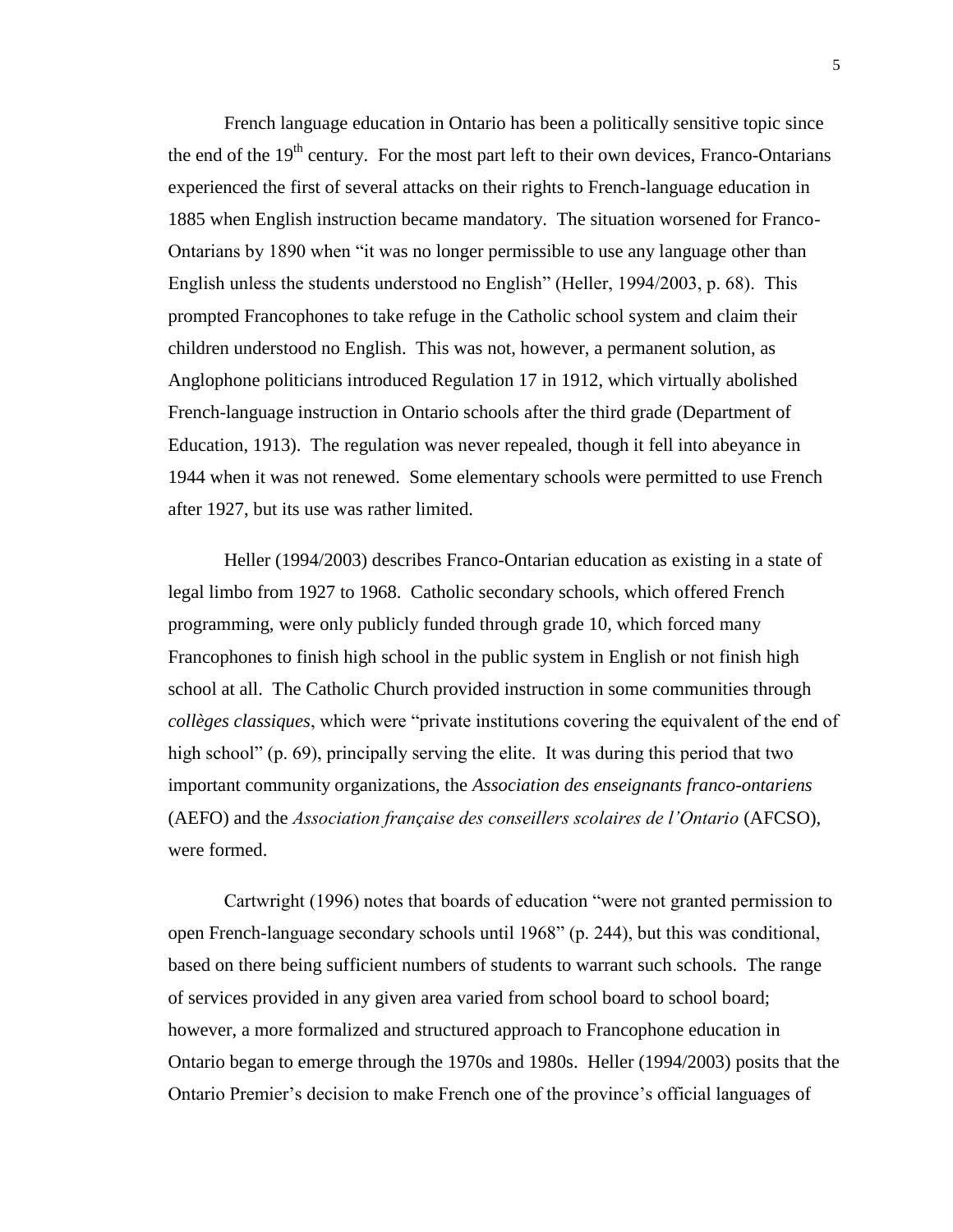education in 1968 was essentially part of "a campaign to prove to Quebec that it was worth staying in Canada" (p. 69). Franco-Ontarians received a significant boost to their education system in the 1980s after the Charter of Rights and Freedoms was incorporated into the Canadian Constitution in 1982. According to Cartwright (1996), Section 23 of the charter not only guaranteed the rights of official language minority groups to be educated in their mother tongue, but it also "declares that minority-language education facilities must be provided out of public funds" (p. 244).

It should be noted that, during this time period, school boards were still being run by Anglophones, leading Franco-Ontarians to request "greater input by francophone ratepayers in the operation of their school system" (Cartwright, 1996, p. 245). Franco-Ontarian groups lobbied for, and eventually received, the right to elect Francophone trustees to the local school boards, though they needed the intervention of the Ontario Court of Appeal to finally do so. Amendments to the Education Act gave the new minority-language trustees "exclusive jurisdiction in matters of program, recruitment, and assignment of teachers for those children who are enrolled in the French-language classes" (Cartwright, 1996, p. 245). Although they were largely autonomous, these trustees were still members of Anglophone school boards. It was only in 1988 that Ontario finally created its first Francophone school board in the Ottawa-Carleton region. In subsequent years, additional school boards were created, including 12 boards (4 public and 8 Catholic) in 1997 (Ontario Office of Francophone Affairs, n.d.).

In London, Ontario, Francophones are clearly a linguistic minority, comprising a mere 1.47% (5, 115 people) of the city's population, according to the 2006 Canadian Census. Of these 5, 115 Francophones, only 1, 605 acknowledged French as the primary language used in the home (Statistics Canada, 2007c). The number of children under the age of 15 (the typical age of elementary school students) listed as speaking French as their Mother Tongue in the city of London is 575 (Statistics Canada, 2007b). If one includes those who listed English and French as a first language then the total increases to 740 (Statistics Canada, 2007b). It should be noted that the numbers selected reflect those of the city itself and not the Census Metropolitan Area, which includes surrounding areas. However, using the Census Metropolitan Area would only serve to further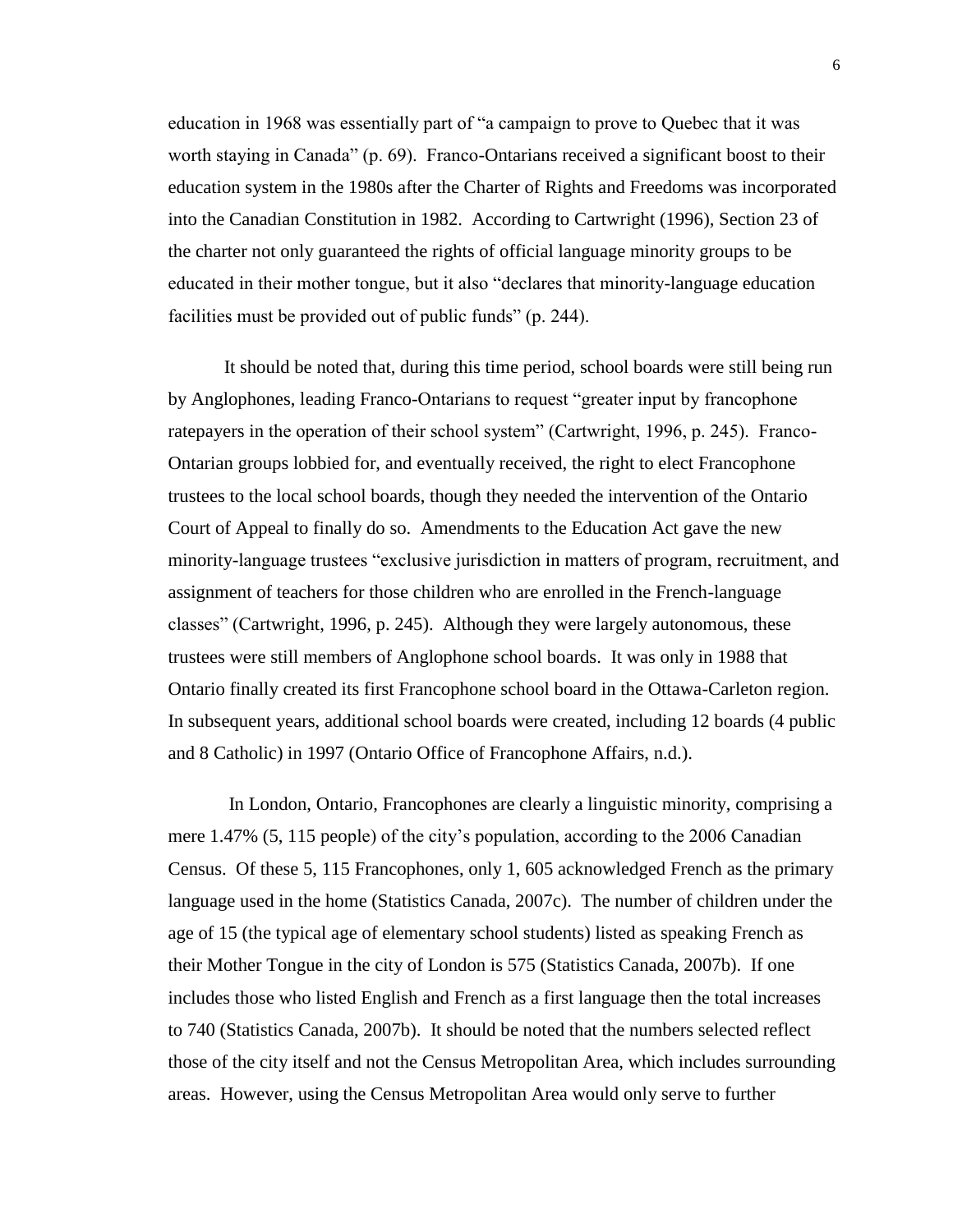reinforce the fact that Francophones are an extremely small part of London's linguistic and cultural makeup.

If one uses 740 as the maximum number of potential students for FLE elementary schools and all of the eligible students attended these schools, then there would probably be sufficient numbers to fill two large schools, or perhaps three smaller ones. However, in the London area, there are currently 5 elementary schools (3 Catholic, and 2 public) that offer French as a First Language instruction (Education en langue française en Ontario, n.d.). Even if one presumes that there has been a modest increase in the French speaking population since the 2006 Census, that increase would not likely be sufficient to justify the maintenance of 5 schools. However, enrollment in these schools continues to increase. The demand for space has been so great that parents have been petitioning the Ontario Ministry of Education since 2006 to open a third public FLE elementary school in London, due to overcrowding in the two existing FLE public schools (Dubinski, 2012). If the students that attend these FLE schools are not, in fact, Francophone, then who are they? Is this typical of FLE schools across Southwestern Ontario, or does London have a particularly small Francophone community?

The Windsor Census Metropolitan Area provides an excellent point of comparison to London. Francophones make up 11, 105 (3.46%) of the Census Metropolitan Area's population, which, while higher than London, still places them in a severe minority (Statistics Canada, 2007d). The number of people who speak French in the home is also greater than in London, at 2, 950 (Statistics Canada, 2007d). If one includes those who identify as speaking both French and English in the home as part of the total, then the number rises to 3, 655 (Statistics Canada, 2007d). The number of children under the age of 15 who identify as having French as a Mother Tongue is 680, which is only marginally more than one finds in London (Statistics Canada 2007a). If one adds in those who identify as having both French and English as a Mother Tongue, the total becomes 920, which would be sufficient to fill four small schools, or perhaps three larger ones (Statistics Canada, 2007a). However, like London, there are a significantly higher number of schools than the number of Francophones should warrant. If one considers the Windsor area to consist of the city itself and the surrounding towns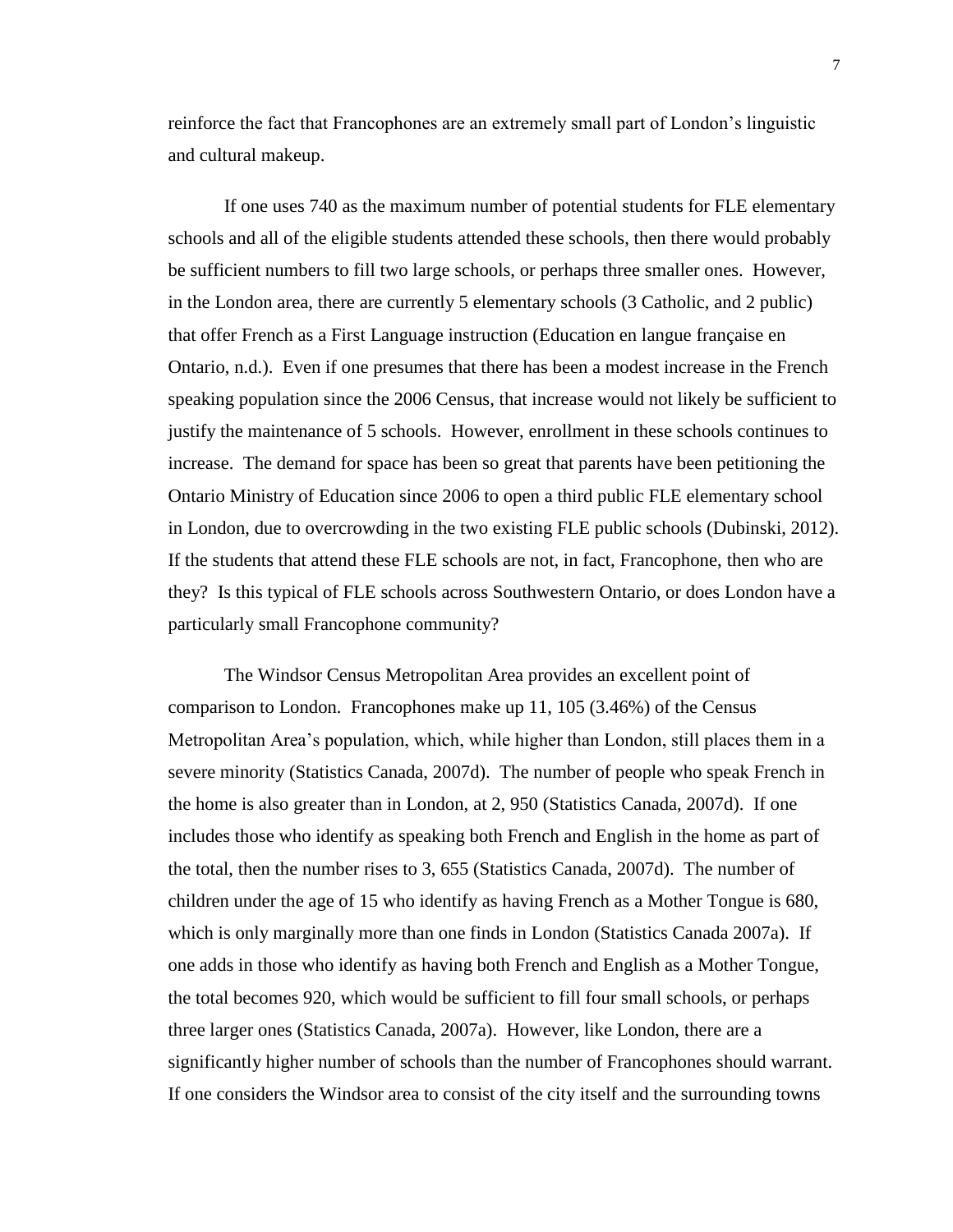of Tecumseh, LaSalle, and Amherstburg, then one finds there are 8 FLE elementary schools (7 Catholic and 1 public) serving this rather small Francophone market (Education en langue française en Ontario, n.d.). The number of schools in Windsor can be justified, to a certain extent, because of the French heritage of the general area<sup>4</sup>. London, by contrast, has a similar number of schools despite serving a Francophone community approximately half the size of Windsor's with no similar French history.

An examination of the school profiles for the 2011-2012 academic year posted on school websites for the *Conseil Scolaire de District des Écoles Catholiques du Sud-Ouest* (CSDECSO) paints an interesting portrait of the Catholic FLE school system in Southwestern Ontario (See the Appendix for a comparison of the languages spoken in CSDECSO schools). All across the school board, Francophones make up a clear minority, even in their own schools. The most extreme case can be found in Leamington at École St-Michel where only 11 students in a school of 547 speak primarily French in the home (École St-Michel, n.d.). Even in a historically French area like Belle Rivière, the Francophone students only make up 40% of the École Pavillon-des-Jeunes population (École Pavillon-des-Jeunes, n.d.). This school boasts the highest percentage of Francophones in an elementary school in the entire board. École St-Philippe in Grande Pointe and École St-Paul in Pointe-aux-Roches report a mere 10% and 24% Francophone population respectively (École St-Philippe, n.d.; École St-Paul, n.d.). In general, Francophones seem to occupy approximately 20% of the spots in the CSDECSO schools, with some schools dropping to as low as 2-3% and none, with the exception of École Pavillon-des-Jeunes, exceed 25%. The remaining spots are taken up by English speaking (Anglophone) students, or students who speak a language other than English or French (Allophones).

The London Catholic FLE elementary schools, École Frère-André, École Saint-Jean-de-Brébeuf, and École Ste-Jeanne-d'Arc follow the same trend as others in the

 $\overline{a}$ 

<sup>&</sup>lt;sup>4</sup> The town of LaSalle, for instance, just outside of Windsor has a French name, and many of the street names are French in origin (e.g. Bouffard Rd). The city of Detroit, across the Detroit River from Windsor, comes from the French word for "strait."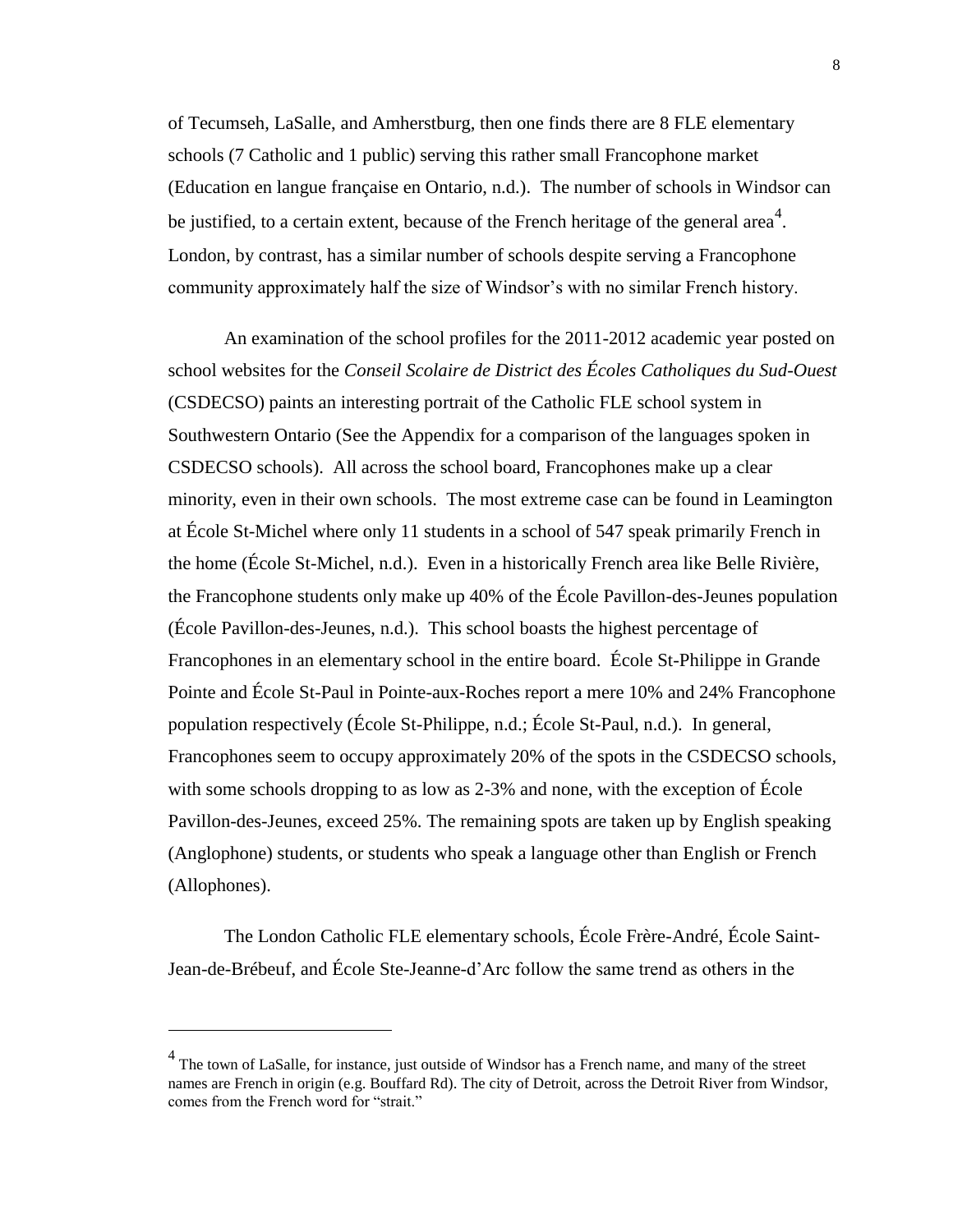school board in that francophone students are clearly a minority. At École Frère-André, for instance, Francophone students represent only 2% of the 375 student population (École Frère-André, n.d.), while at École Saint-Jean-de-Brébeuf they make up 10% of the 278 total (École Saint-Jean-de-Brébeuf, n.d.). What makes the London schools such an anomaly for CSDECSO is the high number of Allophone students. École Frère-André reports that 83% of its student body speaks a language other than French or English at home, while École Ste-Jeanne-d'Arc reports that 67% of its grade 3 class and 62% of its grade 6 class are Allophones. Such high numbers of non-Francophone students will very likely heavily influence pedagogical approaches because of students' probable lack of fluency in the language of instruction. This will be particularly evident in the primary division due to lesser exposure to the French language when compared to junior and intermediate grades. One might also expect practices to also differ greatly between École Frère-André and other schools in the board because of the atypically high number of Allophones in each class.

Please note that the demographic data provided pertain to the Catholic FLE school board because it was readily available to the public through the schools' websites. However, one would expect the Public FLE schools to follow similar trends to their Catholic counterparts. A certain degree of diversity could be expected in the London area Public FLE schools, though it would be surprising to find another one with the number of Allophones found in École Frère-André.

#### <span id="page-17-0"></span>1.3 Positioning Myself as a Researcher

 $\overline{a}$ 

Growing up, I took French-as-subject through the typical 40 minute per day Core French program at my elementary school. I enjoyed French, as I considered it as part of my family heritage<sup>5</sup>, and thus I felt a certain responsibility to do well in the subject. Unfortunately for my French teachers, my appreciation for the language put me in the minority of my class. I expect that my teachers would have liked to have tried different

<sup>5</sup> My family name, Russette, is an Anglicized version of the Quebecois surname Racette. My parents also met during a university French Immersion program in Quebec.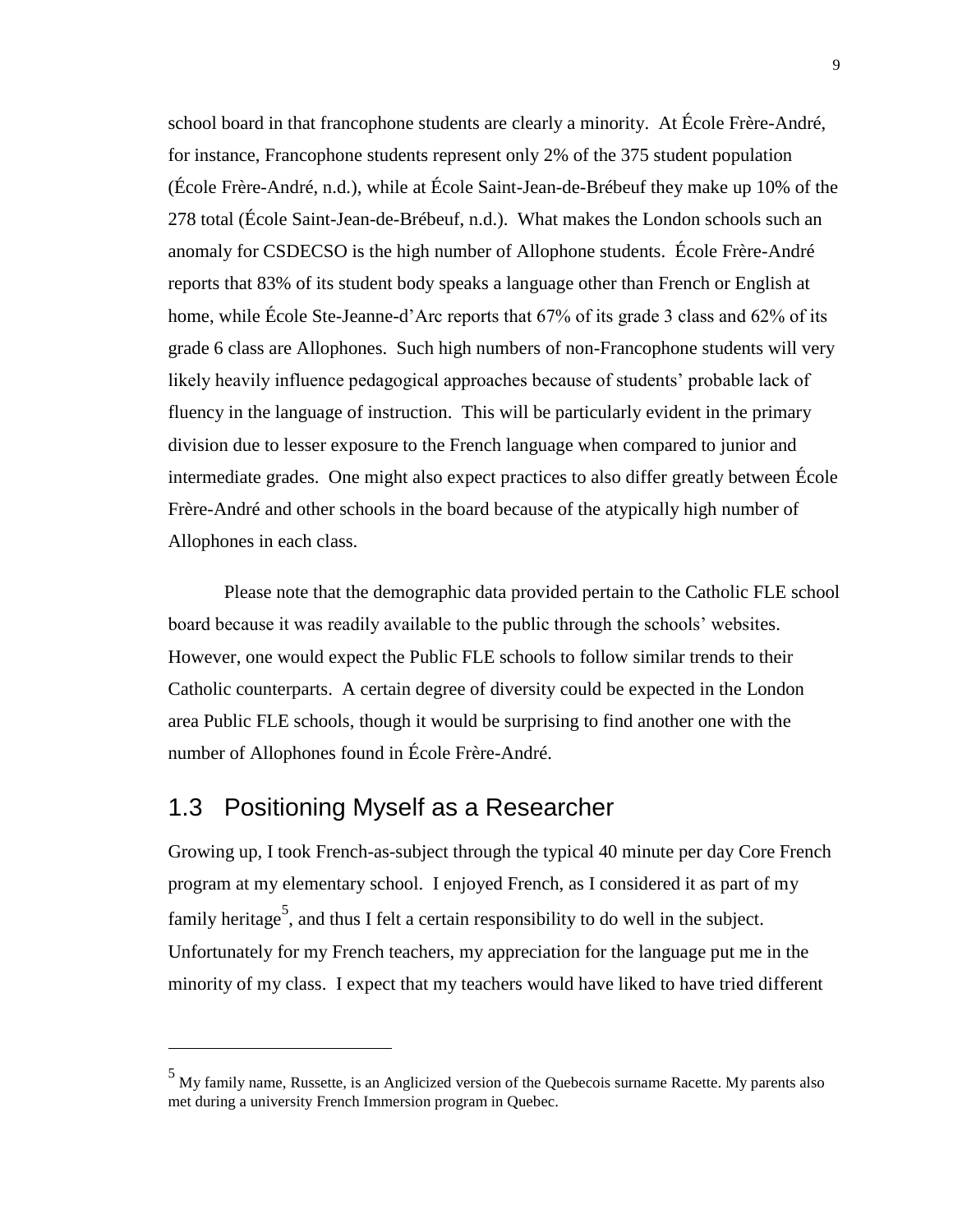pedagogical strategies, but classroom behaviour necessitated the use of a Grammar-Translation approach with a considerable amount of time spent on writing out lists of vocabulary words and memorizing verb conjugations.

The Grammar-Translation method, also referred to as the Classical Method, was used earlier in the  $20^{th}$  century (Larsen-Freeman &Anderson, 2011), though I can personally attest to its continued use during the 1980s and 1990s. As the name would suggest, this method emphasizes the explicit learning of grammar when learning a foreign language because "a fundamental purpose of learning a language is to be able to read literature written in the target language" (Larsen-Freeman & Anderson, 2011, p. 19). Proponents of this method also thought that focusing on grammar would assist in student understanding of their first language, as they would be able to recognize similar grammatical features in their own first language. Larsen-Freeman and Anderson (2011) note that there is a considerable emphasis placed on memorization of vocabulary, grammar rules and language structures. Student use of the target language tends to be restricted to fill-in-the-blank exercises, reading comprehension questions, short compositions and cloze exercises. Though this approach is not highly regarded today, it served me well as I was able to resume my French studies in university without difficulty nearly a decade after my last high school French class.

Although my knowledge of grammar, vocabulary, and verb tenses was strong, I did not gain much oral fluency until I spent several months in Trois-Pistoles, Quebec at *L'école de languge française de Trois-Pistoles*, through the Department of French Studies at the University of Western Ontario. The school provides a total French language immersion environment where one has no other choice but to speak French to communicate. The entire town acts as a language learning environment. Students stay with Francophone host families, take university credit courses in the mornings, and participate in a wide array of workshops and cultural activities in the afternoons and evenings. This format provides students with a great variety of opportunities to use French in academic and social contexts. My experiences in Quebec, learning directly from Francophones in a total immersion environment, served as part of my motivation to become a French teacher.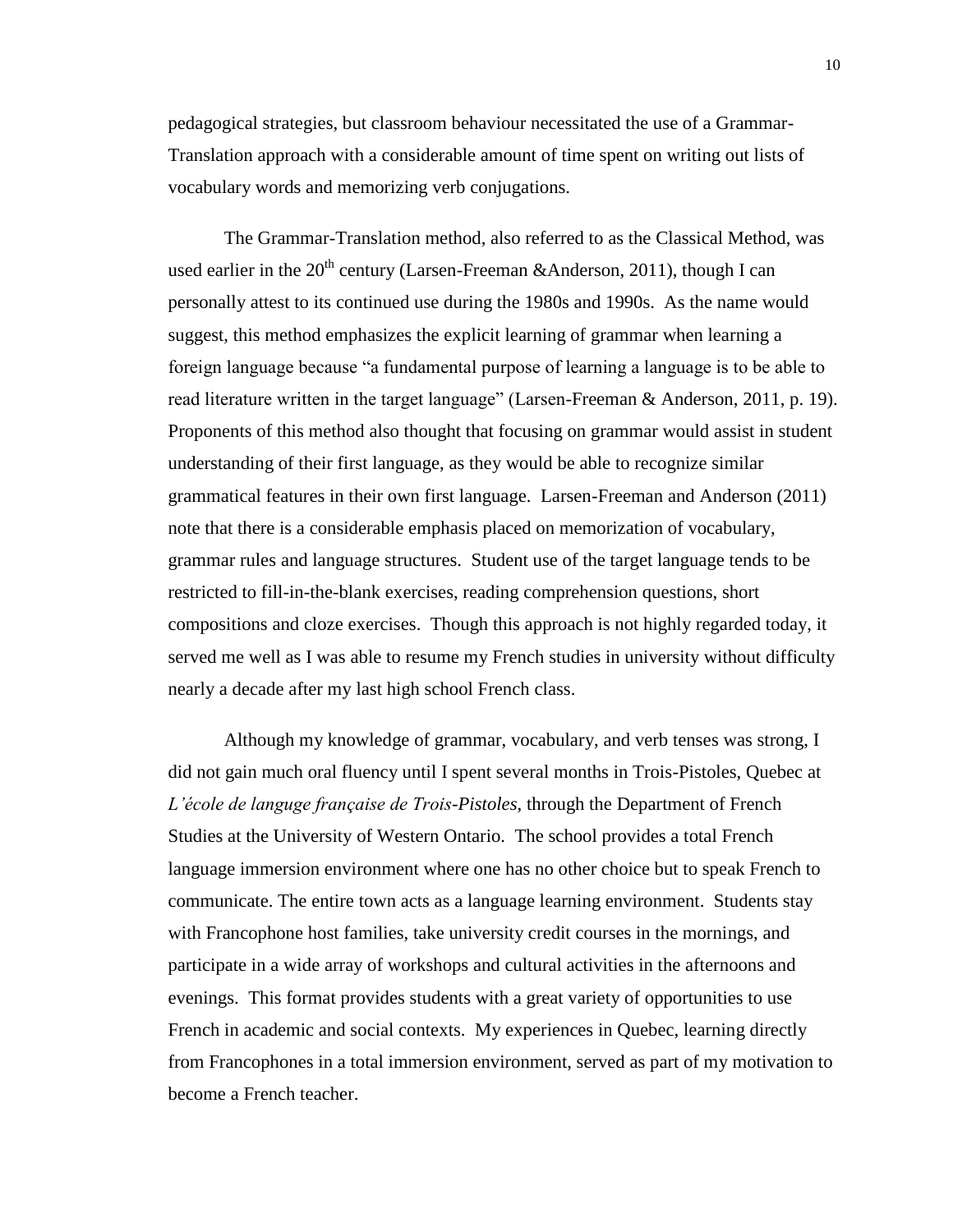I have not had an opportunity to teach in an FLE school, as I work for an Anglophone school board; however, the majority of my teaching assignments are in French Immersion elementary schools. I have taught classes ranging from kindergarten to grade 8 and seen a variety of approaches to language instruction. I have observed what teachers may consider "strong" and "weak" classes, both within individual schools, as well as across school boards. I have noticed that the amount of French spoken, particularly between students in French Immersion, is limited, especially during independent work times and recess breaks. These observations have led me to question the overall effectiveness of current pedagogical approaches to French Immersion. The more I thought about it, the more I began to wonder about how Franco-Ontarians approach teaching French in their schools.

#### <span id="page-19-0"></span>1.4 Research Questions

When one thinks of the term "French Language Education School," one expects that all the students and the staff of the school will be Francophones who speak French fluently. A natural extension of this expectation is that students who attend FLE schools will finish elementary school speaking, reading, and writing more fluently in French than their counterparts in French Immersion elementary schools; however, as noted, the school profiles of the Catholic FLE schools in Southwestern Ontario demonstrate that Francophones are a significant minority in their own school system. One wonders if the high number of non-Francophones in the FLE schools affects Ontario Ministry of Education learning expectations.

In order to succeed in an FLE school, students must have a working knowledge of French. For many Anglophone and Allophone students, the journey toward official bilingualism begins in an FLE child care centre. These child care centres provide the foundations for the future success of many non-Francophone children in the FLE school system. Given the significance of the role these child cares play in the FLE school system, the following questions merit exploration:

1) How is the Franco-Ontarian cultural and linguistic character applied and reinforced in this specific French Language Education child care centre learning environment?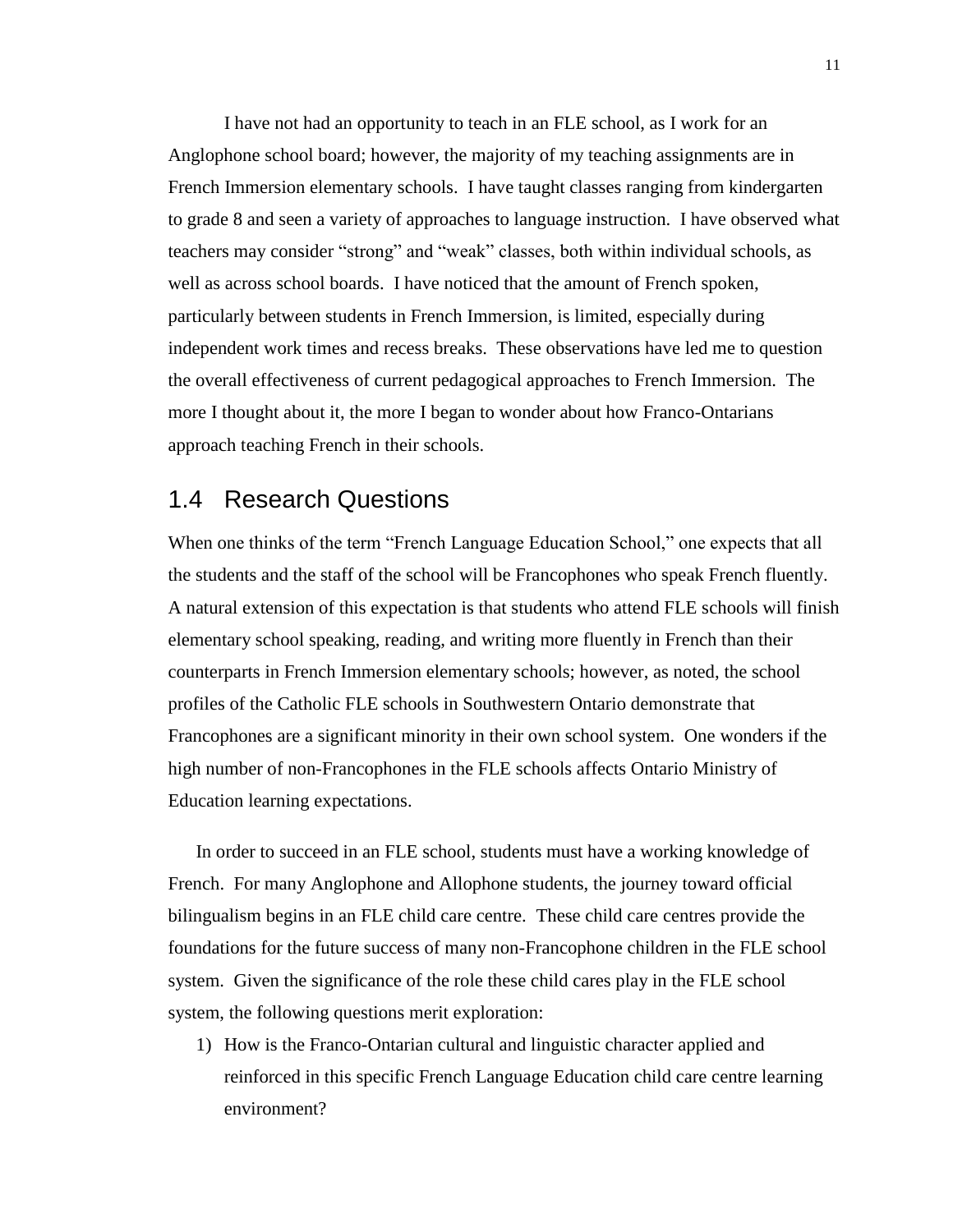- 2) Do Early Childhood Educators in French Language Education child care centres integrate educational activities and language instruction to facilitate the learning of their second language learners? If so, how do they do it?
- 3) What supports are in place to assist and facilitate success for Anglophone and Allophone students in this FLE child care centre?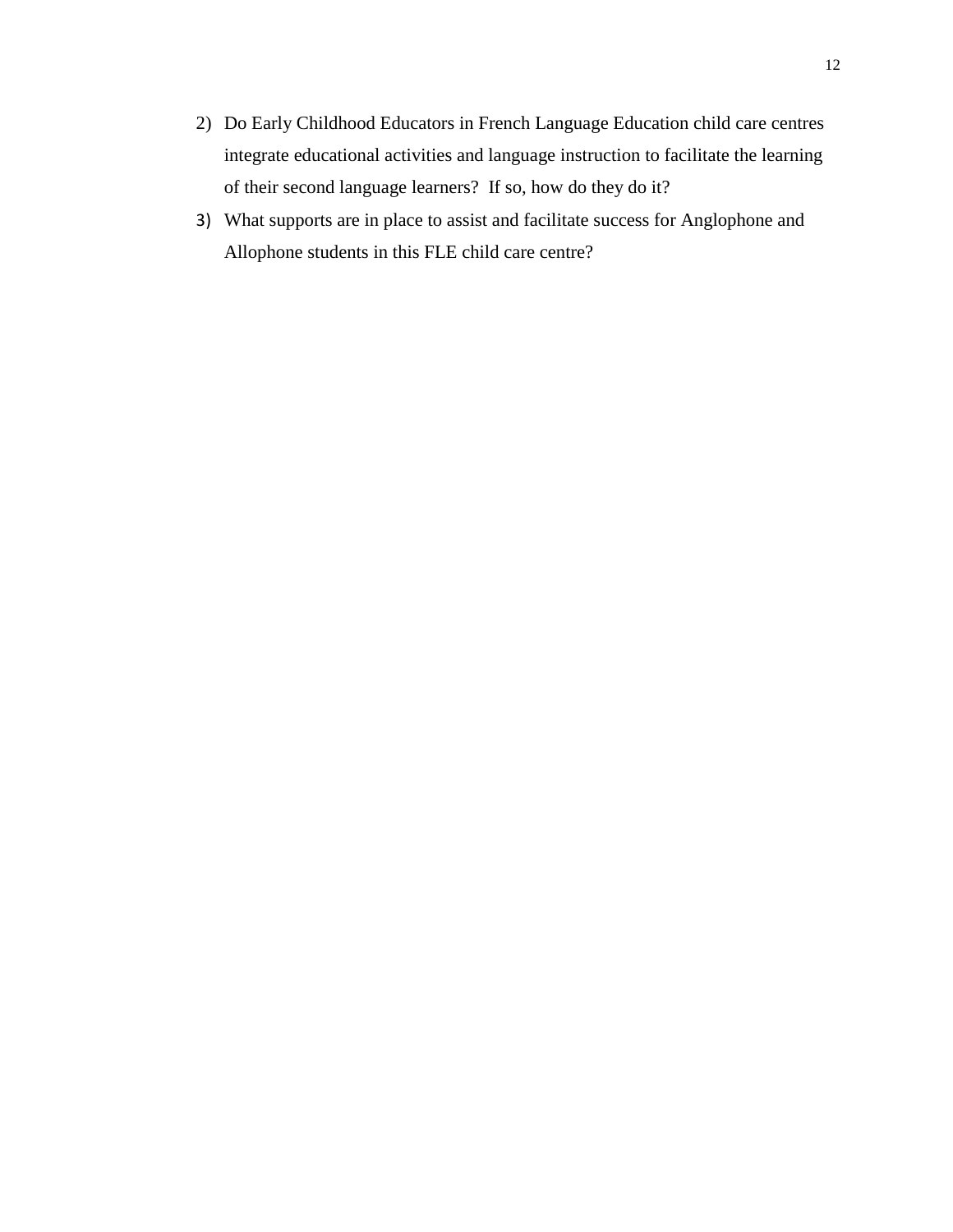# Chapter 2

## <span id="page-21-1"></span><span id="page-21-0"></span>2 Theoretical Framework

 $\overline{a}$ 

The Francophone school systems in Southwestern Ontario are an interesting example of a minority group attempting to preserve its language and culture in the midst of a dominant linguistic and cultural community. These schools represent a concerted effort on the part of the minority group to valorize its cultural identity in the face of assimilation by the dominant language group. While this is not a unique phenomenon, as one finds other examples across the globe of minority language groups actively trying to preserve their language and culture, this is a sufficiently rare case insofar as the power within the learning environment and the school board rests with the minority, rather than the dominant language group<sup>6</sup>.

While exploring roots of the academic difficulties of minority children, Cummins (1989) presented a theoretical framework of empowerment for minority students. Although the framework was originally designed to examine issues of disempowerment and alienation among minority groups within the white Anglo-centric school systems in North America, it provides a good lens through which to examine the broader aspects of the first research question. Cummins identifies four key areas of interest with respect to minority students and their interactions with educators and societal institutions: cultural/linguistic incorporation, community participation, pedagogy, and assessment. The framework has continued to evolve and be refined since it was first introduced (Cummins, 2001 & 2009), but this earlier version was chosen because it offers a sufficiently broad scope through which to examine this particular case.

Cummins (1989) states that, "the extent to which students' language and culture are incorporated into the school program constitutes a significant predictor of academic

 $<sup>6</sup>$  It should also be noted that since French is an official language of Canada, the Francophones have</sup> additional status and political clout not afforded to other minority language groups. Thus, a Francophone school board must be viewed differently than, for instance, a private school run by another minority language group, like Arabic or Hebrew.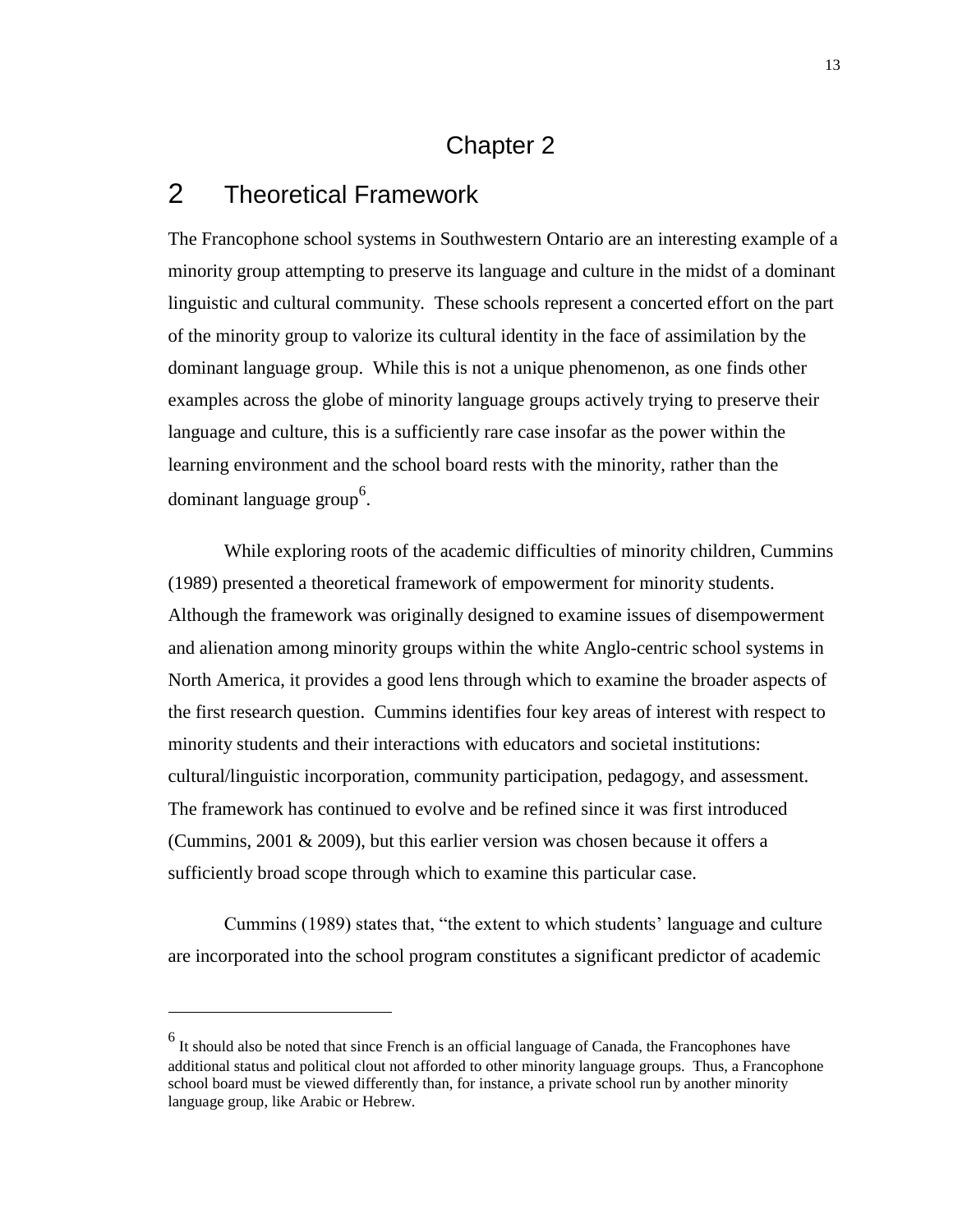success" (p. 60). In the case of FLE elementary schools, the language and culture of the Franco-Ontarian minority are part of the raison-d'être of the learning environment. Considering these schools were largely established after Cummins introduced this framework, this study presents an opportunity to more carefully examine Cummins' theory under "real life" conditions. It will also be interesting to see the impact of this integration on the Anglophone majority in the school.

Community participation, which can encompass everything from school councils and parent-teacher committees to in-school volunteers, is another area of interest. Cummins (1989) indicates that community participation runs along a collaborativeexclusionary continuum; a collaborative orientation encourages "minority parents to participate in promoting their children's academic progress both in the home and through involvement in classroom activities" (pp. 62-63), while an exclusionary orientation would keep parents out of the classrooms and the power in the hands of the teachers and school staff. In FLE schools, the teacher is often a member of the Franco-Ontarian minority community, while the parental groups are often comprised of members of the dominant Anglophone community. This begged the question about the extent to which parent volunteers, particularly Anglophone volunteers, are actively involved in daily classroom activities.

The third key area in Cummins (1989) framework is pedagogy. Cummins promotes an approach that will "aim to liberate students from dependence on instruction in the sense of encouraging them to become active generators of their own knowledge" (p. 63). He identifies two major orientations with respect to pedagogy: transmission and interaction/experiential. Transmission, as the name implies, is a passing of knowledge from the teacher to the students. The teacher is in control of the information flow, and works towards lesson objectives. The interaction/experiential approach, by contrast, shifts the power away from the teacher and places greater impetus on the students to take responsibility for their own learning. The Emergent Curriculum approach, an example of an interactive/experiential pedagogical model, will be discussed further in the Literature Review.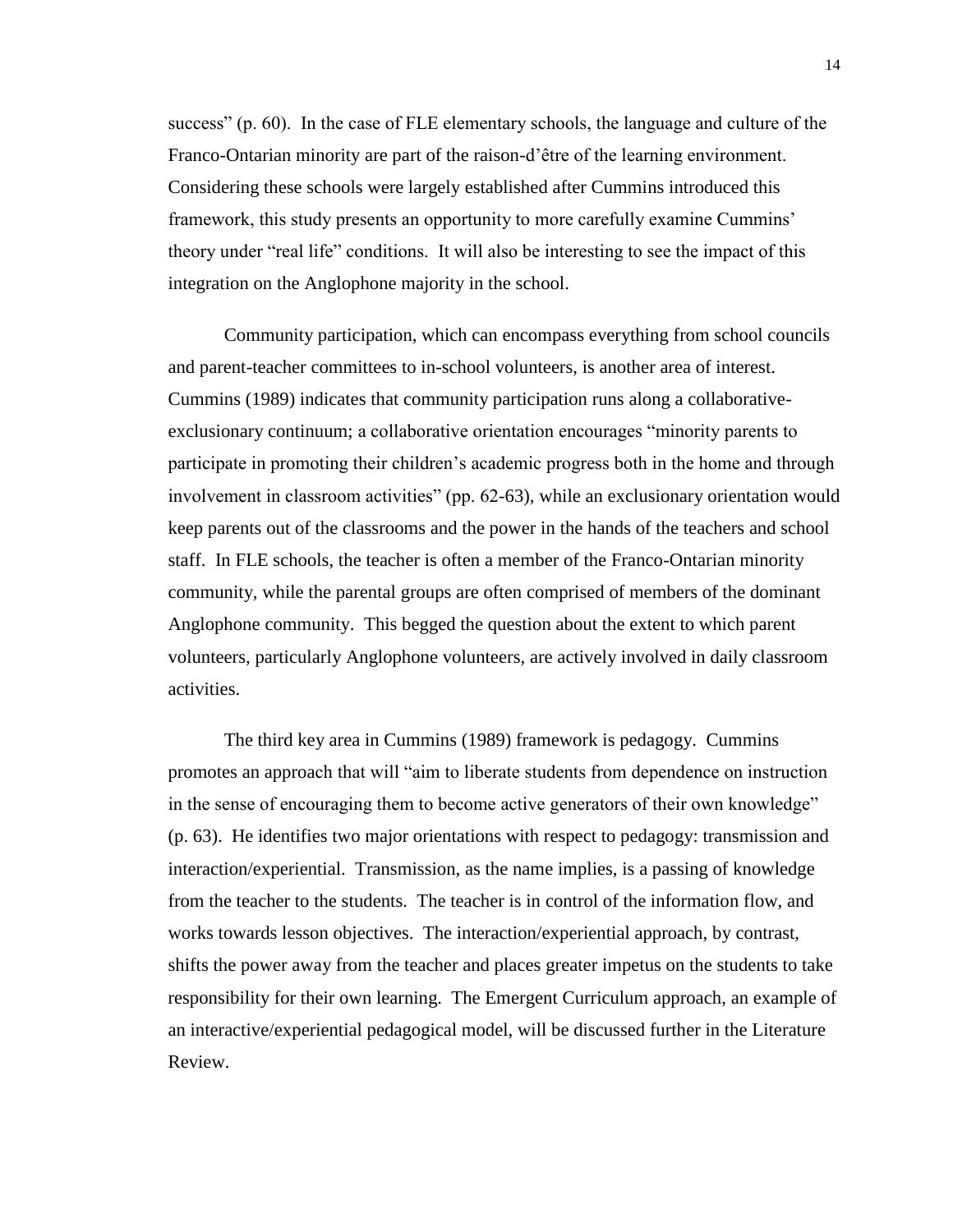The final piece of Cummins' (1989) framework is assessment. In his empowerment framework, Cummins seeks to undo the exclusionary orientations that teachers often have towards minority students and communities in English as a Second Language contexts, which often lead to the labeling of minority language learners as learning disabled. Cummins suggests the use of an advocacy orientation whereby assessment is "broadened so that it goes beyond psychoeducational considerations to take account of the child's entire learning environment" (p. 66). Essentially, Cummins wants to expand assessments to examine multiple facets of the child's learning environment, including examining how the students' language and culture are integrated into the learning environment, the amount of collaboration between parents and teachers, and the extent to which a child is encouraged to use his/her first language in addition to the new language, in order to avoid the misdiagnoses of learning disabilities.

Cummins (1989) suggests that minority language speakers are often misdiagnosed as having learning disabilities by teachers from the dominant language community. The FLE school environment is a reversal of the norm in that the teachers are part of the minority community and thus less likely to misdiagnose learning disabilities in minority language students in the way that Cummins indicates. However, there may be a risk of misdiagnosing members of the majority language community because they are operating in the minority language context. For the purposes of this study, assessment will be examined in terms of formative methods and how these forms of assessment inform classroom pedagogy because summative assessment does not pertain to this age group and setting.

While Cummins provides the backdrop for examining the school as a whole, it is Lyster (2007) who provides a more focused lens through which to understand and interpret second language (L2) classroom pedagogy. Although Franco-Ontarians may disagree with this classification, the FLE schools in Southwestern Ontario are L2 learning environments with a heavy focus on learning content through the L2—in other words, akin to French Immersion schools. As such, Lyster's counterbalanced approach to teaching language through content is quite relevant. He describes the approach as a systematic attempt at language instruction that "requires learners to vary their attentional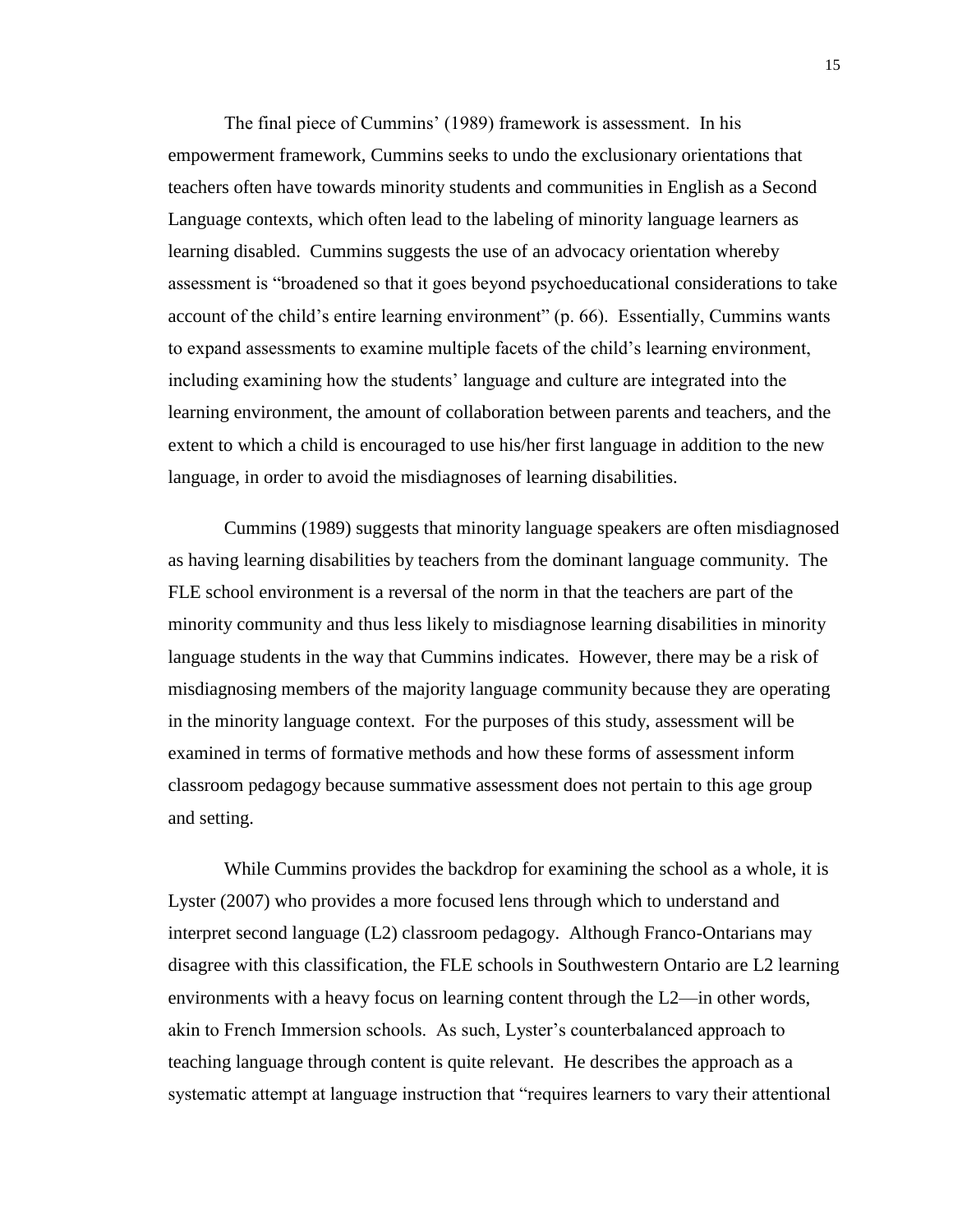[*sic*] focus between, on the one hand, the content to which they usually attend in classroom discourse and, on the other, target language features that are not otherwise attended to" (p. 4). This shift in attention is thought to facilitate L2 learning through "the destabilization of interlanguage forms" (p. 4). Although this study is not meant as a test of the Counterbalance Hypothesis, a familiarity with Lyster's suggestions can aid with the identification of the presence or absence of salient pedagogical features. Additional discussion of the Counterbalanced Approach will appear in the following section.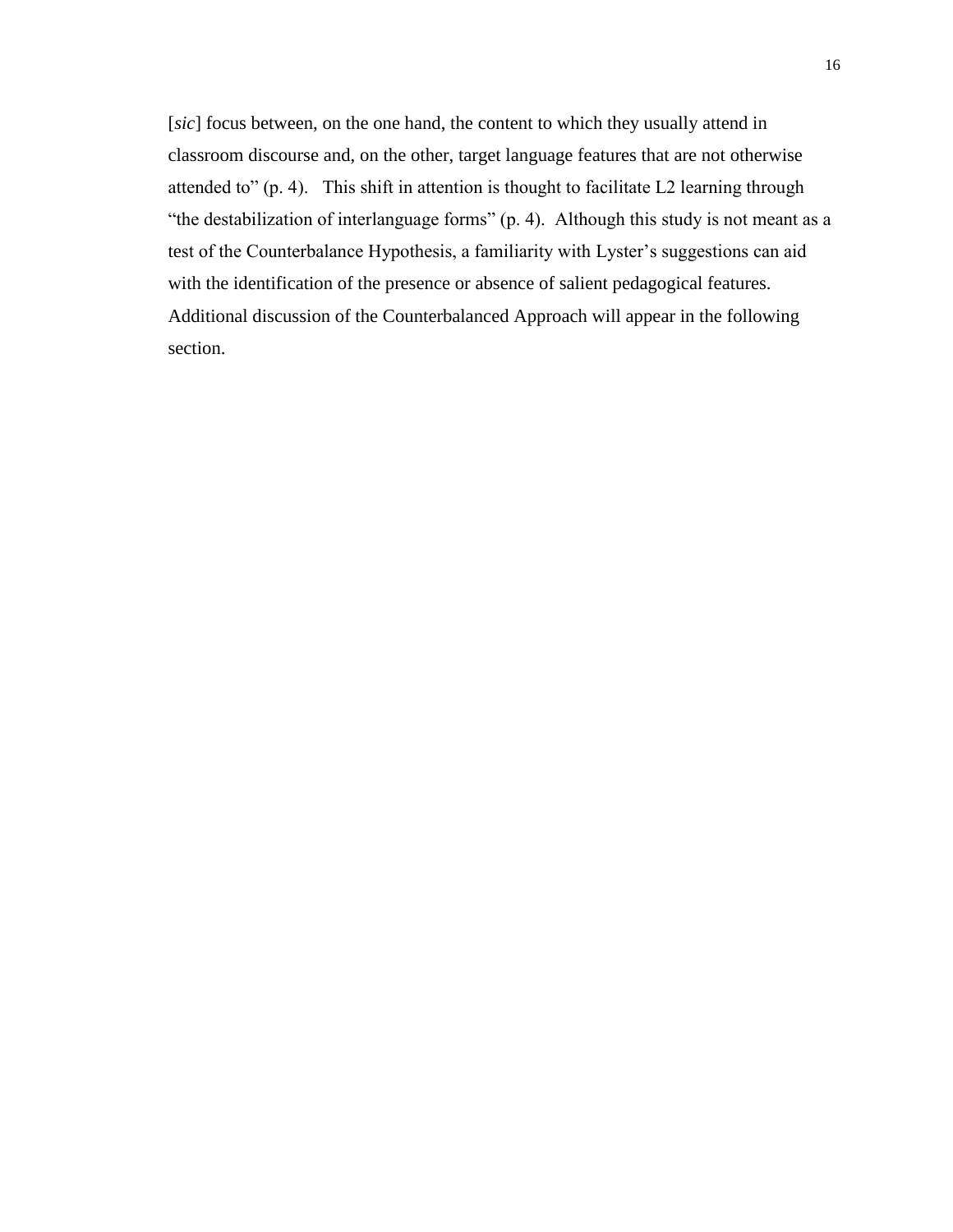#### Chapter 3

## <span id="page-25-1"></span><span id="page-25-0"></span>3 Literature Review

 $\overline{a}$ 

Research pertaining to pedagogies employed in FLE child care centres in Canada is relatively sparse when compared to that of French as a Second Language (FSL) or French Immersion elementary and secondary school programs. However, Prasad (2012) provides a glimpse into the learning environment of a Toronto area FLE school. Because of its higher population, Toronto area schools likely have a higher percentage of Francophones than one finds in typical Southwestern Ontario schools; however, the diverse and cosmopolitan nature of the Toronto school that Prasad (2012) studied allows comparisons to London's École Frère-André.<sup>7</sup> She notes that, as of 2007, 58% of the students at the school she studied spoke a language other than French in the home. She further notes that, despite this diversity, "the administration endeavours to create a francophone space" (p. 198) within the school.

Prasad (2012) focuses on how this FLE elementary school, which she calls École Cosmopolite, tries to facilitate the integration of culturally and linguistically diverse (CLD) learners into the greater Francophone community. She acknowledges the challenges associated with such an integration, noting that it "necessitates that teachers find alter(n)ative [*sic*] ways to work within the linguistic and cultural mandate of Frenchlanguage schools to include the diverse identities of CLD learners" (p. 202). Prasad examines 5 categories of alternative classroom practices, including alternative starts to the day; messages; responses to traditional activities; literacies; and experiences through the arts. These areas were selected because the teachers "consciously employ them in purposeful and inventive ways that acknowledge students' diverse cultural and linguistic resources and invite students to draw upon these skills and experiences in their learning at school" (p. 202). In addition to the cursory discussions of pedagogy mentioned above,

<sup>&</sup>lt;sup>7</sup> Please note that the explicit identification of École Frère-André in this section serves as an example in the Southwestern Ontario region of a school with comparable traits to one from the Greater Toronto Area. As it is not the intended site of the study, anonymity of the site location remains intact.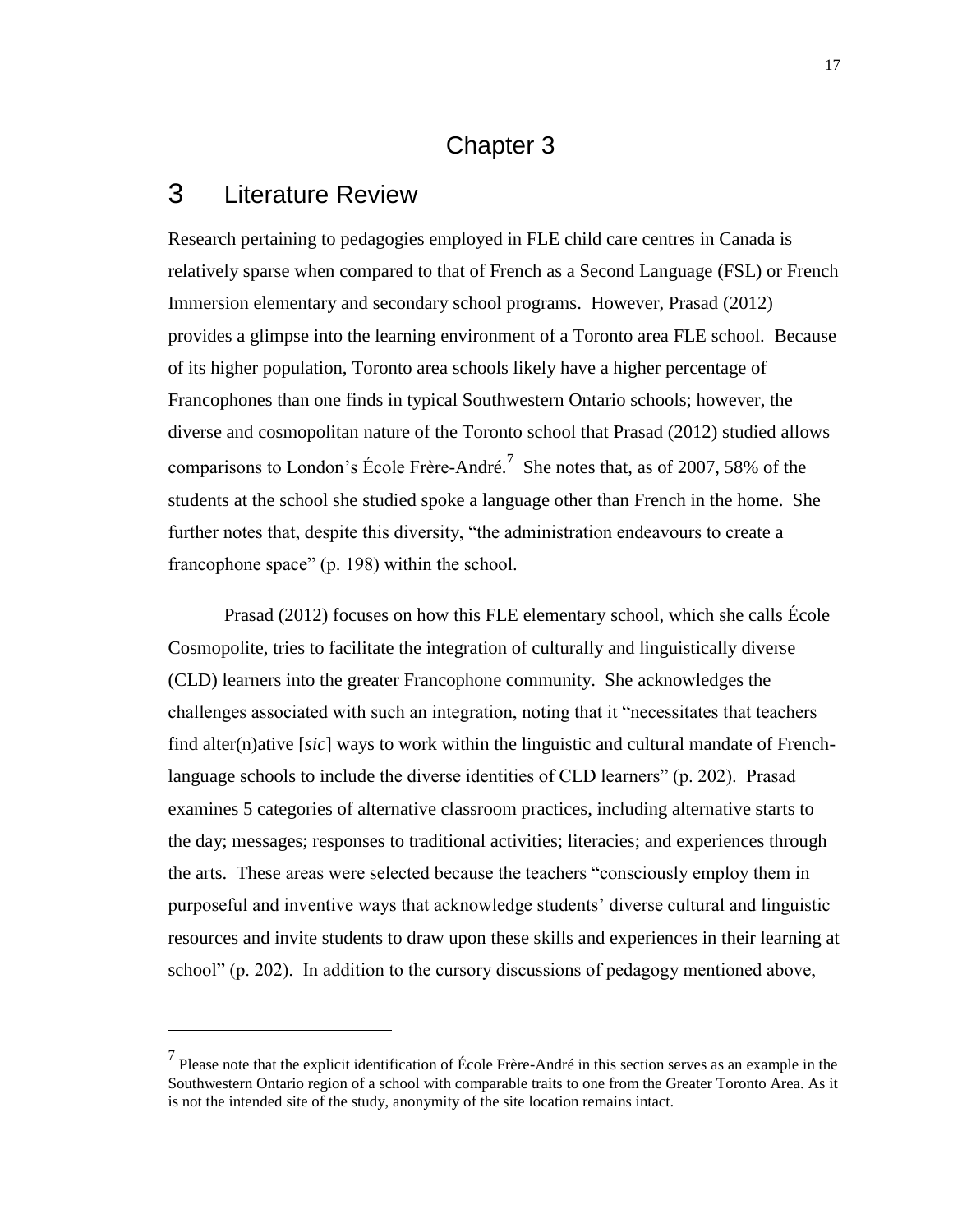Prasad spends a considerable amount of time discussing the importance of students' involvement in the school's junior choir as a means of integration into the Franco-Ontarian cultural community. A student performance at a provincial conference is described as having "facilitated a sense of belonging among choir members as they practised and performed a song that traces the roots of Franco-Ontarian culture" (p. 207). She describes the teachers at this school as having a transformative pedagogical orientation in that they approached their students from an asset-oriented perspective and worked in "collaboration with families and community members to support learners' learning and sense of identification" (p. 209) with the francophone community. The learners were not viewed as multiple minorities, but as CLD plurilingual learners.

While Prasad's article presents some interesting insight into some ways that Allophone students are being integrated into the Franco-Ontarian community, there was little discussion of pedagogical approaches to content or to language instruction, leading one to question whether there is a gap in the literature in this area. Based on the research available I could find, it appears that would be the case. To bridge this gap, I turn to research on French Immersion pedagogy.

Literature pertaining to French Immersion pedagogy was valuable over the course of this study because of the high percentage of non-Francophone students found in the Southwestern Ontario area French First Language elementary schools. The practices employed in French Immersion schools will provide a good point of comparison to those observed in the Francophone child care centre. French Immersion schools differ from typical FSL programs in that "students study content material such as mathematics, history, geography, and science for at least 50 percent of the school day using French" (Swain, 2000, p. 199). Since students are simultaneously learning the French language in addition to curricular content, different pedagogical strategies are employed than one would find in an FSL classroom.

Born out of concerns that typical FSL pedagogies were inadequate to serve the English-speaking minority of Quebec, parents of the St. Lambert suburb of Montreal in the 1960s, in consultation with faculty at McGill University, "proposed to the school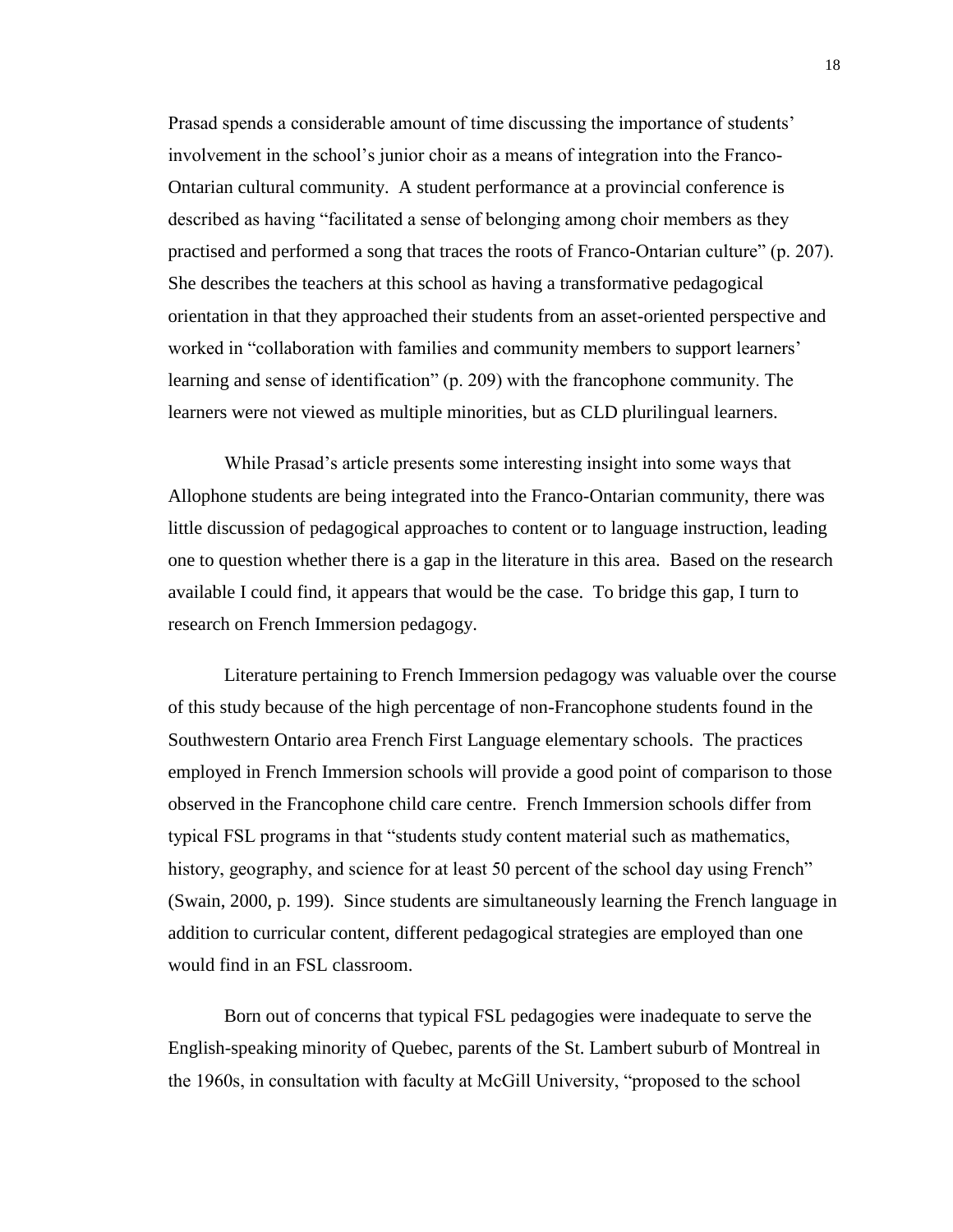board that their children receive French instruction from the first day of kindergarten and have English integrated later" (Roy, 2008, p. 398). This was the beginning of the French Immersion model. The popularity of French Immersion grew, not only in Quebec, but throughout Canada "as a result of favorable views toward bilingualism and the social, political, and economic value of knowing French" (Roy, 2008, p. 398). Using subject content as a vehicle for language learning is a strategy meant to provide students with opportunities to see French in a more realistic context than is typically offered in language-as-subject teaching.

#### <span id="page-27-0"></span>3.1 Emergent Curriculum and the Use of Routines

Allen, Harley, and Swain (1989) broadly categorized L2 learning strategies as either experiential or analytical. Experiential teaching emphasizes functional usage, often using themes, and more "real talk," focusing on fluency and meaning over accuracy and error avoidance. Analytical teaching, by contrast, places a higher priority on language structures, grammar, pronunciation, and vocabulary. Teachers try to encourage students to be more conscious of how the language works. Although most teachers will try to incorporate a mix of the two methods to some degree, French Immersion classrooms are more often described as using the experiential approach, while FSL classes tend to be more analytical because of the shorter allotted time for instruction.

The child care centre in which I observed used an experiential pedagogical approach that they identified as Emergent Curriculum. This approach to pedagogy strives to create learning opportunities for children that are rooted in their interests. According to Jones (2012), Emergent Curriculum is "open-ended and self-directed. It depends on teacher initiative and intrinsic motivation, and it lends itself to a play-based environment" (p. 67). Through this approach, children become the architects of their learning. However, the children's interests are not the only source of Emergent Curriculum.

Jones (2012) indicates that the teacher's interests, the physical and social environment, and developmental tasks can all be sources of Emergent Curriculum. It is the responsibility of the teacher to seize the opportunities presented to facilitate children's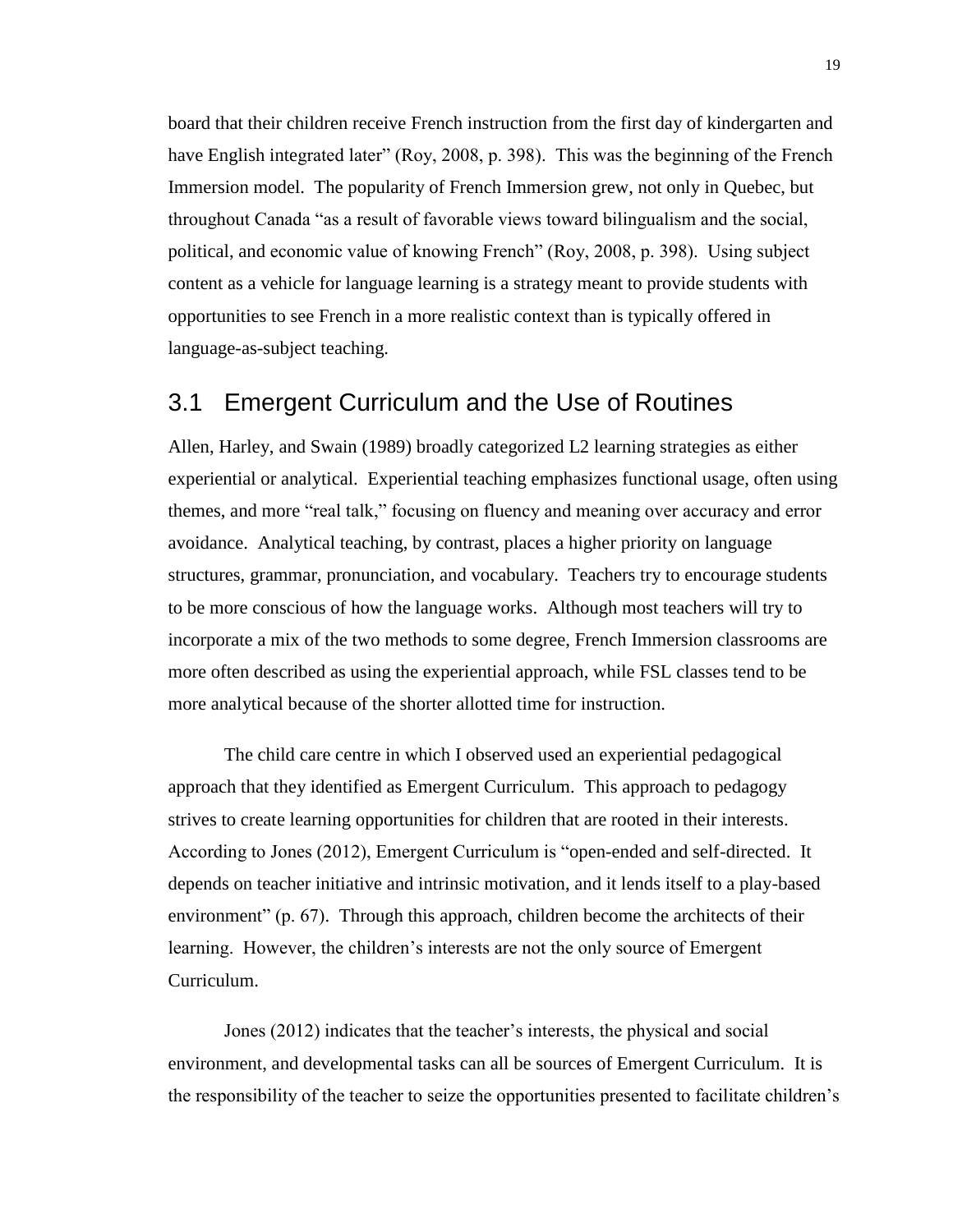learning. Jones states, "To develop curriculum in depth, adults must notice children's questions and invent ways to extend them, document what happens, and invent more questions. The process is naturally individualized" (p.67). This individualization of the child's learning experiences will aid in developing his/her strengths and passions and provide the child with more meaningful knowledge than would be available through a more standardized and prescribed approach.

 Hyun and Marshall (2003) underline the importance of trust and teacher-child rapport in the success of Emergent Curriculum, stating that it "depends upon learners' and teachers' open and expressive willingness to convey their interests and under-construction ideas in the process of adventurous learning" (p. 47). A lack of communication between teacher and child could stunt the learning process. Building upon the importance of communication in Emergent Curriculum, Hyun and Marshall (2003) argue that "children who are more socially proactive and free from cultural and language barriers will have a greater opportunity to take advantage of, engage in and ultimately steer emergentoriented curriculum experiences" (p. 47). Children who are shy or who have difficulty with the language could find themselves and their interests overlooked if the teacher is not proactive in building trust relationships. Whether this held true in the study, including details concerning this child care centre's interpretation of Emergent Curriculum, can be found in Chapter 5.

One way to assist L2 learners is through the use of gestures and a reliance on routines. Weber and Tardif suggest that language learning "is facilitated by the teacher's paralanguage (gestures, body movement, intonation and expression) and by concrete materials, pictures, symbols, and rituals" (as cited in Taylor, 1992, p. 739). Rituals, in this context, refer to ongoing routines. Weber and Tardif (as cited in Taylor, 1992) indicate that routines provide context for new linguistic elements, which assists students with no prior knowledge of French. The FLE child care centre where I observed made significant use of routines and gestures, particularly with new arrivals to the centre. The use of routines and gestures will be discussed further in Chapters 5 and 6.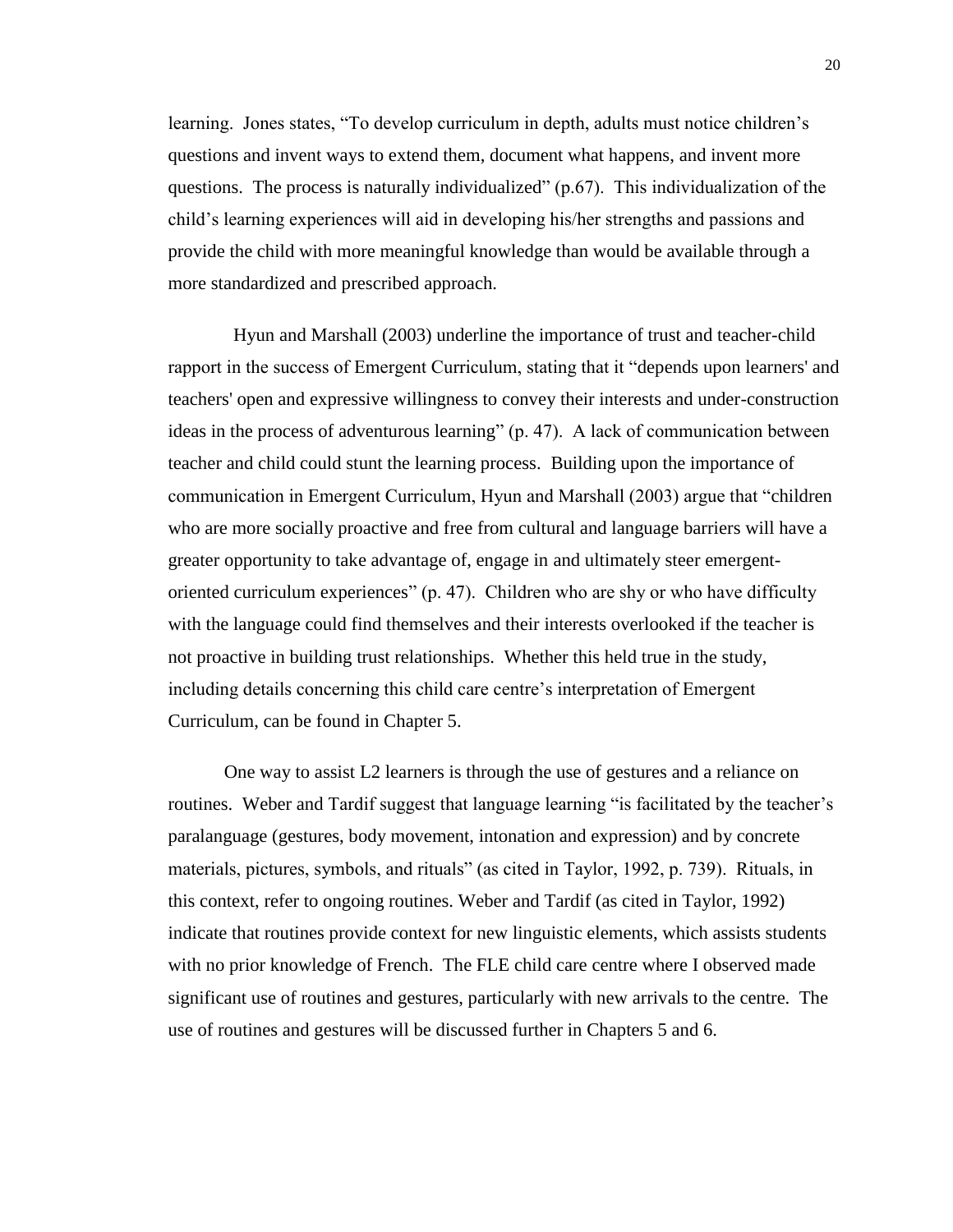#### <span id="page-29-0"></span>3.2 Integrating Analytical and Experiential Approaches

Day and Shapson (2001) attempted to integrate formal/analytical and functional/experiential approaches in French Immersion to address student deficiencies with respect to the students' oral and written grammar, particularly as it pertained to the Conditional tense. They chose the Conditional tense because it had been identified as a problem area for French Immersion students in prior research studies. The materials were designed to give students opportunities "to use this form in natural, communicative situations; by reinforcing their learning with systematic, focused games or exercises; and by encouraging their metalinguistic awareness" (p. 49). They were also designed to be integrated for use with content from other subjects, like science or social studies.

The study was conducted in metropolitan Vancouver, BC, involving 12 classes of Grade 7 early immersion students from 4 school districts over a 5-7 week period. The classes were chosen based on similarity of socioeconomic background, student ability, and teacher experience. The experimental cohort consisted of 6 classes, while the remaining classes acted as the control group. Both groups were given pre-tests, posttests, and follow-up tests to determine the effects of the intervention.

The intervention material encouraged students to use the Conditional in hypothetical situations and polite requests. The overall project asked students to plan a space colony. The unit tasks tied into each of the major language skills (reading, writing, listening, and speaking). The researchers used cooperative-learning approaches (group work) to encourage students to interact in natural situations; linguistic games and exercises at the beginning of each period; and group and self-evaluations to aid student awareness in their language use. A language monitor system was also instituted, wherein one student per group tracked the use of the Conditional, the use of English, and motivated students to speak in French in its correct forms.

The unit tasks consisted of the planning of an imaginary space colony; an oral presentation outlining and justifying the students' design choices; the creation of a model of the colony; a written report describing the different parts of the colony and their importance; and finally, a newspaper article describing life for the space pioneers.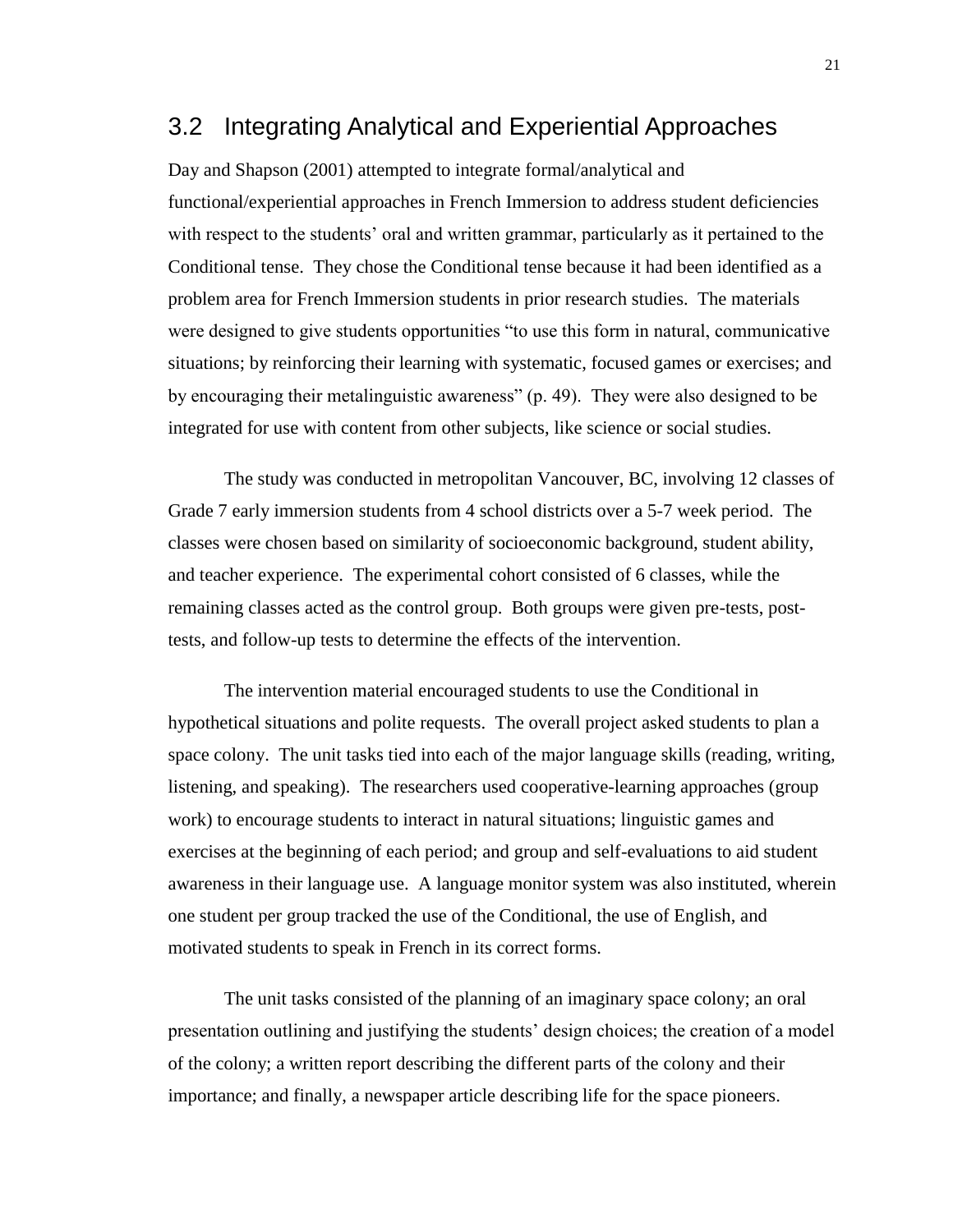Information about the organization and facilitation of the unit was provided to the teachers.

The researchers found that all the Experimental and Control classes improved between the pre-test and post-test periods; however, the Experimental classes made the most consistent improvement across all the classes. One of the Control classes, however, had a high number of gifted students, and a teacher whose instructional methods resembled those used in the Experimental classes, which skewed the Control group's overall results, making it appear that more progress was made than actually was.

The researchers found that, in terms of written usage, the Experimental group "made significantly higher gains in their ability to use [the Conditional] than did classes that had not experienced this approach" (Day  $\&$  Shapson, 2001, p. 74). The classes did not demonstrate statistically significant gains in oral usage; however, individual analysis indicates that some gains were made in this area, as well. The researchers feel that improvement of students' "oral and written grammatical skills can be achieved through curricular intervention that integrates formal, analytic with functional, communicative approaches to language teaching" (p. 76).

Clearly this type of intervention does not apply to a Francophone child care setting because of the complexity of the tasks designed for the project and the student independence required. Preschool children are typically just learning their alphabet, not how to read and write. However, there are elements of the intervention worth noting that are relevant to my study. For instance, there was no formal grammar instruction in this child care centre, but like in the Day and Shapson (2001) intervention, new language structures and vocabulary were reinforced through games and activities. The ECEs acted as the language monitors, noting the children's use of English and motivating them to speak in French. The songs and repetition used by the ECEs over the course of the day could be viewed as quasi-exercises to reinforce the desired language learning outcomes. The presence of these elements in the FLE child care, as noted in Chapter 5 of this thesis, make the Day and Shapson (2001) findings relevant to this study.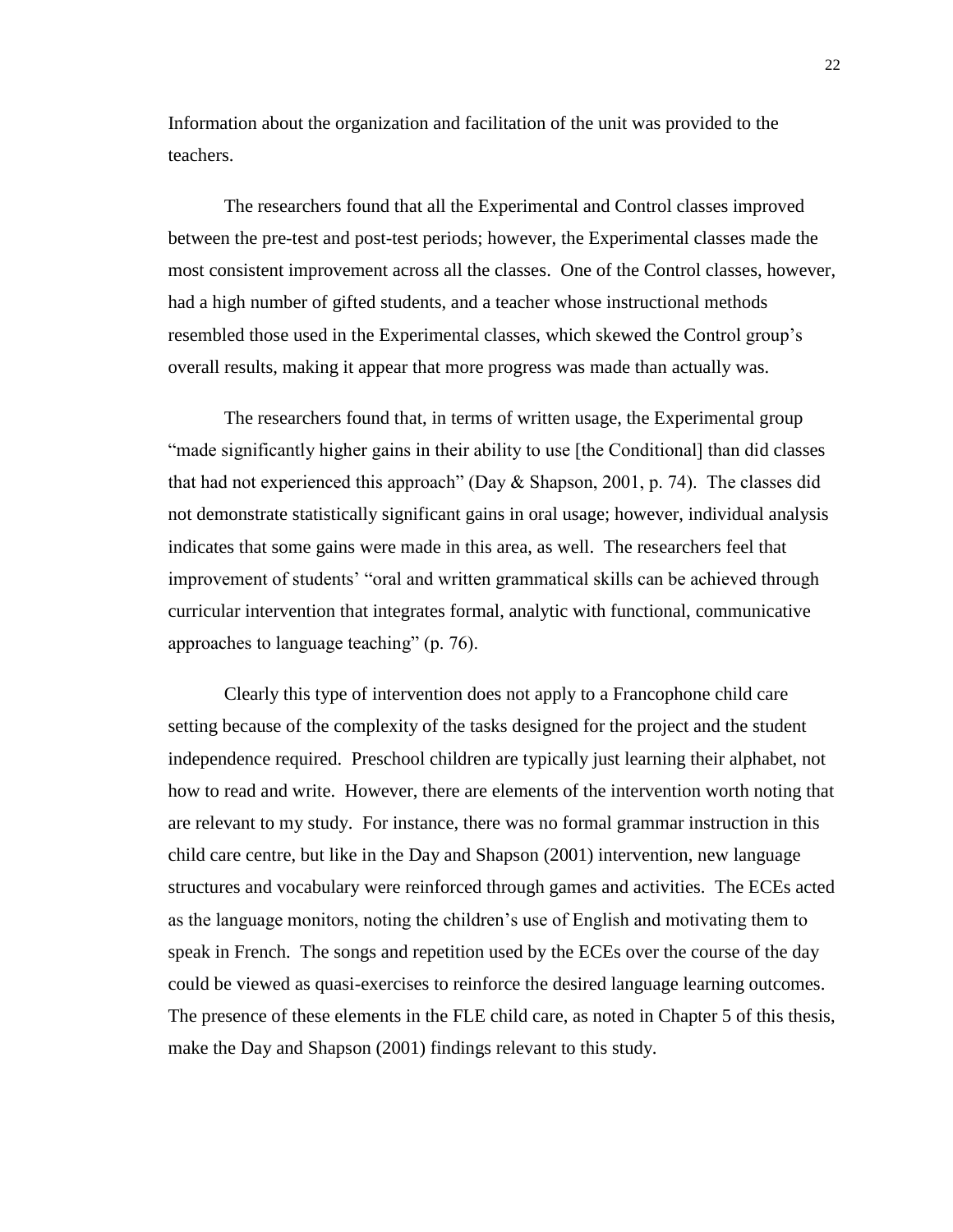The previous study demonstrated how an approach that integrates analytical and experiential components could work during language classes; however, a significant portion of the teaching day in French Immersion involves content-based areas of study. Lyster has done considerable work in addressing how to incorporate form-based instruction into French Immersion content classes. For instance, Lyster (2008) notes that, while French Immersion students may "attain high levels of comprehension abilities and functional levels of communicative ability in production" (p. 3), they often fall short in areas like the proper use of idiomatic expressions, lexical variety, and sociolinguistic appropriateness. Lyster posits that these areas can be addressed "through instruction that is counterbalanced in a way that more systematically integrates language and content" (p. 4). There is a tendency for Immersion teachers "to avoid language issues during subjectmatter instruction" (p. 9) rather than actively integrating and addressing language structure into lessons. Any language structures taught during subject-matter instruction tend to be dealt with incidentally, which Lyster describes as insufficient.

While FLE early childhood educators (ECEs) do not teach "content" in the way elementary school teachers do with respect to specific subjects (e.g., History, Mathematics, or Geography), they nonetheless impart "content" appropriate to Early Childhood Education and Care (ECEC) guidelines. This "content" falls under five domains of a child's development: social; emotional; communication, language and literacy; cognition; and physical, as described in the ECEC framework, *Early Learning for Every Child Today* (Ontario Ministry of Children and Youth Services, 2007). If these FLE early childhood educators integrate French teaching and content instruction, then one could argue that this is evidence the application of Lyster's Counterbalanced Approach in an Early Years context.

Lyster (2008) suggests that teaching language incidentally does not lend itself to a systematic approach and that the time spent is inadequate to give students a proper understanding of the new language structure. He argues that "the cognitive dispositions of predominantly English-speaking learners of French interact with classroom input in ways that restrict the incidental assimilation of specific target features and grammatical subsystems" (p. 10). Lyster believes that the combination of content-based instruction

23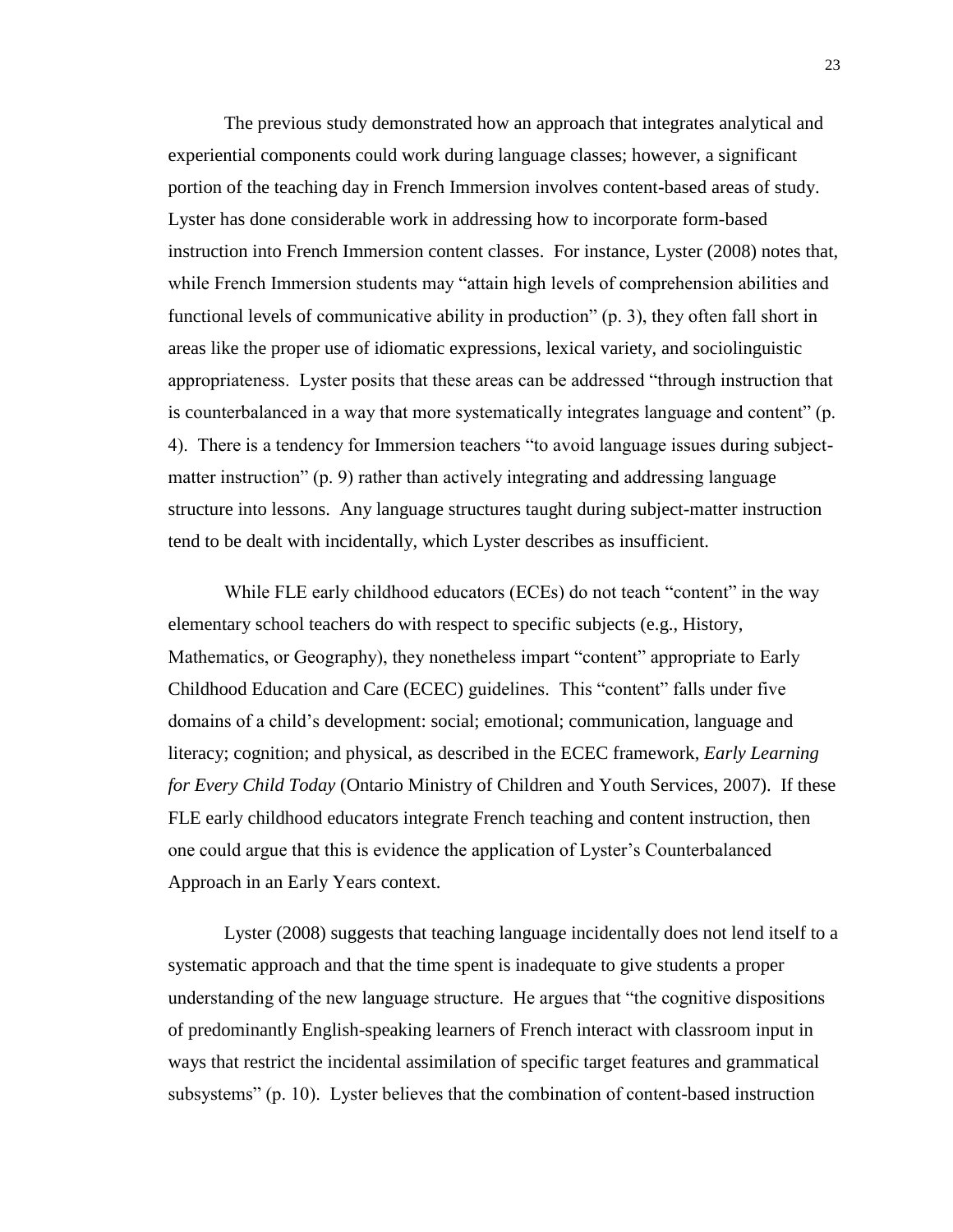and incidental reference to language structures, "falls short of facilitating entry into three important grammatical subsections in French: the verbal system, pronominal reference, and gender attribution" (p. 10). In other words, identifying new grammatical structures as they arise during the course of content-based instruction does not allow the students sufficient exposure to, or experience using, these new structures for them to become a part of the students' language repertoire.

Lyster (2008) advocates a counterbalanced instructional approach that, "integrates content-based and form-focused instructional options by interweaving balanced opportunities for input, production, and negotiation" (p. 26). Form-focused instruction refers to language teaching that pays explicit attention to features of the target language. Successful integration of content and language form requires a commitment on the part of the teacher to make the content comprehensible, while at the same time making language features salient. He advises that teachers need to give students a range of opportunities to use the target language in an academic context, but also during practice activities designed "to promote the proceduralization [*sic*] of target language forms that tend otherwise to be avoided, misused, or unnoticed" (p. 26). He sees this approach as a superior alternative to either decontextualizing language instruction through traditional grammar instruction, or approaching language structures incidentally during content instruction.

#### <span id="page-32-0"></span>3.3 Role of First Language in Second Language Learning

An important vein of research when discussing L2 teaching and learning is the role of the students' first language. One need only take a stroll through a French Immersion school yard during recess and one will hear English being spoken by students. As much as Francophones may wish to create a French-only environment in their schools, the reality is that in Southwestern Ontario, English is ever-present in the daily lives of the students and should be taken into account when designing pedagogical programming.

Swain and Lapkin (2000) have examined task-based learning approaches to L2 learning and the role played by the students' mother tongue (L1) during these tasks. They noted that the L1 is most useful during cognitively demanding tasks in the target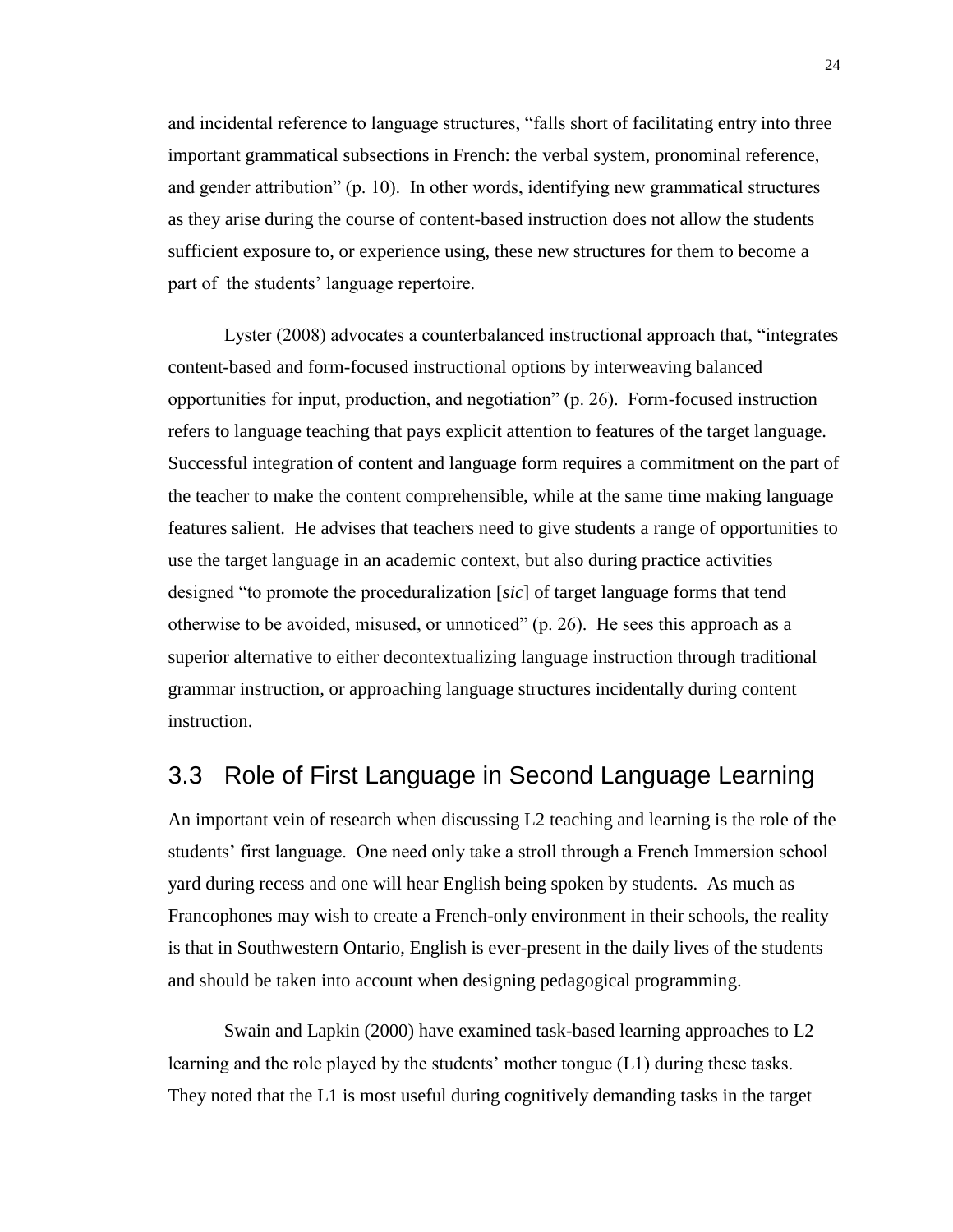language  $(L2)$ . In classrooms where the L1 is restricted or prohibited, then L2 tasks may become considerably more difficult for the learners and the final products may not reflect the students' true abilities. It was also noted that the L2 may become essentially a subordinate language, used exclusively for academic purposes, while the L1 serves as a common social language. This was because "immersion students had little to no access to L2 'kid-speak' in the school context" (p. 253). Access to the right 'kid-speak' is seen as vital to an adolescent's self-image. Swain and Lapkin (2000) advise that "judicious use of the L1 can indeed support L2 learning and use. To insist that no use be made of the L1 in carrying out tasks that are both linguistically and cognitively complex is to deny the use of an important cognitive tool" (p. 268-269). When trying to teach a minority language, like French, in a dominant language environment, one should try to use whatever tools are available to most efficiently facilitate L2 language learning.

During my field work for this study, I observed a range of L1 usage in the child care. The children spoke almost entirely in English to one another, and intermittently in French to the ECEs. The ECEs, by contrast, spoke primarily in the children's L2, though they would occasionally speak the children's L1 if absolutely necessary, but only if the child was greatly upset. This will be discussed further in Chapter 5.

#### <span id="page-33-0"></span>3.4 The Importance of Form in French

Research into FSL and French Immersion studies has a heavy focus on how to instill a proper grammatical foundation in French language learners, particularly when it comes to problematic verb tenses like the Conditional. To those who do not speak French, it may seem odd that so much time and attention is spent on very specific aspects of spoken and written language, especially since English as a Second Language (ESL) education (or at least Canadian adult ESL education) has moved away from a grammar-based instructional model toward a more task-oriented and functional approach (Pawlikowska-Smith, 2000); however, the French have a very different perspective when it comes to their language.

The French place a great deal of importance on the use of proper grammar and vocabulary when speaking and writing French, as evidenced by the existence of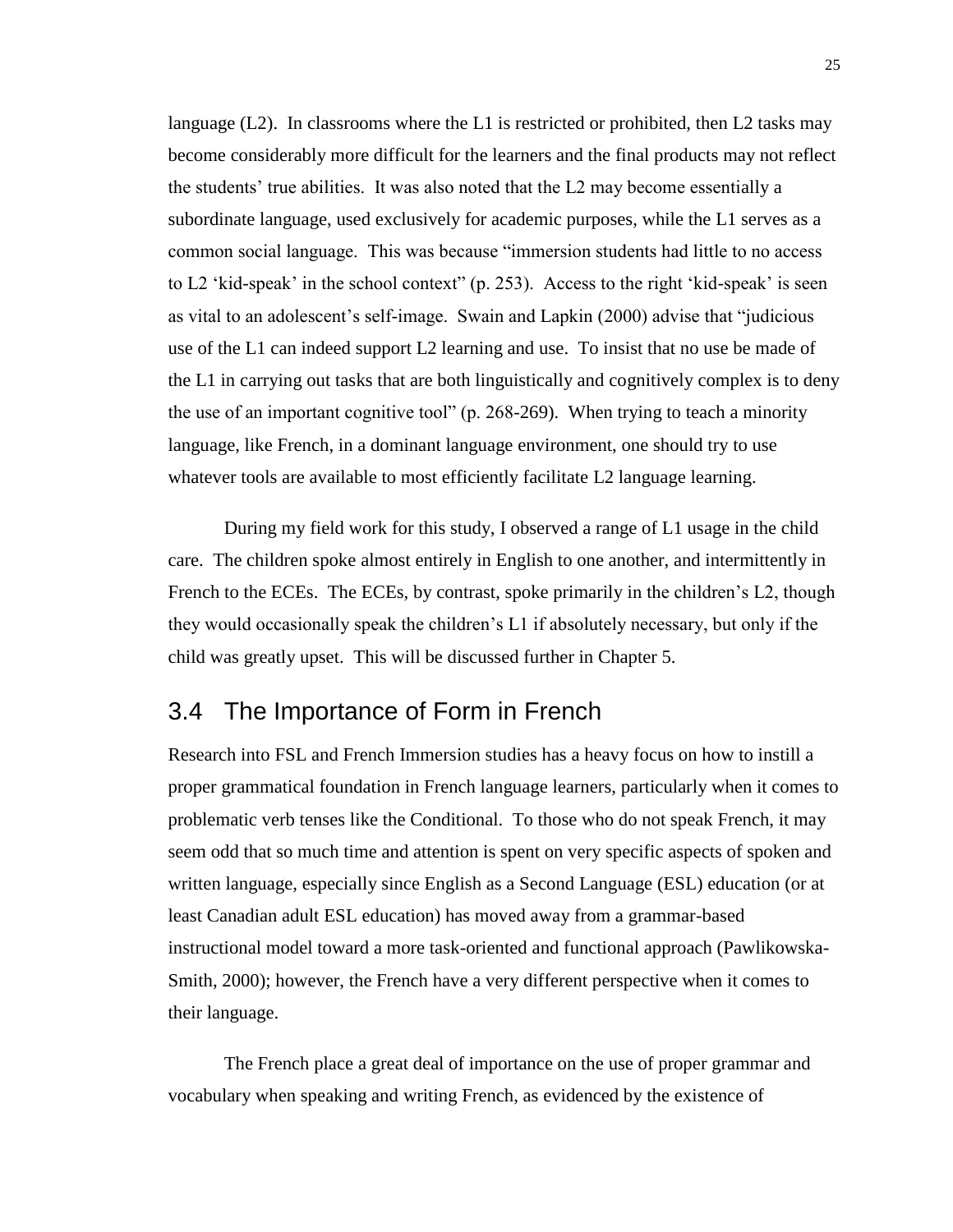*l'Académie française*, a French institution dedicated to the preservation and proper usage of the French language (Académie française, n.d.) and its Quebecois counterpart, *l'Office québécois de la langue française* (Office québécois, n.d.). Current French Immersion research relies heavily on the work of Anglophone researchers as they attempt to design interventions to bridge the language gaps experienced by immersion students. Since the FLE schools and child cares in Southwestern Ontario are predominantly L2 learning environments, French Immersion-related research is relevant to my study. I used the literature to guide my observations and interview questions, in the hopes of finding a Francophone solution to a problem facing Anglophone and Allophone French Immersion students.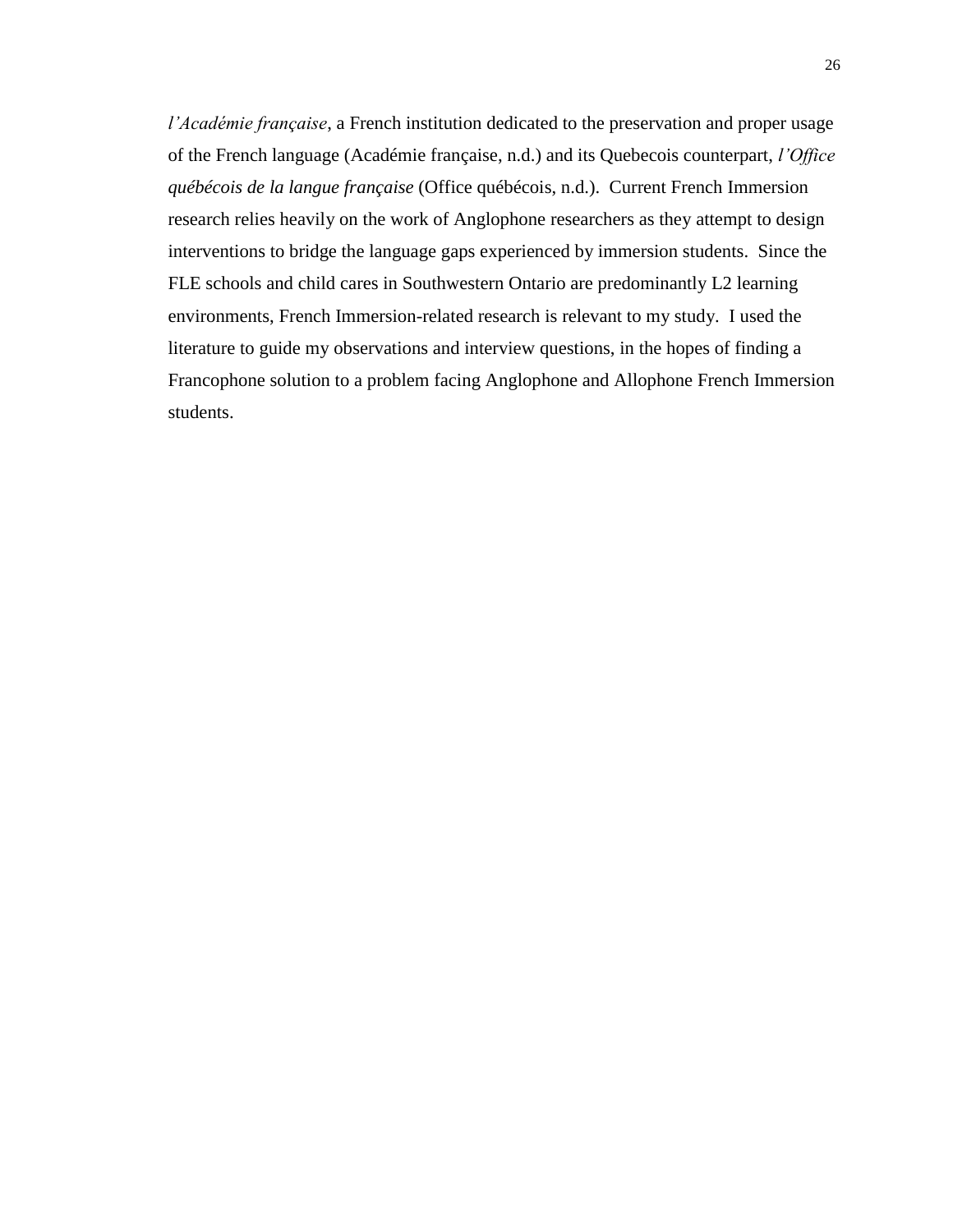#### Chapter 4

# <span id="page-35-1"></span><span id="page-35-0"></span>4 Methodology

In the first section, I describe the similarities and differences between Case Study and Ethnography and why my study is more Case Study than Ethnography. In Section 4.2, I discuss the Methods in more detail. Sub-sections include: Site, Participants, Data Sources, Analysis, Ethical Issues, and Trustworthiness.

# <span id="page-35-2"></span>4.1 Case Study and Ethnography

The research proposed will take the form of an exploratory descriptive case study using ethnographic tools. Because of the unexpected make-up of the Francophone schools in Southwestern Ontario, a case study approach is the best course of action to gain a more thorough understanding of the learning environment and the pedagogy. One would have expected to have a higher percentage of native French speakers in a French First Language school, but as Table 3 in the Appendix 1 clearly demonstrates, Francophones are a significant minority, even in their own schools. The FLE child care centres provide one entry point for non-Francophone children into the FLE school system. The number of non-Francophones in the FLE system would suggest that programs such as those found in FLE child care centres must be highly successful in building a solid foundation in French for those children. How the Early Childhood Educators (ECEs) build a strong foundation for non-Francophone children, including what supports are in place to support the children's successful acquisition of the French language was of particular interest in this study. This sort of information could not be as easily gleaned from surveys or from interviews.

Case study and ethnography represent two complementary forms of qualitative research. The more that I discussed and explored my topic, the more evident it became that I should conduct my study using a fusion of these two approaches. Much like a photograph captures people and places at a particular moment in time, so, too, does a case study capture a particular group of people in a specific context over a particular period of time. Case studies fall under what Seliger and Shohamy (1989/2011) categorize as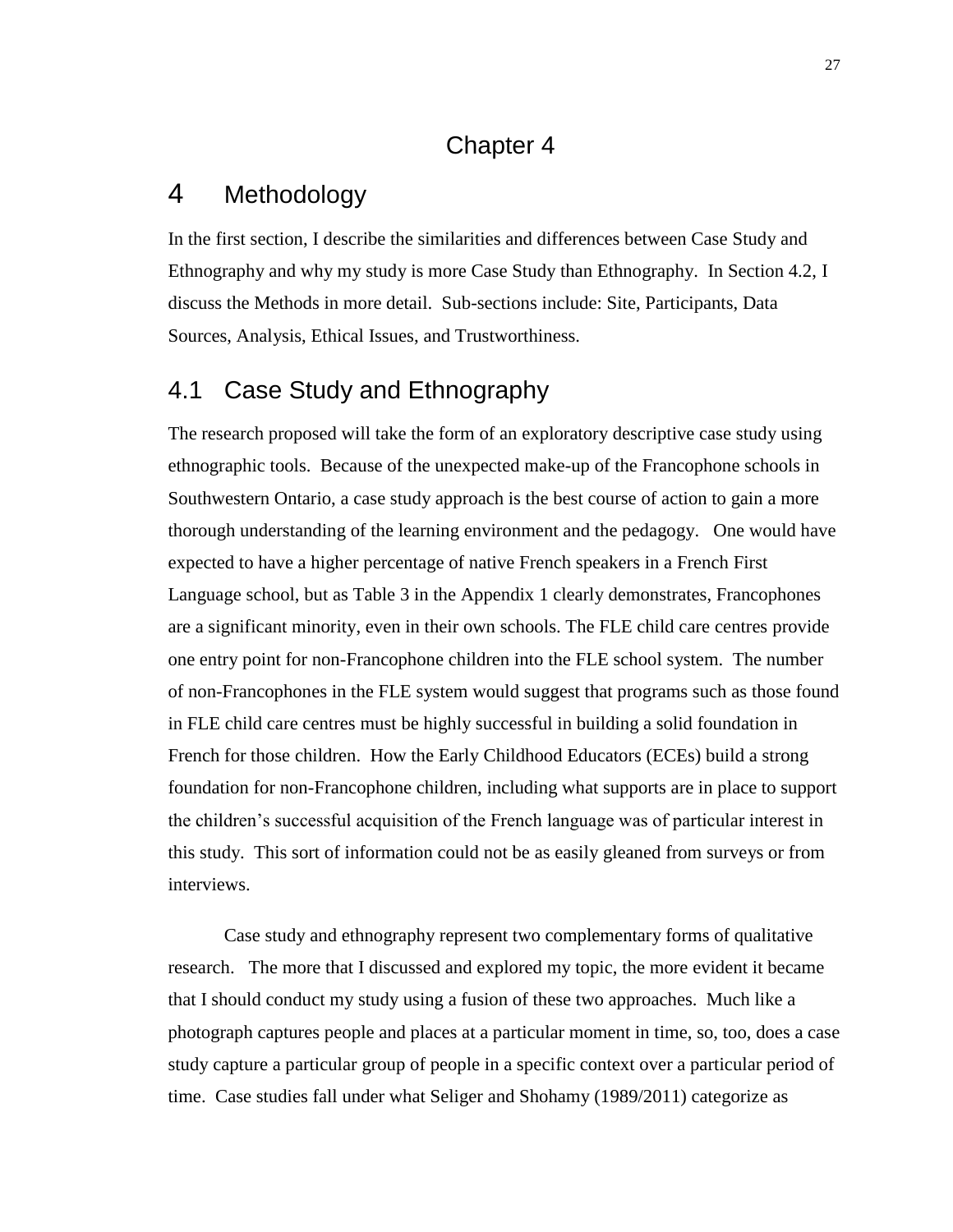descriptive research, which "involves a collection of techniques used to specify, delineate, or describe naturally occurring phenomena without experimental manipulation" (p. 124). Cohen, Manion and Morrison (2011) explain that case studies provide, "a unique example of real people in real situations, enabling readers to understand ideas more clearly than simply by presenting them with abstract theories or principles" (p. 289). Researchers who use this format are concerned with observing what occurs in the real world, rather than isolating variables and conducting experiments in a language laboratory.

Data sources for case studies generally fall under the following six categories: documentation, archival records, interviews, direct observations, participant-observation, and physical artifacts. Yin (2009) remarks that, "the various sources are highly complementary, and a good case study will therefore want to use as many as possible" (p. 101). It is important to distinguish between direct observations and participantobservation. Though the two are related, Yin (2009) notes that participant-observation is "a special mode of observation in which you are not merely a passive observer" (p. 111), but an active participant (hence the name 'participant-observation') in the context being observed. The degree to which I conducted direct observations versus participantobservation was negotiated between me and the ECEs, as I interacted with the students in the child care centre. How I participated in the child care is clarified in the events I describe in Chapter 5.

Ethnographies, like case studies, also involve observing a group or community over a period of time. Yin (2009) states that ethnographies "usually require long periods of time in the "field" and emphasize detailed observational evidence" (p. 15). Case studies, by contrast, do not necessarily need to take a long time. Brice Heath and Street (2008) indicate that time frames for ethnographies vary from the classic year-long study in the field to shorter, more intense periods of observation, depending on the context being observed (p. 62-63).

Blommaert and Jie (2010) describe ethnography as an inductive science in that "it works from empirical evidence towards theory, not the other way around" (p. 12). That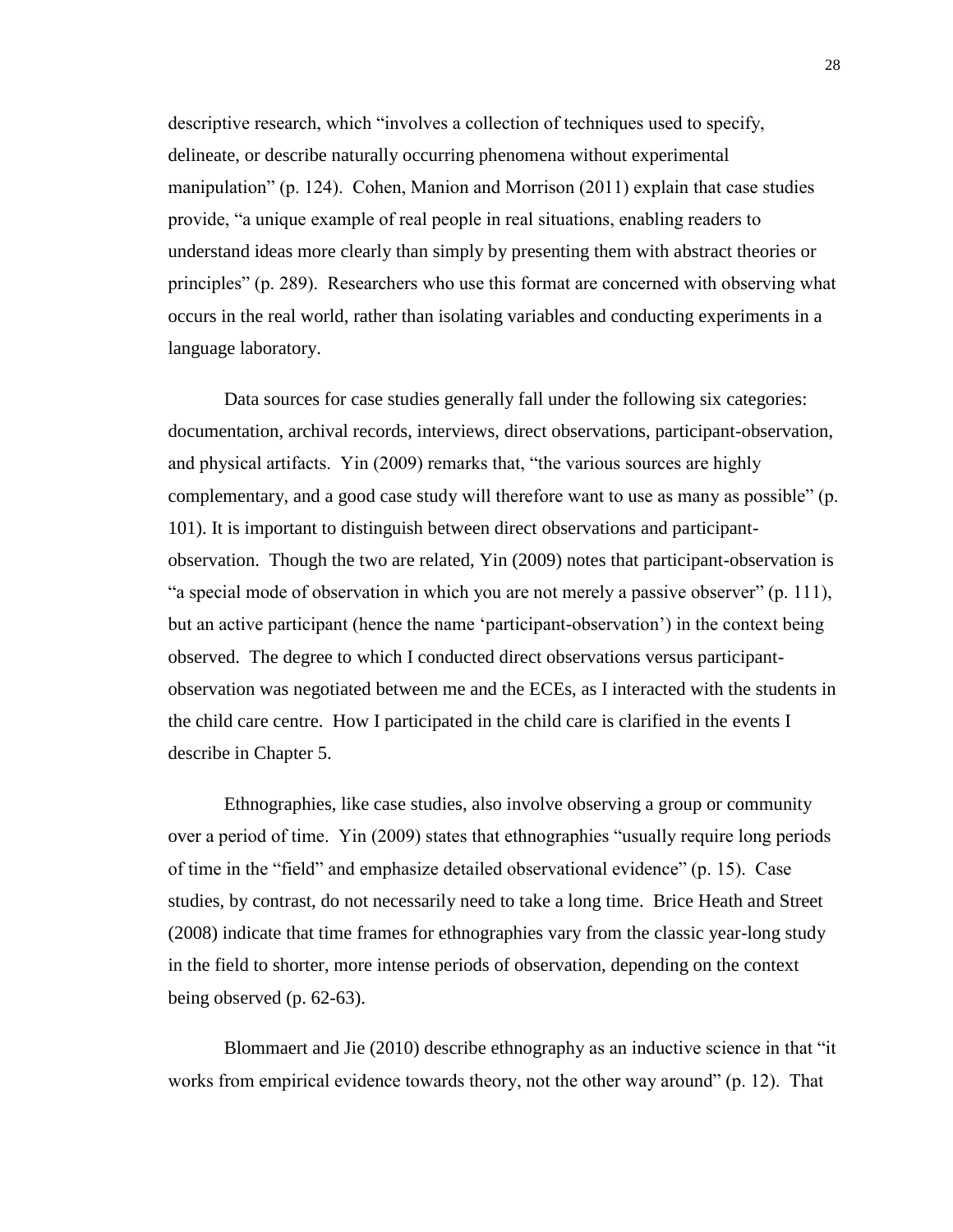is not to say one does not approach ethnography without a theoretical framework. Blommaert and Jie (2010) indicate that exploring theoretical frameworks comes with the preparation for ethnographic fieldwork, and data is analysed according to the frameworks chosen during the preparatory stages (p. 13). The data sources for ethnographies overlap with those of case studies, with a considerable emphasis placed on data collected in the field (e.g. direct observation, participant-observation, interviews and physical artefacts) (Blommaert & Jie, 2010; Brice Heath & Street, 2008). Given my focus on pedagogy and the learning environment, as a whole, I placed a similar emphasis in my study. A description of the data collected, particularly data collected under direct observation and as a participant observer, can be found in Chapter 5.

Because this study took place over the course of 10 weeks, I had spent an insufficient amount of time in the field for this study to qualify as an ethnography; rather, it was an exploratory, descriptive case study using ethnographic tools. The case study involved almost 3 months, using on-site observations conducted several days per week, and my conducting semi-structured interviews with three members of the child care staff and one parent. A document analysis was undertaken, including such sources as school and child care websites. Artefacts were also collected and photographed when possible. Examples of the artefacts collected included weekly plans, daily itineraries, and flyers pertaining to parent-child workshops.

## 4.2 Methods

## 4.2.1 Site

On-site observations and interviews took place in one of the Francophone child care centres in Southwestern Ontario. The site was selected by members of the child care centre's administration, who issued a memo to their staff requesting volunteers who would be willing to participate in the study. A centre was suggested partly based on the willingness of staff to volunteer for the study, and fortunate timing in that a new group of children was joining an existing preschool group. The child care ran using a continual intake of new children, though the cap for each group was eight children. The child care's director believed that the integration of this new group into the existing preschool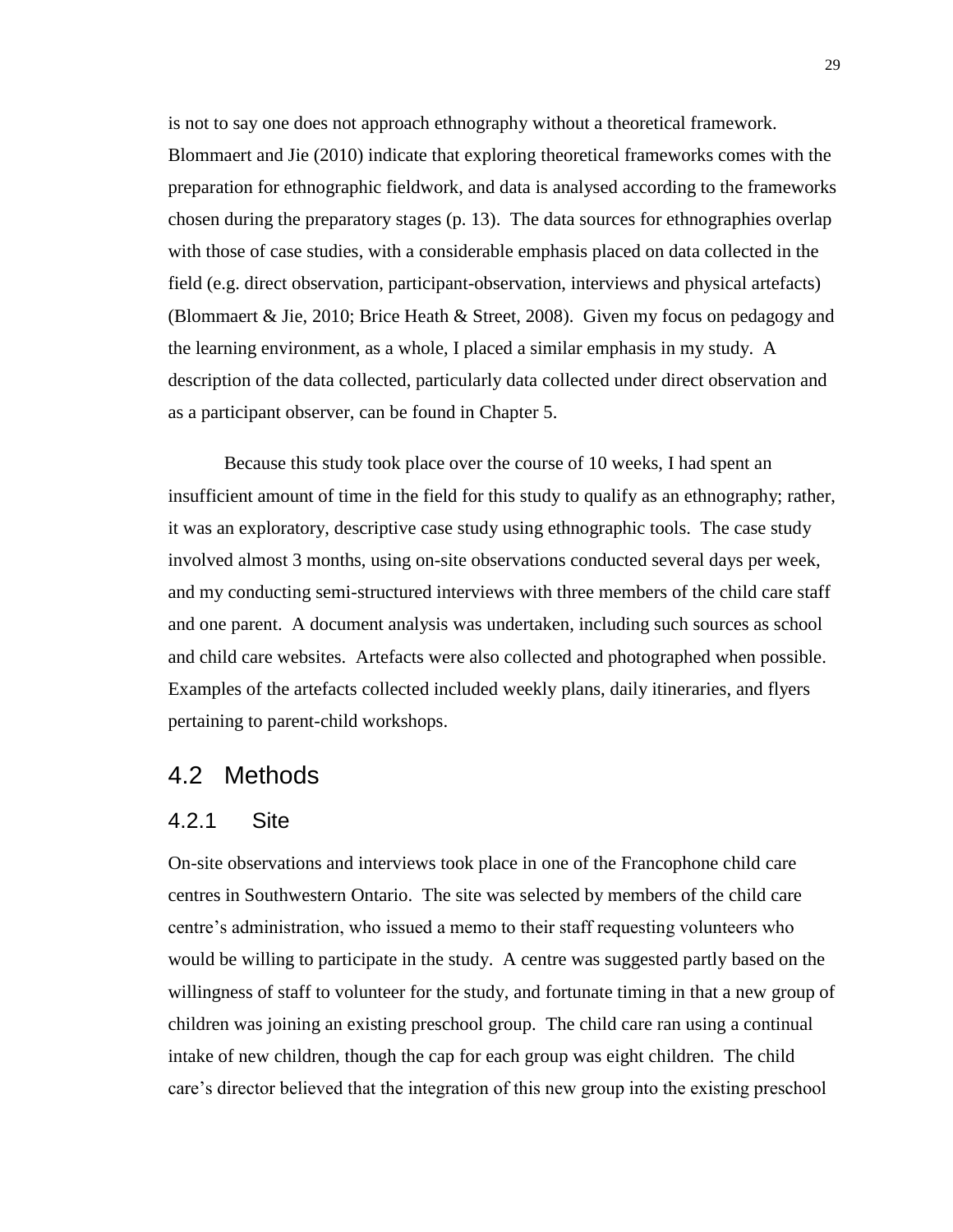group would provide some interesting observations for my study. I agreed and proceeded with the study.

Based on the demographics of the *Conseil scolaire de district des écoles catholiques du Sud-Ouest* (CSDECSO) schools, I expected there to be a high number of non-Francophone children in the child care centre. I anticipated a considerable amount of the pedagogical programming would be aimed at welcoming the new children into the Francophone community and establishing a foundation for future learning in French. My assumptions proved correct in that, of the group of 16 preschool children, only 2 could be considered Francophone. I observed the preschoolers from the point of their arrival each day until the afternoon nap time. This period included the morning snack, free play times, lunch time, and outdoor activities.

## 4.2.2 Participants

The participants included five Early Childhood Educators (ECEs), one parent, and twelve preschool-aged children in a FLE child care centre in Southwestern Ontario. $^8$  There were as many as eighteen children in the preschool program; however, only twelve returned signed consent forms to participate. A more detailed description about the key participants can be found in Chapter 5 in Section 5.2.

## 4.2.3 Data Sources

 $\overline{a}$ 

The data sources for this case study consisted of the following:

- Detailed, coded field notes taken during pre-arranged classroom observations.
- Semi-structured, open-ended interviews with the three of the five participating ECEs, and one parent were conducted. These interviews underwent extensive aural analysis. Interactions with students were informal, and naturally-occurring.
- Document analysis of lesson and unit plans, Ministry of Education curriculum documents, and photographs.

 $8$  See Tables 1 and 2 on pages 35 and 36 for additional details and descriptions of the participants.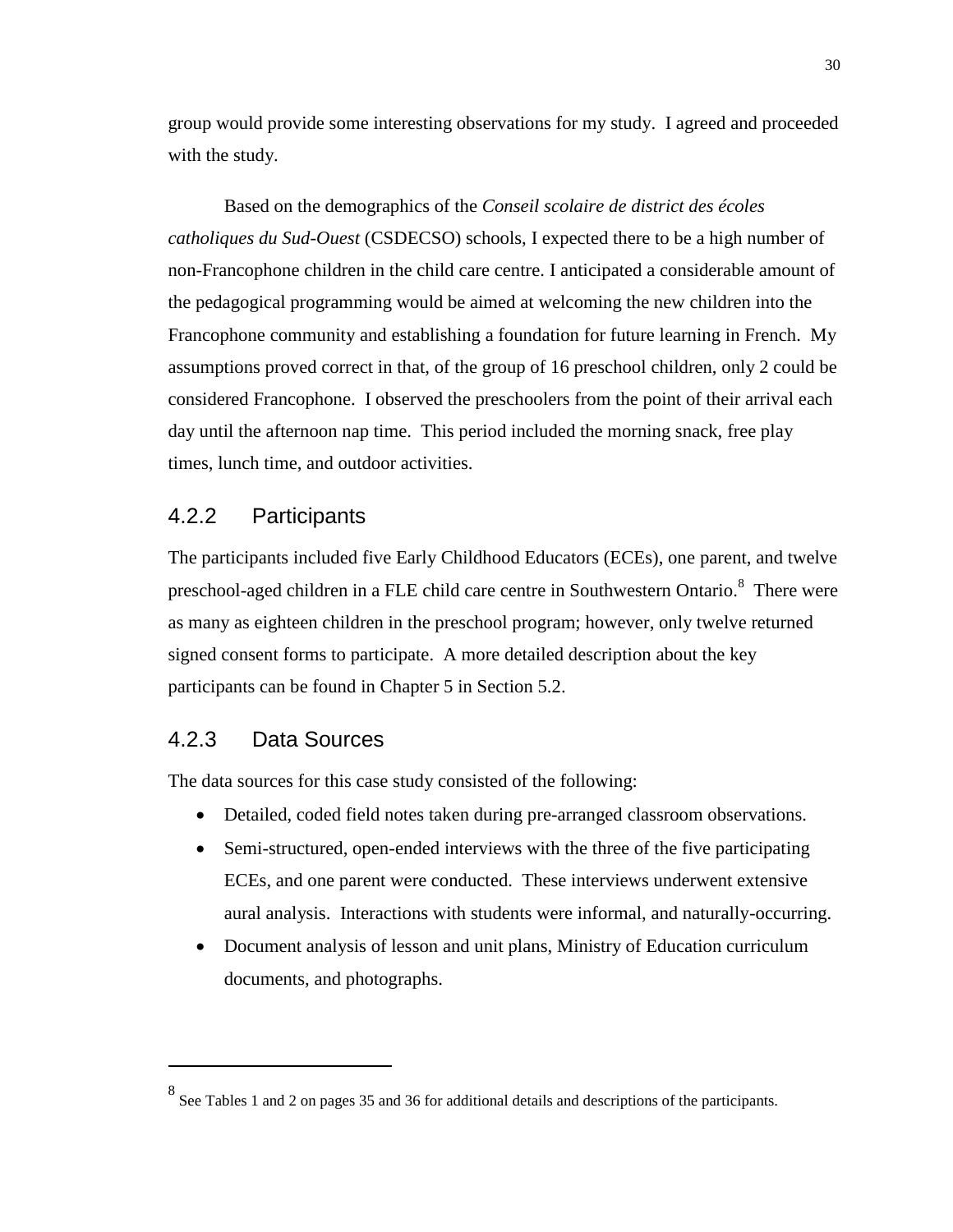Artefacts, including a daily itinerary and a flyer promoting a weekend parentchild workshop.

## 4.2.4 Analysis

I began my data analysis largely inductively in the early stages of the case study. While Cummins'(1989) Minority Empowerment framework and Lyster's (2007) Counterbalanced Instructional framework provided a guideline of what to look for and how to organize the data, no framework can predict what patterns, trends, or themes will emerge over the course of the study. As Patton (2002) notes, "[q]ualitative analysis is typically inductive in the early stages, especially when developing a codebook for content analysis" (p. 453). The more data I collected, the better able I was to assess, analyze, and adjust my focus based on what transpired. For instance, during my first several visits to the child care, I spent my time observing the daily routines and getting a better sense of the ECEs and the children. From there, I began to narrow my focus, observing specific children and one ECE, paying particular attention to language-related events.

Interviews were conducted at the end of the study, and examined aurally in an effort to better understand the participants, their educational philosophies, and their perspectives on the progress being made by the children. I listened to these interviews repeatedly, using the participants' inflections and intonations to guide me when selecting the portions of the interviews to transcribe. I coded field notes in a manner that identified potential pedagogical trends in the child care where I observed.

#### 4.2.5 Ethical Issues

Although this case study involved observing and interacting with children, ethical concerns were minimal. As no interventions were planned, I did not intentionally affect the learning environment. While it is impossible to be truly invisible during the course of a study, I did my best to blend into the scenery as much as possible. In order to gain access to the site, I agreed to play the role of an observer. I was never alone with the children at any point, nor did I lead any group activities. The ECEs conducted the daily routines as they would have had I not been present, and the children accepted me as a part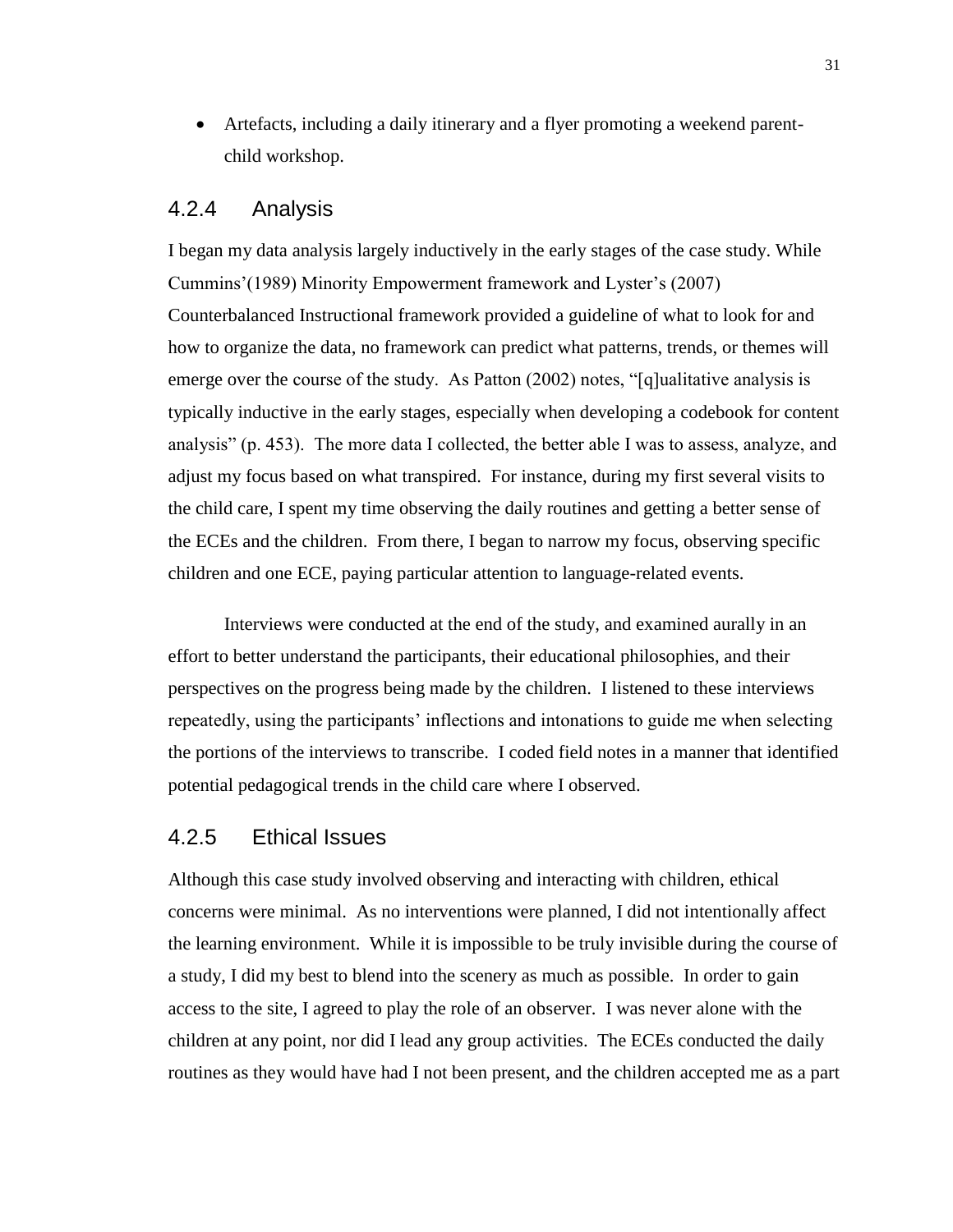of their learning community. Additional details of my interactions with the children can be found in Chapter 5.

## 4.2.6 Trustworthiness

Trustworthiness was established through triangulation of data obtained through participant observation, the semi-guided open-ended interviews with ECEs and one parent, and document analysis, which included elementary school profiles, 2006 Canadian Census data, and Ministry curriculum documents.

Additionally, trustworthiness was established through acknowledging my biases. My key bias is my passion for French language education, particularly as it concerns the oral and written proficiency of French I have observed in the London area French Immersion schools. This led me to examine the different ways the French Immersion learning environment could be improved for the benefit of the students. My first stop on this journey was an examination of the Francophone child care environment.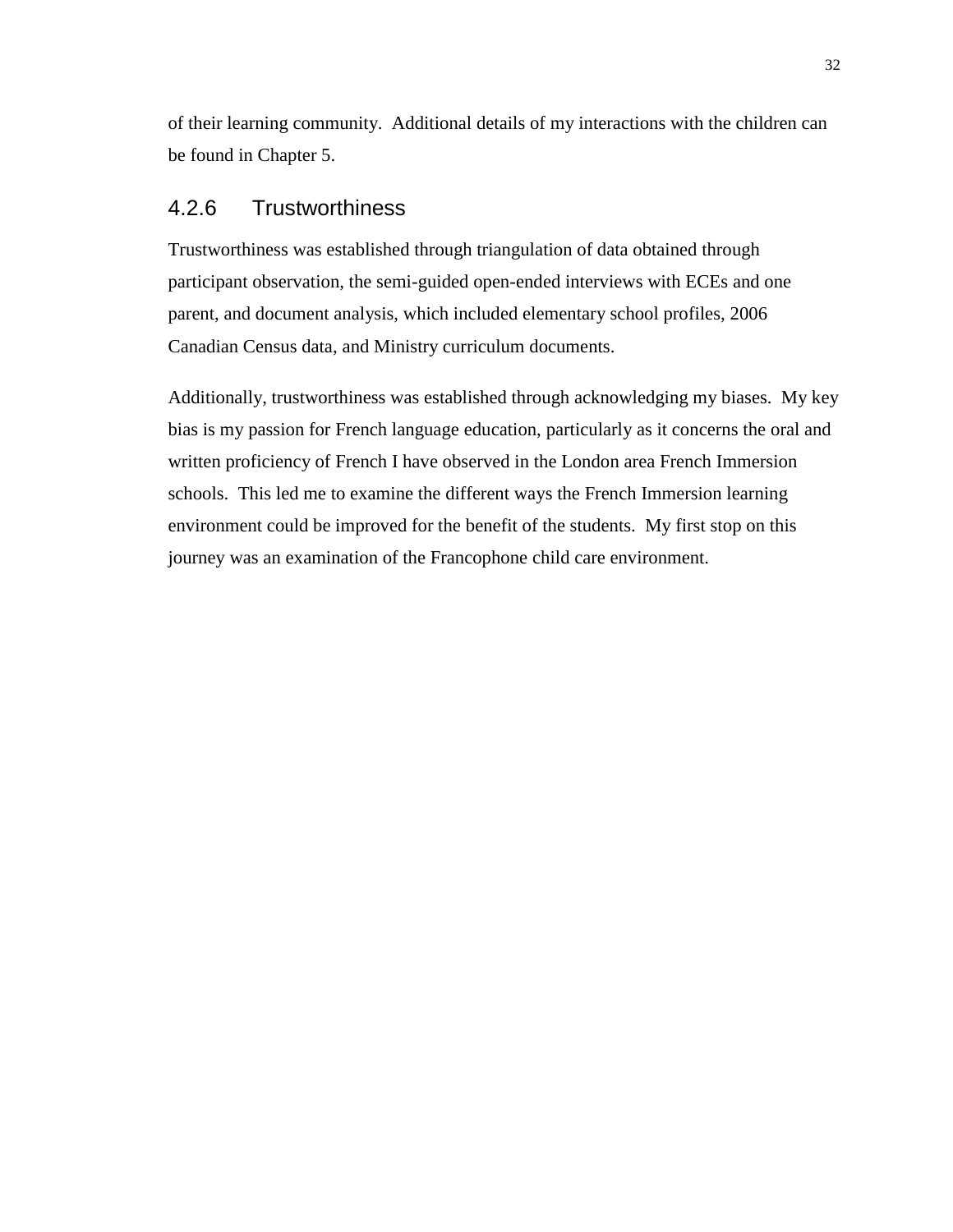## Chapter 5

# 5 Findings

This chapter will be divided into several sections and subsections. Section 5.1 describes the physical setting where the study took place. Section 5.2 introduces the participants. Subsection 5.2.1 and 5.2.2 introduce the participants in more detail. Section 5.3 and its subsections recount specific language learning events. Section 5.4 describes different aspects of the learning environment, while Section 5.5 groups additional findings and observations from the perspective of Cummins' (1989) Minority Empowerment Framework.

## 5.1 Physical Setting and General Schedule

The child care centre where I observed is attached to a French Language Education (FLE) elementary school. It consists of a small office, two larger activity rooms, and an adjoining washroom for the children. There is also a combination laundry-storage room, and a small kitchen, complete with a refrigerator, microwave, and stove. Small cubbies line one wall of the hallway outside of the activity rooms, each bearing the name of one of the children registered at the child care centre. On the opposite wall were a series of photographs taken during activities from earlier in the year. Each was mounted on construction paper and included a brief explanation of the activity and the learning outcomes the children experienced. A calendar outlining the major activities for the month was posted just outside the door to each activity room. Below that was a daily summary/attendance sheet, written in French, which noted which children were present, whether they ate at lunch and snack times, and described the activities and explorations the children undertook that day.

The activity rooms were set up to provide the children with a wide variety of learning opportunities and experiences. In the preschool room, I noticed a water centre, a costume centre, a kitchen set-up, and a small workshop. On the far side of the room, there was a small arts and crafts table, a television, and a library of age-appropriate books. A carpeted area beside the television provided some open play space for children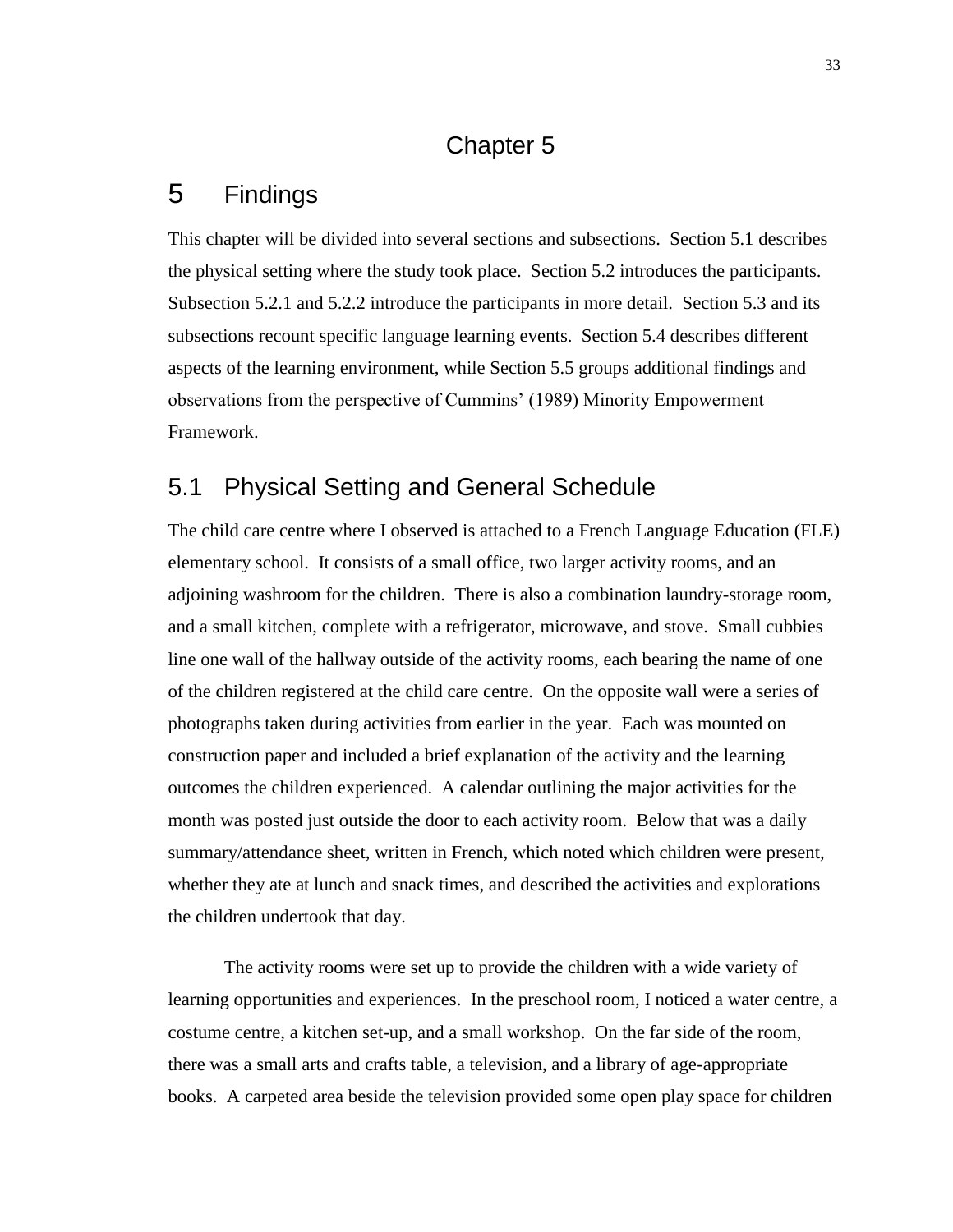using building blocks or assembling railroad tracks. The central feature of the room was two U-shaped guided reading tables (one red and one blue table) used for the children's meals and transition activities. Plastic bins containing a wide array of learning materials (building blocks, toy animals, railroad tracks, etc.) were stored on large wooden carts which were used to separate one activity area from another. Every piece of furniture in the room was mobile enough to allow for a number of different set-ups, allowing the *éducatrices*<sup>9</sup> the flexibility to re-arrange the room as necessary, according to the needs of the day.

Along one side of the room were counter space, a sink, and a series of storage cupboards. The cupboards were labelled in French according to their contents. For example, the one that contained toys used during transition times was labelled *jouets de transition*. On one of the cupboard doors, the *éducatrices* posted outlines for the week's activities. These outlines were more similar to a teacher's daybook plans than to specific lesson plans, and served as a quick reference and visual prompt for the staff as they went about their day.

Opposite the main entry door to the preschool activity room was an exit with access to an outdoor play area. The toddlers and preschoolers each had their own fenced off area complete with a sandbox area and climbing equipment. Additionally, there was sufficient space for the children to ride tricycles and other push and pedal riding toys, as well as run around without crashing into one another. The climbing equipment had a ladder, and a slanted climbing wall that led to a central platform and three slides. Beneath the platform was a tube through which the children could crawl. Outdoor activities typically took place in this play area, though the *éducatrices* had the option to take the children on walks to local parks and playgrounds.

The children arrive between 7:30 AM and 9:00 AM, though a few stragglers may be dropped off by 10:00 AM. The children (toddlers and preschoolers) play in the

<sup>9</sup> An *éducatrice* is the title given to French Early Childhood Educators. Please note that footnotes in this section will be primarily used to provide English translations of French expressions if they are not already translated in context.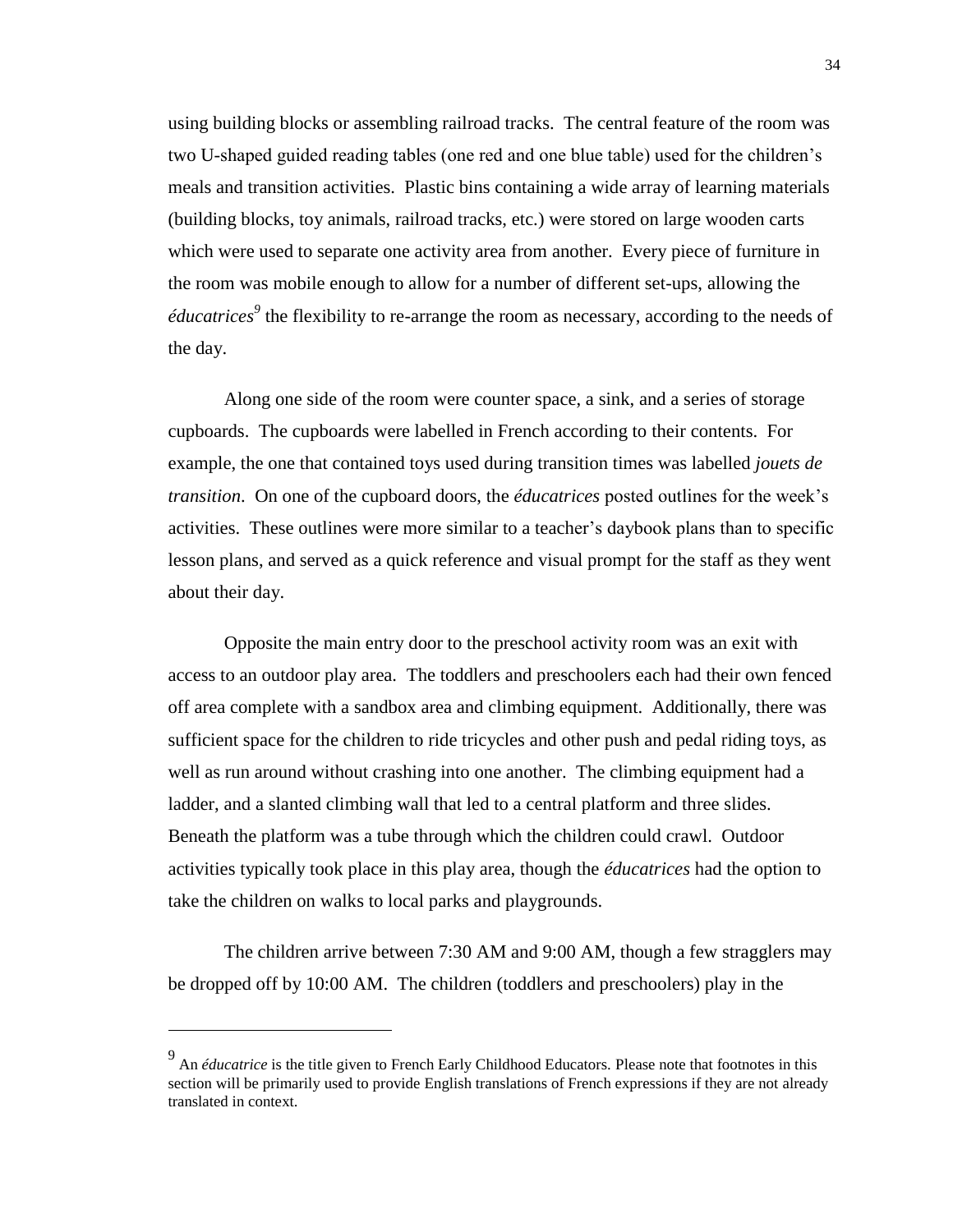toddler room until 8:45 AM, at which point they take a washroom break and wash their hands before the morning snack. The snack takes approximately a half hour, after which the children wash their hands again, and are free to play once more. Weather permitting, the children prepare to go outside at 10:00 AM, which can be a bit time consuming, depending upon how independent each child is and how much cold weather gear is involved. If all goes well, then the group is enjoying fresh air by 10:30 AM. Outdoor activities differ depending on the weather, but range from free play in a fenced off area to taking a walk around the block to one of several local parks. By 11:30 AM, the children are back inside, getting changed out of their winter clothing, and preparing for lunch. The lunch and general clean-up takes approximately 30 to 45 minutes, at which point the children go for an afternoon nap. I had arranged with the centre's administrative team to observe from the arrival time until the children went to sleep.

## 5.2 The Participants

In this section I will introduce the significant participants in this study. I have divided the participants into two groups: *éducatrices* and children. To preserve anonymity, the names have been changed, and identifying features (e.g., such as ethnic background and specific country of origin) have been excluded from my descriptions. The following table lists the adult participants, their roles in the child care, and their dominant language.

| Name      | Role                           | Dominant Language           | Origin                      |
|-----------|--------------------------------|-----------------------------|-----------------------------|
|           |                                | (French, English,<br>Other) | (Canadian/Non-<br>Canadian) |
| Josie     | <i>Éducatrice/Supervisor</i>   | Other                       | Non-Canadian                |
| Monique   | <i>Éducatrice</i> (Blue Table) | <b>French</b>               | Non-Canadian                |
| Karine    | <i>Éducatrice</i> (Red Table)  | French                      | Non-Canadian                |
| Stephanie | Substitute Éducatrice          | English                     | Canadian                    |

| <b>Table 1: Names of Adult Participants</b> |  |  |  |
|---------------------------------------------|--|--|--|
|---------------------------------------------|--|--|--|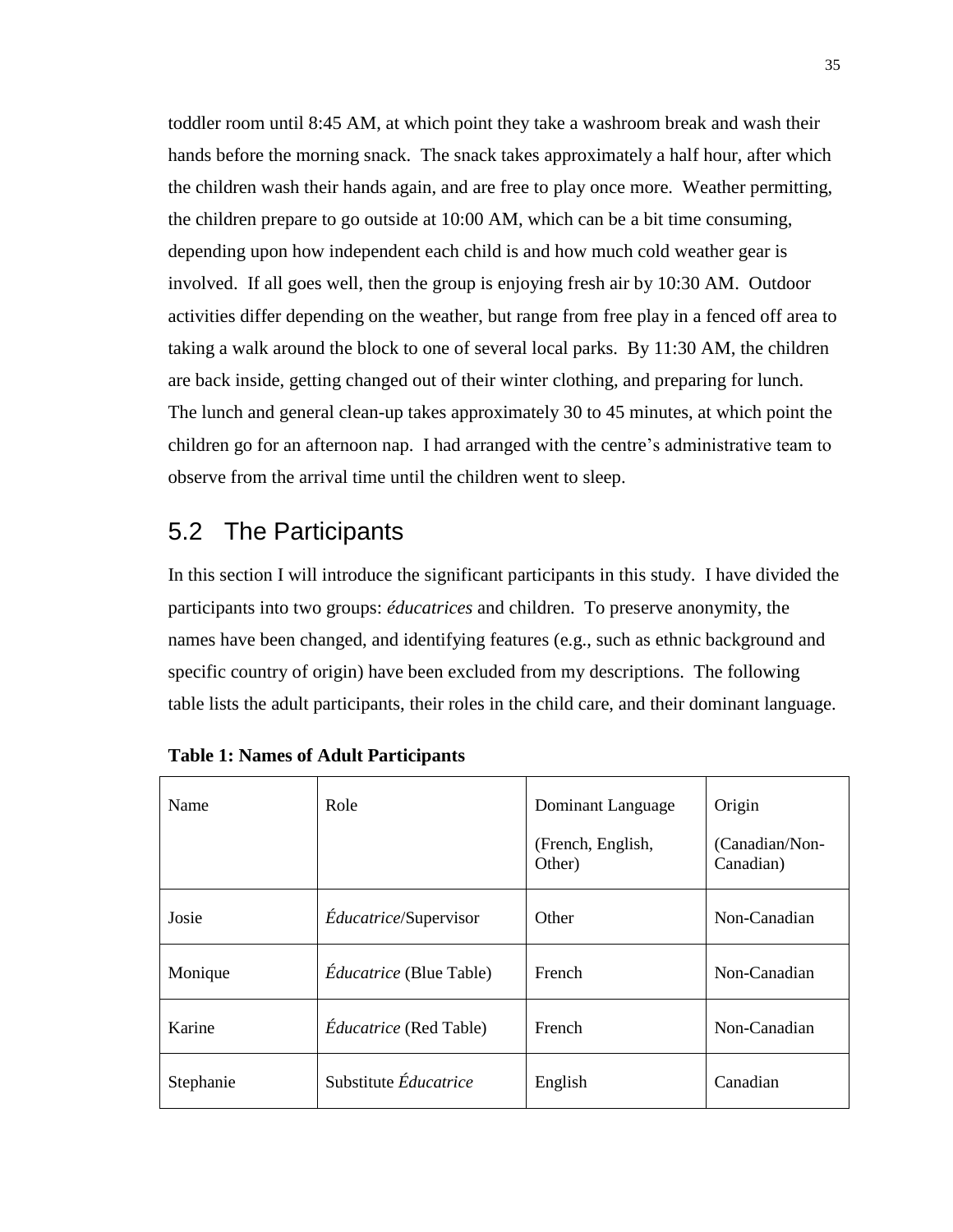| Marie | Éducatrice/Stagiaire <sup>10</sup> | French | Canadian |
|-------|------------------------------------|--------|----------|
|-------|------------------------------------|--------|----------|

The next table lists memorable child participants, their table group, their dominant language, and their age at the time of the study. I consider these children memorable because of my interactions with them and their participation in specific events detailed in this study. I use the term Table Group to differentiate between those children who began just before the beginning of the study (Red) and those who have been at the centre for several months prior to the study (Blue). This corresponds also to the colour of the table at which the child ate his/her meals. Although there were more child participants than are indicated on the table, only those who are discussed in the language events are listed.

| Name           | Table Group | <b>Dominant Language</b> | Age            |
|----------------|-------------|--------------------------|----------------|
| Tina           | Blue        | English                  | $\overline{4}$ |
| <b>Brandon</b> | Blue        | English                  | $\overline{4}$ |
| Emily          | Blue        | English                  | $\overline{4}$ |
| Shawn          | Red         | English                  | 3              |
| Marc           | Blue        | English                  | $\overline{4}$ |

**Table 2: Names of Child Participants**

## 5.2.1 The éducatrices

 $\overline{a}$ 

Over the course of the study, I met a number of different *éducatrices.* The child care assigns staff based on the number of children expected each day, as there is a specific ratio of certified adult staff to children. In the toddler room, there was one *éducatrice* for every five children, while the preschool room maintained a ratio of one *éducatrice* for

<sup>10</sup> <sup>A</sup>*stagiaire* is an intern who is completing a practicum placement (*stage*) toward the completion of his/her program of study.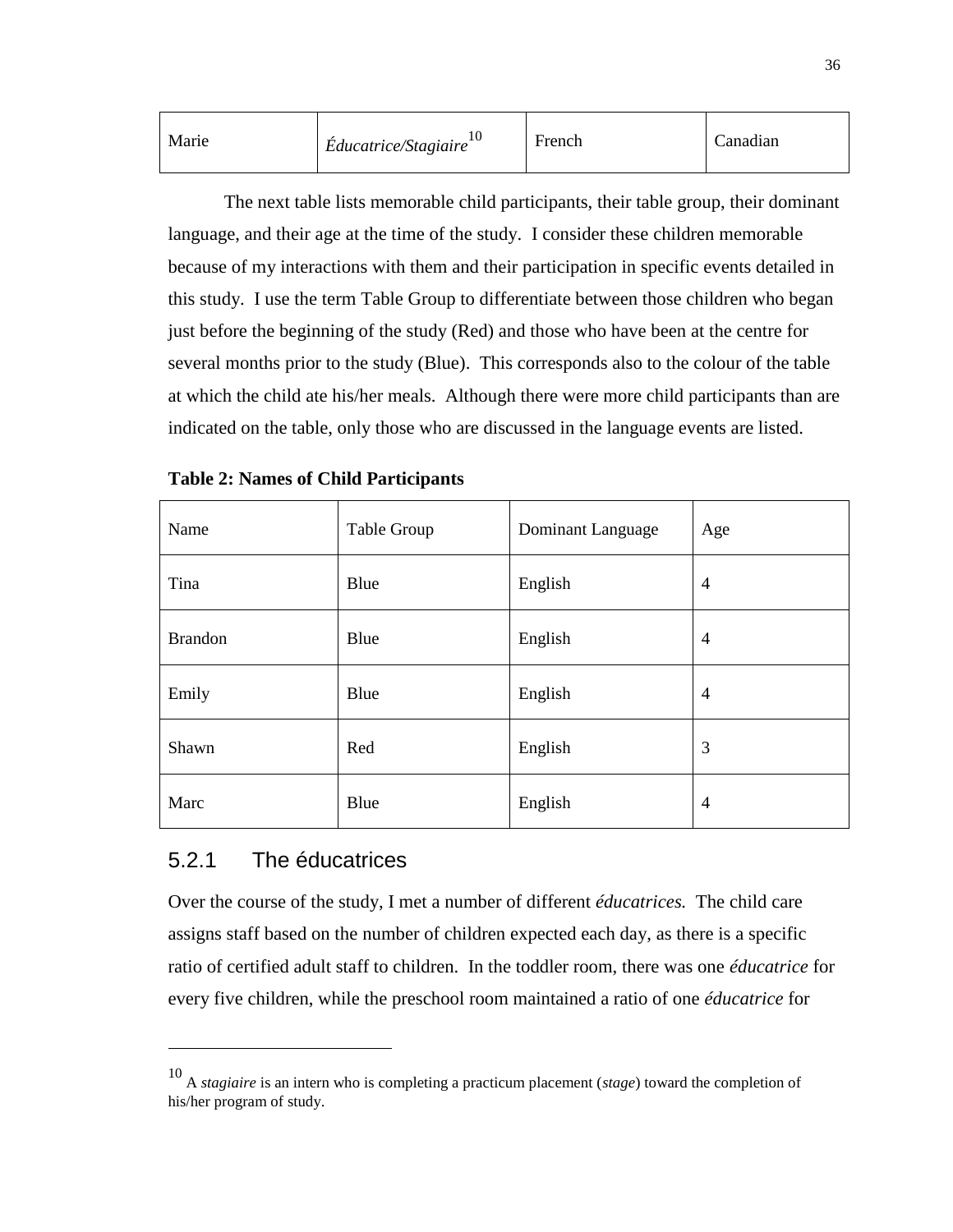every eight children. On a typical day, there were three *éducatrices* working in this centre; however, they also welcomed a high school co-op student on a daily basis, and a *stagiaire* from Quebec during the last month of the study.

Josie was the child care supervisor and primary *éducatrice* for the toddler room. She was a warm and welcoming woman in her mid to late 40s from a non-Canadian background who spoke French with a noticeable accent, clearly influenced by her Allophone country of origin. Josie had learned French in Montreal after she and her family had arrived in Canada. In her home country, she worked in education, teaching language and law courses at the secondary school level in her L1. She began working at the child care centre several years ago, after relocating to Ontario and doing Early Childhood Education and Care (ECEC) courses through a local college.

Monique and Karine were responsible for the preschool room. Like Josie, both Monique and Karine came from non-Canadian backgrounds; however, they came from Francophone countries. Monique could understand and speak English and French, while Karine was primarily Francophone with a very limited English vocabulary. The two of them had also completed ECEC certification courses through one of the local colleges after arriving in Canada. Because of their responsibilities in the preschool room, I primarily observed Monique and Karine and their interactions with the children.

Josie injured her back several weeks after the study began, and only returned during the final week of my observations. When it became apparent that Josie's injury would keep her off of work for an extended period of time, a shuffling of staff was necessary to ensure that qualified *éducatrices* were covering the toddler and preschool rooms. This led to Stephanie joining the group for the latter half of the study.

Stephanie was a Canadian-born, French speaking Anglophone in her early 20s who did substitute assignments for the French child care centres in the area. She was educated in the Anglophone school system prior to working for the child care centre. Stephanie became responsible for the red table group that Karine supervised. Karine, meanwhile, was moved to the toddler room. Monique stayed with the blue table group in the preschool room, but took over supervisory duties for the centre in Josie's absence.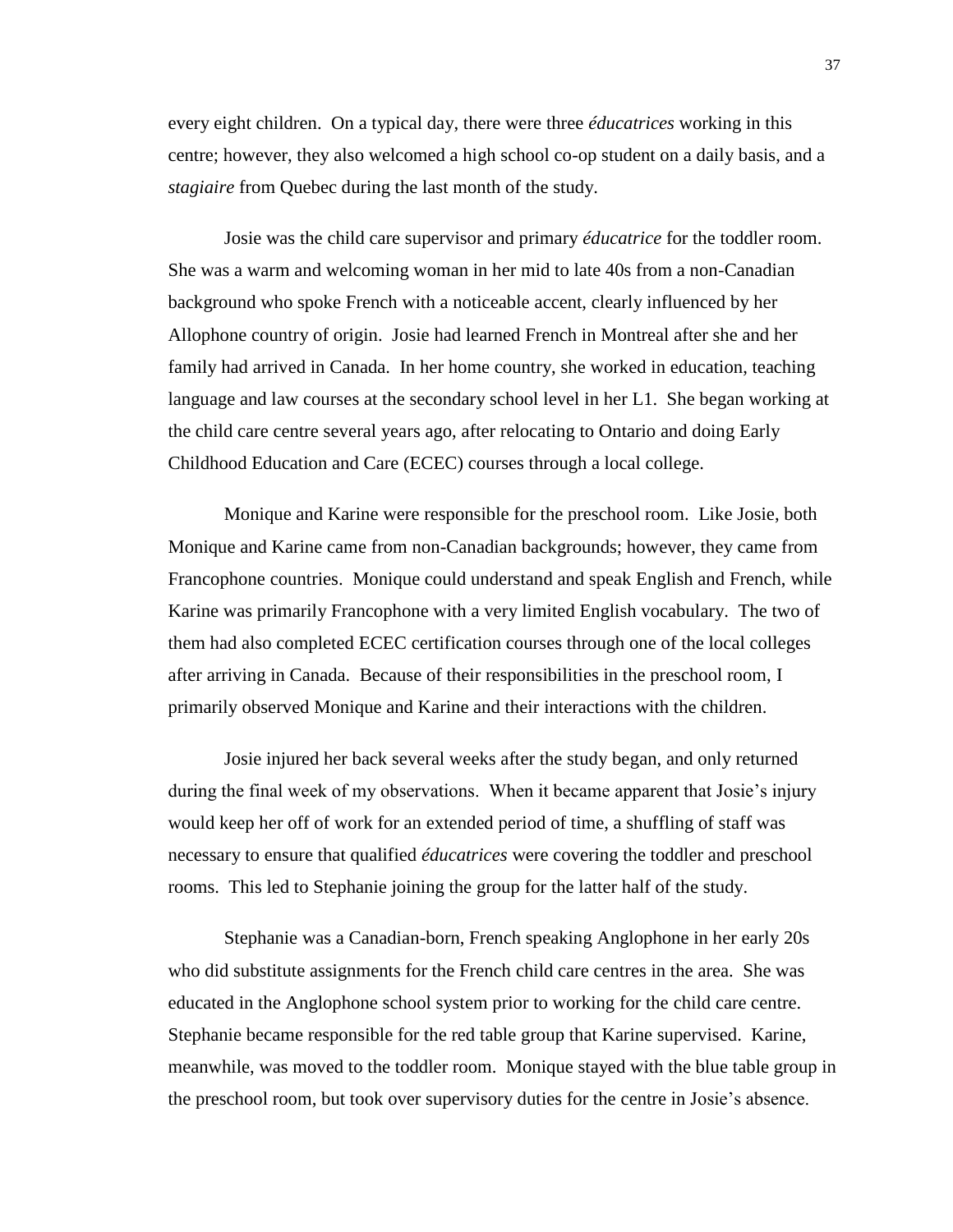The last of the *éducatrices* to participate in the study was a *stagiaire* named Marie. Marie was a Canadian-born Francophone in her early 20s from Quebec who came to the centre to complete the final practicum placement for her ECEC program. She chose a placement in Ontario because she had hoped to improve her English over the course of her practicum. Her opportunities to speak English were rather limited because she was staying with an *éducatrice* from another centre, and the two spoke to each other primarily in French. Her limited English fluency made for some interesting exchanges with the children during the study.

#### 5.2.2 The Children

 $\overline{a}$ 

In addition to the *éducatrices*, I met 21 children (3 toddlers and 18 preschoolers); however, only 15 of the 21 children participated in the study. Of those 15, I found that certain children stood out more than others in terms of their language usage. Many of the members of the red table group barely spoke at all in my presence in either English or French. In this subsection, I will introduce some of the more memorable children involved in the study.

Tina was the first child I encountered at the child care. Tina had been attending the child care on a part time basis for a couple of years, and had been accepted to begin kindergarten in an FLE school in September. She was part of Monique's blue table group, and was one of the first children to warm up to me. Tina's father spoke three languages: English, Italian, and French, while her mother was a non-Canadian Anglophone whose French experience was limited to what she had taken in secondary school. It was her father with whom Tina primarily spoke French at home.<sup>11</sup>

Brandon was a very physical and rambunctious child, often running around with the other boys. Like the majority of children in the child care, he came from a non-Francophone family; however, he had been accepted to attend kindergarten in a Francophone elementary school in the fall. He was part of Monique's blue table group,

<sup>11</sup> This information came from an interview conducted with Tina's mother.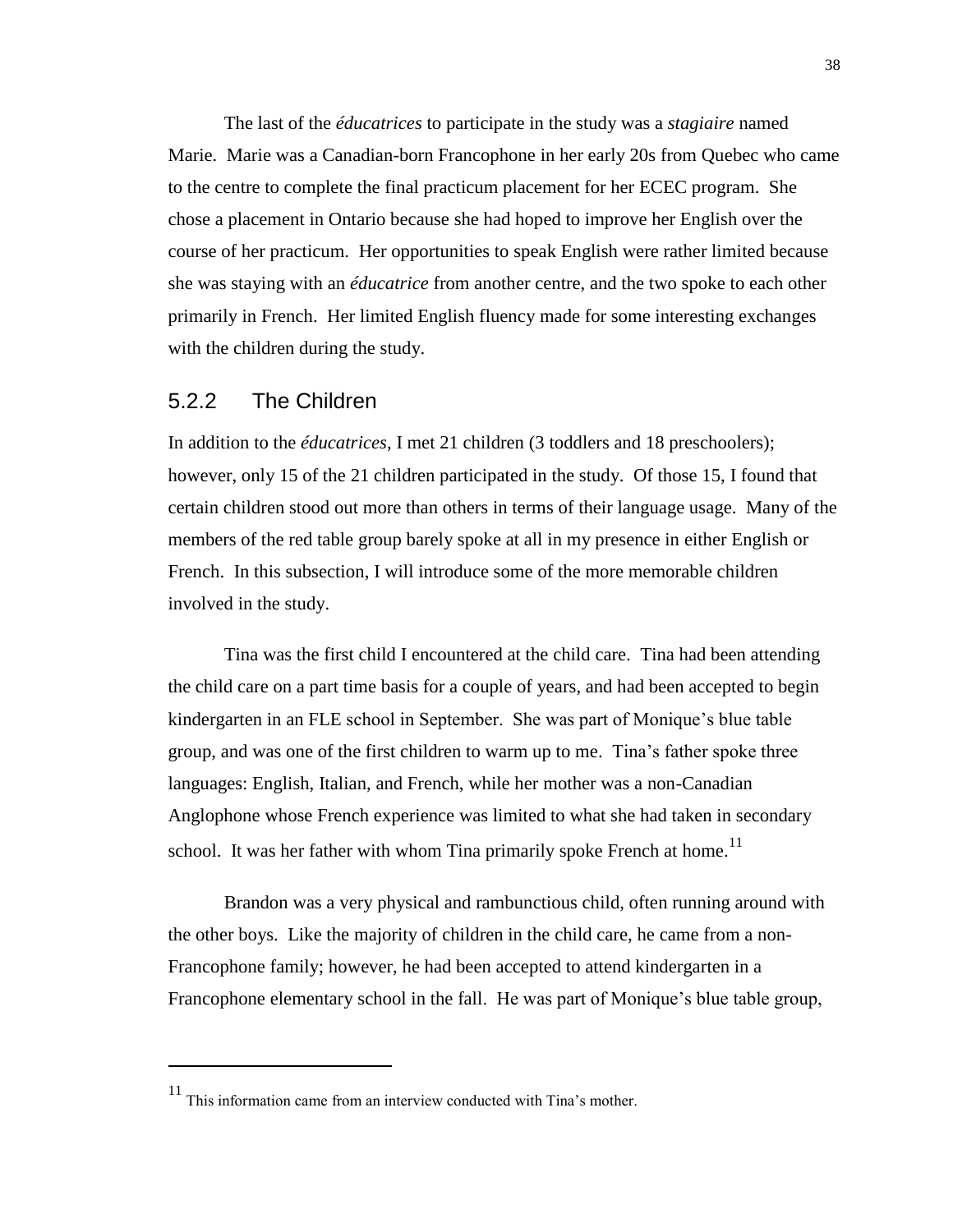and like the others, he had been with her since the previous September. Though he didn't speak French in complete sentences, he was often willing to offer answers whenever Monique asked questions to the group during lunch and snack times. His favorite song to sing with the group was *Les étoiles dans le ciel*. 12

Emily was one of the more talkative children in the preschool room. A member of Monique's blue table group, Emily's French fluency was one of the more difficult to gauge among the children because she spoke almost exclusively in English. She primarily played with the other girls, and seemed to be the one in charge of the different games. Emily would also step in to protect her friends if another child was behaving inappropriately (e.g., pushing, hitting, or taking away toys). Like her friends in the blue table group, she was accepted to an FLE school for kindergarten in September.

Shawn started at the child care in early March, two weeks before I came to the centre. He came from an Anglophone family, and was part of Karine's red table group. Shawn's interests were fairly well-defined when compared to the other children, as he was primarily interested in cars and trains. When the others would play at any of the other centres, Shawn would be busy assembling toy railroad tracks or pushing toy cars and trucks around the carpet. He was so fixated on the trains and cars that he would become quite agitated if another child tried to use what he would consider to be "his toys."

Marc was a part of Monique's blue table group, and one of the few children in the child care whose first name was spelled the French way. Despite his parents' (or at least his mother's) ability to speak French and their willingness to give him a French name, English was the dominant language in his home. His short stature led me to believe that he should be part of Karine's red table group, as they were collectively younger than Monique's blue table group, but like the others in his group, Marc was preparing to start kindergarten in a Francophone elementary school in September. He seemed to grow

<sup>39</sup>

<sup>12</sup> Twinkle, Twinkle, Little Star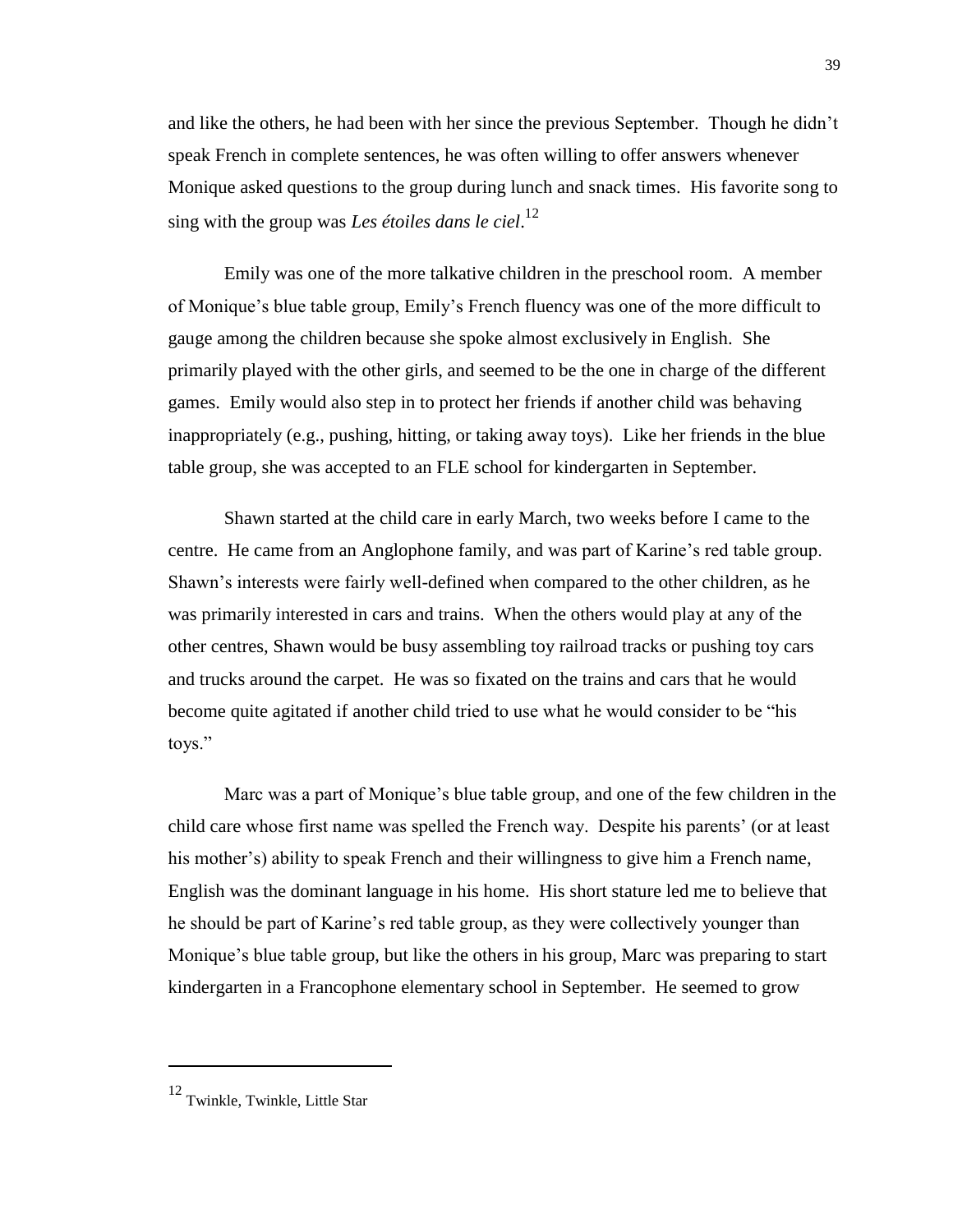attached to me during the study, often seeking me out during the outdoor play times to play catch with him.

## 5.3 Language Learning Events

In this section, I describe many of the language learning events I observed during this study. I have broken this section down into a number of subsections. Section 5.3.1 describes my first day at the child care centre. The subsections that follow recount specific language learning events. Each of these subsections is titled after the central participant in the events described.

## 5.3.1 The First Day

 $\overline{a}$ 

On my first day at the child care centre, I was greeted by Josie, the centre's supervisor and *éducatrice* for the toddler room of the centre. After having me fill out some last minute obligatory paperwork, she began showing me around the toddler room and explaining how things generally ran on an average day.

Josie asked me if I was familiar with the "Emergent Curriculum" or, as she referred to it, *le nouveau programme. 13* Having never spent any time in a child care prior to that moment, I asked her to describe her interpretation of this *nouveau programme*. She explained that, in the *nouveau programme*, teaching and learning opportunities are driven by the child's interests and explorations. She did not dictate what she expected the children to do. Instead, her job was to observe each child, and look for opportunities to incorporate teaching and learning moments into these activities. For example, if a child was playing with Lego building blocks, then she could use that as an opportunity to teach the child the names of different colours, or to practice counting in French. The small number of toddlers registered (three in total) at this child care centre made it easy to spend one-on-one time with each child, but I wondered how the *nouveau programme* worked with larger groups.

<sup>13</sup> *Le nouveau programme* translates as "the new program." The old program is identified as "*l'ancien programme*."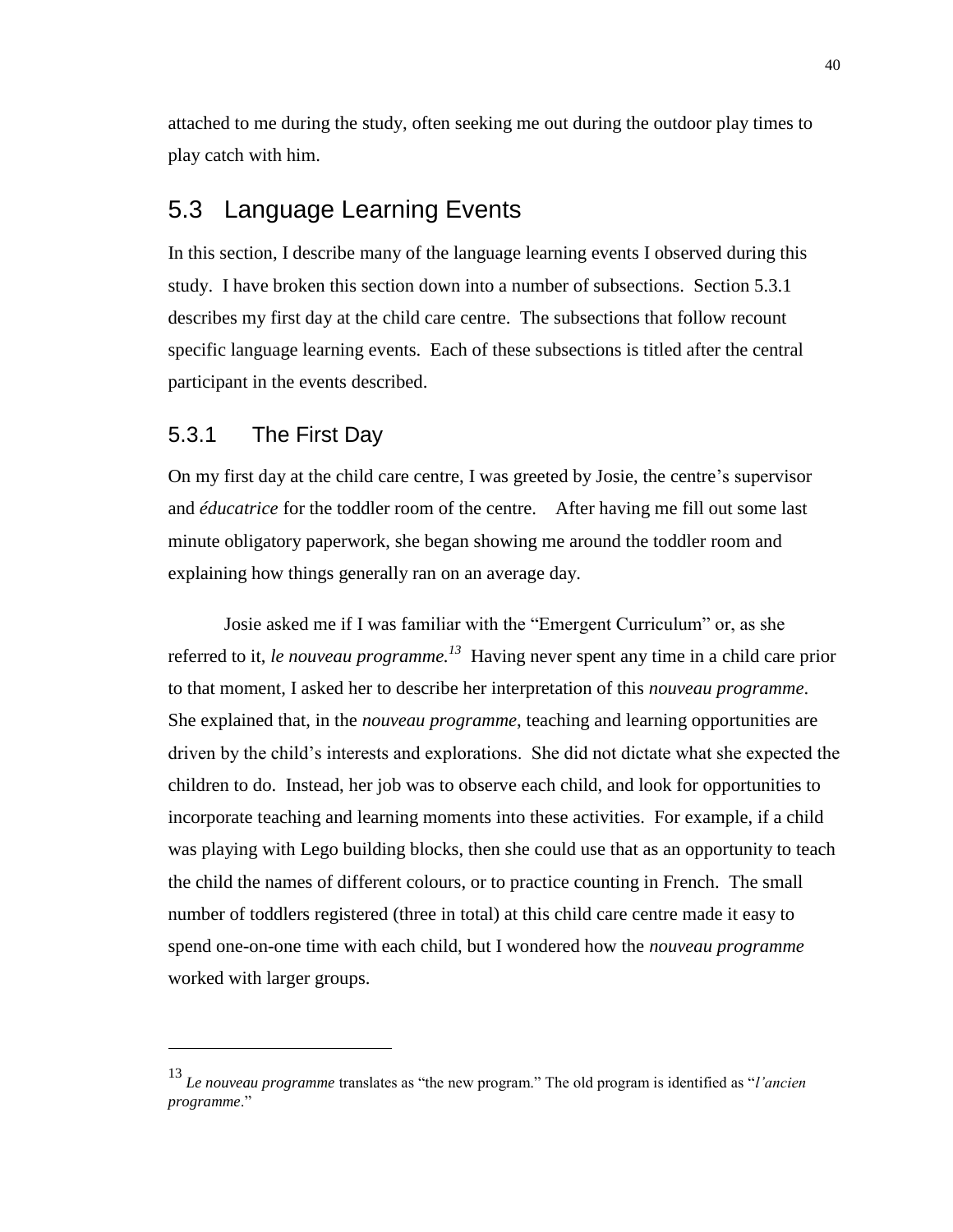Josie led me to the preschool activity room where I met the two *éducatrices* responsible for the preschoolers, Monique and Karine. Like Josie, both of the *éducatrices* came from non-Canadian backgrounds; however, they were both born and raised in Francophone countries. Each was responsible for her own group of preschoolers: Monique took care of the older group (3 and 4 year olds), while Karine cared for the newer arrivals (2 and 3 year olds). Karine's group had just joined the main preschool group two weeks before I began my observations, so they were still becoming accustomed to the daily routines.

Since I was only an observer in the centre, I was never formally introduced to the children when I came in; however, my presence was noticed, particularly by the boys. Although I did not realize it at the time, Monique later told me that the boys were considerably more active than they normally were, likely in an effort to get my attention. I tried to be as inconspicuous as possible, though that proved difficult considering I was the largest person in the room, by far.

I had arrived during the morning snack time and found the children seated at the red and blue tables. There were no assigned seating arrangements, though the colour of the table each child sat at corresponded to when he/she began at the child care. Monique's group, who had been at the centre since September, were seated around the blue table, while Karine's group, who began in March, ate at the red table. I did a quick head count and noticed that Monique's group had 8 children, while Karine's had 6 children. This led me to ask if there were any specific adult to child ratios in place. Monique explained that the ratio was generally 1 adult to 8 children maximum in the preschool room, while the toddlers had a 1 adult to 5 children ratio.

Since Monique's group had been at the centre for a longer period of time, she seemed to be more interactive with them during snack time. She would ask the children questions about colours and numbers, while Karine would focus on short, polite requests connected to the snack. For example, Monique would ask who in her group was wearing the colour pink. Children would respond with one word answers, naming the correct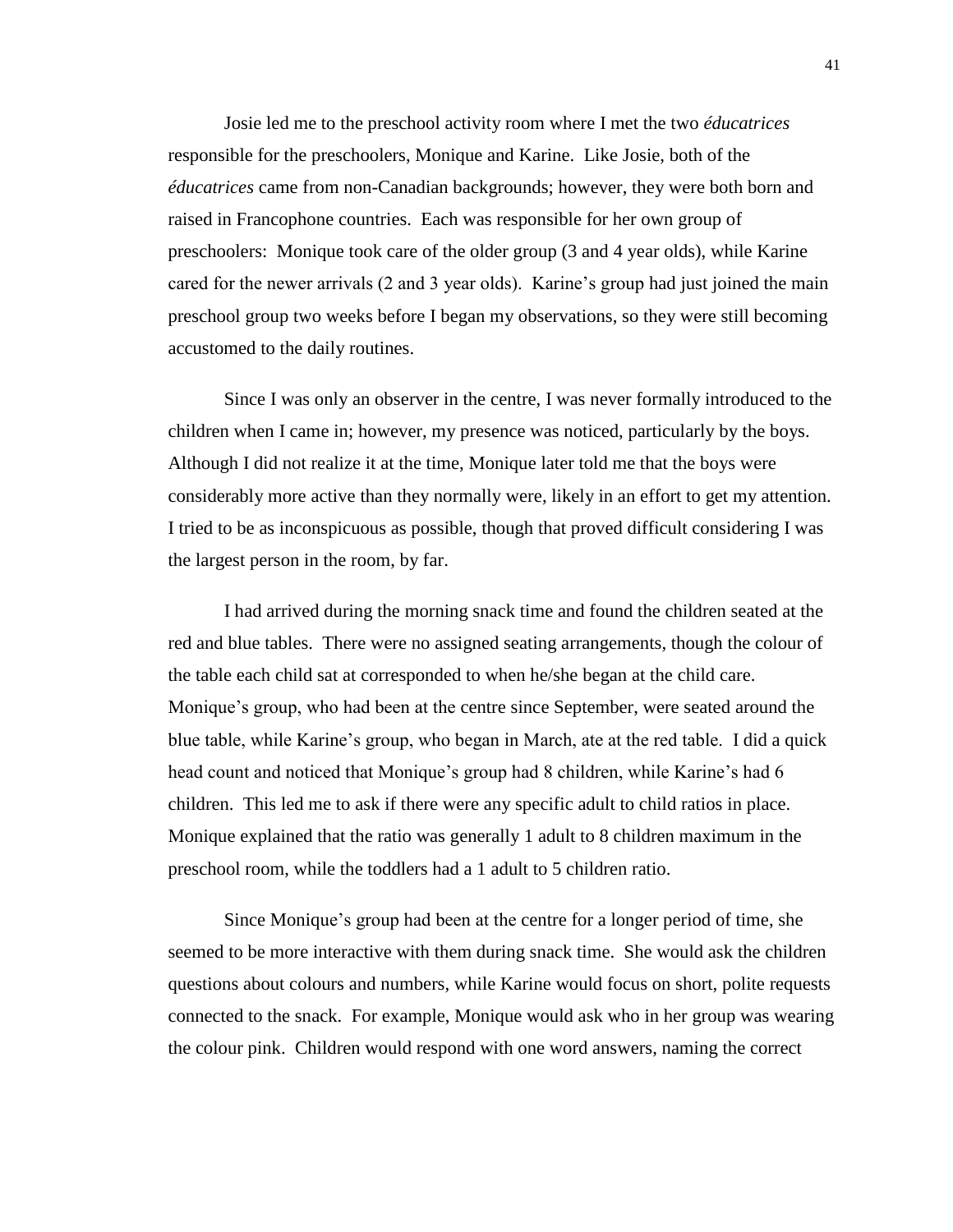child more often than not. Meanwhile, Karine would reinforce expressions like, "*Encore*  du lait?<sup>14</sup>" and "Oui, s'il vous plaît.<sup>15</sup>"

Looking at the children, it was clear that they came from a number of different ethnic backgrounds similar to what one would expect to find in a typical Canadian multicultural classroom setting. A number of the children were visible minorities and/or from mixed backgrounds; however, the children shared a common language: English. According to the *éducatrices,* the majority of the children in the child care were Anglophone. One or two of them might speak French at home occasionally with their parents, but the dominant form of communication in the home was English. Conversations and interactions between the children took place entirely in English with the exception of when there were disagreements or arguments. At that point, the children would use the expression, "*Non, merci*!" to indicate that someone's actions were not welcome. For instance, if one child took a toy from another, the victim would squeal, "*Non, merci*!" and begin crying. This would lead to one of the *éducatrices* intervening and reinforcing the concept of sharing and turn-taking.

Once the morning snack was finished, the children washed their hands and went off to play with whatever toys interested them. As Karine cleaned up the red and blue tables, Monique began circulating around the room, talking to the children. Monique often asked, "*Qu'est-ce que tu fais*?"<sup>16</sup> and then re-stated the child's answer in French, as the answer was often in English. Monique used these conversations as a way to initiate teaching opportunities. For example, Monique approached a small group of children playing with letter blocks. After asking her preliminary questions and re-stating the children's answers, she asked them to identify different letters on the blocks for her. Next she asked what colours the letters were. With each correct response, she praised the

<sup>&</sup>lt;sup>14</sup> "Encore du lait?" means "More milk?" in this context. I found the use of "encore" to be a bit odd, as it is typically used to mean "still," "even," or "again," rather than "more," but since both Monique and Karine come from Francophone countries, this usage must be acceptable.

<sup>15</sup> Oui, s'il vous plaît: Yes, please.

<sup>16</sup> What are you doing?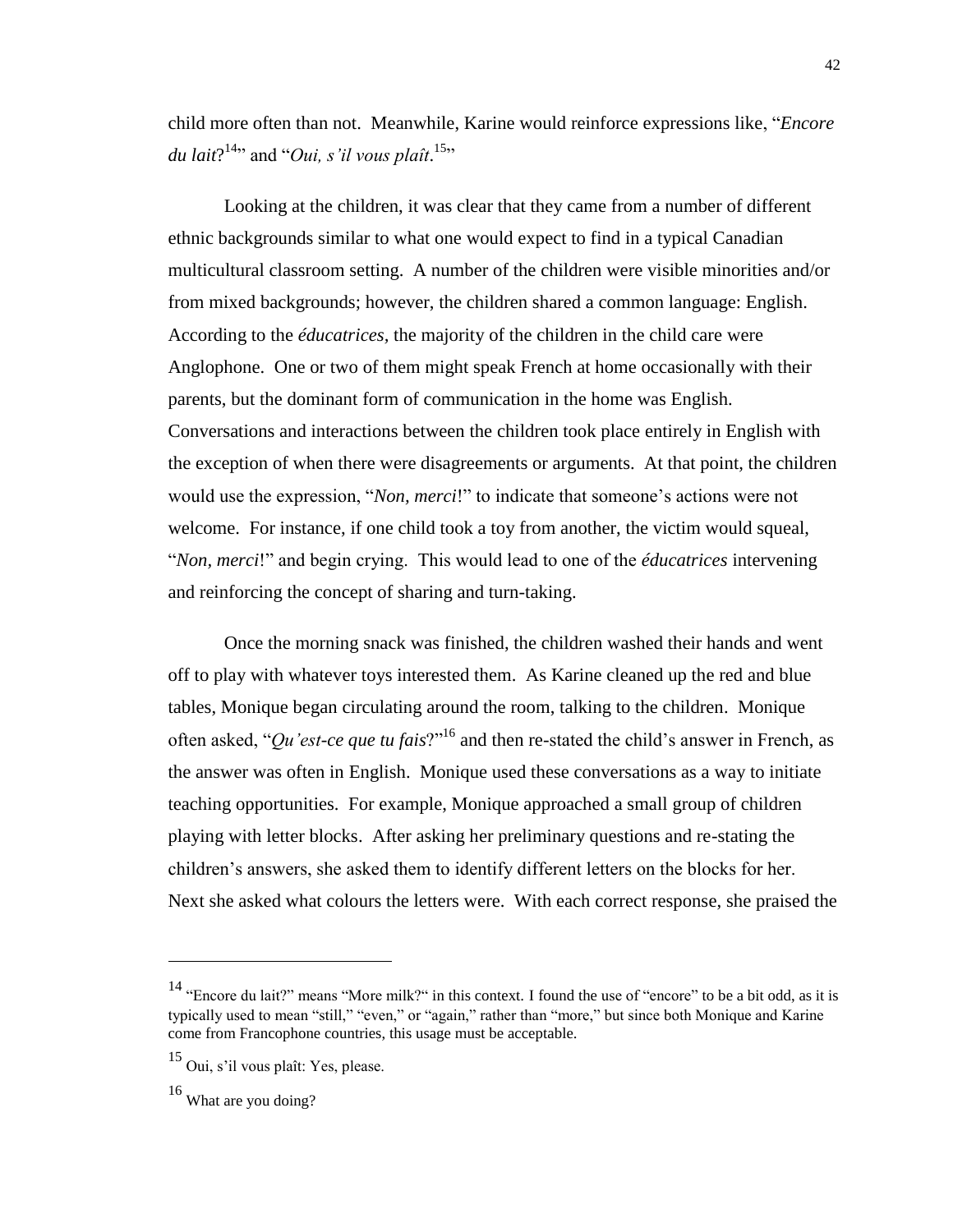child, using his/her name and saying, "Bravo!" Incorrect responses were addressed immediately by introducing the correct answer and prompting the child to repeat it a couple of times. The repetition seemed to reinforce the correction and offered an opportunity to reinforce proper pronunciation. Monique's approach demonstrates Lyster's Counterbalanced Approach in that she integrated language features (e.g., vocabulary) into the children's play activity (see Section 3.2 pp. 23-24 ).

Monique transitioned into an introduction of *prépositions de lieu*, <sup>17</sup> using the blocks and a plastic bin to demonstrate *devant, derrière, dans,* and *à côté de*. 18 She demonstrated it several times using different blocks to show that the vocabulary was not specific to any particular block, but could be used for many things. When it was time to clean up, I got my first opportunity to see how the *éducatrices* signalled and directed the children. Monique stood up and, in a loud voice, called out, "*Statue! Statue les amis*!" She put her hands on her head and looked around to see if the children had stopped their activities. Once she had their attention, she began singing the clean-up song (sung to the tune of London Bridge): *C'est le temps de tout ranger, ramasser, nettoyer; C'est le temps de tout ranger; A la [name of the child care]*; *Rangez vite et rangez bien, ramassez, nettoyez*; *Rangez vite et rangez bien*; *Tous les beaux jouets.<sup>19</sup>*

Any time the children were expected to stop and begin cleaning up, one of the *éducatrices*, typically Monique, would begin singing the song. This was the signal to the children that play time was over and that they were moving on to something else once the room was tidy. The *éducatrices* would usually do more of the clean-up than the children would, but the children still contributed. Following the clean-up, the children would be directed to use the washroom and then line up at the door.

<sup>17</sup> Prepositions of place.

<sup>18</sup> in front of, behind, in, and beside.

<sup>19</sup> It's time to tidy up, pick up, and clean everything; It's time to tidy up everything; at the child care; Tidy up quickly, tidy up well, pick up and clean; All the beautiful toys.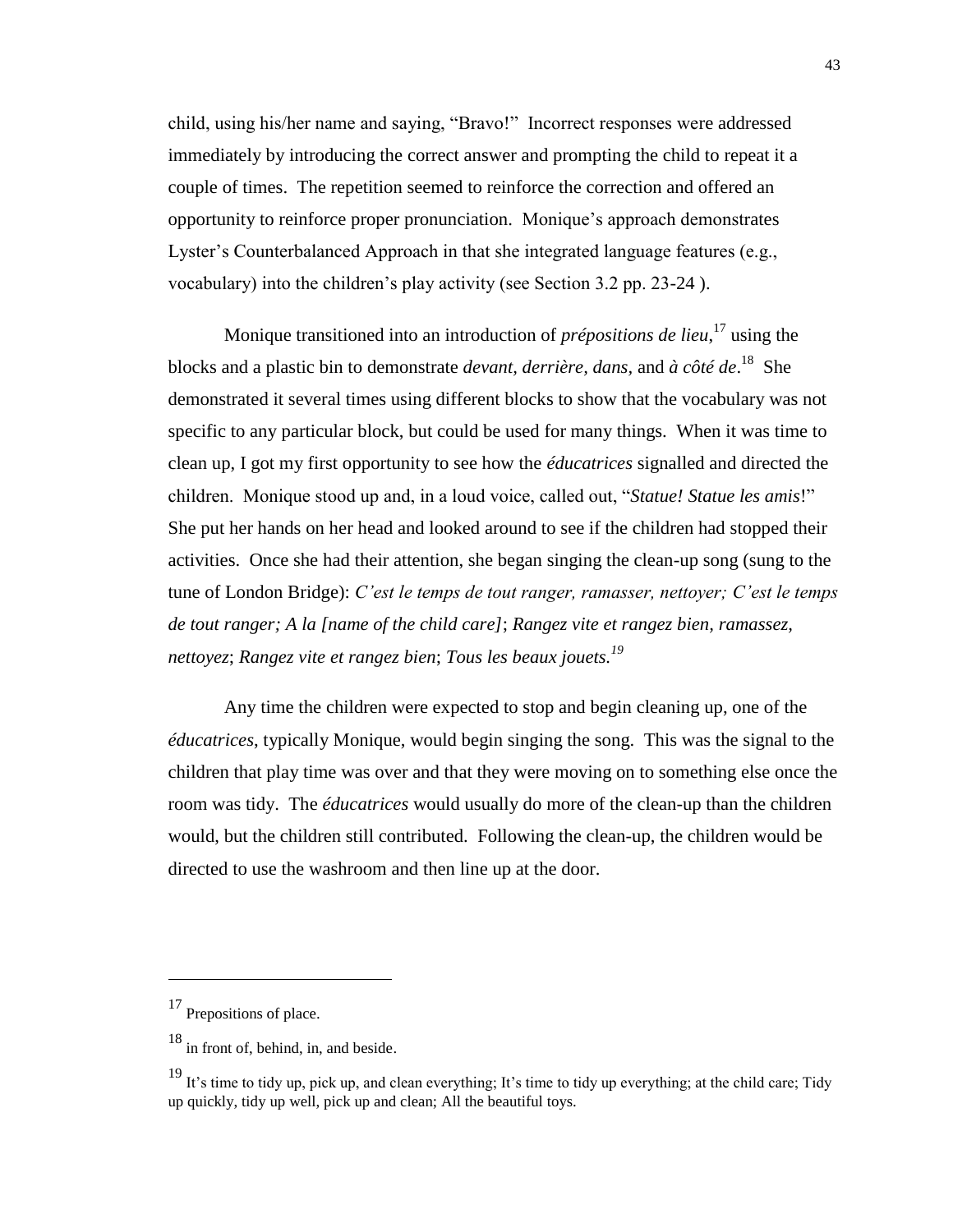Specific songs were used to signal most of the major transitions, such as cleaning up the room, lining up at the door, and eating meals. Occasionally, a song may be used to direct the children to the washrooms, but for the most part, they were simply told to come "*fais pipi aux toilettes*."<sup>20</sup> If told to go wait at the door, the children would go, and perhaps act silly as they waited for the *éducatrices* to arrive; however, once they heard the song to line up, they knew it was time to go. The line-up song's lyrics are as follows : *A la queue leu leu; je me place, je me place*; *A la queue leu leu*; *je me place doucement*. 21 Unlike some of the other songs, I did not recognize the tune used in this song.

On this first day, I paid particular attention to the language used by the *éducatrices* with the children. I noted several examples of the *futur proche, l'imparfait, le présent, le passé compose,* and *l'impératif.<sup>22</sup>* The meal times were the closest example of what one might expect to see in a classroom setting. There were no anchor charts or white boards in the child care; however, the children were seated around a guided reading table, answering questions as they ate. For example, Monique asked the blue table group, "*Qu'est-ce que tu vois dans la soupe?"<sup>23</sup>* as she scooped a small carrot onto her spoon. With little prompting from Monique, one of the children answered that it was a carrot. Monique re-stated the answer in French and emphasized, "*On dit des carottes."<sup>24</sup>* The child repeated "*des carottes*" and Monique carried on, scooping different vegetables on to her spoon. This is another example of integrating an activity with a focus on language form (See Section 3.2, p. 24). Karine's group, by contrast, being new to the child care, continued to work on short, polite requests for more milk, more soup, and more bread.

Once lunch was over, the children were asked to go use the washroom, wash their hands, and then return to their table groups. After quickly cleaning off the tables,

 $^{20}$  To go to the washroom.

<sup>21</sup> In single file; I stand, I stand; In single file; I stand quietly.

 $22$ The near future, the imperfect, the present, the past tense, and the imperative tenses

<sup>23</sup> What do you see in the soup?

<sup>24</sup> We say, "Carrots."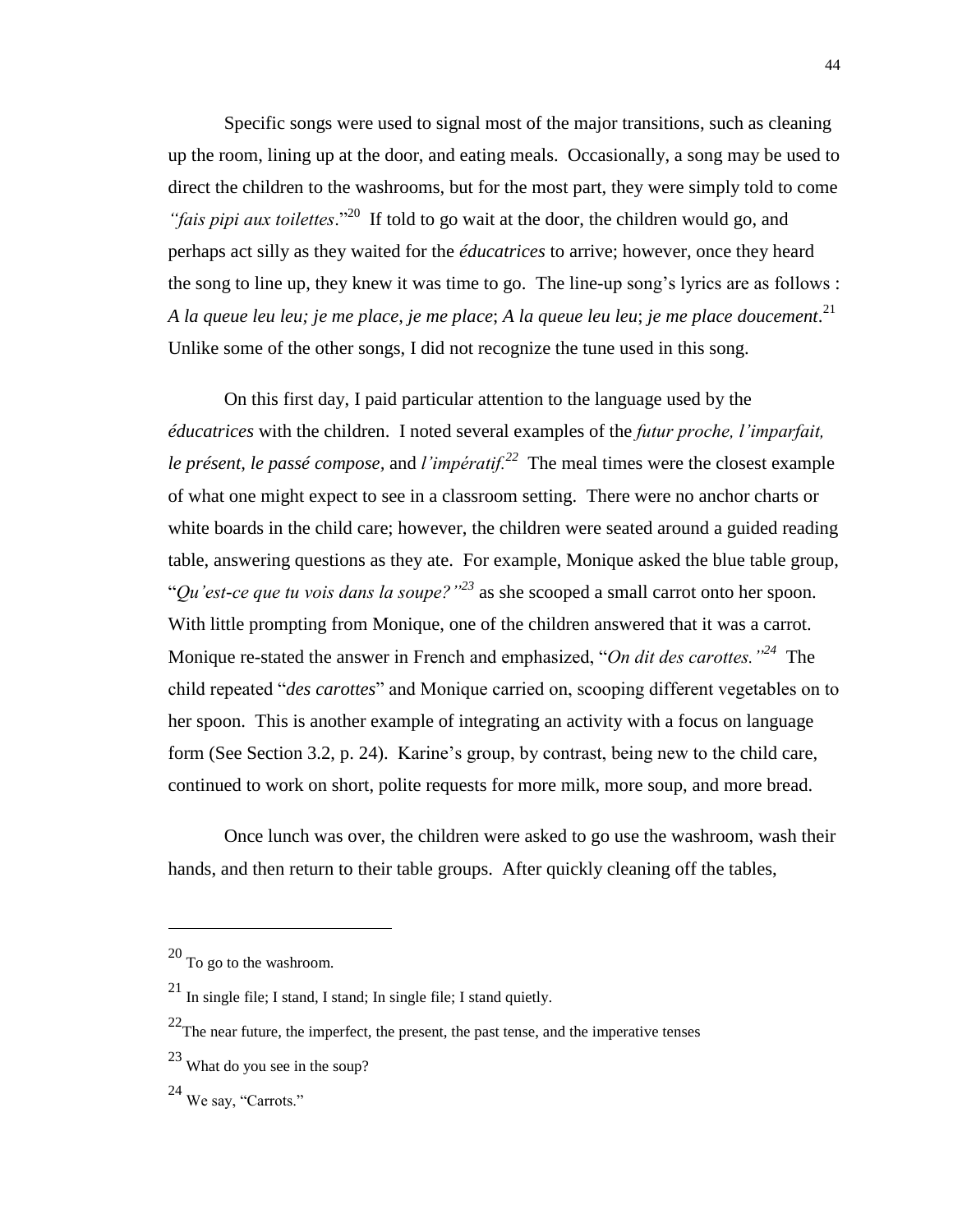Monique placed a variety of French language books on the tables for the children. Soft music played in the background as the children began leafing through the books, looking at the pictures. Monique began to circulate around the tables, asking children about what they were reading and about specific pictures. She asked them to identify colours, count animals, and identify different objects in the pictures (Monique is making vocabulary comprehensible and salient as Lyster suggests in Section 3.2, p. 24) during the activity while Karine set up cots for the afternoon nap time. Once all the cots were ready, Monique sang a different version of the clean-up song, this time to the tune of the "Farmer in the Dell": *Ramasse les livres, ramasse les livres. Oh ouais oh ouais oh ouais, ramasse les livres*. 25 Monique often used variations of this song to give instructions like, for example, asking the children to take their hands off the table when she's cleaning it with disinfectant: *On cache nos mains, on cache nos mains. Oh ouais oh ouais oh ouais, on cache nos mains*. 26

Although I spent time observing both *éducatrices*, I found myself gravitating more toward Monique's group because of their language level. Karine's group was younger and almost completely new to French, so her options were more limited with respect to language learning opportunities. Time did not permit me to track the incremental improvements Karine's group made, so I chose to focus more attention on Monique's group and the different language concepts that she tried to instill. Because the group had a greater exposure to French than Karine's, I believed I would have more opportunities to observe these new concepts in action.

#### 5.3.2 Monique

 $\overline{a}$ 

Monique often told me that the children and their interests drive the curriculum at the child care, but after observing the way different *éducatrices* interacted with the children, it became clear that she played an important role in the was really the children's learning. She never missed an opportunity to interact with them and to encourage them to speak in

<sup>25</sup> Pick up the books, pick up the books. Oh yeah oh yeah oh yeah, pick up the books.

<sup>26</sup> We hide our hands, we hide our hands. Oh yeah oh yeah oh yeah, we hide our hands.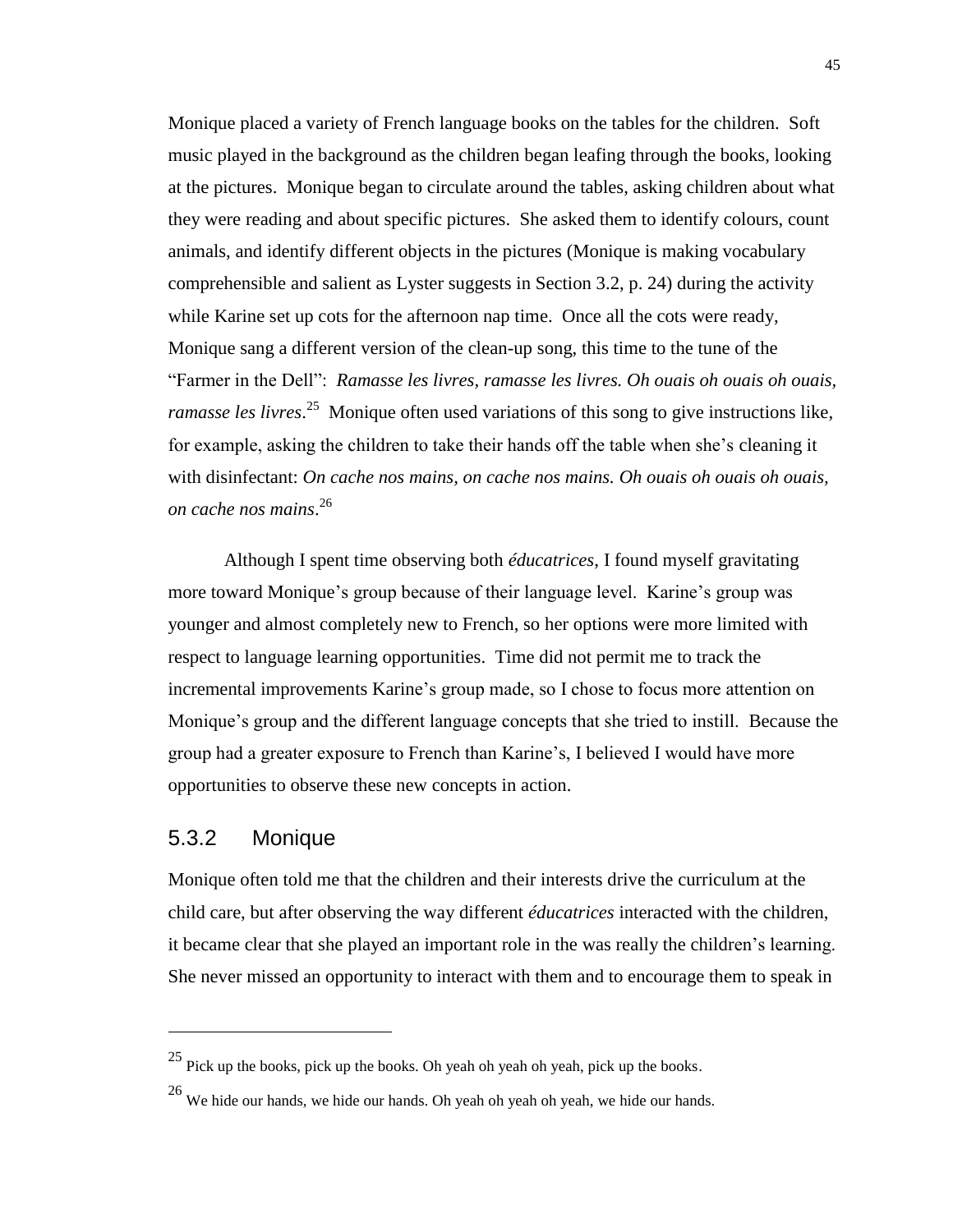French. For example, the children were often taken for walks around the block with the *éducatrices*. Monique saw these walks as an opportunity to talk with the children about what they saw. If the group passed someone walking his/her dogs, a fairly common occurrence in this neighbourhood, Monique would ask the children how many animals they saw, what kind it was, and what colour it was. She asked questions about the trees, the leaves, and the birds. Even if a child answered her in English, she acknowledged the response, praised correct responses, and then restated the child's response in French (This is an example of a "recasting," and integrating a focus on language learning into a physical activity, as Lyster suggests in Section 3.2, p.24). If a child gave an incorrect response, she did not dwell on it. She quickly corrected the child and reinforced the correct response and vocabulary in French. At the end of the walk, she often asked the children where they went and what they saw.

Monique was an extrovert whose personality that lent itself to storytelling. Several times per week, she read aloud from one of the *Paul et Suzanne* children's book series. Each page offered her a new opportunity to engage the children, to teach new vocabulary, and to reinforce prior learning. For example, while reading *Paul et Suzanne - La ferme* (Tougan, 2011), <sup>27</sup> she often paused to ask the children what they saw in the pictures. She asked them how many animals they saw in a particular picture. Next she asked them to identify types of animals they saw and their colour. She asked them to count the animals with her as a group. In one case, she used the pictures to illustrate the difference between *grand* and *petit*. In another, she reviewed the *prépositions de lieu*. 28 Monique actively tried to make connections between what the children have learned that day and what she points out in the pictures.

Monique did not necessarily need a book to engage the children. She was just as apt to improvise her own version of popular children stories as she was to read aloud. On one occasion, she had the children sitting down around her as she recounted the story of

<sup>27</sup> Paul and Suzanne - the Farm

<sup>28</sup> Prepositions of place (e.g., in, under, in front of, beside, behind)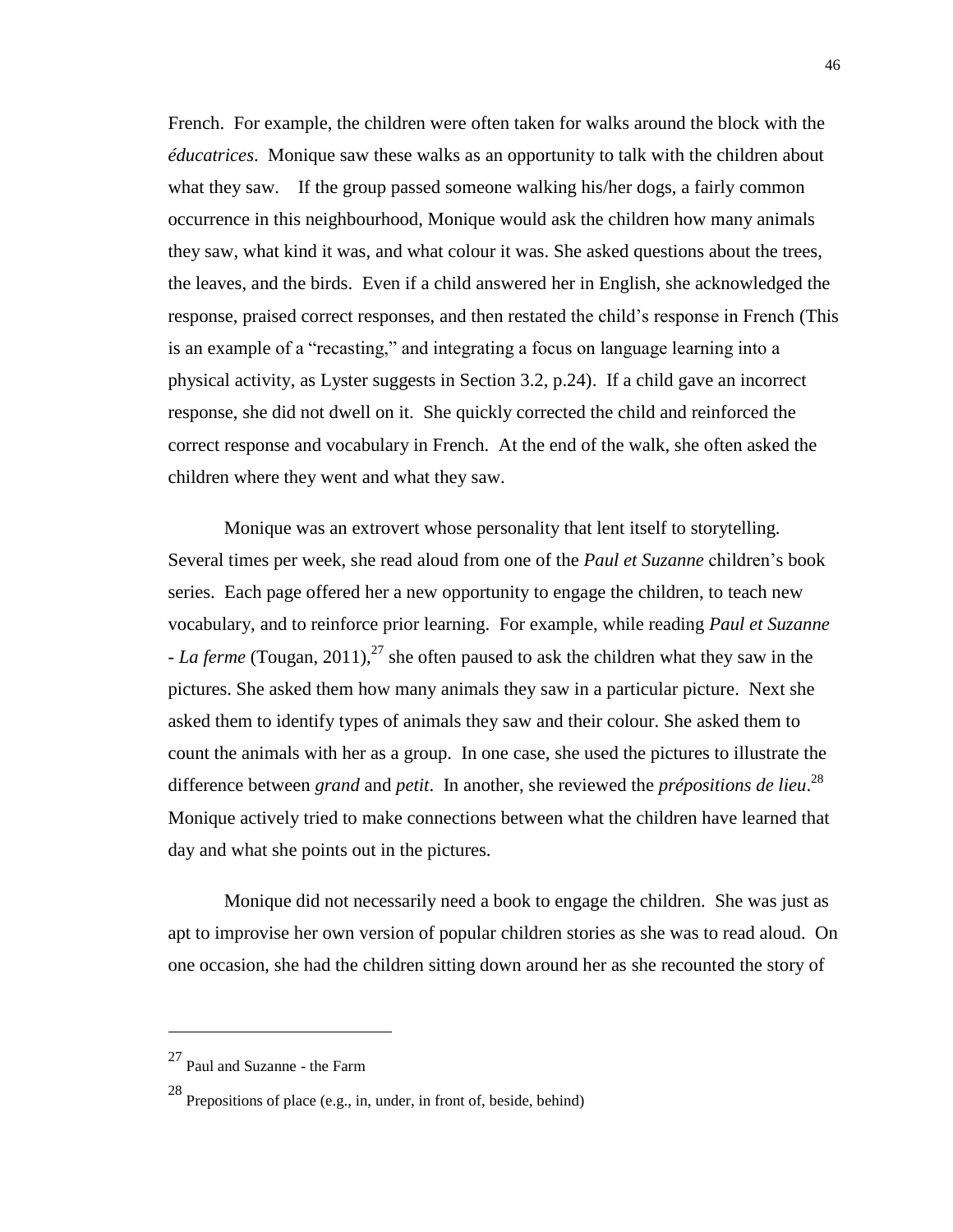the *Three Little Pigs*. Her dramatic retelling, complete with sound effects and hand gestures, kept the children entertained; however, she was not content to just entertain. She managed to ask the group questions about story details, and found ways to reinforce the concepts of *dur* and *doux*. 29 This is another example of Lyster's Counterbalanced Approach (see Chapter 3, p. 26) in that Monique encouraged language production through her interactions with her audience and also drew their attention to comparative adjectives.

Monique put a lot of thought into the activities and games she used with the children and was mindful of how they influenced and promoted learning. For instance, on one rainy day, Marie was playing a game of Musical Chairs with members of the blue table group. After two rounds of the game, Monique asked Marie to tell her what the children were learning from doing this activity. Marie paused for a moment, and Monique suggested that it was a body movement activity that allowed the children to express themselves as they danced around the chairs. Marie thought for a moment and then agreed. As an observer to this episode, it seemed to me that Monique was reminding Marie that every activity should have a learning opportunity tied to it, and that she should keep that in mind whenever she did something with the children.

Reflective practice was built into the work the *éducatrices* do on a daily basis, as they were required to make observations and summarize activities. Monique seemed to embrace this. During the morning snack one day, she began talking to her group about seeds. Taking a seed from one of the apple cores, Monique asked the children what she had in her hand. The answers varied, which prompted Monique to inform them, "*C'est une graine*."<sup>30</sup> From there, she elaborated in French, "And do you know what we do with seeds? We plant them in the soil." She continued to explain that the seeds would one day grow to be trees that produce new apples. Next, she sliced a kiwi in half and showed the group the little black specks in the middle of the fruit. She asked them what they thought

<sup>29</sup> Hard and soft.

 $^{30}$  It's a seed.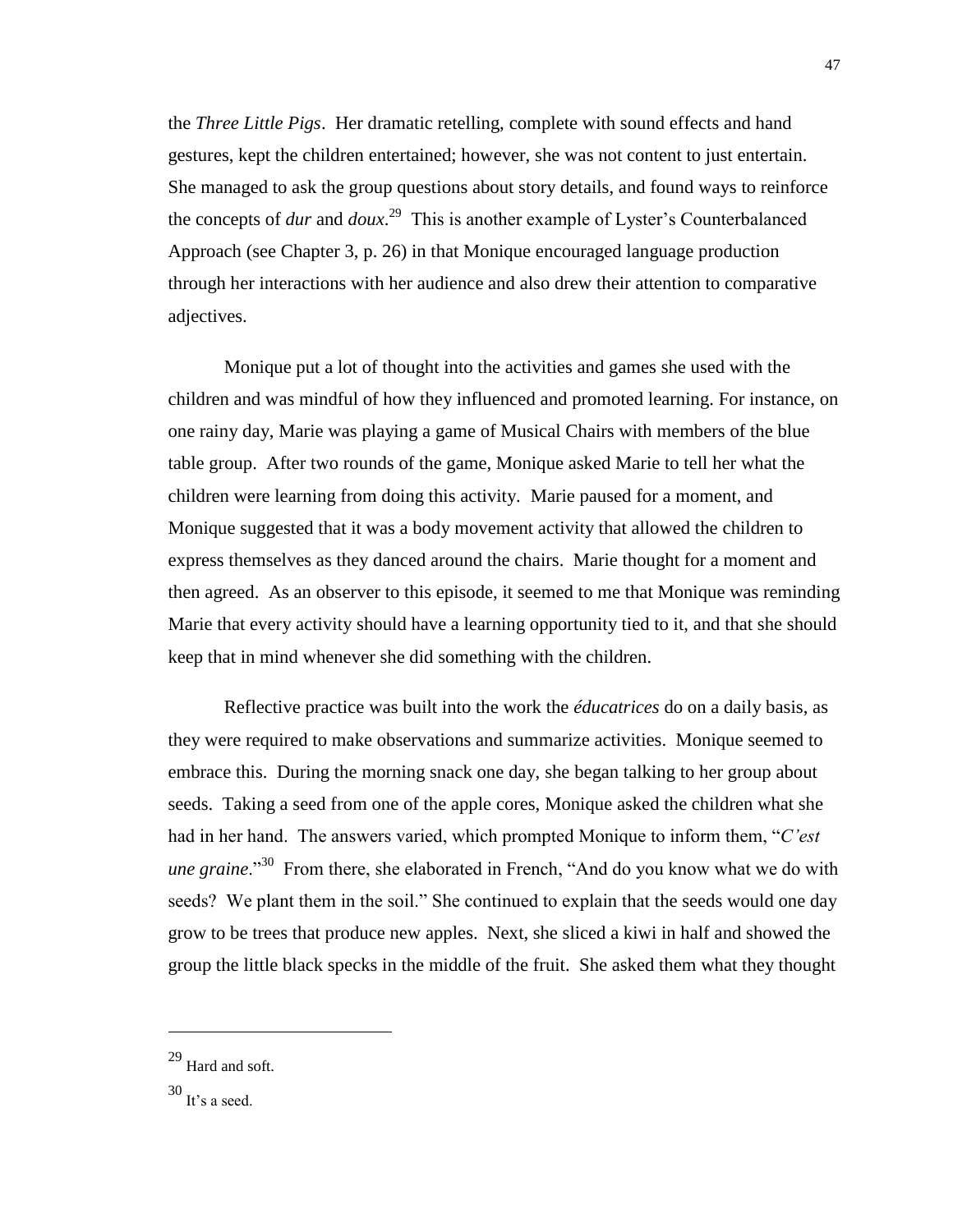it was. She told them that these specks were also seeds, and that they could also be planted in the ground. She explained that all fruits have seeds, and that even though they may look different, they still grow up into plants and produce fruit (This is an example of teaching from a transmission orientation, as described by Cummins in Chapter 2, p. 14). Reflecting upon the children's response to her talk about seeds led Monique to suggest an activity to Stephanie.

A few days later, Stephanie built upon the seed discussion, guiding the children through the planting of bean plants in small Styrofoam cups (This is an example of an experiential orientation, as described by Cummins in Chapter 2, p. 14). Monique later told me that, to her, it would make no sense to just bring in seeds and soil and expect the children to start planting. She felt it was important to gauge the children's interest first before starting such an activity.

## 5.3.3 Tina

During my observations, I had noticed the kinds of questions Monique usually asked her table group. She seemed to focus on numbers, colours, and general vocabulary. She had also begun to introduce *grand, moyen, et petit<sup>31</sup>* to the group. One day, Tina was playing around the sofa near where I was sitting to observe. In her hands she had small plastic horses of varying size. I took this opportunity to ask her some slightly different questions than those I had heard Monique ask.

Pointing to one of the horses, I asked, "*Qu'est-ce que c'est?*"<sup>32</sup> She answered, "*Cheval*."<sup>33</sup> I asked, "*C'est quelle couleur*?"<sup>34</sup> "*Jaune*,"<sup>35</sup> she answered. The horse was actually more of a tan/beige colour, but describing it as yellow was close enough,

<sup>31</sup> Big, medium, and small

 $32$  What is it?

<sup>33</sup> Horse

<sup>34</sup> What colour is it?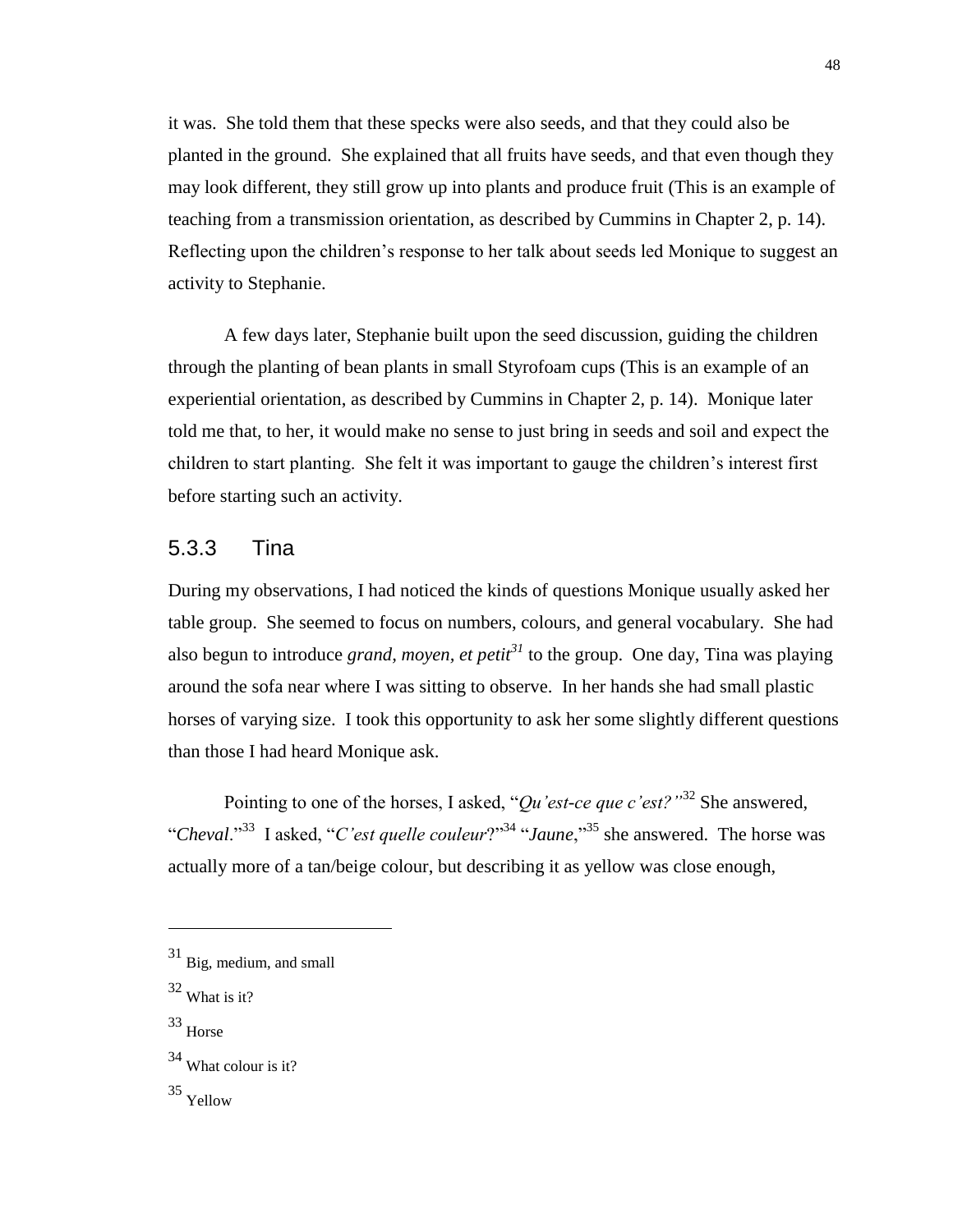considering her language level and vocabulary. Now that she was comfortable answering my questions, I decided to see if she could recognize the superlative. I asked her, "*Quel*  est le plus grand?"<sup>36</sup> She showed me the biggest of the horses. I followed that by asking, "*Quel est le plus petit?*" 37 She showed me the smallest horse.

I chose the superlative specifically because I had not heard Monique use that construction with the children at that point. Monique had also been focusing on colours and numbers more than comparisons, so I would not have to worry about a recency effect with Tina's answer. However, it is possible that Tina was keying on the words *grand* and *petit* rather than recognizing the superlative construction. Even so, I considered it a positive sign of Tina's French language development.

Once the weather started getting warmer, the children were given more of an opportunity to play outside. The change in seasons also provided the backdrop for one of the more interesting conversations I heard during the study. On the first really warm day we had this year, the children were getting dressed to play outside. Monique told them, "*Mettez pas les bottes de pluie. Il fait beau dehors*."<sup>38</sup> She repeated it several times to make sure that all of the children heard and understood her. At this point, Tina started to get upset. Tears started to well up in her eyes as she sat in her cubby. Monique went over to her and gently asked why she was so upset. Tina responded that, "*Je n'ai pas les*  bottes de soleil.<sup>339</sup> Monique smiled and reassured her that it wasn't a problem and that she could wear her rain boots if that was all she had with her.

## 5.3.4 Brandon

As a researcher, my goal was to remain as inconspicuous as possible so that I could observe the learning environment in its most natural state. However, since I was in the

<sup>36</sup> Which one is the biggest?

<sup>37</sup> Which one is the smallest?

<sup>38</sup> Don't put on your rain boots. The weather is beautiful outside.

<sup>39</sup> I don't have any sun boots.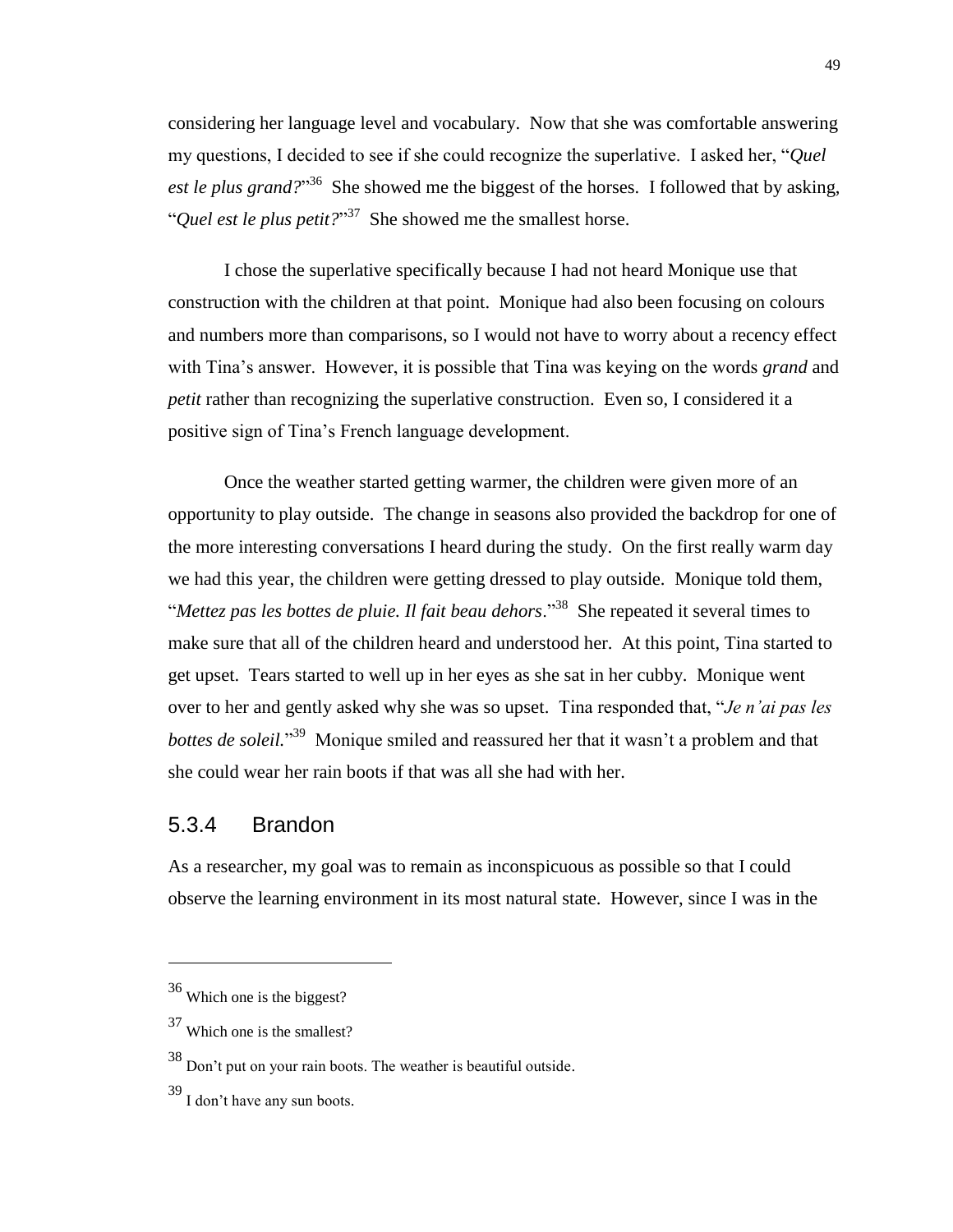activity room with the children, interactions would take place naturally as a result of me sitting there taking notes. I first realized that I was becoming accepted by the group one day when the children were getting changed out of their snow suits to come back inside the preschool room. I was standing out of the way near the door, observing what was going on.

When I am standing in place, I typically shift my weight from one foot to the other, essentially swaying slightly back and forth from side to side. As I stood there, I looked down to my left. There stood Brandon, facing the same direction I was, hands in his pockets, swaying slightly from side to side. Monique looked up from helping a child out of her snow suit, looked at the two of us standing side by side, and started smiling. "*Il t'imite, toi!*"<sup>40</sup> she said with a laugh. Brandon had observed my unconsciouslymodeled behaviour and had indeed begun to mimic me. Despite my best efforts, I was clearly impacting the learning environment through my presence. However, my presence should not be construed negatively. The children had become accustomed to me being there and often approached me as they would one of the *éducatrices* if they needed help with something, like zipping up their winter coats.

One day, Brandon noticed a green plastic knife that belonged to the kitchen/house play set. He began running around the room and pretending to slash or stab at different children. Monique took Brandon by the hand and led him back to the kitchen table of the play set and demonstrated that the knife was for cutting fruits and vegetables, not for play fighting with the other children. She used this opportunity to ask Brandon the names of the plastic fruits and vegetables, as well as the colour of the plastic knife. In each case, he answered her questions correctly. This is an example of Monique redirecting inappropriate behaviour, and then integrating language learning (e.g., reinforcing vocabulary) while teaching content (e.g., the proper way to use of a particular toy).

Six weeks into the study, Brandon's parents made the decision to have him stay home to be watched by his grandparents. Monique told me that, although she understood

<sup>40</sup> He's imitating you!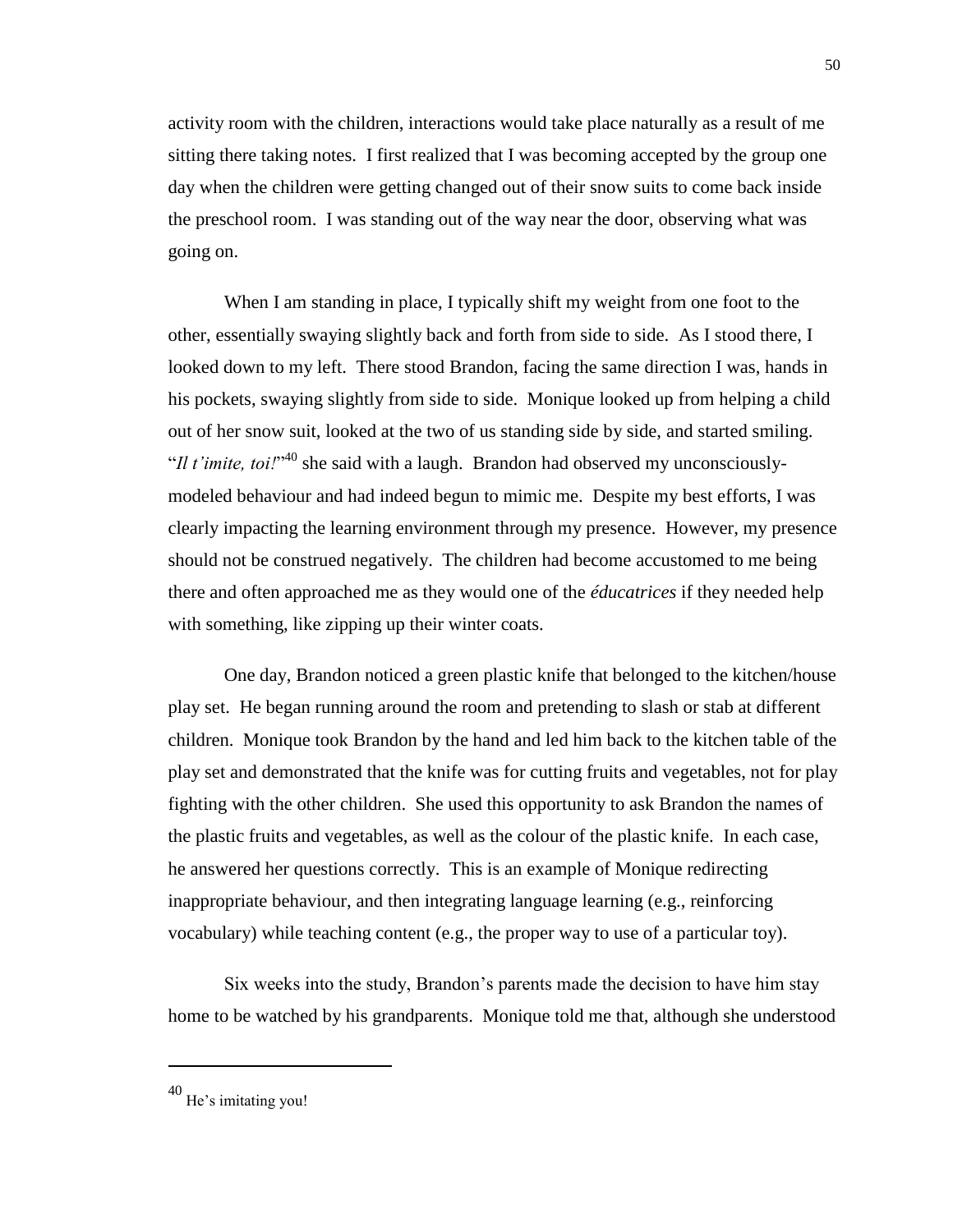the decision from a financial standpoint, she was worried about how much Brandon's French would regress as a result of his absence from the child care. She felt that he had made good progress during his time in her group, but she felt that his transition back into a French environment would be more difficult for him than would be necessary had he stayed at the centre.

#### 5.3.5 Emily

Emily's comprehension and word recognition seemed to be as sharp as the other children in the blue table group. If the *éducatrices* asked her to get something on the other side of the room, she was able to do so without hesitation. For instance, they may tell her to, "*Mets un tablier avant de faire la peinture,*" <sup>41</sup> and she would put down her paint brush, cross the room, put on an apron, and then return to her painting. They could also give her instructions with multiple steps like putting away a toy across the room, getting a Kleenex box, and then returning to the *éducatrice*. However, she was the only child to whom Monique would occasionally whisper in English.

I asked Monique about Emily's comprehension and she told me that she felt Emily's unwillingness to speak in French was having a detrimental effect on her language development. She said that, for the most part, Emily seemed to understand, but as newer situations arise, the child seemed blocked. Monique recounted an exchange between Emily and Marie outside during one of the play times. Emily wanted to play a game with Marie, but Marie did not know the rules. Marie asked Emily to explain them to her, but she did not understand what Marie was asking. Marie's English is very weak, so she also couldn't understand what Emily was trying to say to her. Finally, Monique stepped in and asked Emily, in English, to explain the rules to her, so she could explain them to Marie. Emily proceeded to explain the rules in English to Monique, who then translated them for Marie. Emily was expected to start kindergarten in a Francophone elementary school in September, and Monique was concerned about how she would adjust to that environment if she continued to avoid speaking in French.

<sup>41</sup> Put on an apron before painting.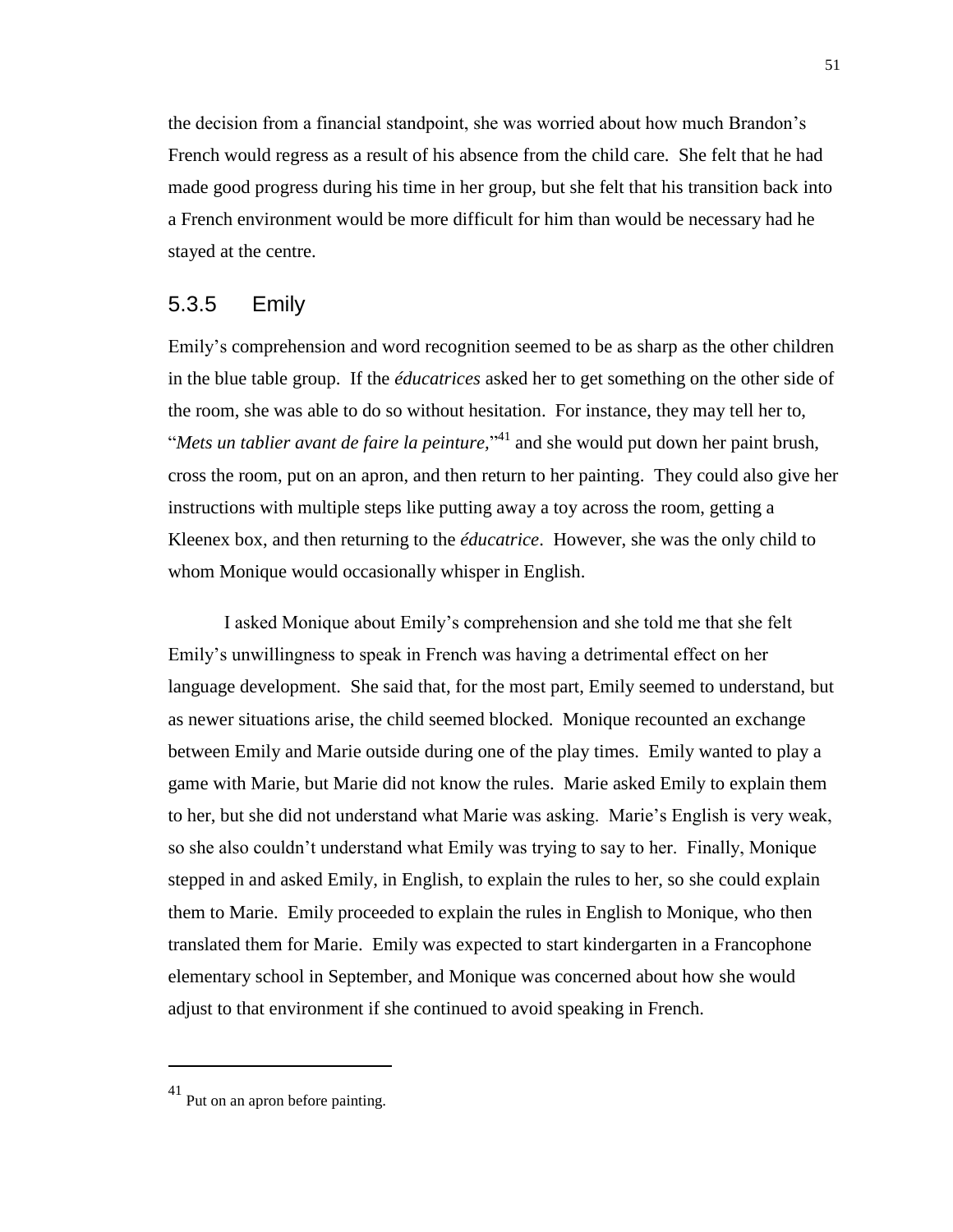#### 5.3.6 Shawn

Shawn's days at the child care would begin in much the same way each day. He would be dropped off by his parents at close to 10 AM. As soon as he realized that his parents were leaving, Shawn would begin to shriek and cry. This would go on for approximately half an hour before he finally settled in for the day.

Shawn was one of the first children to approach me on my first day at the centre. During the first free play time, he came over to the red table where I was sitting to take some initial notes, and he began to talk to me. I had a difficult time understanding what he was saying since he spoke so quietly, but I soon discovered he was sharing his interest in cars with me. Though he spoke to me in English, I responded to him in French. This exchange was typical of the rapport we developed over the course of the study.

Shawn was a curious child, despite his focus on cars and trains. On one occasion, he came over to me with his toy cars in hand. He was looking at a farm play set that was sitting on one of the mobile shelf units beside me. He began pointing at different structures on the farm set and asking me, "What's that?" I answered, "*C'est une ferme.*"<sup>42</sup> Next he pointed at an arched gate and asked, "What's that?" Not really knowing what it was called, I went with the closest thing I could think of, "*C'est la*  porte."<sup>43</sup> Finally, he pointed at one of the toy grain silos, again asking, "What's that?" Like the arched gate, I didn't remember the word for silo, so I called it *une tour*. 44

Shawn and I had similar exchanges during my time observing in the child care. He asked me about different toy animals, and even his cars, trucks, and trains. However, he rarely repeated the names back to me after I told him what they were. He would simply move on to asking about a different toy or object. This is an example of Shawn taking ownership and responsibility for his own learning by seeking out the names of

 $\overline{a}$ 

52

 $^{42}$  It's a farm.

 $43$  It's the door.

<sup>44</sup> A tower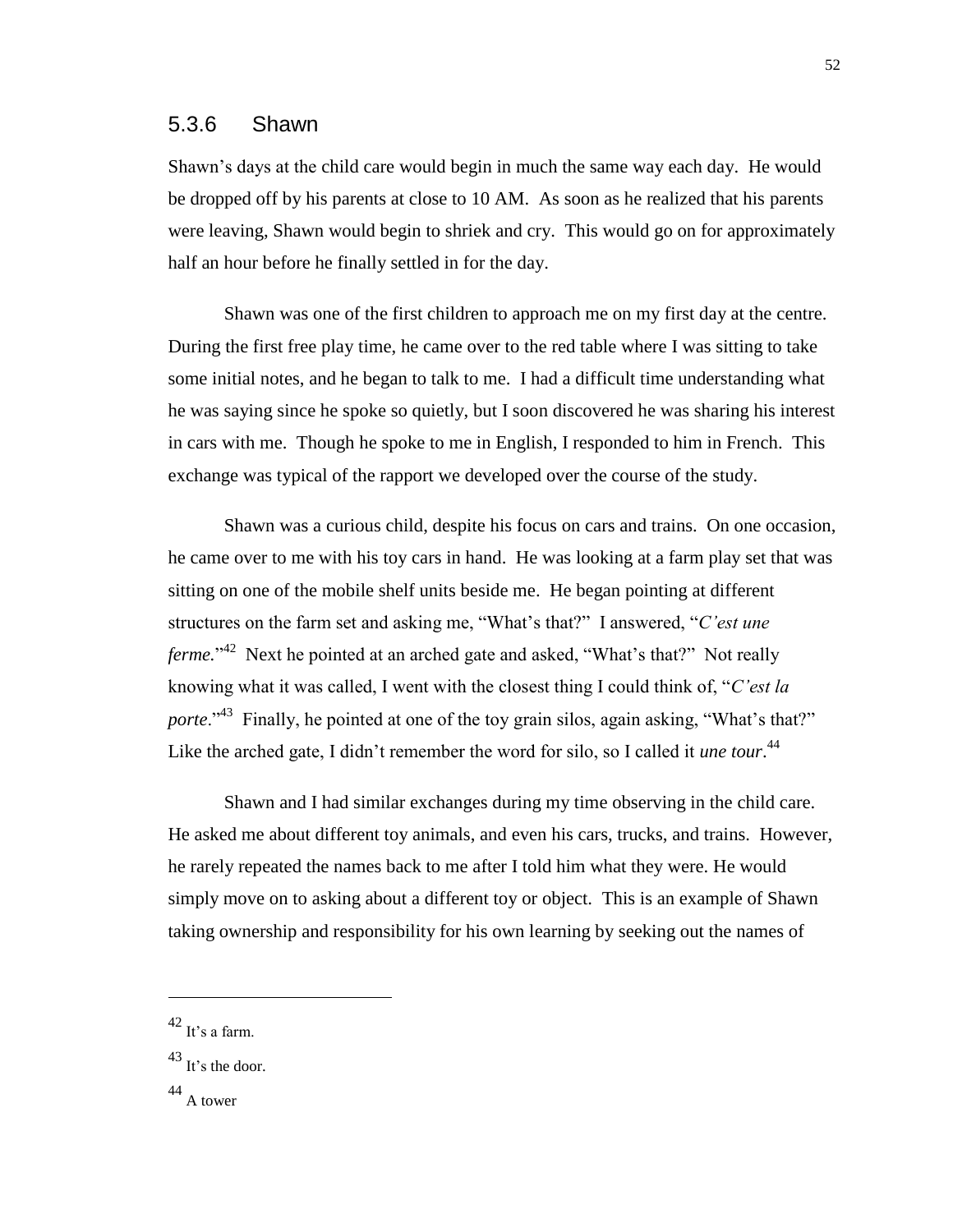different objects (See Chapter 2, p. 14). It is unclear, however, how much he is learning because he rarely repeated the words back to me.

### 5.3.7 Marc

During Marie's first week, she assumed several of Monique's duties during the meal times. She sat at the blue table with the older group of children and served the food. Like Karine, her English was very poor, so she often urged the group to speak in French. During one of the meals, she asked Marc if he would like more milk; however, she used an expression that he did not understand. When she asked, "*Veux-tu d'autre lait?*"<sup>45</sup>—a phrase I found unusual since *d'autre* typically means "other,"—he looked at her with a confused expression, and said that he didn't understand what she said. She repeated herself again, and so did he.

At that point, I interjected that the *éducatrices* usually use the expression *encore du lait* when asking if the children wanted more milk. She gave me an odd look, shrugged her shoulders, and then asked Marc, "*Veux-tu encore du lait?*"<sup>46</sup> Now understanding the question, Marc answered with an excited, "*Oui!*"

Later in Marie's practicum, I observed another interaction between her and Marc. The two of them were building towers out of Lego blocks and comparing the sizes. Marc told her, "*C'est plus grand que toi.*" 47 Marie chuckled and responded, "*C'est plus grand que*  moi? Oh, je pense pas."<sup>48</sup> That was when I realized he was talking to her in French. He had often talked to me, but each time he did so he spoke to me in English--even though I had always responded to him in French. So why had he started speaking more French with Marie? This will be addressed further in Chapter 6.

<sup>45</sup> The meaning she was trying to convey was, "Do you want more milk?"

 $46$  Do you want more milk?

<sup>47</sup> It's bigger than you are.

<sup>48</sup> It's bigger than me? I don't think so.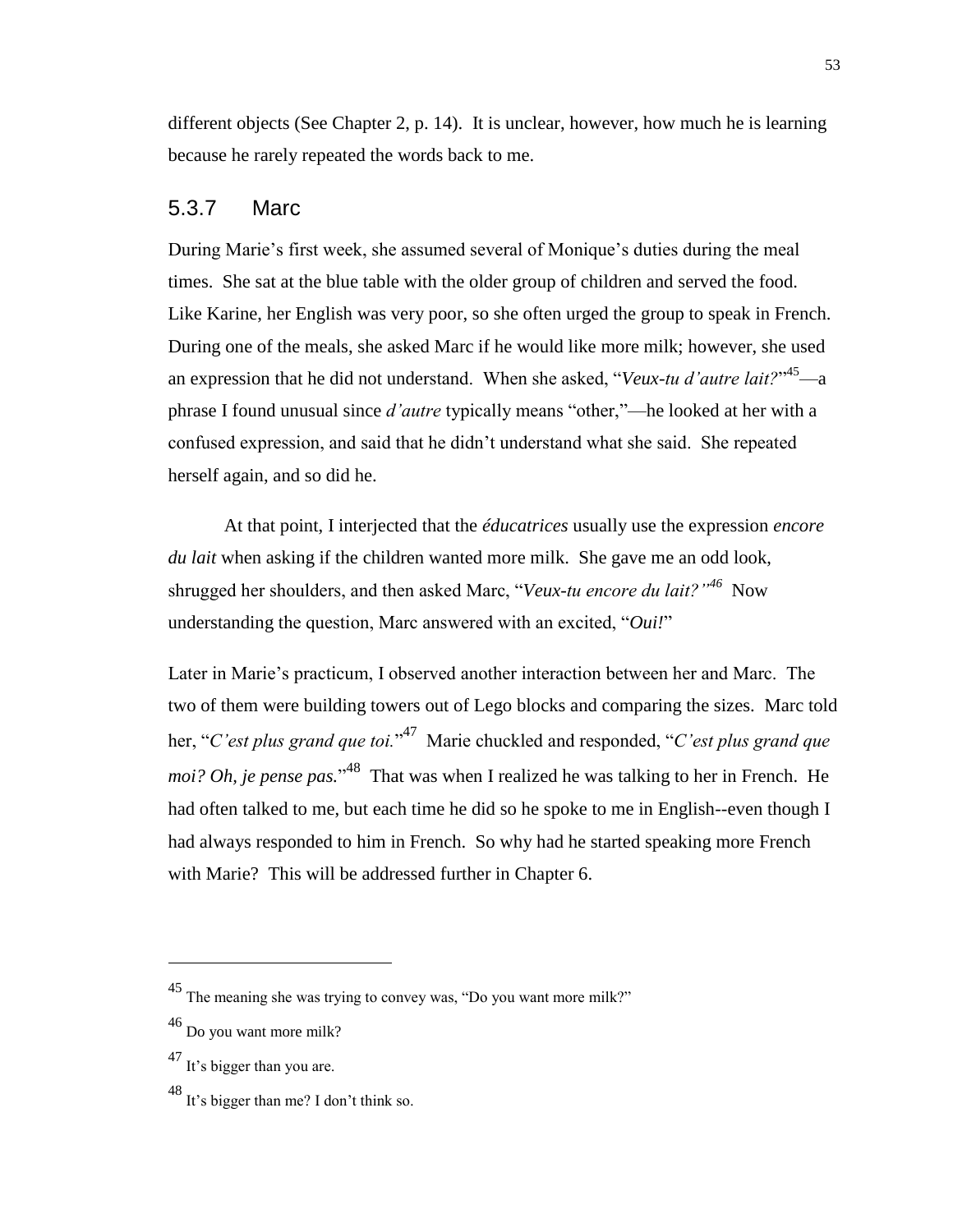## 5.4 The Learning Environment

In the following section, I discuss several different songs used by the *éducatrices* to reinforce important vocabulary and behaviours. Next I discuss the unspoken hierarchy of authority recognized by the children, and finally, I recount my observations of the supermarket play set. These topics provide insight into pedagogical approaches used in the child care, as well as providing a more thorough understanding of the learning environment as a whole.

### 5.4.1 Songs

I have already introduced a few songs in previous sections; however, it is important to note the significant role they played in the daily routine of the centre. They marked the transitions for the children, acted as instructions, and helped to regulate the children's behaviours. At snack or lunch time, they sang the *Bon appétit* song to signal that it was time to begin eating: *Bon appétit les grands amis; bon appétit les grands amis; ça sera bon, hé! Ça sera bon, hé! Bon appétit les grands amis! Bon appétit les amis!<sup>49</sup>* While the children were not prohibited from starting before the song had been sung, they typically waited to eat until the song was finished. This was the only song that was consistently sung every day without fail.

In addition to marking transitions, songs were used to engage the children's attention, and to reinforce teaching points. If children were being too noisy while waiting at the door to go outside, then Monique or Stephanie would start singing some of the children's favourite songs. One that seemed universally popular with the children was the *Petit escargot<sup>50</sup>* song: *Petit escargot; portait sur son dos*; *sa maisonette. Aussitôt qu'il pleut; il est tout heureux. Il sort sa tête. CUCKOO!<sup>51</sup>*

<sup>49</sup> Enjoy your meal good friends; enjoy your meal good friends; That'll be good, hey! That'll be good, hey! Enjoy your meal good friends! Enjoy your meal, friends!

 $\rm ^{50}$  Little snail

<sup>51</sup> Little snail; wore on his back; his house. As soon as it rains; he is really happy. He pops out his head. Cuckoo!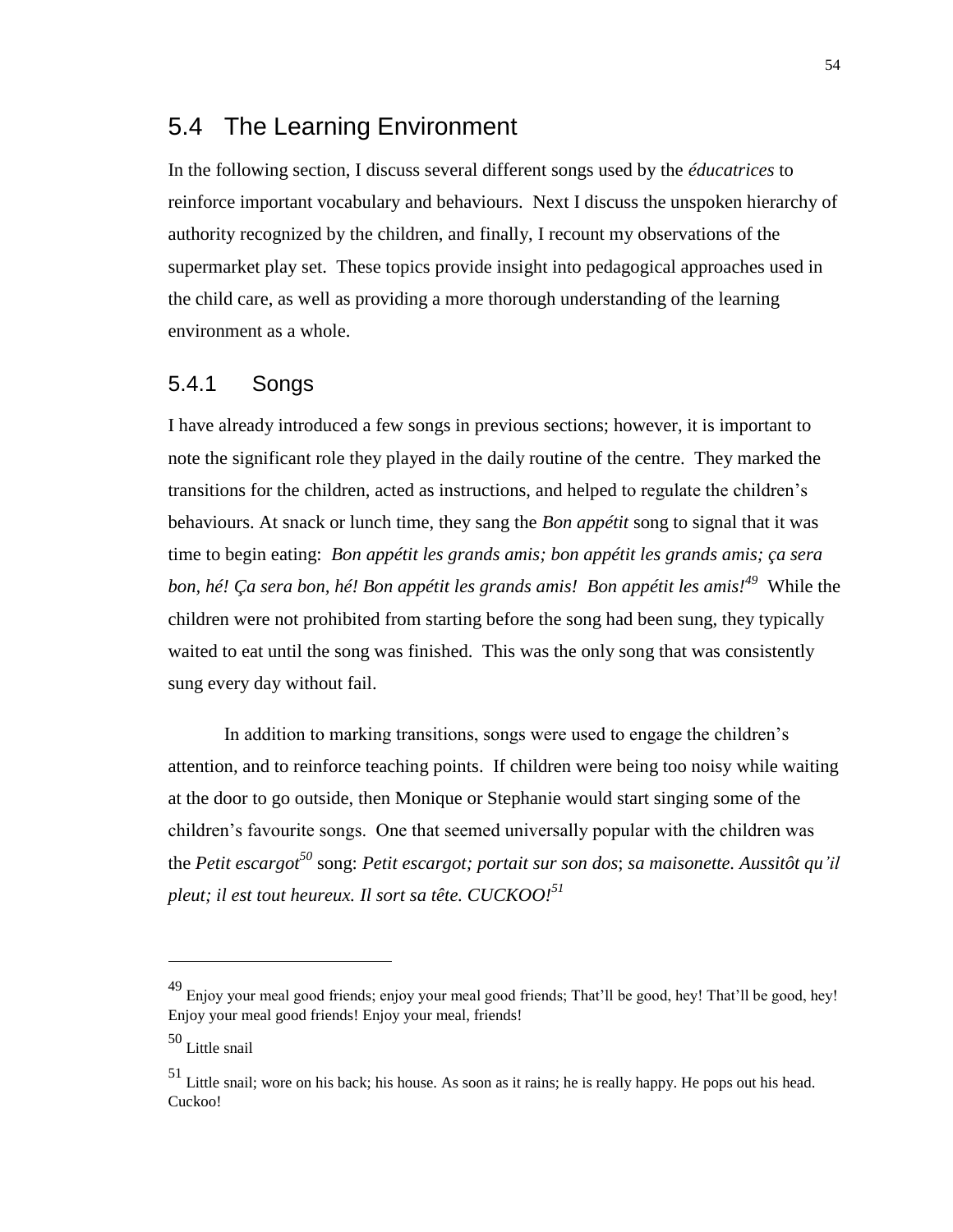Once the song begins, the children know that they need to put down their heads, covering them up with their hands, and pretend that they are the little snail hiding under his shell. At the very end of the song, the children pop back up and all say, "Cuckoo!" One of the children usually happily calls out, "*Encore! Encore!"* and they would sing the song again. By the third time through, the children are all calm and in good spirits.

A number of songs are used to reinforce colours with the children. The most popular of these is the *Papillon*<sup>52</sup> song. The *éducatrice* chooses one of the children in the group and uses his/her name in the song. At the end, the *éducatrice* asks the child what colour his/her shirt is. The *éducatrice* has the option of asking the child about different articles of clothing, depending on what they're trying to reinforce. The song will be sung several times to give multiple children an opportunity to answer. The general song lyrics are : *Avez-vous vu un papillon? Un papillon, un papillon? Avez-vous vu un papillon*; *sur la tête de* [child's name]? *C'est quoi la couleur de ton chandail?<sup>53</sup>*

Monique used another song to reinforce colours with the children, and to encourage them to dance around and have fun. One day, a number of the children were dressing up in some of the costumes. Monique had noticed that Brandon had put on a multi-coloured grass skirt. She asked him, "*Veux-tu danser avec Monique*?"<sup>54</sup> He took her hands and they began to dance while she sang, "*Brandon portait bleu, bleu, bleu. Brandon portait bleu; toute la journée. Danse, danse, danse Brandon! Danse, danse,*  danse Brandon! Danse, danse, danse Brandon; toute la journée!"<sup>55</sup> Once she finished the song, she asked the children who wanted to dance next. She had Brandon take off the grass skirt and then she chose another child. She asked him/her what colour they were wearing, and then she went through the song again. This time, all the children were

<sup>52</sup> Butterfly

<sup>53</sup> Have you seen a butterfly? A butterfly, a butterfly? Have you seen a butterfly; on [child's name]'s head? What colour is your shirt?

<sup>54</sup> Do you want to dance with Monique?

<sup>55</sup> Brandon was wearing blue, blue, blue. Brandon was wearing blue; all day long. Dance, dance, dance Brandon! Dance, dance, dance, Brandon! Dance, dance, dance, Brandon; all day long!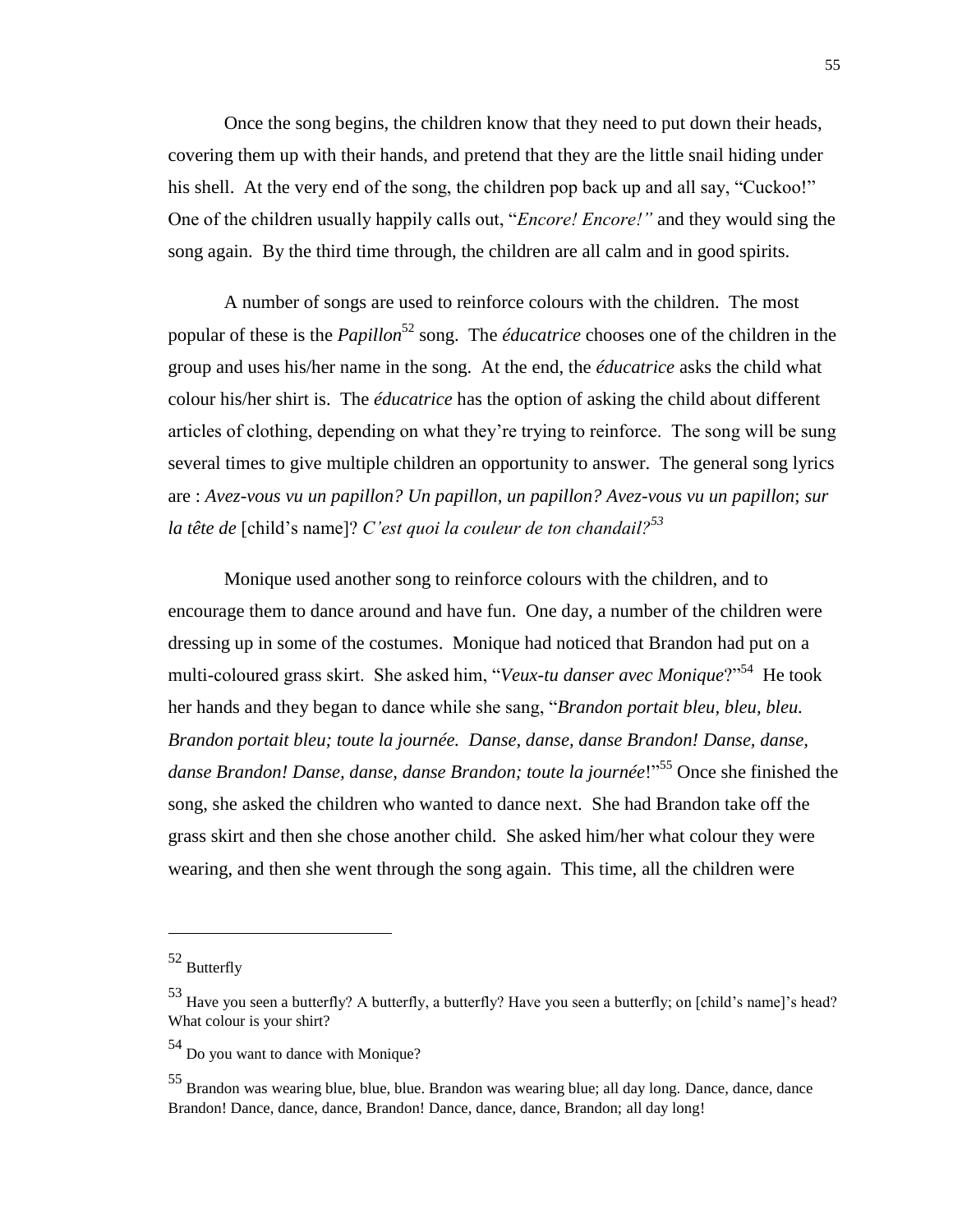dancing around with her. She repeated this process until every child who wanted to dance with her had had an opportunity to do so.

In addition to colours, the *éducatrices* sang songs to reinforce the letters of the alphabet, counting from one to five (or higher, depending on the child), the parts of the body, the members of the family, and different animals, like birds, fish, dogs, and cats. The songs were often sung multiple times, allowing the children to practice the vocabulary over and over again in an active and fun manner. Gestures often accompanied the songs' lyrics, providing the children who did not yet know the words an opportunity to participate, as well (See Section 3.1, p. 20).

#### 5.4.2 The Continuum of Authority

The children seemed to recognize an unspoken continuum of authority within the child care centre. Just because an adult gave them an instruction did not necessarily mean that the children would listen. This became apparent when different substitute *éducatrices* came in to cover the preschool room due to various staff appointments and illnesses. The greater the familiarity one had with the children, the greater the likelihood that they would choose to listen to instructions.

On one occasion, there were two substitutes covering the preschoolers, which is hardly an ideal situation for the staff. I knew this would be a challenging day for them when I entered the preschool room and 5-6 of the children ran up to me and hugged my legs. This was the first time that they had done anything like that with me, so I knew something was different. When I looked around and saw the substitutes, I understood why the children had such a reaction to me: I was the only familiar face in the room that day.

My role as strictly an observer changed for that day, and I became a participantobserver. If I saw a child misbehaving or doing something dangerous, I would proactively call the child by name, give him/her a disapproving look, a corrective instruction, and then advise the *éducatrices* of what just took place. For example, if I saw one child hit another, I would use the same terminology Monique and Karine would use,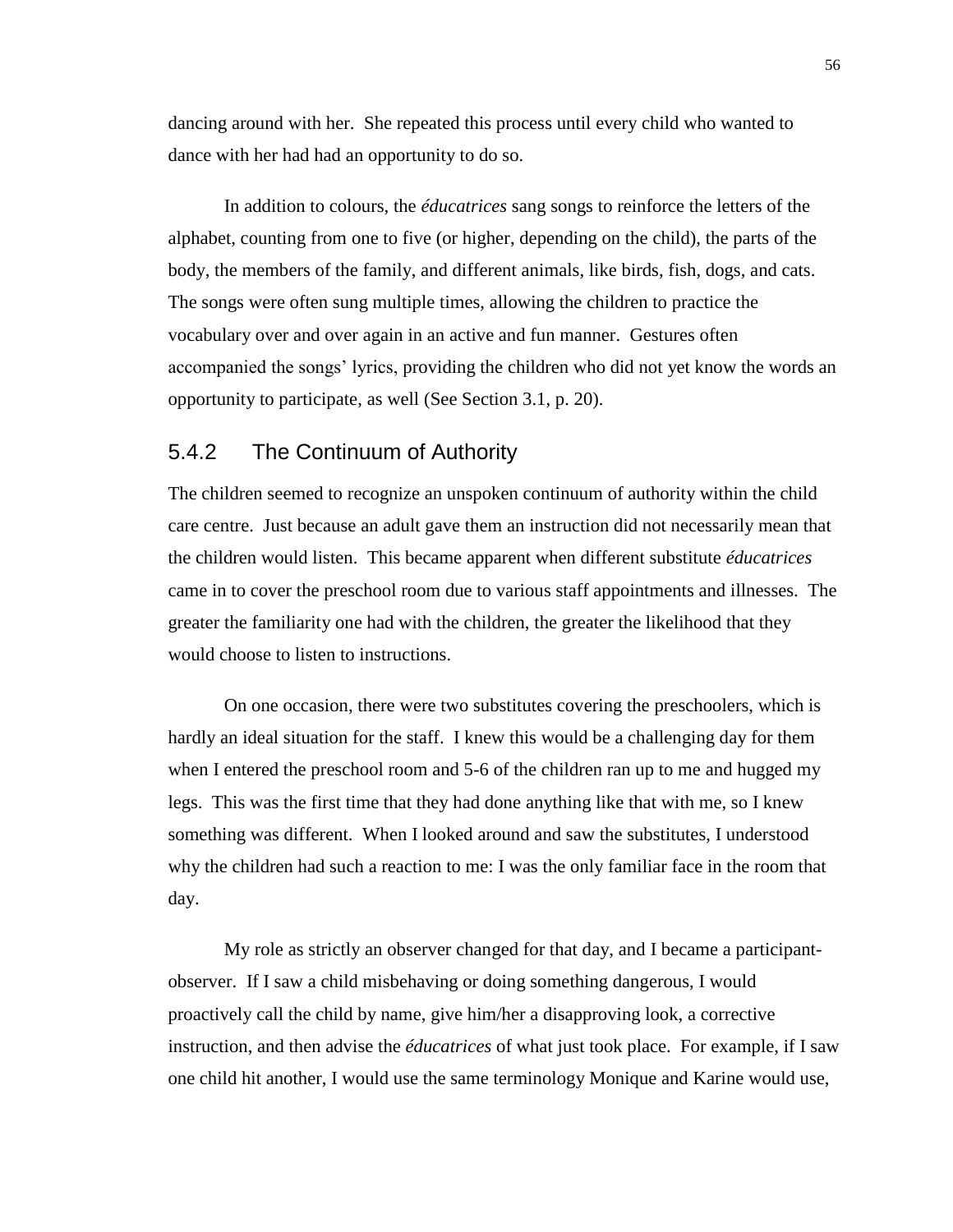saying, "*Non, merci. On ne frappe pas les amis ici.*" 56 After the morning snack, one of the substitutes asked me if I would join her and her group outside because I knew the routines and the children's names better than she did. While they did not always listen to me, the children seemed to accept me as more of an authority figure than they did that particular substitute.

This was also the day that I began to appreciate how skilled Monique and Karine are at their work and how seamlessly they integrated learning opportunities into the children's activities. The substitutes, particularly the one I was assisting, were more accustomed to the old program and its prescribed group activities and organizational model. For example, the substitute tried to have the children sit at the red table to paint pictures. She demonstrated what she would like them to do, and encouraged the children to follow her example. This differed significantly from the way that Monique and Karine conducted activities, and the children reacted poorly to this change. Children would often get up from the table and go off to pursue their own interests, rather than complete the activity provided.

Monique, who was acting as the supervisor that day, as well as covering the toddler room for Josie, occasionally came into the preschool room to see how things were going. Even during these brief periods, she still found time to reinforce vocabulary and work on counting with several of the children. For example, she sought out children playing at one of the tactile sensory exploration centres and scooped beans into a container, asking them to count along with her until the container was filled. When children threw some of the beans on to the floor, she asked them to count with her as they picked them up and put them back. Monique demonstrated a facility for seizing teaching opportunities that the substitutes lacked.

As mentioned earlier in this section, the centre used songs to signal transitions to different activities. They have a song to start cleaning up, a song to go off to the washroom, a song to line up at the door, and a song just before meals, among others.

<sup>56</sup> No, thank you. We don't hit our friends here.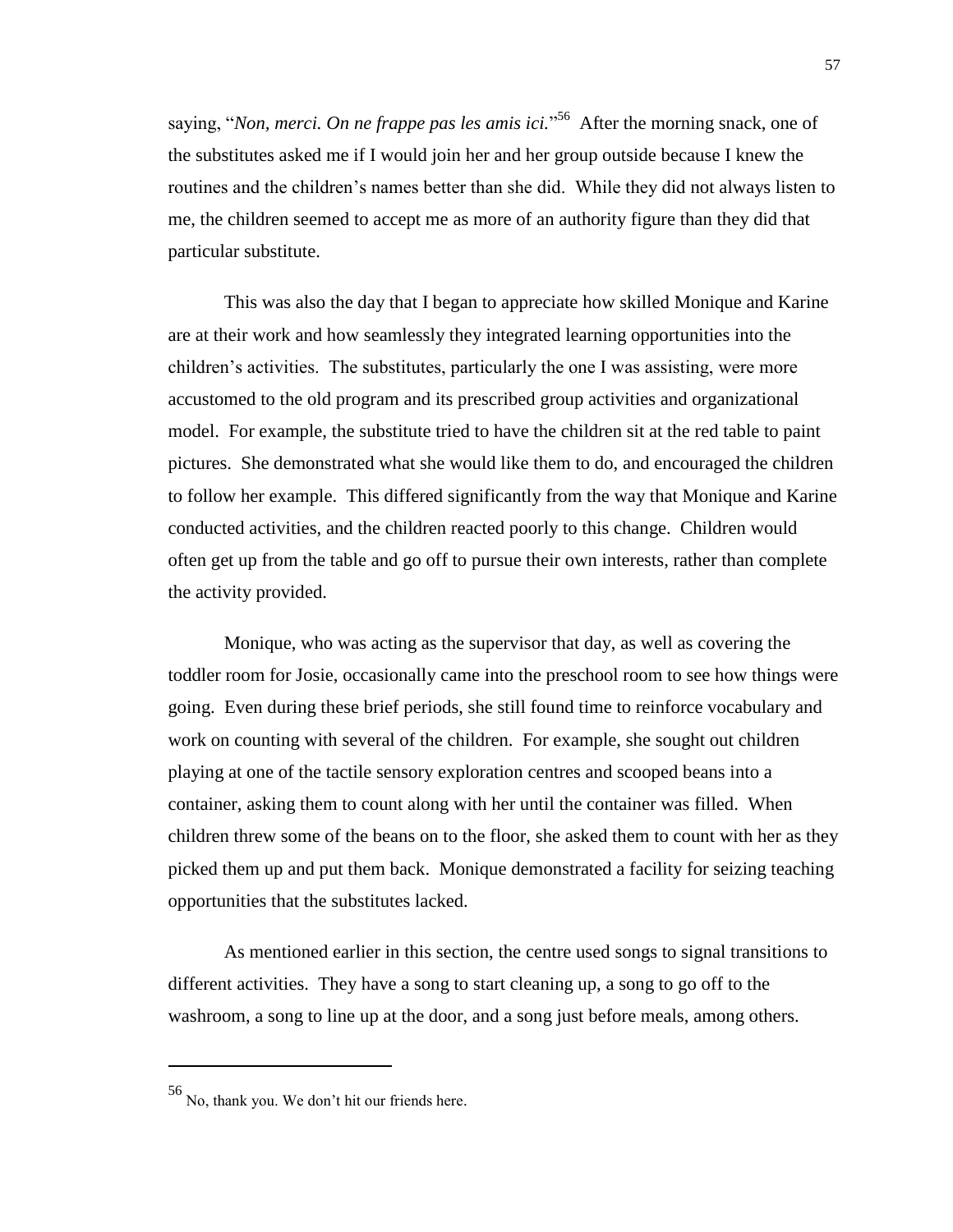Originally, I thought that the songs were the key to smooth transitions; however, I noticed that who initiated the song was often more important than the song itself. For example, if one of the substitutes initiated the clean-up song, the children didn't tend to react, but if Monique started singing, most of the children would start cleaning up. Monique still did most of the clean-up herself, but the children were more apt to pitch in if she was the one who used the song.

I saw the unspoken hierarchy at play once again when Marie arrived from Quebec. This was her final practicum assignment before finishing her program in Early Childhood Education and Care (ECEC). By this point in my observations, the children and the *éducatrices* were quite comfortable with my presence. They knew that, if I saw one of the children doing something inappropriate or dangerous, I would say something to the child. For example, if a child began climbing on to one of the bookshelves, I would say the child's name and tell him/her to "*Descends.*" <sup>57</sup> Monique would also notice non-verbal cues from me, which would allow her to intercept and correct inappropriate behaviour.

On this particular day, one of the children was playing with a lacing toy, and had wrapped the shoelaces from the toy around her neck in a dangerous way. Marie noticed this and asked the child to come to her so she could un-wrap the laces. However, each time Marie moved toward the child, the child would scoot backwards, smile mischievously and giggle. Marie would move forward, and the child would scoot backwards out of reach. When I saw this, I called the child by name and gave her a look that let her know the game was over. She looked at me sideways with a grin on her face, but I didn't change my expression. This time when Marie moved forward, the child didn't move and she was able to untangle the laces from around the child's neck.

In another example, one of the children was running around the room with scissors in his hand. Marie noticed this, called the child's name, and told him to give her the scissors. Rather than doing so, the child hid the scissors behind his back. I got up

<sup>57</sup> Get down.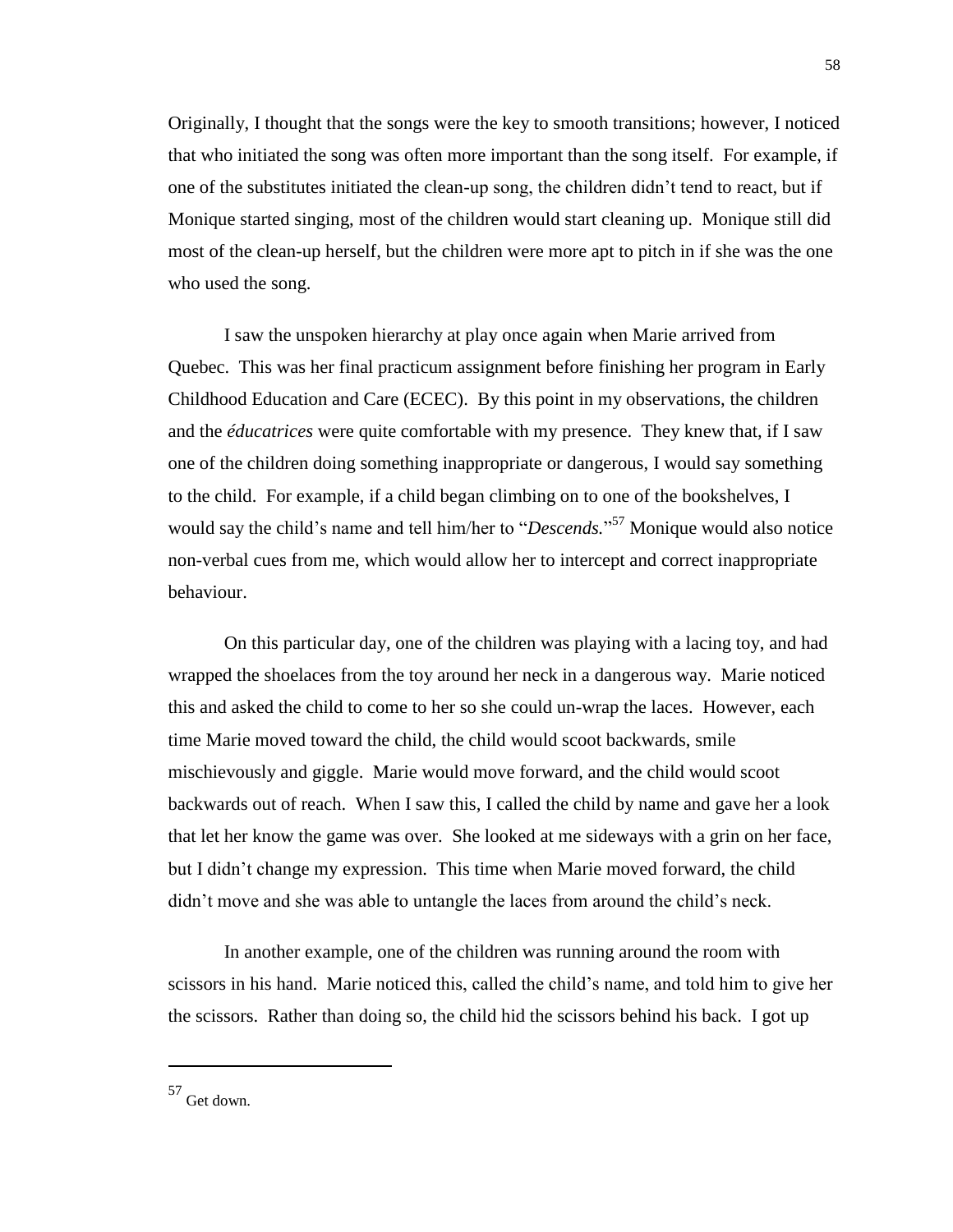from my chair, said the child's name and extended my hand. Without hesitation, the child handed me the scissors and went off to play. Both of these episodes took place approximately a month after Marie had begun her practicum assignment, and although the children were already accustomed to her being there on a daily basis, I seemed to be perceived as having more authority than she did. The children's responses to me may have been due to their greater familiarity with me as I had been around them longer at this point.

#### 5.4.3 The Supermarket

The supermarket activity centre has become an important fixture in the preschool room. Early on in this study, Monique spent several days cutting boxes in half, painting them brown to look more like wooden crates, and gathering the items to be sold during the activity. On each of the boxes, a photograph of a particular fruit or vegetable was posted. Plastic fruit and vegetables were used to fill the produce boxes, and while there was not necessarily enough to fill each box with the exact fruit or vegetable depicted in the photographs, care was taken to separate the food appropriately. For example, tomatoes would not be placed with the broccoli. In the days leading up to the launch of the activity, Monique asked parents to bring in empty cereal boxes, plastic bottles, egg cartons, and other similar containers in order to stock the shelves of the supermarket. The final product resembled what one may expect to see at a small downtown storefront market.

A table with a toy cash register was set up to the side of the supermarket display near the kitchen/house play set. Beside the cereal boxes were small shopping baskets. Play money was placed in the baskets for the children to use during their trip to the market. Monique played the role of cashier as each of the children took turns filling their shopping baskets and coming to the checkout.

At the checkout, the children were asked to put their groceries on the counter and Monique would ask them to identify what they bought. Monique would pick up a piece of plastic fruit or a vegetable and ask the child what it was called. She repeated the name in French and prompted the child to repeat it back to her. Next she would ask what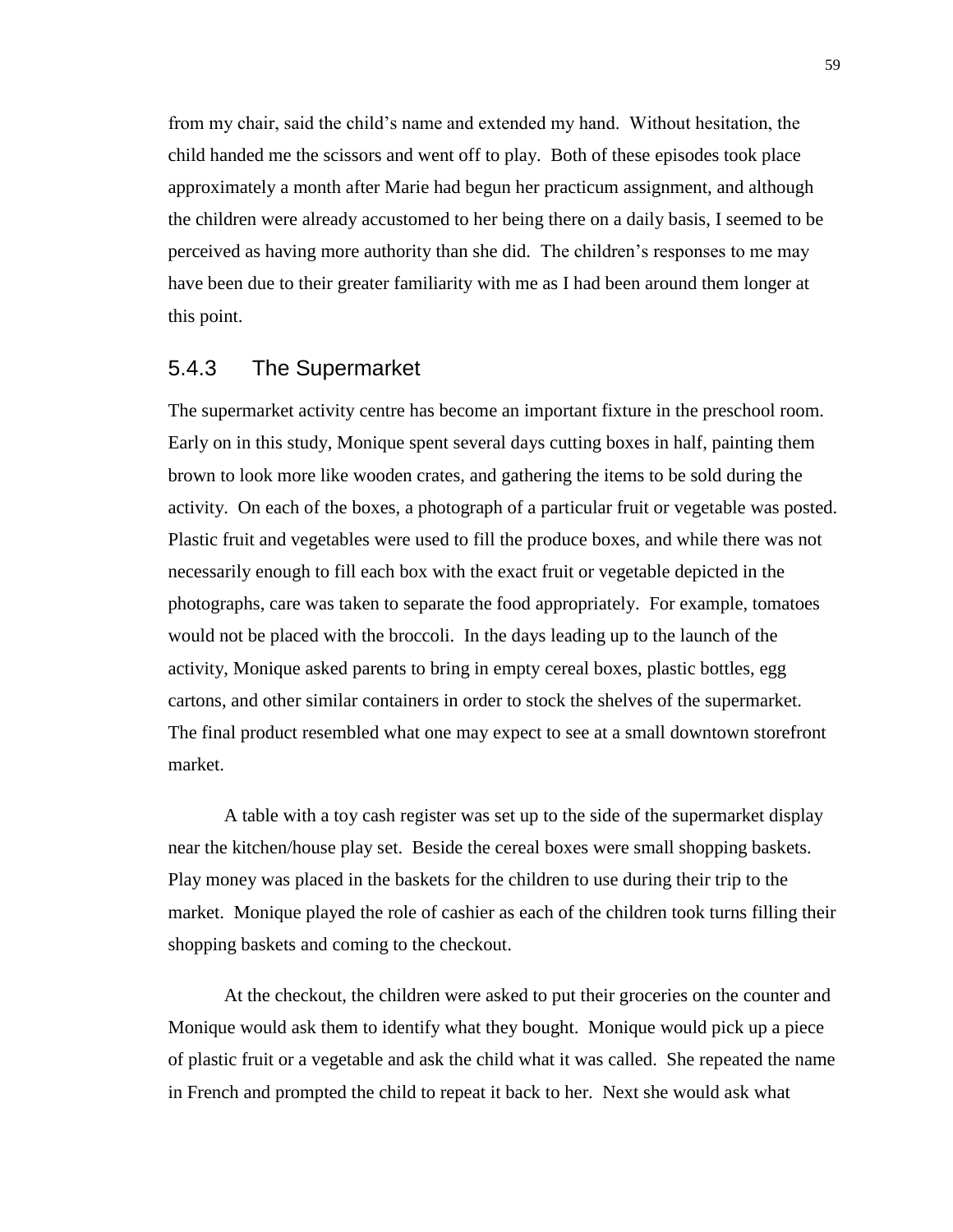colour the item was. Again she would repeat the name in French and prompt the child to do the same. Finally, she would ask the child to count the number of items he/she was purchasing. In some cases, she would have the child count how many vegetables were bought. In others, she would ask the child to count all the items that shared a particular colour (eg. Green). The questions she asked seemed to be geared toward the child's current fluency with the language. Those who had been in the centre the longest were asked more detailed questions than those who had started at the beginning of March.

At first, the supermarket was more popular with the girls in the centre; however, the boys gradually became more interested in using it, as well. Once it was introduced, it became a daily staple of the children's activities. In keeping with the principles of the Emergent Curriculum, there was no formal time set aside to use the supermarket, but the materials were always on display. The children had an open invitation to go shopping whenever they had free playtime. If Monique noticed that children had begun shopping, then she would assume her position at the cash register.

# 5.5 Findings Seen Through the Lens of Cummins

In this section, I have grouped findings that can be more closely associated with Cummins' (1989) Minority Empowerment Framework. Each subsection corresponds to one of the main pillars of the framework: Cultural/Linguistic Incorporation, Community Participation, and Assessment. Since pedagogy has been a central part of the findings to this point, I have not assigned it a subsection here. Additional discussion concerning pedagogy used in the child care will be found in Chapter 6.

### 5.5.1 Cultural/Linguistic Incorporation

The French language child care centres exist to provide Francophone Ontarians with the option to have their children cared for in their own first language. However, the number of Francophone children enrolled at this centre mirrored the percentage of Francophones currently enrolled in Catholic Francophone elementary schools across Southwestern Ontario. Of the 16 children in the preschool room, only 2 could be reasonably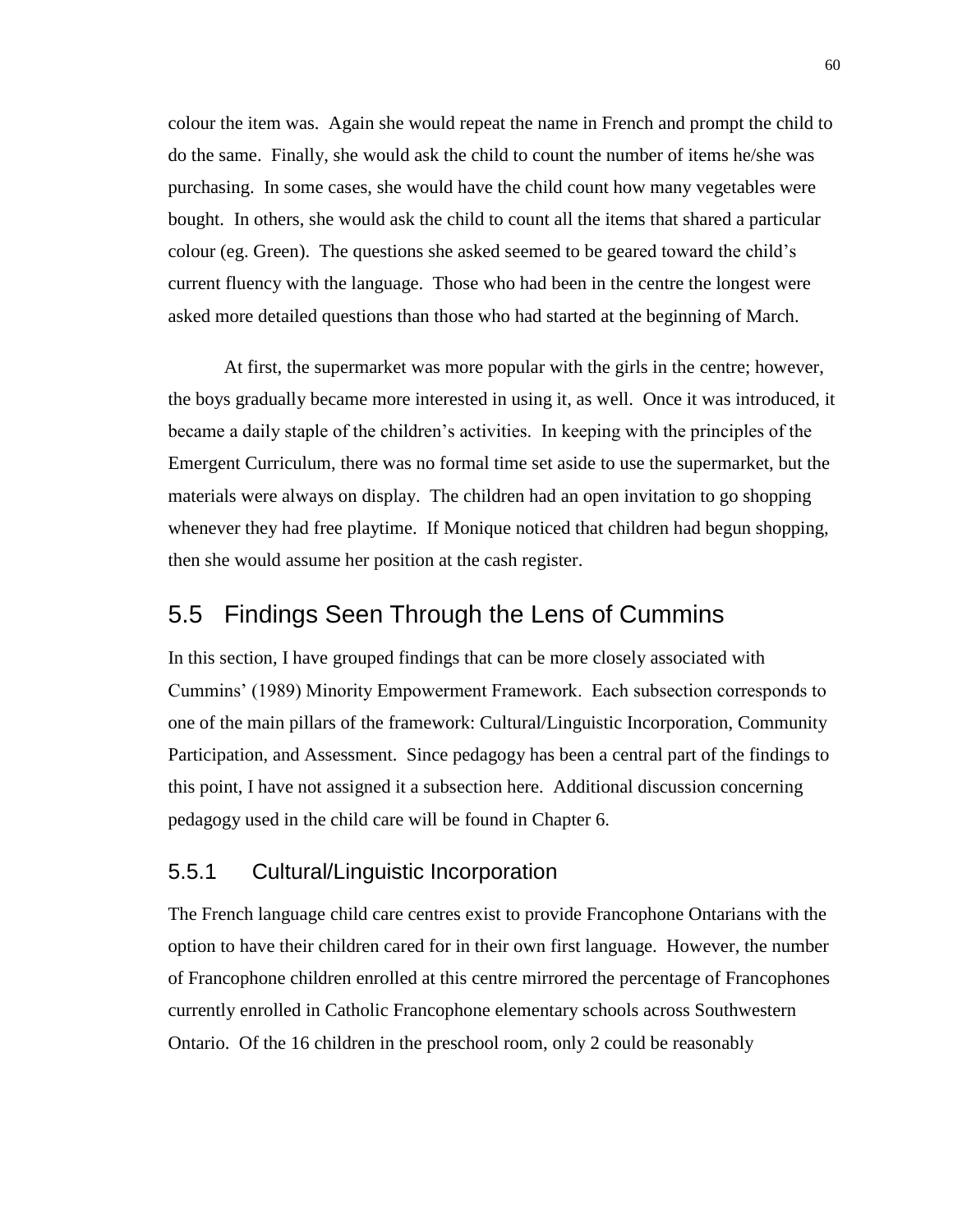categorized as Francophone since their parents came from Francophone countries. The remaining children came from Anglophone or Allophone households.<sup>58</sup>

Identifying these two as Francophone was somewhat problematic because they communicated so fluently in English with the other children. It might be more accurate to describe these two as "bilinguals," though their English was noticeably more fluent than their French. The two bilingual children tended to respond most often to the *éducatrices* general questions, and were often called upon to follow multi-stepped instructions, leading me to believe that their receptive language in French is quite developed. That being said, whenever they did answer questions, their responses were typically as brief and simple as those of their Anglophone peers, which calls into question the level of development of their productive language in French.

The Franco-Ontarian cultural perspective was noticeably absent from the day to day activities of the learning environment, which is understandable considering the multicultural make-up of the staff and children. Recognizing *la semaine de la francophonie<sup>59</sup>*on the monthly calendar gave the impression that the week may be celebrated; however no activities specifically connected to Francophone culture were conducted during that week. Interestingly, traditional French songs were also absent from the daily routine of the centre. Considering the importance of songs to the daily routine, it is surprising that songs like *Alouette* or *Frère Jacques* were not heard occasionally.

Linguistically, the *éducatrices* were the primary source of French language in the child care. While it would be accurate to say that the language of business and

<sup>58</sup> I rarely met the parents as I tended to arrive after the majority of children had been dropped off. With the exception of one child, all of the children spoke English quite well for their age, making it difficult to gauge which could be considered Anglophone versus Allophone. I could only go by what the *éducatrices* had told me about their backgrounds.

<sup>59</sup> *La semaine de la francophonie* celebrates Francophone culture around the world (Organisation internationale de la Francophonie, 2013). *Francophonie* refers to France, Belgium, Switzerland, the former colonies of France that have maintained French as an official language, and also countries where French is not an "official" language, but is widely used.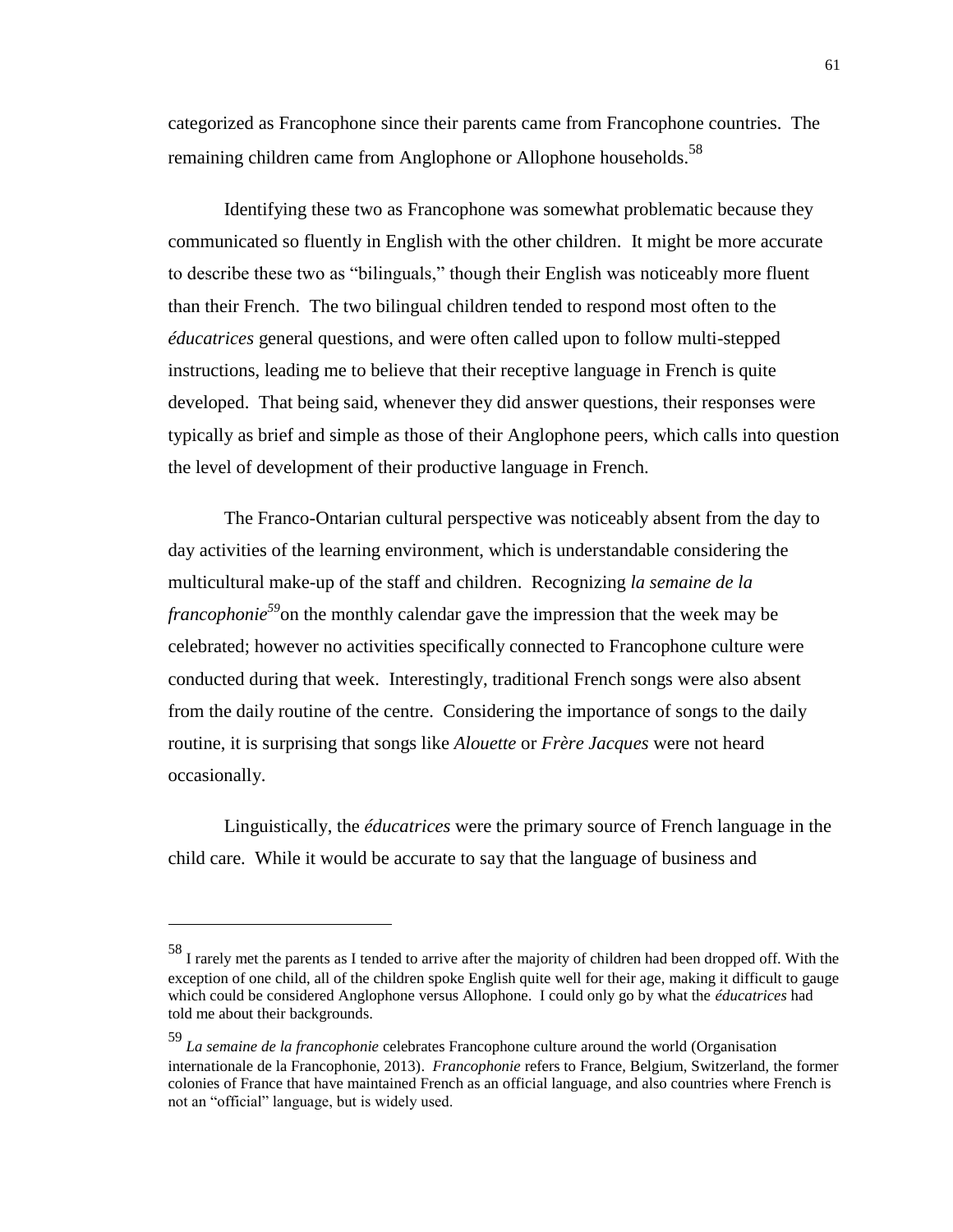communication for the centre was French, the fact that, in this author's observation, the children spoke to one another entirely in English makes it difficult to say that French was the dominant language. Communication letters to parents were always written in French and English, with French being given prominence at the top of the page. English translations were provided at the bottom of the page for those parents who did not read French.

The *éducatrices* never discouraged the children from speaking English; however, they constantly encouraged the children to speak French. This approach demonstrated a value and respect for both languages, without giving the children a sense that one was superior to the other. The *éducatrices'* use of praise and encouragement likely positively affected the children's motivation to learn French.

## 5.5.2 Community Participation

 $\overline{a}$ 

Community involvement and participation in the child care are important parts of the centre's learning environment. Participation takes many forms including: welcoming of local high school co-op students to volunteer in the centre; conducting workshops for parents and children; and inviting of members of the public service (e.g., the local police) to make presentations. The centre also welcomes local yoga instructors to come in and work with the children several times per month.<sup>60</sup>

For Mother's Day, the child care organized a party for the mothers and their children. Early in the day, the children worked on greeting cards<sup>61</sup> and baked cupcakes to celebrate. Activities were planned for parents and children that provided an opportunity for the parents to socialize with the *éducatrices,* other parents, and their children. The centre tried to organize something on a monthly basis for parents and children, in an effort to foster a sense of community. The Mother's Day party was wellattended, and all involved seemed to enjoy themselves. Mothers, for the most part,

 $60$  It is important to note that the language spoken during all of these activities was French.

<sup>61</sup> There was no writing on the greeting cards. They just consisted on the children's artwork.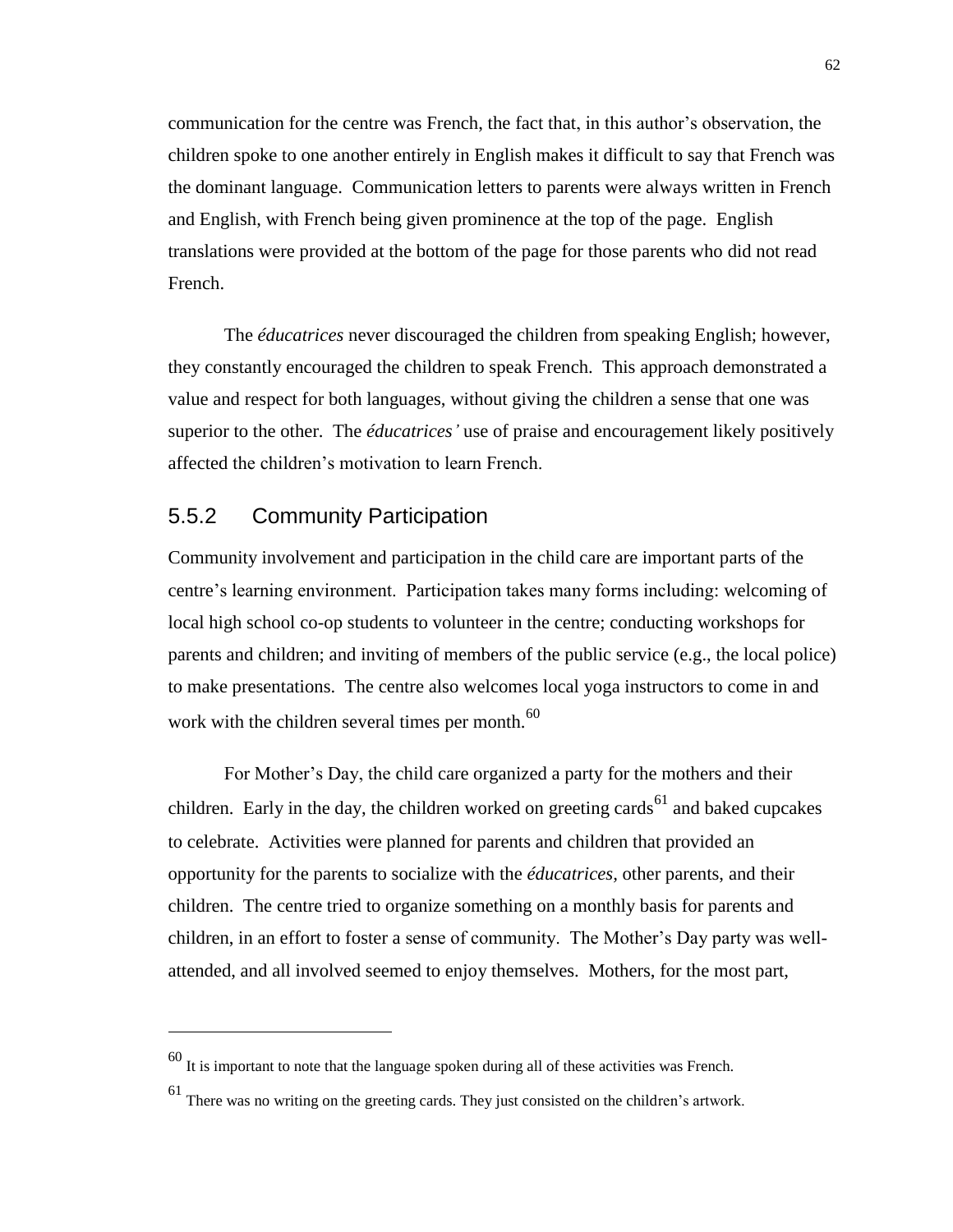focused their attention on their own children, but I noticed several of the parents interacting with one another, as well.

In addition to events organized within the centre itself, parent-child workshops are organized between different Francophone child care centres. For example, a pizza making workshop was held on a Saturday for interested parents and children. The workshops are typically several hours in length, and conducted entirely in French. These workshops provide an opportunity for the families to connect with the larger child care community. Events such as these demonstrate to both children and parents that the Francophone community is larger than the pool of friends and acquaintances they see on a daily basis.

Although the children are too young to appreciate the significance of the child care's interaction with the Francophone community, parents may appreciate the opportunity to meet other like-minded people who believe that French language education is important to the future career success of their children. Inviting the local police to come in and do presentations in French provides the children with French speaking role models outside of the child care setting and their immediate families. Fostering positive relationships within the Francophone community can only benefit the children's overall development.

#### 5.5.3 Assessment

Assessment in the child care setting is far more subtle than what one finds in a formal schooling environment. Since this is a child care setting, the children do not participate in any summative assessments (i.e., tests) conducted by the child care workers/teachers themselves. Instead, the children's time in child care can be viewed as an extended formative assessment. Observations are recorded by the *éducatrices* on a daily basis, and activities are planned according to the needs and interests of the children.

Language level is a key motivating factor for the *éducatrices* as each of the Anglophone and Allophone children are required to take a proficiency test in order to enter the Francophone school system; however, language level is not the only aspect of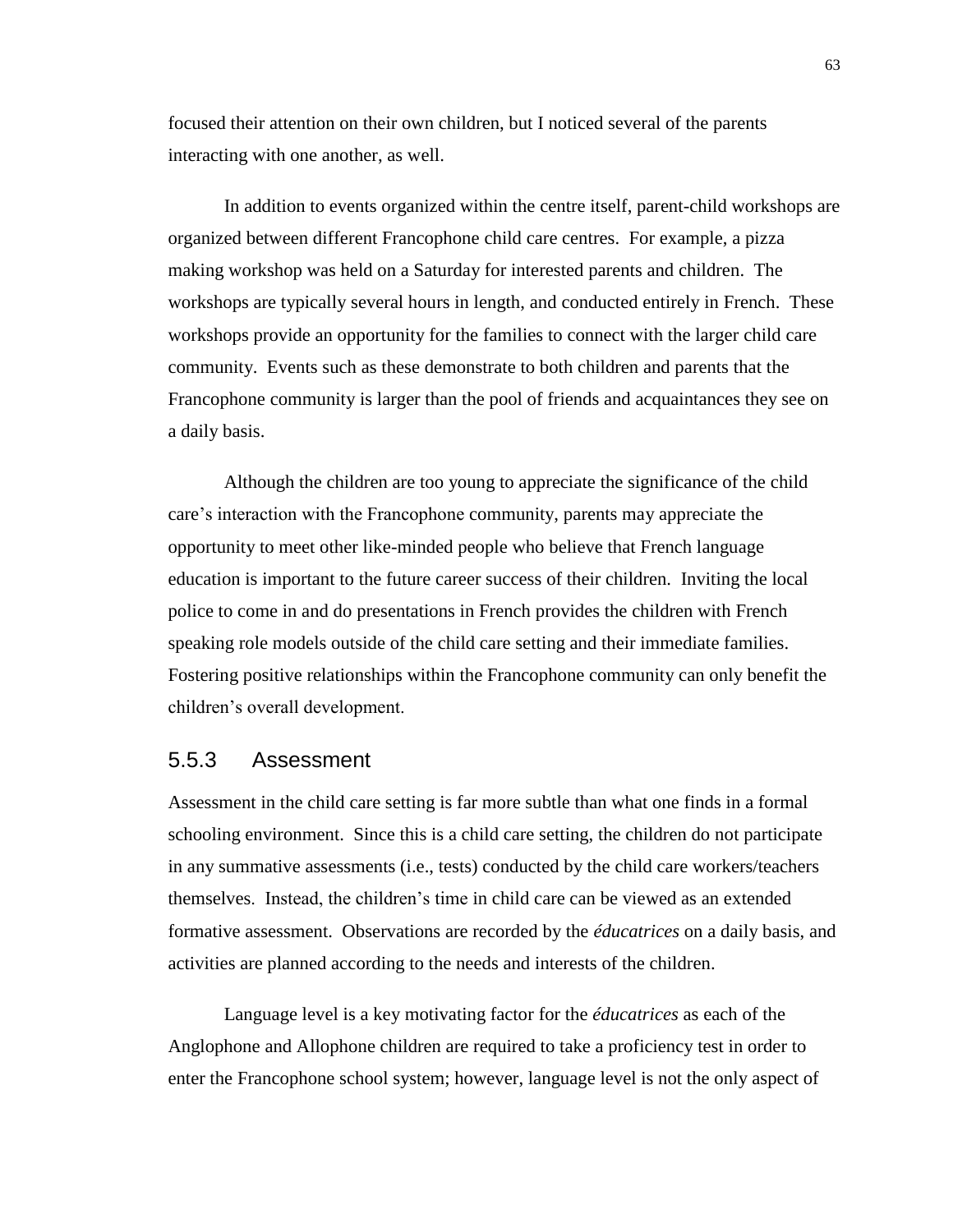the child's development being evaluated. In addition to language development, the *éducatrices* are expected to plan for and to assess the children's social, cognitive, and physical development. The weekly teaching outline mentioned in Section 5.1 is laid out in such a way as to ensure that each area of development has been planned for.

In his Minority Empowerment Framework, Cummins is concerned about the misdiagnosis of language learners as Learning Disabled (See Chapter 2, p. 15). This is not an issue in the child care setting because they do not make such diagnoses. However, if a child demonstrates consistent anti-social or violent behaviour towards the *éducatrices*  or the other children, then the *éducatrices* have the option of requesting an outside evaluation by a child behaviour specialist. As this is the only formal type of assessment or evaluation performed in conjunction with this child care, I felt it was important to mention.

The assessment cannot proceed without the permission of the child's parents, which poses a challenge if the parent chooses not to acknowledge that his/her child may have behavioural issues. If the child demonstrates that they are a consistent danger to themselves or the other children (e.g., biting other children several times), then he/she may be removed from the centre.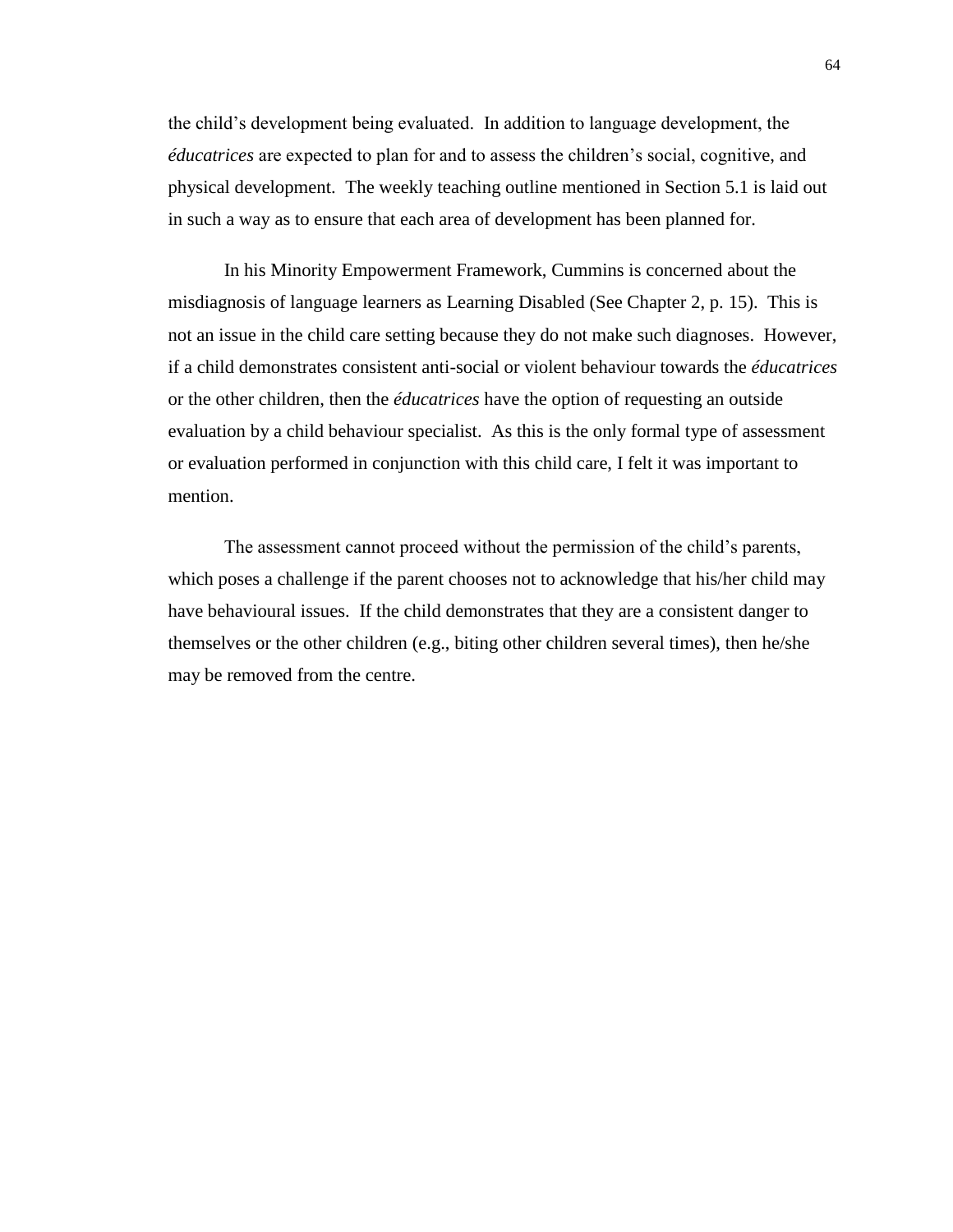# Chapter 6

### 6 Discussion

In the following section, I discuss the Emergent Curriculum pedagogical approach (see Section 3.1) employed at this child care centre and its connection to the theoretical frameworks applied to this study, particularly Lyster's (2007) Counterbalanced Approach to second language teaching. Next I discuss the importance of routines to the learning environment before moving on to an analysis of specific language events from my findings.

The pedagogy employed at the child care centre is deeply rooted in the Emergent Curriculum concept. In many ways, the children direct the learning through their own interests. It is the responsibility of the *éducatrices* to seize the opportunities for learning presented by the children. To the casual observer, the Emergent Curriculum approach may seem disorganized and chaotic; however, if done properly it engages the children and makes the learning relevant to their own experiences.

Finding the correct balance between *éducatrice* and children is a delicate matter. The ratio of *éducatrices* to children in the preschool room is a quite favorable 1 adult to 8 children, which allows the *educatrcies* the flexibility to properly supervise, and also to circulate and spend time with the children one-on-one or in small groups. During the study, the ratio of adults to children in the preschool room changed to closer to 1 adult to 6 children because of the presence of the *stagiaire*, Marie. Having an additional adult presence increased the children's opportunity to interact with someone in French, which seems beneficial to their language development. Increasing the number of children per adult would likely have negative outcomes for the children involved, as they would have less opportunity to interact directly with an *éducatrice*.

The teaching that takes place in the centre is very informal and natural. As mentioned in Section 5.3.1, there are no anchor charts or white boards in the child care. The closest thing to formal classroom-style instruction occurs during the meal times when the children are gathered together at the red and blue tables, reminiscent of what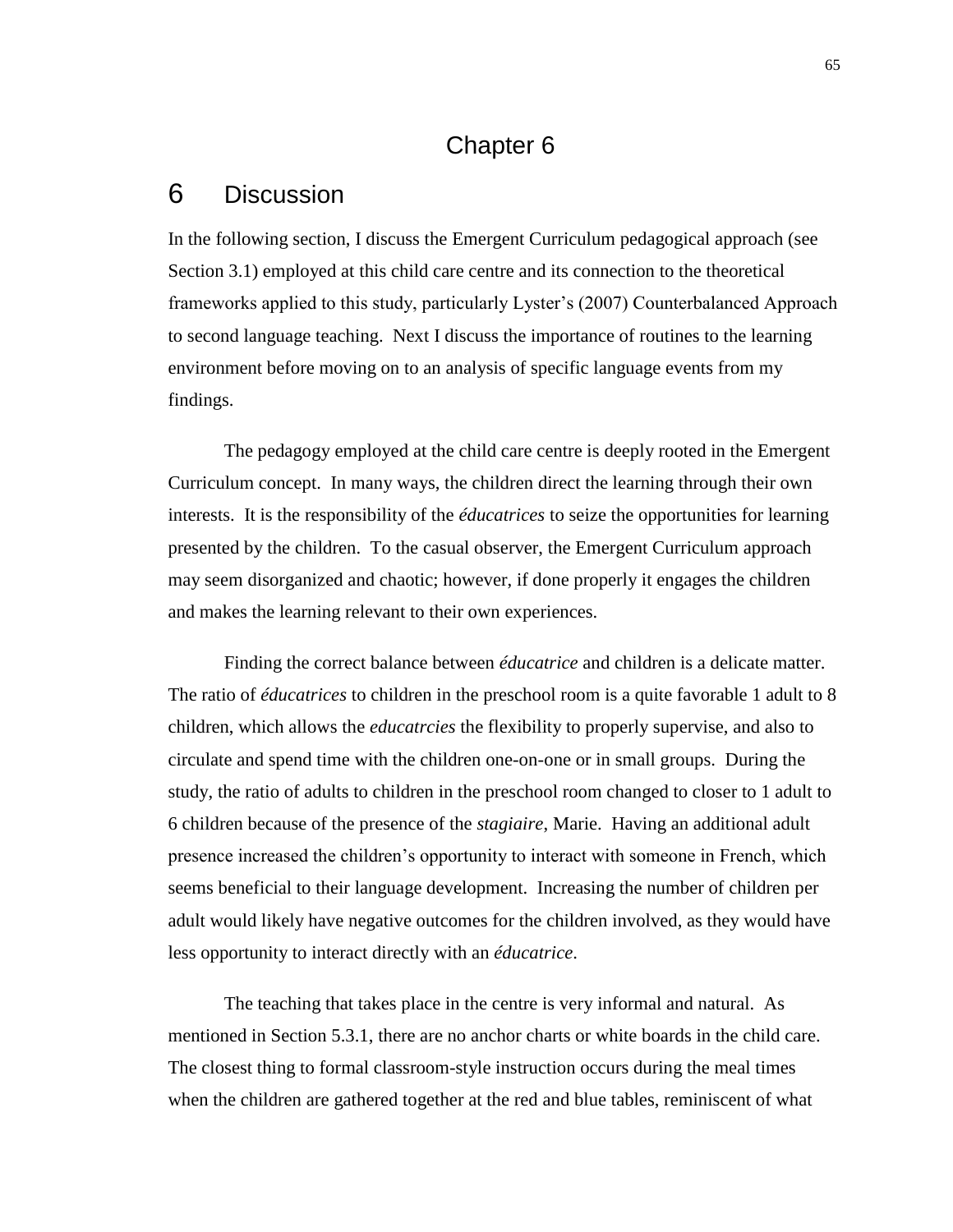one might see during a Guided Reading session in an elementary school (See pp. 47-48). However, the teaching during these times is still very informal. The children are already engaged in eating, so the mini-lessons likely seem like casual meal-time conversations. Since the mini-lessons were almost always connected to language learning and vocabulary building, this integration of teaching into the meal times can be seen as another example of Lyster's (2007) Counterbalanced Approach, albeit unintentional as the *éducatrices* were likely unfamiliar with this particular approach.

Positive reinforcement and encouragement are key components to the pedagogical style employed by the *éducatrices* in the centre. Correct responses are met with words like, "Bravo," while incorrect responses are met with follow-up questions to try to prompt the correct answers. At no point do the *éducatrices* tell the children that they are wrong or incorrect. There is no shame, embarrassment, or judgement connected with wrong answers. They simply support the child and give him/her the opportunity to give correct answers. The children are made to feel safe as they learn to communicate. This reinforcement encourages and empowers children to take "risks" in their L2, which positively reflects Cummins perspective on pedagogy (See Chapter 2, p. 14).

The Emergent Curriculum used in this child care complements Lyster's (2007) Counterbalanced Approach at an age appropriate level. The children were actively engaged in play activities that acted as entry points for the *éducatrices* to provide content and language instruction. The *éducatrices* integrated language learning into the play activities, shifting the children's attention from what they are doing and on to French vocabulary, thus "counterbalancing" the activity. While Lyster had initially intended his framework to be used with older children in academic content-based classes, the findings in this study demonstrate its applications with younger children. The supermarket activity (See section 5.4.3), in particular, is an excellent example of Lyster's Counterbalanced Approach in action as every interaction with Monique during this activity could be seen as evidence of Lyster's approach in that she integrates vocabulary building and reinforcement into the roleplaying activity.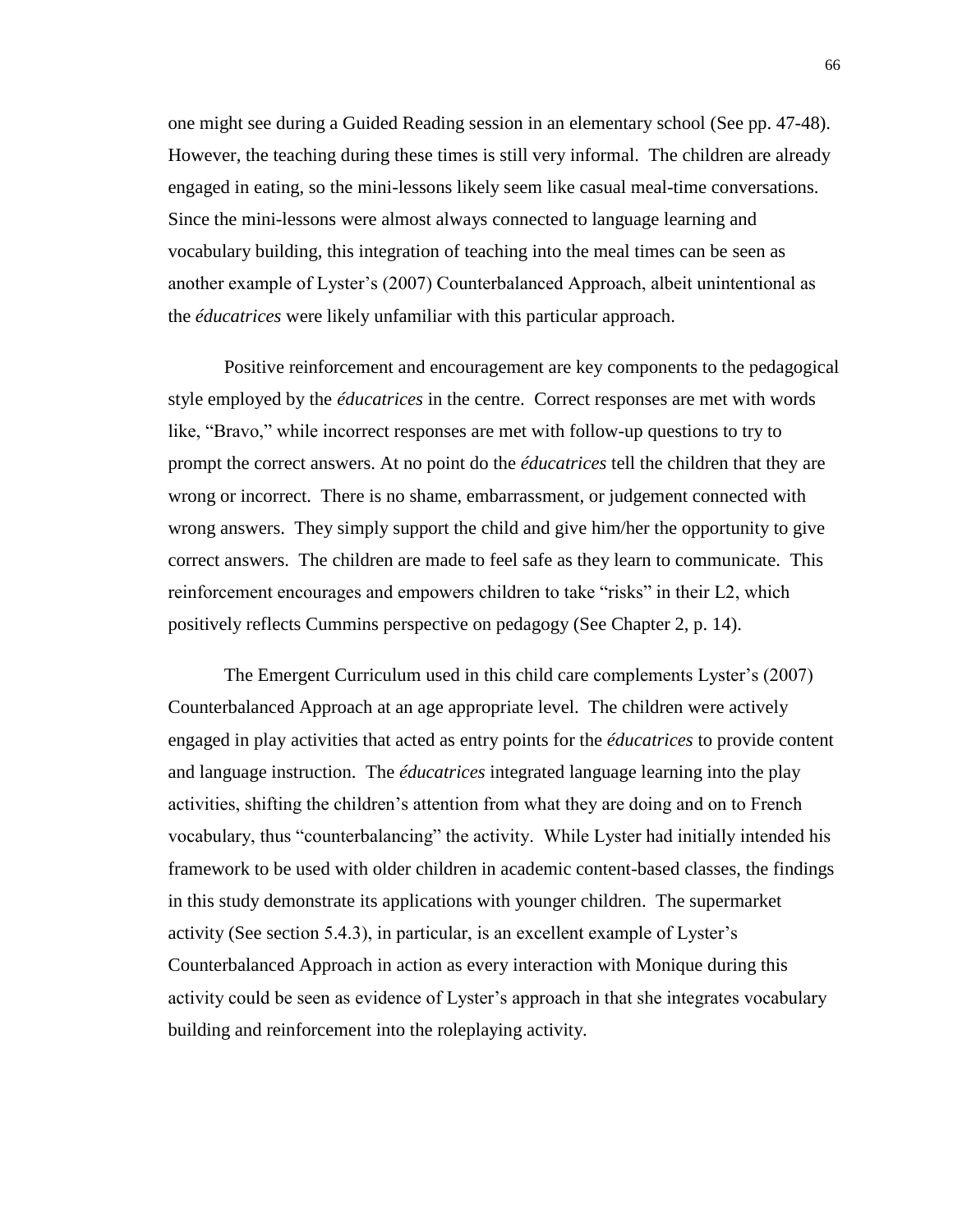I found the supermarket activity appealing because it is grounded in everyday experiences the children likely have had with their parents. It offered an authentic and realistic opportunity to learn vocabulary in a meaningful way and, since Monique was already a part of the activity as the cashier, the children did not find her questions to be intrusive on their fun. It also offered many entry points to reinforce the language. In addition to teaching the colours, counting, and the names of food items, Monique had the option to integrate size comparisons (big or small), and sorting items according to colour or type. The number of possibilities will continue to grow as more items are added.

Similar to Weber and Tardif's (1990, as cited in Taylor, 1992) work in the French Immersion kindergarten setting, routines seemed to be an important part of the learning environment for this case, too. The consistency of these routines created a sense of stability for the children. This stability was important to the effectiveness of the overall environment for learning French. These routines were particularly important for Karine's red table group since they had just started at the child care shortly before my study began. The songs and gestures would have been the only way the children could reasonably understand what was going on. For example, once Monique began singing the clean-up song, they knew it was time to put the toys away and then go to the washroom. If she just called out instructions, they likely would have continued playing. The routines and gestures augmented the children's understanding beyond their current language levels.

If the routine was significantly altered, as was the case when two substitute *éducatrices* worked the one day in the preschool room, then the learning environment was compromised. That day became more about regulating behaviour than about educating the children. The children in the child care seemed to respond well to structure, as long as it was not oppressive.

As mentioned in Section 5.4.2, the children reacted poorly to having their activities dictated for them. They may have enjoyed the activity had they been invited to participate, rather than instructed to do so. This was a good example of what Cummins (See Chapter 2, p. 14) described as a transmission orientation versus an interactive/experiential orientation. The substitute was used to teaching from the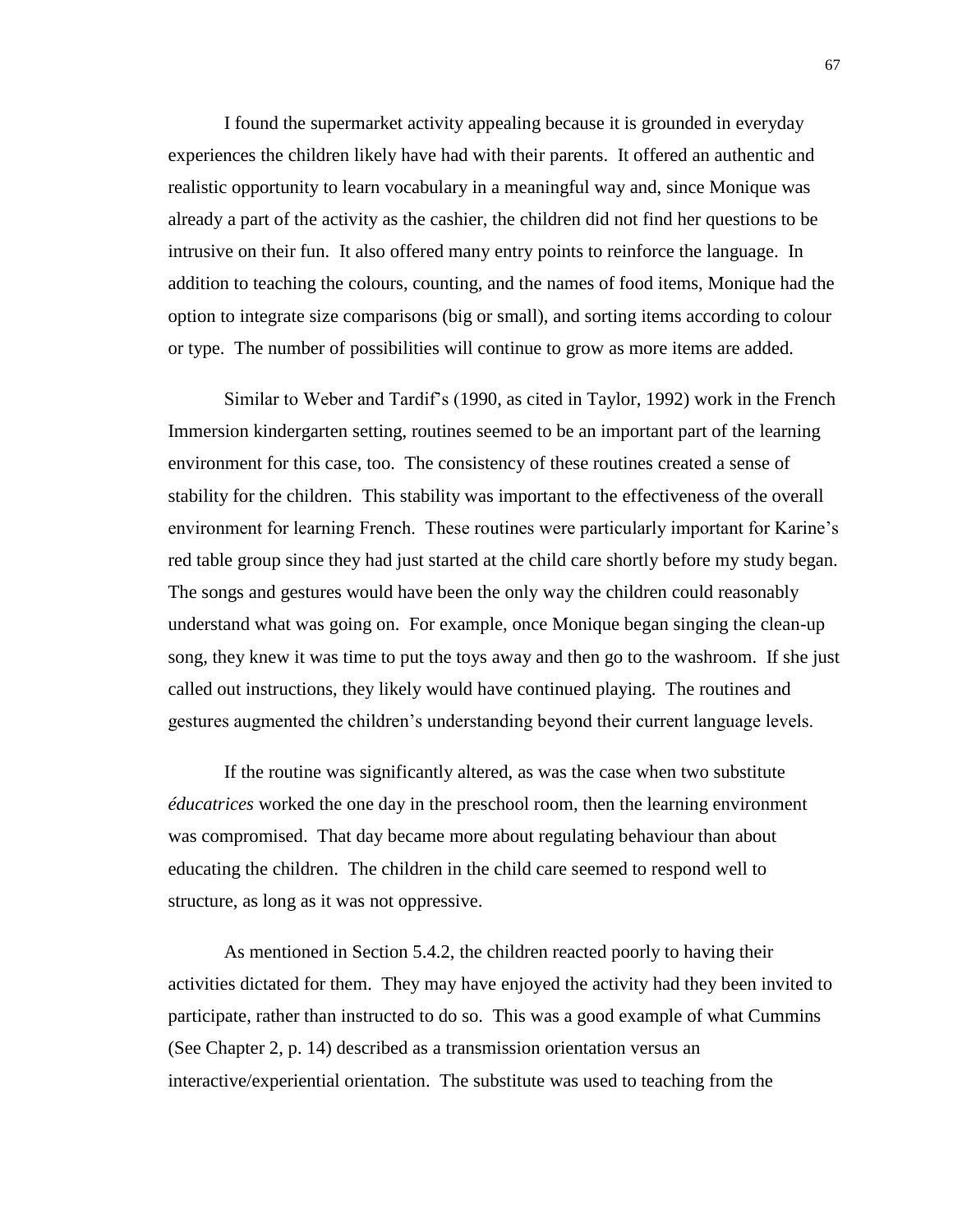transmission perspective, while the children had grown accustomed to an interactive learning experience. For these children, Monique's fusion of an experiential teaching model with Lyster's Counterbalanced Approach seemed to offer more learning opportunities, particularly since the children were already used to it.

Two events warrant further discussion. The first involved Tina (See section 5.3.3) and her *bottes de soleil*. I found this episode to be quite interesting. Tina's comments demonstrated a clear and logical understanding of the vocabulary she was using. While the use of "*bottes de soleil*" sounds as odd to a Francophone as the use of "sun boots" does to an Anglophone, the thought process is perfectly logical. We have snow boots for when it snows, and rain boots for when it rains, so it is reasonable to think we would have sun boots for when it is sunny. She took the expression, broke it down into its noun and prepositional phrase components, and substituted a complement that would make sense given the circumstances. She demonstrated a complexity to her productive language that was not as evident in the other children at that point. Her development is a positive reflection of the child care centre workers' efforts to teach the children French.

The next event I will discuss pertains to Marc (See section 5.3.7) and his interactions with Marie. In the initial exchange, Marc did not understand what Marie was asking him when she offered him more milk. This exchange showed me that Marc was still at an earlier stage of oral comprehension. He understood that *encore du lait* meant more milk. Instead, she asked him, "*Veux-tu d'autre lait?"* He was not recognizing or distinguishing the word *lait* in Marie's question. This could have been due to her Quebecois accent, which differed from the accents of Monique and Karine, but I am more apt to think Marc was chunking together vocabulary and expressions to decode meaning. He had become accustomed to certain expressions and routines being used in certain situations. Once the familiar expression was used, he responded without hesitation, which indicates he understood what she had asked him.

The second exchange, when they were building the Lego towers together, may have built upon the *lait* event. Marie did not understand Marc when he spoke to her in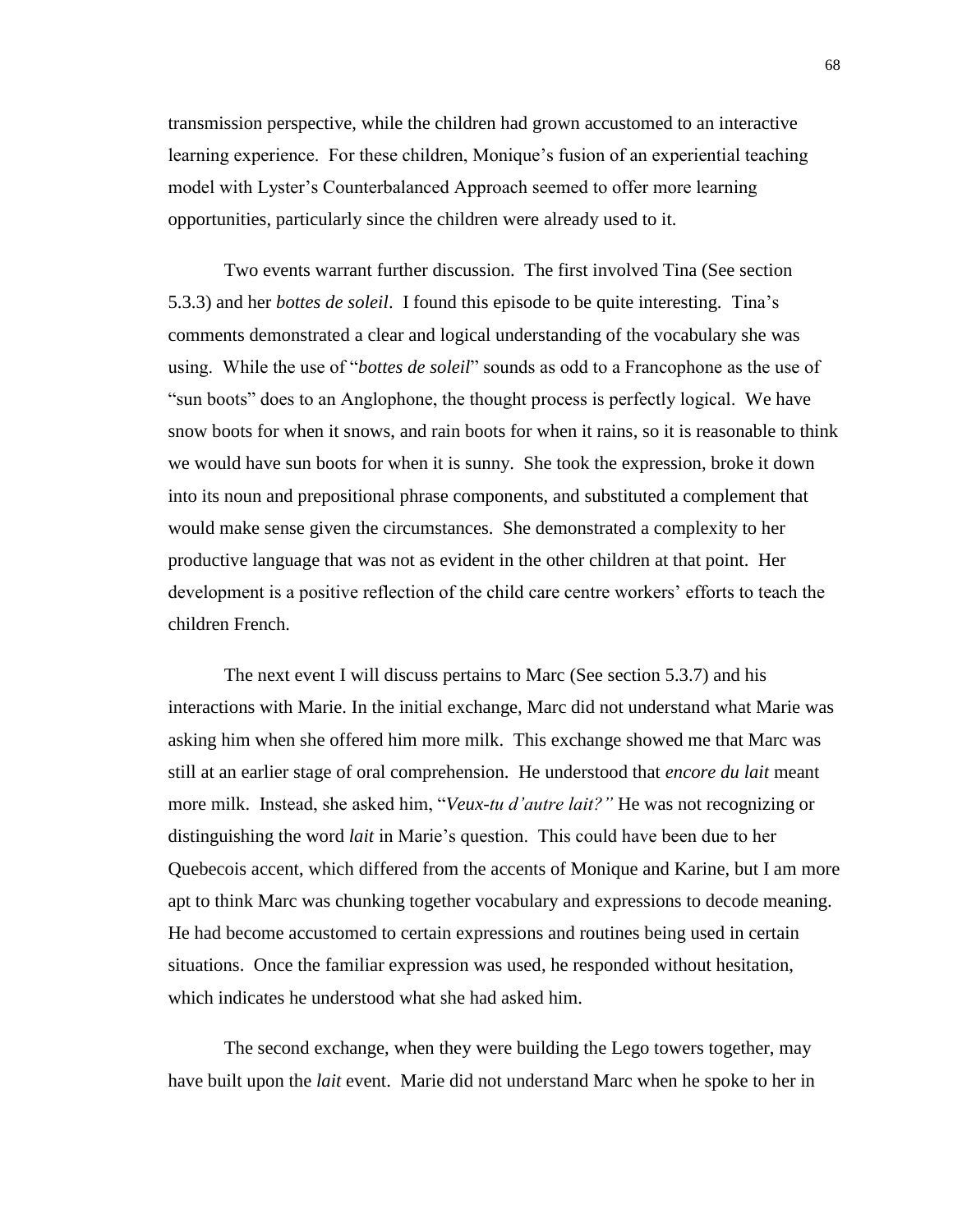English, so if Marc wanted to communicate with her, then he would have to try something else. He knew she spoke French, so he chose to speak to her in the language they had in common to ensure he would be understood. The circumstances forced him to adapt. This stood in sharp contrast to how he spoke with me. He knew I understood English, even though I had always spoken to him in French, so he had no incentive to change the way he communicated with me.

Although I did not set out to assess the effectiveness of this FLE child care in teaching French to the children cared for there, inevitably I am left with some impressions. Do the children who attend this centre learn to speak French? Yes, to a certain extent. Do they speak French as well as they speak English? No, they do not. Each of the children I observed was far more comfortable speaking in English than in French. However, the *éducatrices* built a strong enough foundation for the children that they all passed the tests for entry into FLE kindergarten. The fact that these children all passed the entry test speaks positively to the work put in by the child care staff.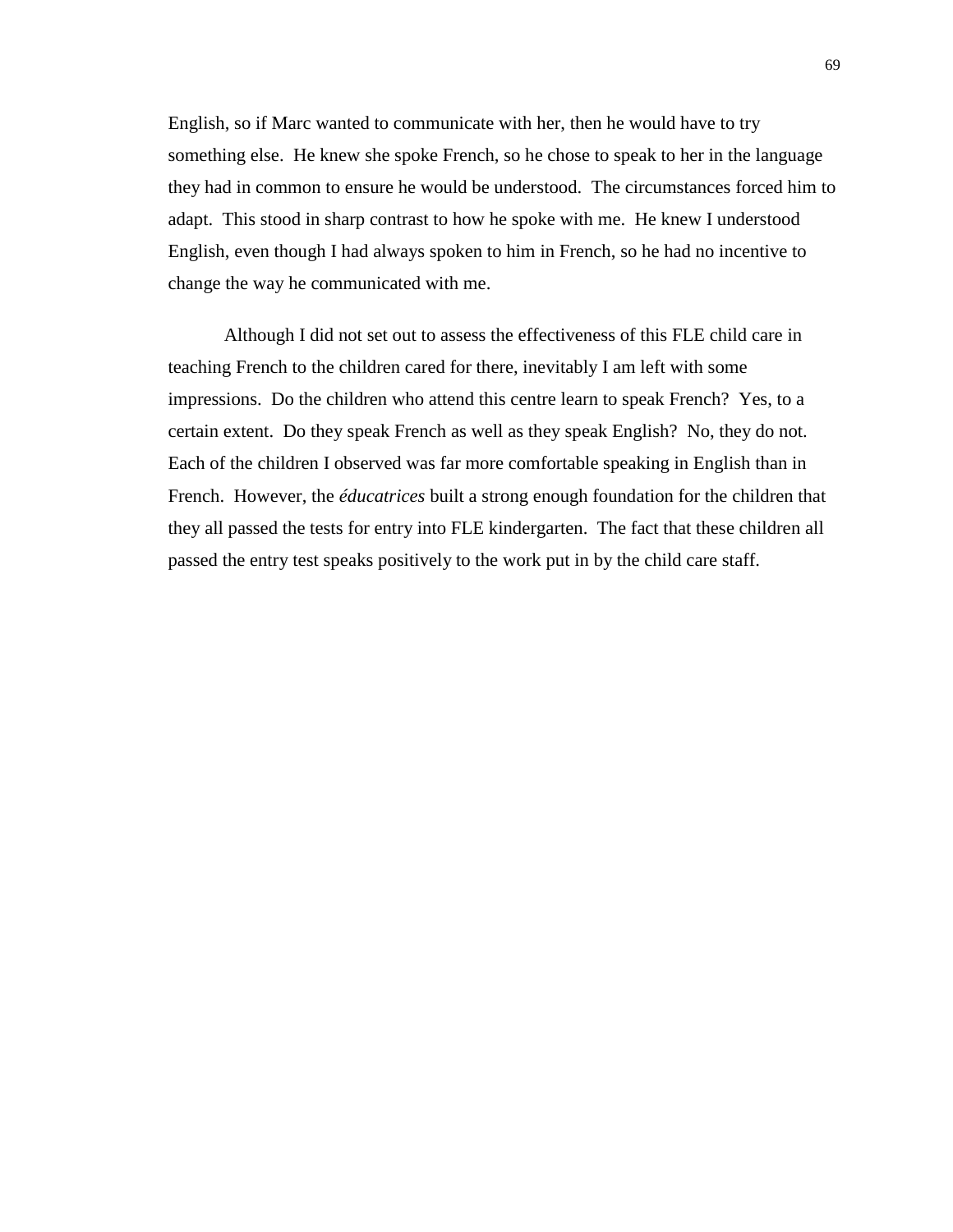# Chapter 7

# 7 Conclusions and Future Research

This thesis set out to examine how Franco-Ontarian cultural and linguistic character is applied and reinforced in this specific Francophone child care setting; if and how early childhood educators integrate educational activities with language instruction to facilitate the learning of L2 learners; and what supports are in place to assist and facilitate the success of Anglophone and Allophone children in this centre. These points of interest were examined through the lens of Cummins' (1989) Minority Empowerment Framework and Lyster's (2007) Counterbalanced Approach to second language teaching and learning.

The study took the form of an explorative, descriptive case study using ethnographic tools. Over the course of the 10 week study, I was introduced to this centre's interpretation of Emergent Curriculum, and observed how it related to the Counterbalanced Approach advocated by Lyster (2007). The Emergent Curriculum is an experiential pedagogical model which allows the child to use his/her interests to facilitate learning (Jones, 2012). The child care workers found ways to integrate language learning into the children's play activities, thus "counterbalancing" the child's learning experience. In this section, I will sum up my findings concerning each of the research questions, address limitations of the study, and finally suggest possibilities for future research.

## 7.1 Franco-Ontarian Culture and Linguistic Character

The culture of the child care was not distinctly Franco-Ontarian in the traditional sense. The *éducatrices* who worked there did not fit the historical definition of what a Franco-Ontarian is thought to be (i.e., French Canadian ancestry dating to New France). The primary care givers, while mostly Francophone, reflect the new and changing identity of the Franco-Ontarian community. As more Francophone immigrants arrive in Ontario, the definition of what it means to be Franco-Ontarian changes. This ethnically diverse idea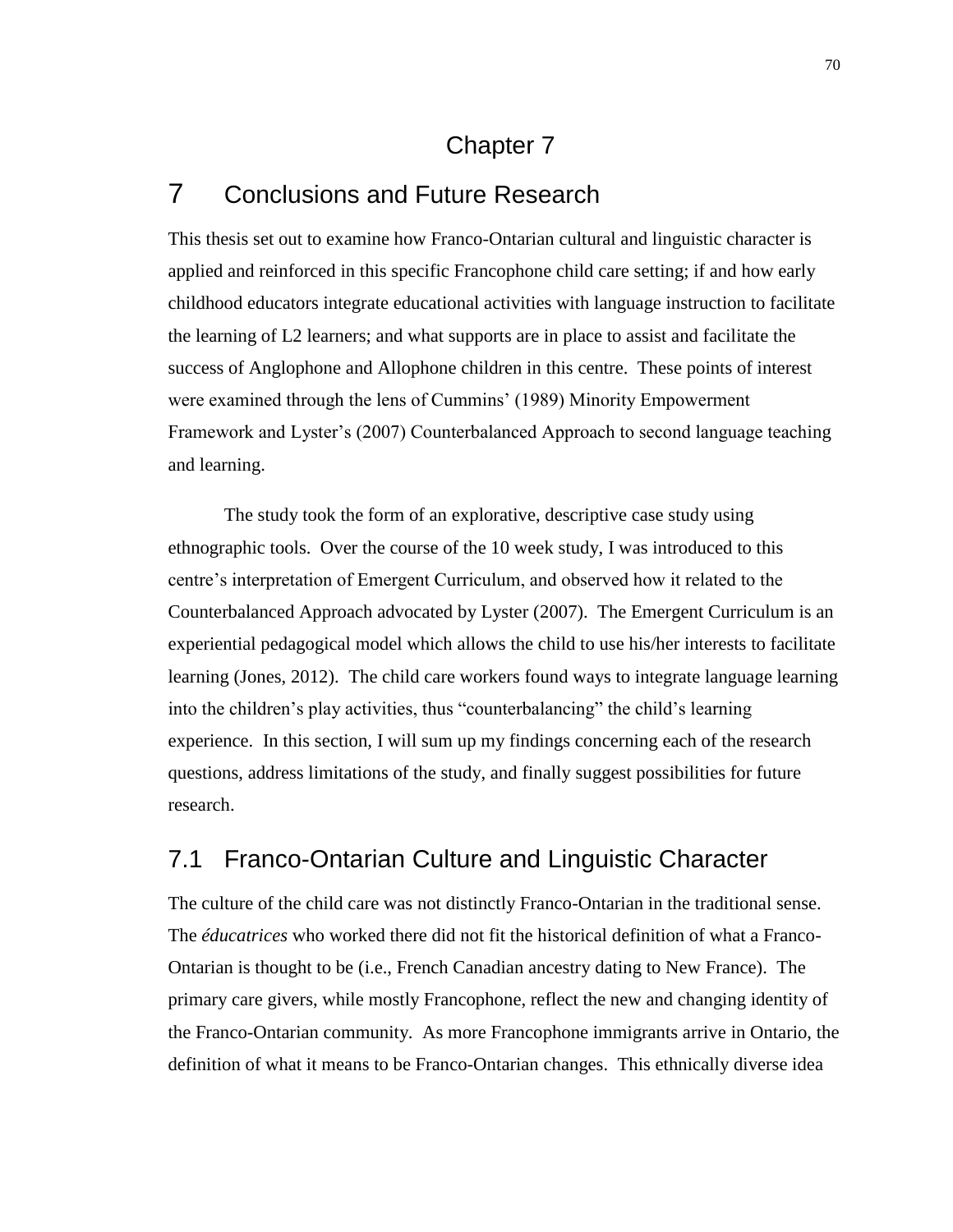of the Franco-Ontarian accurately fits this child care as each *éducatrice* at this centre came from a non-Canadian ethnic background and foreign country of origin.

Cultural activities like the celebration of Mother's Day, while not distinctly Franco-Ontarian, represent a commitment by the *éducatrices* to honour and respect North American traditions. The lack of overt displays of Franco-Ontarian culture in favour of a universal culture of acceptance, regardless of ethnic or cultural background, favourably reflects the multicultural and diverse make-up of the centre.

The linguistic character of the child care is a mix of French and English. The staff exclusively speaks French during the work day, while the children communicate with each other primarily in English. All activities led by the staff are conducted in French, as are any workshops or presentations done by members of the community. The French used is pretty standard, though some Quebecois expressions are used occasionally by the *éducatrices*. This is a reflection of time spent in Quebec by the staff during practicum placements or, in one case, a by-product of living in Montreal for a number of years.

## 7.2 Integration of Language Instruction into Educational **Activities**

The *éducatrices* in the centre use each and every activity as an opportunity for language instruction. Through use of the Emergent Curriculum and the children's interests, the staff introduces and reinforces vocabulary and grammatical concepts, like comparatives. This integration of language into activities comes across so naturally that the children may not even realize that language is being taught to them. Language instruction, though very informal, is central to the daily routine of the centre.

The *éducatrices* commonly start by asking the children what they're doing. From there, they begin to ask more specific questions about the toys being used (e.g., the names of specific toys, their colours, etc.). Even an activity as simple as climbing a ladder on the outdoor equipment provides an opportunity to practice counting with each step. This introduction of vocabulary and language features into everyday play activities and games demonstrates an age appropriate application of Lyster's (2007) Counterbalanced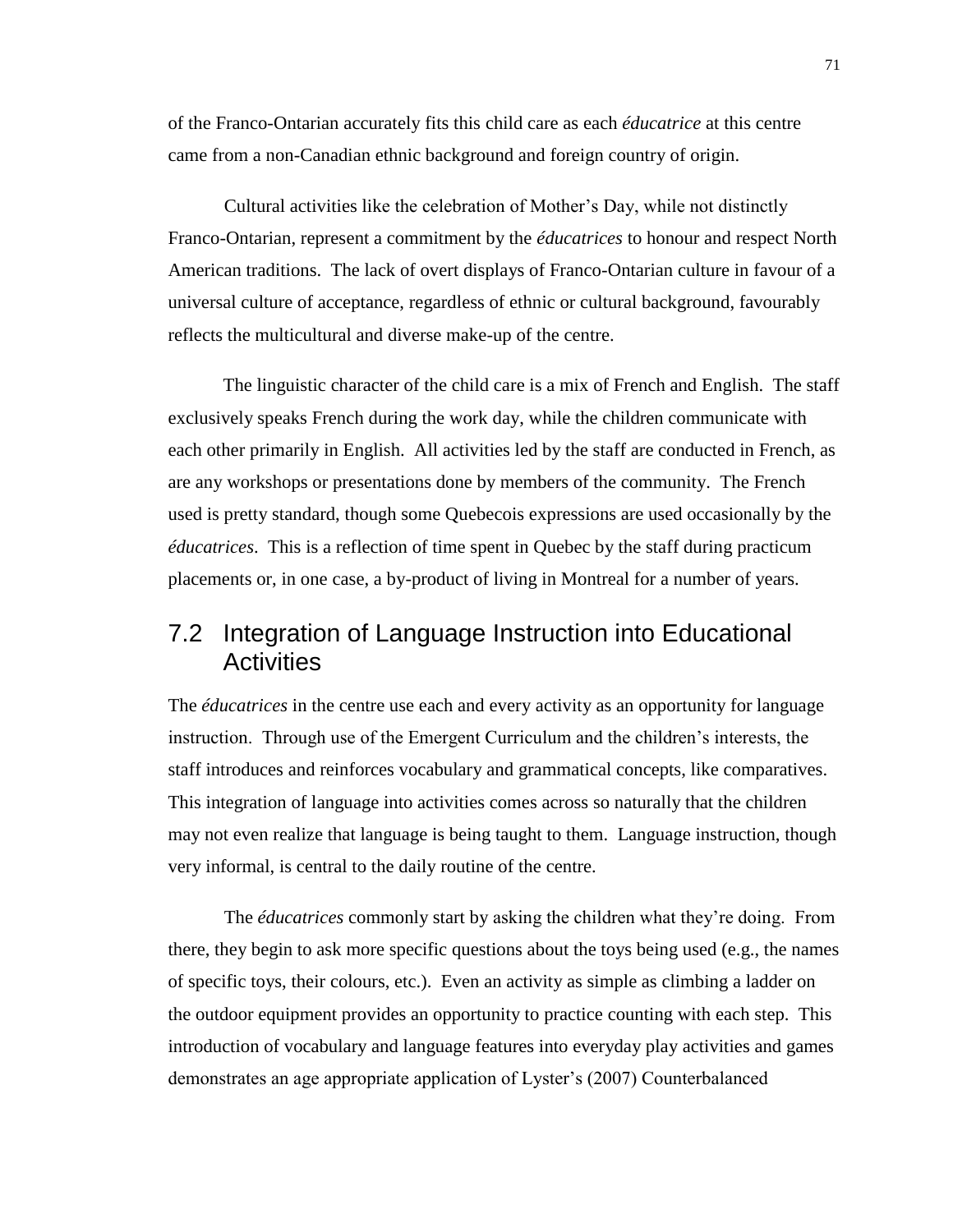Approach to second language instruction. The language features being taught are relevant to the children and rooted in their everyday experiences.

### 7.3 Supports to Assist Anglophone and Allophone Children

Specific supports for Anglophone and Allophone children were difficult to distinguish because all but two of the children in the centre could fit that description. Language instruction, particularly for the new arrivals, is accompanied by gestures, demonstrations and repetition as Weber and Tardif (as cited in Taylor, 1992) would suggest. If giving directions to a child, his/her name is used, followed by a one or two word instruction. If the child does not understand, then the instruction is repeated and a demonstration is incorporated.

The tone of voice used is typically quite warm and welcoming. Whenever a child properly interprets an instruction, then he/she is praised for the effort. The child is similarly praised if he/she properly uses a new expression. Vocabulary is built up incrementally with little pressure or urgency placed on the child. The *éducatrices* recognize that children progress at their own pace and that patience is often required when teaching preschoolers to learn a new language.

### 7.4 Limitations of the Study

The most significant limitation of this study was time in the field. The ten weeks spent in the child care, while informative, were not sufficient to properly track the language development of the child participants, particularly the new arrivals. As a result, I focused on the senior group who already had some knowledge of French. A longer time in the field may have provided me with more opportunities to gauge and assess the newer children's development in French.

Having access to only one child care centre was also a limitation. It would have been interesting to compare and contrast the pedagogies employed by *éducatrices* in different centres. A comparison may have allowed me to observe different interpretations of the Emergent Curriculum and to assess the effectiveness of different teaching strategies.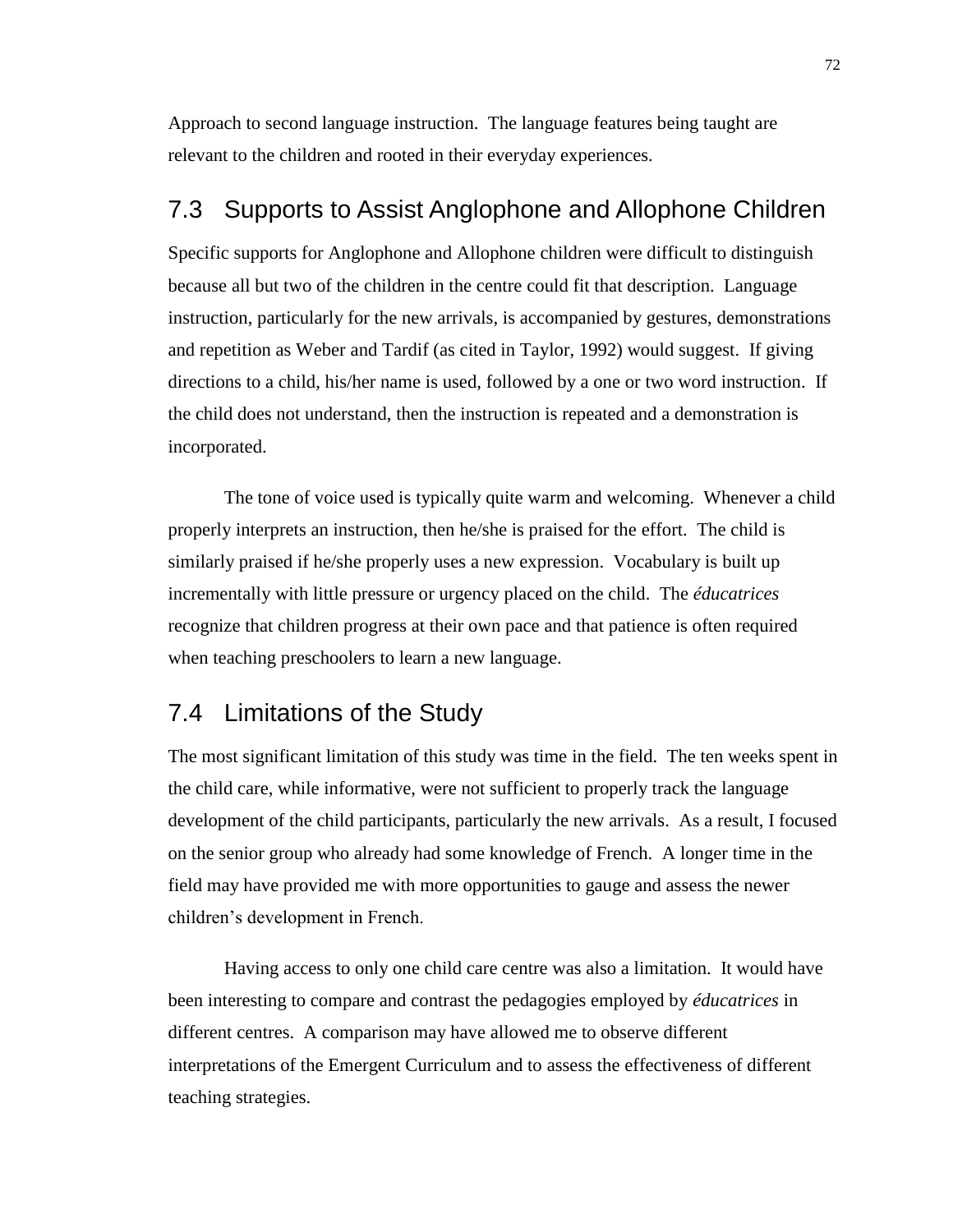### 7.5 Future Research

This ten week case study provides a small glimpse into the language learning environment fostered at the child care centre; however, there is a great deal more that could be learned from a longer term study in this environment. Due to time constraints, I was unable to track the incremental language gains made by Karine's red table group. It would be fascinating to observe new Anglophone or Allophone children from their first entry into the Francophone child care environment. An Allophone child, who spoke neither French nor English, started at the centre approximately two weeks before this study concluded. Tracking his progress over the course of 6 months to a year would produce some very interesting insights into his language learning journey.

Revisiting the same centre in a year's time would also be interesting, as it would allow me to note the progress made by the members of Karine's group. None of the children in this group spoke French upon arrival, and at the time this study concluded, their French was largely limited to short responses and interjections. A few of the children may still have been in the receptive language stage, as I never witnessed them communicating in English or French.

Continuing in a similar longitudinal vein, it would be interesting to follow Monique's departing group as they make the transition from the child care centre to the more formal learning environment of kindergarten of a French Language Education elementary school. Emily, in particular, would be fascinating to track, given her aversion to speaking French in the child care. Similarly, Brandon would be entering a Francophone kindergarten after having been away from any sort of French input for 5 months. Observing the kinds of support and incentives the elementary school provided for each of them would be very useful for language learning researchers, and French immersion teachers.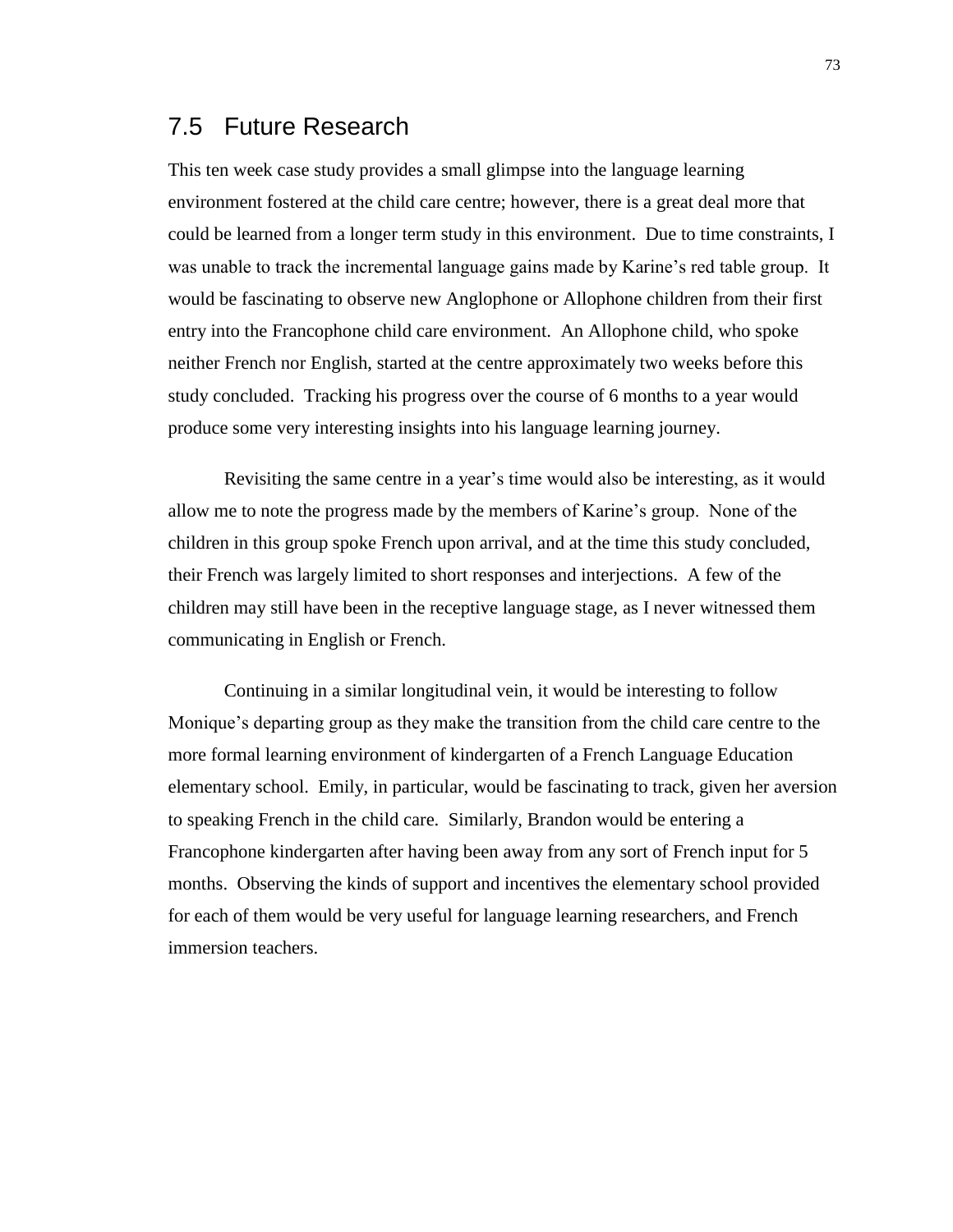### References

- Académie française. (n.d.) Les missions. Retrieved from [http://www.académie](http://www.académie-française.fr/linstitution/les-missions%20on%20August%2026)[française.fr/linstitution/les-missions on August 26,](http://www.académie-française.fr/linstitution/les-missions%20on%20August%2026) 2012.
- Allen, P., Harley, B., & Swain, M. (1989). Analytic and experiental [*sic*] aspects of second language teaching. *RELC Journal*, 20 (1), 1-19. doi: 10.1177/003368828902000102
- Ambrosio, L., Bourdages, J. (2009). Impact de la littérature dans l'apprentissage grammatical en français langue seconde? À l'écoute des commentaires des étudiants. *Canadian Journal of Applied Linguistics*, 12 (2), 31-53. Retrieved from <http://ojs.vre.upei.ca/index.php/cjal/article/view/101/92>
- Bitter, C., O'Day, J., Gubbins, P., & Socias, M. (2009). What works to improve student literacy achievement? An examination of instructional practices in a balanced literacy approach. *Journal of Education for Students Placed at Risk*, 14, 17-44.
- Blommaert, J., Jie, D. (2010). *Ethnographic fieldwork: A beginner's guide*. Bristol, UK: Multilingual Matters
- Brice Heath, S., & Street, B. V. (2008). *On ethnography: Approaches to language and literacy research*. New York, NY: Columbia University, Teachers College Press
- Caron-Réaume, A. (2010). Interrogation des pratiques pédagogiques de "bilittératie" des adolescents: Une étude de cas "f/Francophone". *Revue Canadien de L'éducation*, 33 (3), 486-514.
- Cartwright, D. (1996). The expansion of French language rights in Ontario, 1968-1993: The uses of territoriality in a policy of gradualism. *Canadian Geographer*, 40 (3), 238-257.
- Cazabon, B. (1993). De la mission culturelle de l'école et de la pédagogie du français langue maternelle. *Canadian Ethnic Studies/Etudes ethniques au Canada*, 25 (2), 52-64.
- Cazabon, B. (1997). L'enseignement en français maternelle en situations de minorité. *Revue des sciences de l'éducation,* 23 (3), 483-508.
- Cohen, L. Manion, L., & Morrison, K. (2011). *Research methods in education.*  $(7<sup>th</sup>$  ed.). London: Routledge Falmer.
- Cummins, J. (1989). *Empowering minority students*. Sacramento, CA: California Association for Bilingual Education.
- Cummins, J. (2001). Empowering minority students: A framework for intervention. Harvard Educational Review Classic reprint. *Harvard Educational Review*, 71(4), 656-675.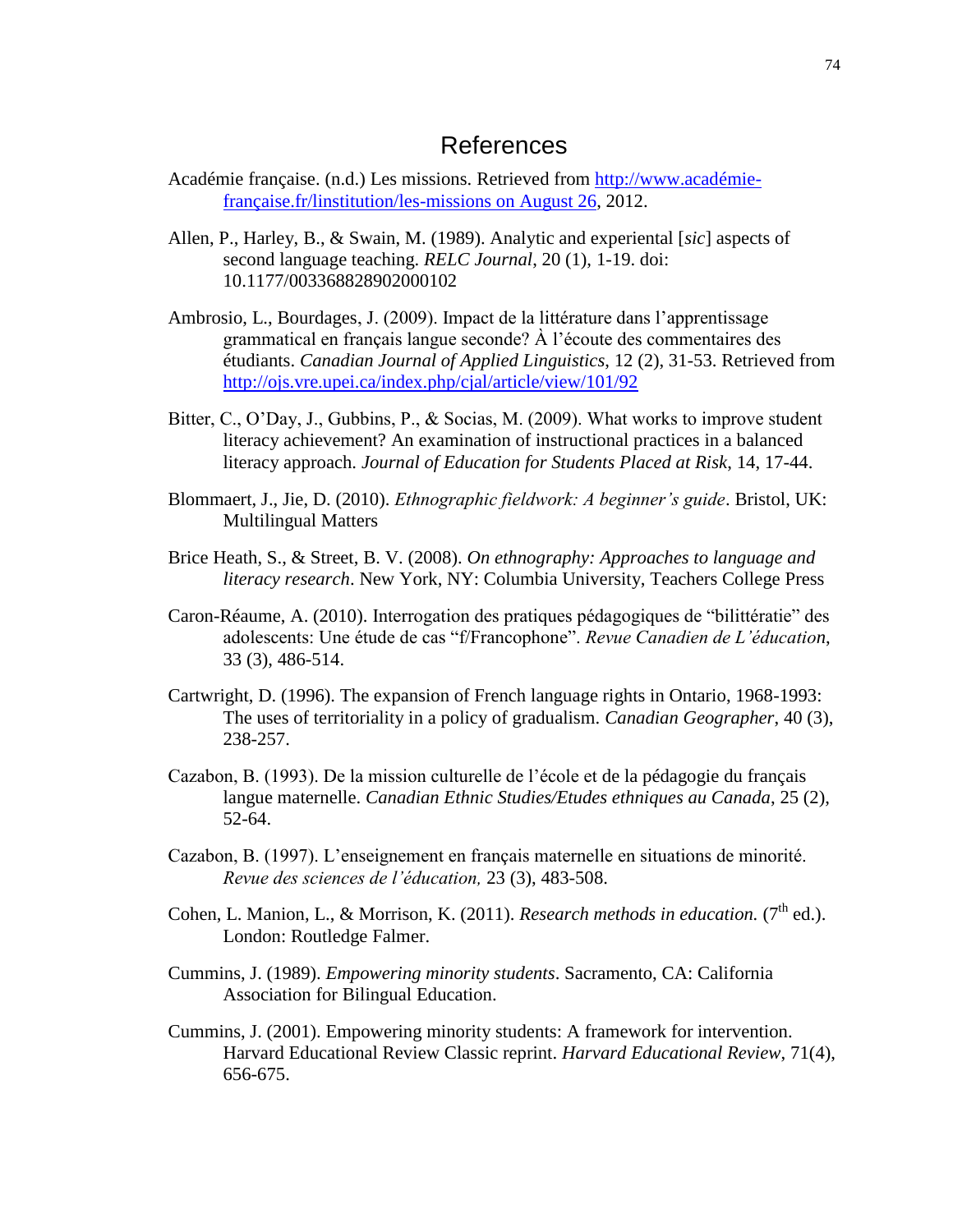- Cummins, J. (2009). Transformative multiliteracies pedagogy: School-based strategies for closing the achievement gap. *Multiple Voices for Ethnically Diverse Exceptional Learners*, 11 (2), 2009, 1 – 19.
- Day, E. M., & Shapson, S. M. (2001). Integrating formal and functional approaches to language teaching in French immersion: An experimental study. *Language Learning*, 51, 47-80. doi: 10.1111/j.1467-1770.2001.tb00014.x
- Department of Education. (1913). Regulation 17: Circular of instruction no. 17 for Ontario separate schools for the school year of 1912-1913. *Site de l'aménagement linguistique au Canada / Site for Language Management in Canada*. Retrieved from [http://www.salic](http://www.salic-slmc.ca/showpage.asp?file=legislations_ling/documents_hist/1912_reglement_17&language=en&updatemenu=false&noprevnext)[slmc.ca/showpage.asp?file=legislations\\_ling/documents\\_hist/1912\\_reglement\\_17](http://www.salic-slmc.ca/showpage.asp?file=legislations_ling/documents_hist/1912_reglement_17&language=en&updatemenu=false&noprevnext) [&language=en&updatemenu=false&noprevnext](http://www.salic-slmc.ca/showpage.asp?file=legislations_ling/documents_hist/1912_reglement_17&language=en&updatemenu=false&noprevnext)
- Dubinski, K. (2012, May 23). Parents want third French school. *The London Free Press*. Retrieved from<http://www.lfpress.com/news/london/2012/05/22/19787776.html> on July 23, 2012.
- École Frère-André. (n.d.). Plan d'amélioration du rendement des élèves M-12. *École Frère-André*. Retrieved from [http://www.csdecso.on.ca/Ecoles/Frere-](http://www.csdecso.on.ca/Ecoles/Frere-Andre/media/profil.pdf)[Andre/media/profil.pdf](http://www.csdecso.on.ca/Ecoles/Frere-Andre/media/profil.pdf) on April 22, 2012.
- École Georges-P. Vanier. (n.d.). Plan d'amélioration du rendement des élèves M-12. *École Georges-P.Vanier*. Retrieved from <http://www.csdecso.on.ca/Ecoles/Georges-P-Vanier/media/plan.pdf> on July 9, 2012.
- École Monseigneur-Augustin-Caron. (n.d.) Profil d'école 2011-2012. *École Monseigneur-Augustin-Caron*. Retrieved from <http://www.csdecso.on.ca/Ecoles/Mgr-Augustin-Caron/media/profil.pdf> on July 9, 2012.
- École Monseigneur-Jean-Noël. (n.d.) Plan d'amélioration des élèves M-12. *École Monseigneur-Jean-Noël.* Retrieved from [http://www.csdecso.on.ca/Ecoles/Mgr-](http://www.csdecso.on.ca/Ecoles/Mgr-Jean-Noel/media/profil.pdf)[Jean-Noel/media/profil.pdf](http://www.csdecso.on.ca/Ecoles/Mgr-Jean-Noel/media/profil.pdf) on July 9, 2012.
- École Pavillon-des-Jeunes. (n.d.). Plan d'amélioration du rendement des élèves M-12. *École Pavillon-des-Jeunes.* Retrieved from <http://www.csdecso.on.ca/Ecoles/Pavillon-des-jeunes/media/profil.pdf> on July 9, 2012.
- École Saint-Ambroise. (n.d.). Profil d'école 2011-2012. *École Saint-Ambroise*. Retrieved from<http://www.csdecso.on.ca/Ecoles/St-Ambroise/media/profil.pdf> on July 9, 2012.
- École Saint-Antoine. (n.d.). Plan d'amélioration du rendement des élèves M-12. *École Saint-Antoine.* Retrieved from [http://www.csdecso.on.ca/Ecoles/St-](http://www.csdecso.on.ca/Ecoles/St-Antoine/media/profil.pdf)[Antoine/media/profil.pdf](http://www.csdecso.on.ca/Ecoles/St-Antoine/media/profil.pdf) on July 9, 2012.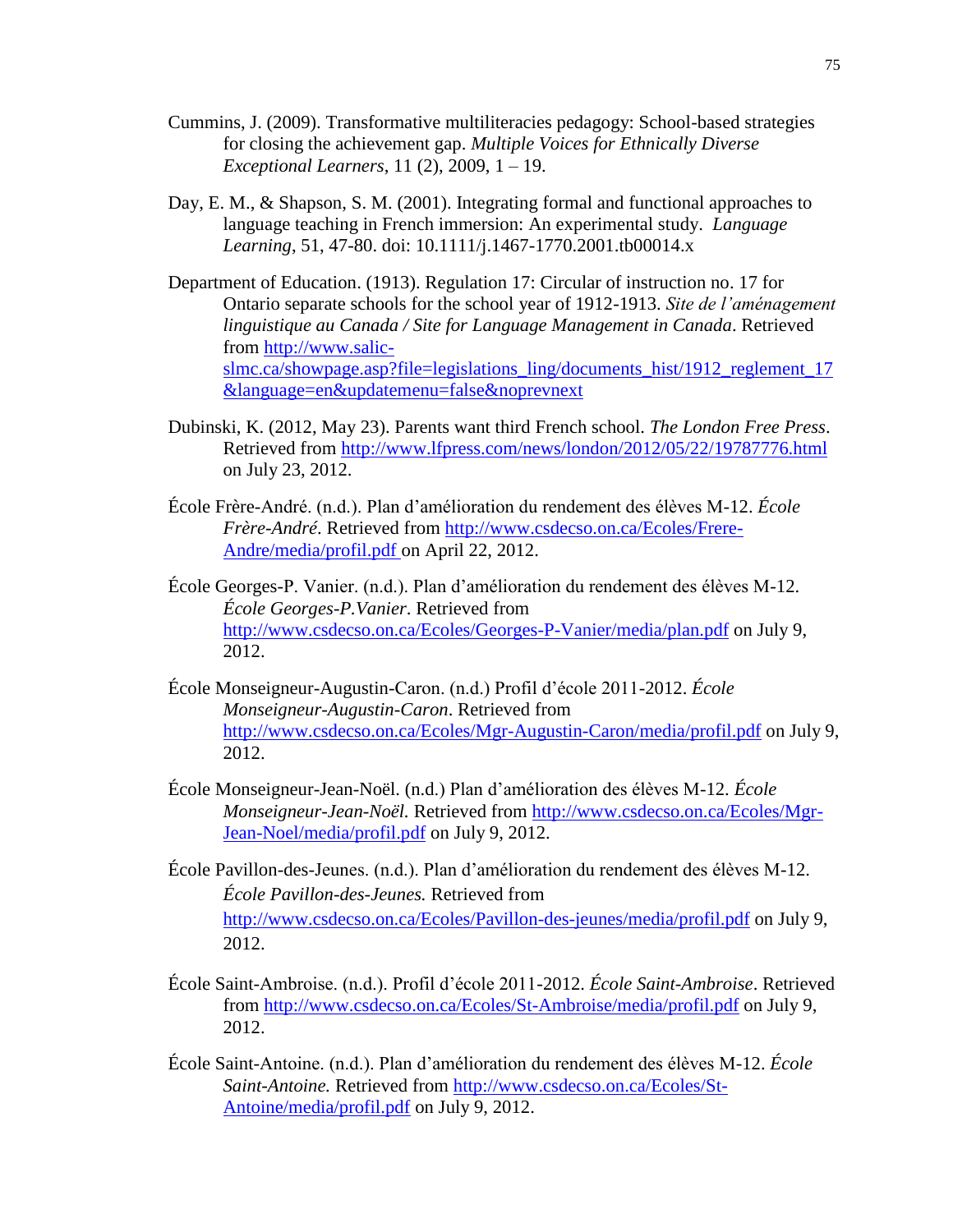- École Saint-Edmond. (n.d.). Plan d'amélioration du rendement des élèves M-12. *École Saint-Edmond*. Retrieved from [http://www.csdecso.on.ca/Ecoles/St-](http://www.csdecso.on.ca/Ecoles/St-Edmond/media/profil.pdf)[Edmond/media/profil.pdf](http://www.csdecso.on.ca/Ecoles/St-Edmond/media/profil.pdf) on July 9, 2012.
- École Saint-Francis. (n.d.). Plan d'amélioration du rendement des élèves M-12. *École Saint-Francis.* Retrieved from [http://www.csdecso.on.ca/Ecoles/St-](http://www.csdecso.on.ca/Ecoles/St-Francis/media/profil.pdf)[Francis/media/profil.pdf](http://www.csdecso.on.ca/Ecoles/St-Francis/media/profil.pdf) on July 9, 2012.
- École Saint-Jean-Baptiste. (n.d.). Plan d'amélioration des élèves. *École Saint-Jean-Baptiste*. Retrieved from [http://www.csdecso.on.ca/Ecoles/St-Jean-](http://www.csdecso.on.ca/Ecoles/St-Jean-Baptiste/media/profil.pdf)[Baptiste/media/profil.pdf](http://www.csdecso.on.ca/Ecoles/St-Jean-Baptiste/media/profil.pdf) on July 9, 2012.
- École Saint-Jean-de-Brébeuf. (n.d.). Plan d'amélioration du rendement des élèves M-12. *École Saint-Jean-de-Brébeuf*. Retrieved from <http://www.csdecso.on.ca/Ecoles/St-Jean-de-Brebeuf/accueil.html> on April 22, 2012.
- École Saint-Michel. (2011). Plan d'amélioration du rendement des élèves M-12. *École Saint-Michel*. Retrieved from [http://www.csdecso.on.ca/Ecoles/St-](http://www.csdecso.on.ca/Ecoles/St-Michel/media/profil.pdf)[Michel/media/profil.pdf](http://www.csdecso.on.ca/Ecoles/St-Michel/media/profil.pdf) on July 9, 2012.
- École Saint-Paul. (n.d.). Plan d'amélioration du rendement des élèves M-8. *École Saint-Paul*. Retrieved from <http://www.csdecso.on.ca/Ecoles/St-Paul/media/profil.pdf> on July 9, 2012.
- École Saint-Philippe. (n.d.). Plan d'amélioration du rendement des élèves M-12. *École Saint-Philippe*. Retrieved from [http://www.csdecso.on.ca/Ecoles/St-](http://www.csdecso.on.ca/Ecoles/St-Philippe/media/profil.pdf)[Philippe/media/profil.pdf](http://www.csdecso.on.ca/Ecoles/St-Philippe/media/profil.pdf) on July 9, 2012.
- École Saint-Thomas d'Aquin. (n.d.). Plan d'amélioration du rendement des élèves M-12. *École Saint-Thomas d'Aquin*. Retrieved from [http://www.csdecso.on.ca/Ecoles/St-Thomas-d\\_Aquin/media/plan.pdf](http://www.csdecso.on.ca/Ecoles/St-Thomas-d_Aquin/media/plan.pdf) on July 9, 2012.
- École Sainte-Catherine. (2012). Plan d'amélioration. *École Sainte-Catherine*. Retrieved from<http://www.csdecso.on.ca/Ecoles/Ste-Catherine/media/profil.pdf> on July 9, 2012.
- École Sainte-Jeanne-d'Arc. (n.d.). Plan d'amélioration du rendement des élèves M-12. *École Sainte-Jeanne-d'Arc*. Retrieved from [http://www.csdecso.on.ca/Ecoles/Ste-](http://www.csdecso.on.ca/Ecoles/Ste-Jeanne-d_Arc/media/plan.pdf)[Jeanne-d\\_Arc/media/plan.pdf](http://www.csdecso.on.ca/Ecoles/Ste-Jeanne-d_Arc/media/plan.pdf) on July 17, 2012.
- École Sainte-Marguerite-Bourgeoys. (n.d.). Plan d'amélioration du rendement des jeunes M-12. *École Sainte-Marguerite-Bourgeoys*. Retrieved from <http://www.csdecso.on.ca/Ecoles/Ste-Marguerite-Bourgeoys/media/profil.pdf> on July 9, 2012.
- École Sainte-Marguerite-d'Youville. (n.d.). Plan d'amélioration du rendement des élèves M-12. *École Sainte-Marguerite-d'Youville*. Retrieved from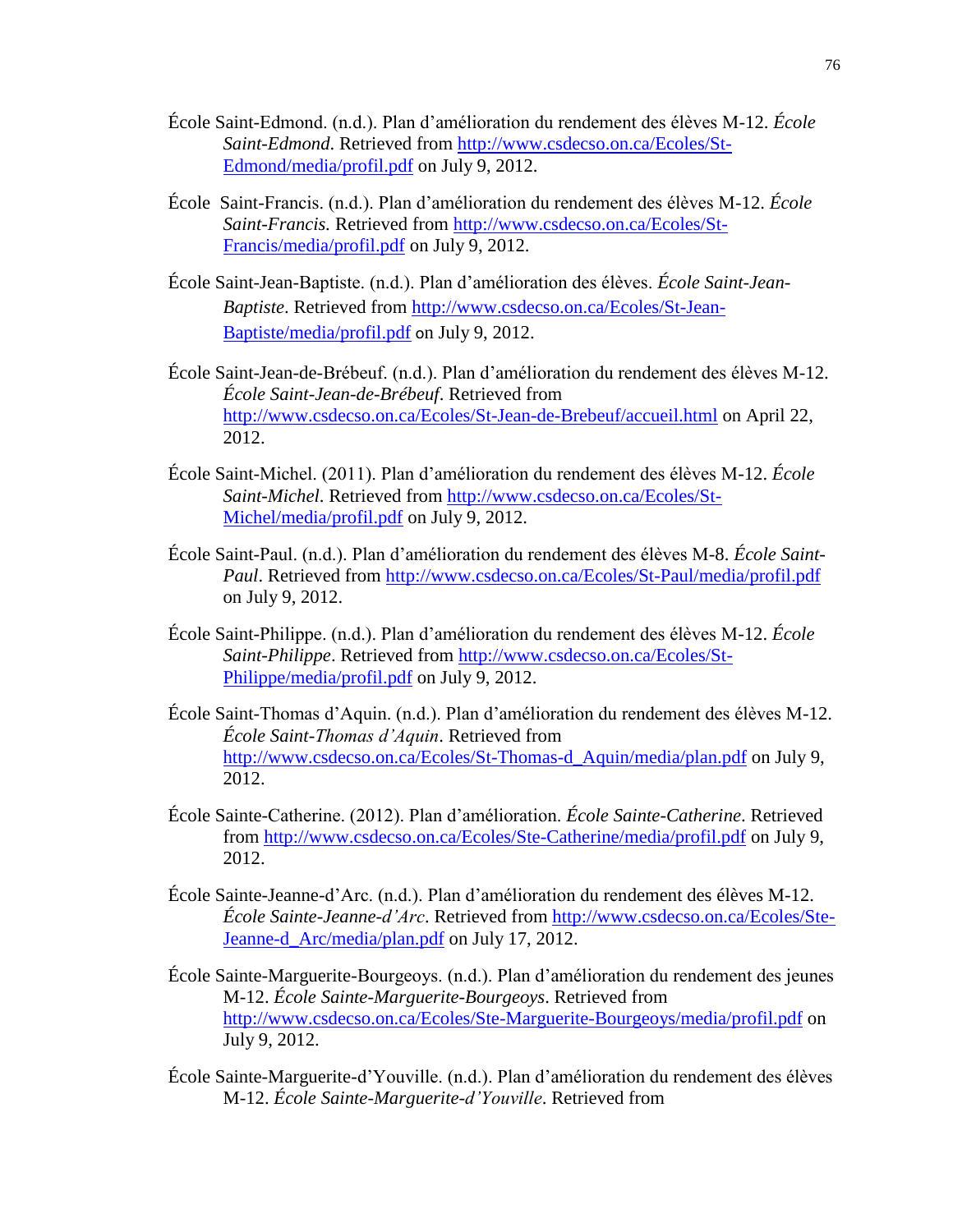[http://www.csdecso.on.ca/Ecoles/Marguerite-d\\_Youville/media/profil.pdf](http://www.csdecso.on.ca/Ecoles/Marguerite-d_Youville/media/profil.pdf) on July 9, 2012.

- École Sainte-Thérèse. (n.d.). Plan d'amélioration du rendement des élèves M-12. *École Sainte-Thérèse*. Retrieved from [http://www.csdecso.on.ca/Ecoles/Ste-](http://www.csdecso.on.ca/Ecoles/Ste-Therese/media/plan.pdf)[Therese/media/plan.pdf](http://www.csdecso.on.ca/Ecoles/Ste-Therese/media/plan.pdf) on July 9, 2012.
- École Sainte-Ursule. (n.d.). Plan d'amélioration du rendement des élèves M-12. *École Sainte-Ursule.* Retrieved from [http://www.csdecso.on.ca/Ecoles/Ste-](http://www.csdecso.on.ca/Ecoles/Ste-Ursule/media/profil-plan.pdf)[Ursule/media/profil-plan.pdf](http://www.csdecso.on.ca/Ecoles/Ste-Ursule/media/profil-plan.pdf) on July 9, 2012.
- Éducation en langue française en Ontario. (n.d.) Find an institution FLE. Retrieved from<http://www.elfontario.ca/en/elementary-schools.php> on October 27, 2012
- Government of Canada. (2008). *Roadmap for Canada's linguistic duality 2008-2013: Acting for the future*. Ottawa, ON: Government of Canada.
- Government of Canada. (2012). *Roadmap for Canada's linguistic duality 2008-2013: Acting for the future. Mid-term report.* Ottawa, ON: Government of Canada.
- Heller, M. (2003). *Crosswords: Language, education and ethnicity in French Ontario*. Berlin: Mouton de Gruyter. (Original work published in1994 in hardcover as volume 66 of the series, *Contributions to the Sociology of Language*).
- Heydon, R., Hibbert, K., & Iannacci, L. (2004). Strategies to support balanced literacy approaches in pre- and inservice [*sic*] teacher education. *Journal of Adolescent and Adult Literacy*, 48 (4), 312-319. doi: 10.1598/JAAL.48.4.4
- Hyun, E., & Marshall, J. D. (2003). Critical inquiry into emergent-oriented curriculum practice. *Journal of Early Childhood Education*, 24, 37-50
- Jones, E. (2012). The emergence of emergent curriculum. *YC Young Children*, 67 (2), 66- 68.
- Larsen-Freeman, D., & Anderson, M. (2011). *Techniques and principles in language teaching* (3<sup>rd</sup> ed.). New York, NY: Oxford University Press.
- Lyster, R. (2007). *Learning and teaching languages through content: A counterbalanced approach*. Amsterdam: John Benjamins.
- Lyster, R. (2008). Evolving perspectives on learning French as a second language through immersion. In D. Ayoun (Ed.), *Studies in French Applied Linguistics* (pp. 3-36). Amsterdam: John Benjamins.
- Office québécois de la langue française. (n.d.) Office québécois de la langue française. Retrieved from<http://www.oqlf.gouv.qc.ca/> on August 26, 2012.
- Ontario Ministry of Children and Youth Services. (2007). *Early learning for every child today: A framework for early childhood settings; Best start expert panel on early learning, January 2007.* Toronto, ON: Government of Ontario.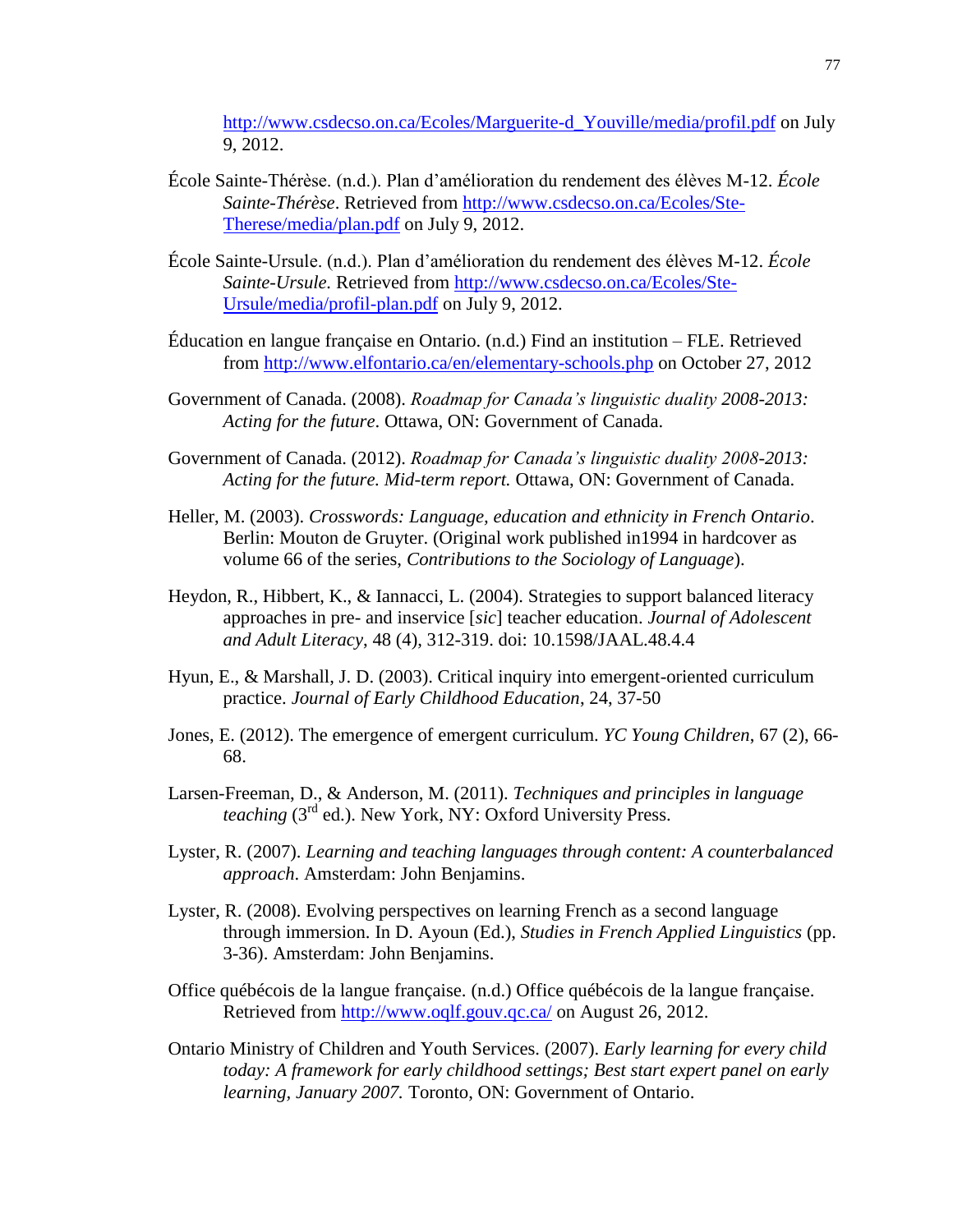- Ontario Ministry of Education. (1998). *The Ontario curriculum: French as a second language – core French, grades 4-8, 1998*. Toronto, ON: Government of Ontario.
- Ontario Ministry of Education. (2001). *The Ontario curriculum: French as a second language – extended French, grades 4-8; French immersion, grades 1-8*. Toronto, ON: Government of Ontario.
- Ontario Office of Francophone Affairs (n.d.) Historical overview of French-language services in Ontario. *Government of Ontario: Office of Francophone Affairs*. Retrieved from<http://www.ofa.gov.on.ca/en/flsa-history.html> on April 22, 2012.
- Organisation international de la Francophonie (2013). *20 mars 2013 Journée international de la Francophonie*. Retrieved from <http://www.20mars.francophonie.org/> on August 5, 2013.
- Patton, M. Q. (2002). *Qualitative research and evaluation methods* (3<sup>rd</sup> ed.). Thousand Oaks, CA: Sage Publications.
- Pawlikowska-Smith, G. (2000). *Canadian Language Benchmarks 2000: English as a second language – for adults*. Ottawa, ON: Centre for Canadian Language Benchmarks.
- Prasad, G. (2012). Multiple minorities or culturally and linguistically (CLD) plurilingual learners? Re-envisioning allophone immigrant children and their inclusion in French-language schools in Ontario. *The Canadian Modern Language Review*, 68 (2), 190-215. doi: 10.3138/cmlr.68.2.190
- Pressley, M., Reohrig, A., Bogner, K., Raphael, L., & Dolezal, S. (2002). Balanced literacy instruction. *Focus on Exceptional Children*, 34 (5, January), 1-14.
- Princess Anne French Immersion P.S. (n.d.) About us. *Princess Anne French Immersion P.S. (London)*. Retrieved from <http://www.tvdsb.ca/PrincessAnne.cfm?subpage=444> on July 23, 2012.
- Quell, C. (2002). *Official languages and immigration: Obstacles and opportunities for immigrants and communities*. Ottawa, Canada: Office of the Commissioner of Official Languages
- Roy, S. (2008). French immersion studies: From second-language acquisition (SLA) to social issues. *The Alberta Journal of Educational Research*, 54 (4), 396-406
- Seliger, H. W., & Shohamy, E. (2011). *Second Language Research Methods*. New York, NY: Oxford University Press. (Original work published in 1989).
- Statistics Canada. (2007). 2006 Census of population. *Statistics Canada Catalogue no. 97-555-XCB2006031 (Windsor, Code559).* Ottawa, Canada. Accessed August 6, 2012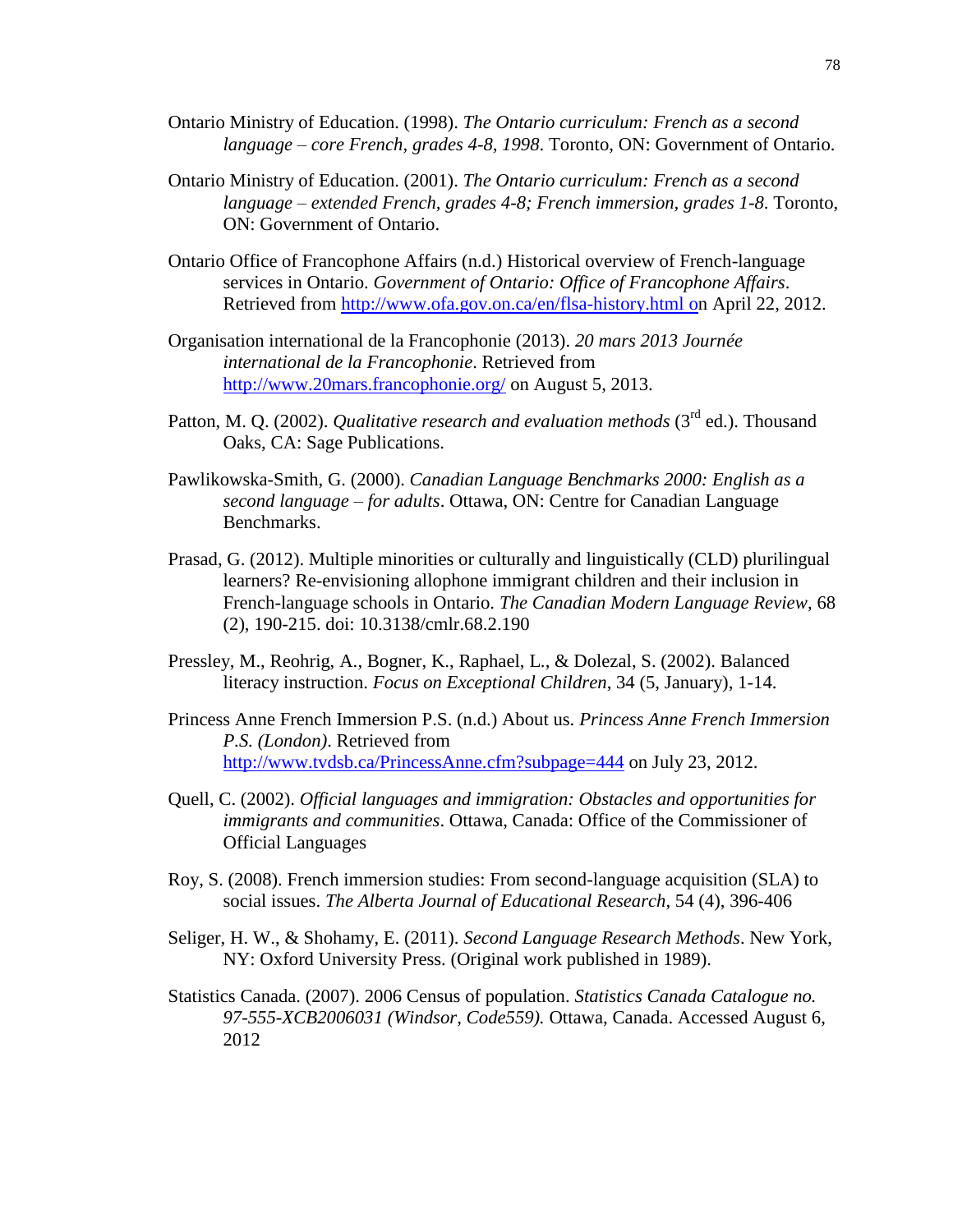- Statistics Canada. (2007). 2006 Census of population. *Statistics Canada Catalogue no. 97-555-XCB2006046 (London, CY, Code3539036) .* Ottawa, Canada. Accessed July 16, 2012
- Statistics Canada. (2007). *London, Ontario (Code3539036)* (table). *2006 Community Profiles*. 2006 Census. Statistics Canada Catalogue no. 92-591-XWE. Ottawa, Canada. Released March 13, 2007. Retrieved from [http://www12.statcan.ca/census-recensement/2006/dp-pd/prof/92-](http://www12.statcan.gc.ca/census-recensement/2006/dp-pd/prof/92-591/index.cfm?Lang=E) [591/index.cfm?Lang=E](http://www12.statcan.gc.ca/census-recensement/2006/dp-pd/prof/92-591/index.cfm?Lang=E)
- Statistics Canada. (2007). *Windsor, Ontario (Code559)* (table). *2006 Community Profiles*. 2006 Census. Statistics Canada Catalogue no. 92-591-XWE. Ottawa. Released March 13, 2007. Retrieved from [http://www12.statcan.ca/census](http://www12.statcan.gc.ca/census-recensement/2006/dp-pd/prof/92-591/index.cfm?Lang=E)[recensement/2006/dp-pd/prof/92-591/index.cfm?Lang=E](http://www12.statcan.gc.ca/census-recensement/2006/dp-pd/prof/92-591/index.cfm?Lang=E)
- Swain, M. (2000). French immersion research in Canada: Recent contributions to SLA and applied linguistics. *Annual Review of Applied Linguistics*, 20, 199-212
- Swain, M., & Lapkin, S. (2000). Task-based second language learning: The uses of the first language. *Language Teaching Research*, 4 (3), 251-274. doi: 10.1177/136216880000400304
- Taylor, S. (1992). Victor: A case study of a Cantonese child in early French immersion. *The Canadian Modern Language Review*, 48 (4), 736-759
- Tougas, J. (2011). *Paul et Suzanne – La ferme (Volume 15)*. Saint-Adolphe, MB: Apprentissage Illimité
- Yin, R. K., (2009). *Case study research: Design and methods* (4<sup>th</sup> ed.). Los Angeles, CA: Sage Publications.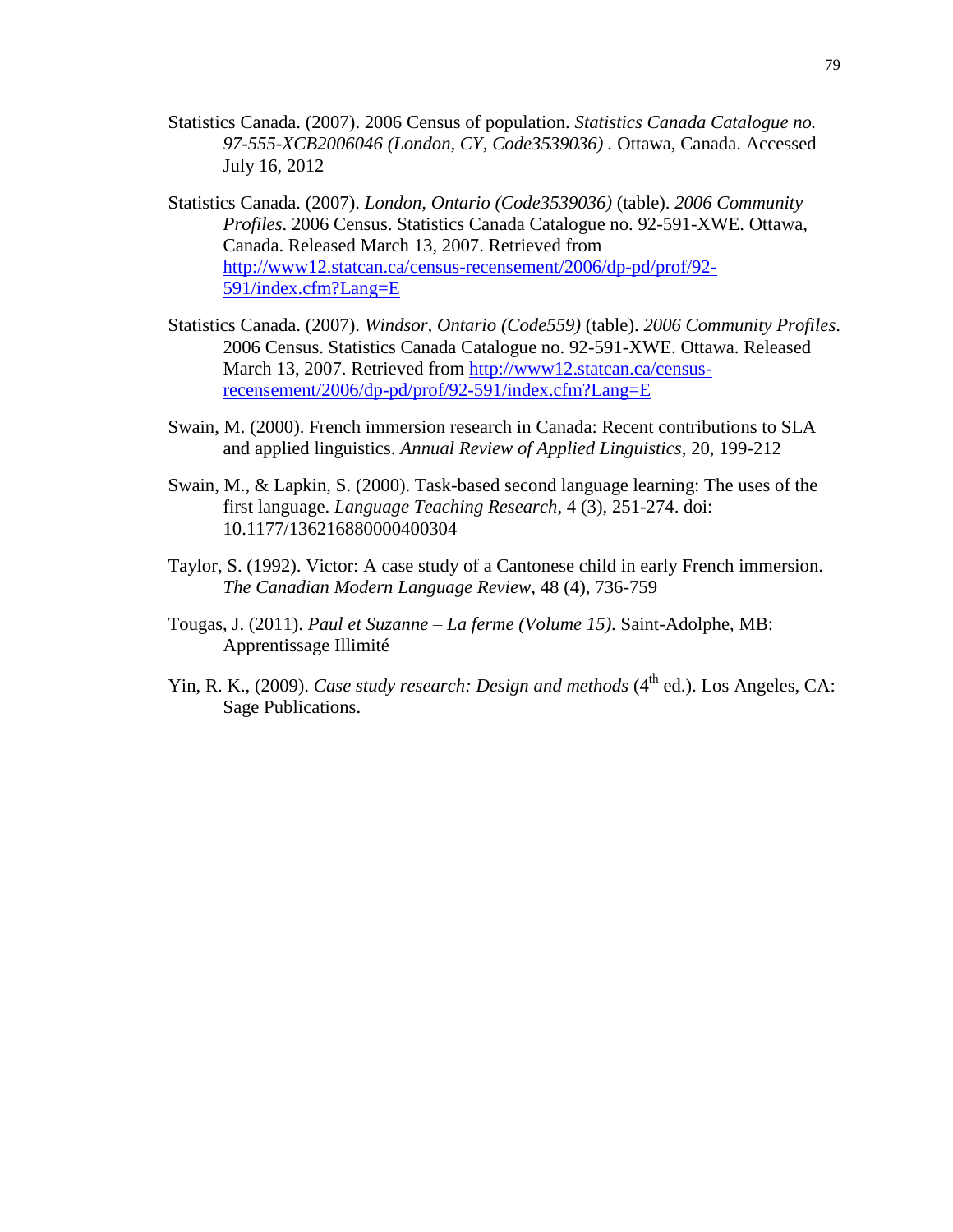# Appendix 1: Home Language Comparison

| <b>OLMC</b>           | School                             | School<br>Population | Students Who<br><b>Speak Mainly</b><br>French at Home<br>(Percentage) | Students Who<br><b>Speak Mainly</b><br>English at<br>Home<br>(Percentage) | Students who<br><b>Speak Mainly</b><br>Another<br>Language at<br>Home<br>(Percentage) |
|-----------------------|------------------------------------|----------------------|-----------------------------------------------------------------------|---------------------------------------------------------------------------|---------------------------------------------------------------------------------------|
| Amherstburg           | St-Jean-<br>Baptiste               | 356                  | 10(3%)                                                                | 343 (96%)                                                                 | 3(1%)                                                                                 |
| <b>Belle Rivière</b>  | Pavillon-des-<br>Jeunes            | 406                  | 162 (40%)                                                             | 244 (60%)                                                                 | $0(0\%)$                                                                              |
| Chatham               | Ste-Catherine                      | 196                  | 21 (11%)                                                              | 171 (87%)                                                                 | 4(2%)                                                                                 |
|                       | Ste-Marie <sup>62</sup>            | Unavailable          | Unavailable                                                           | Unavailable                                                               | Unavailable                                                                           |
| <b>Grande Pointe</b>  | St-Philippe                        | 160                  | 16 (10%)                                                              | 144 (90%)                                                                 | $0(0\%)$                                                                              |
| LaSalle               | Mgr-Augustin-<br>Caron             | 562                  | 56 (10%)                                                              | 478 (85%)                                                                 | 28 (5%)                                                                               |
| Leamington            | St-Michel                          | 547                  | 11 (2%)                                                               | 328 (60%)                                                                 | 208 (38%)                                                                             |
| London                | Frère-André                        | 375                  | 8(2%)                                                                 | 56 (15%)                                                                  | 311 (83%)                                                                             |
|                       | St-Jean-de-<br>Brébeuf             | 278                  | 28 (10%)                                                              | 209 (75%)                                                                 | 41 (15%)                                                                              |
|                       | Ste-Jeanne-<br>$d'Arc^{63}$        | 212                  | $3rd$ grade - 10%<br>$6th$ grade $-25%$                               | $3rd$ grade $-24%$<br>$6th$ grade $-12%$                                  | $3rd$ grade $-67%$<br>$6th$ grade $-62\%$                                             |
| McGregor              | Ste-Ursule                         | 210                  | 53 (25%)                                                              | 157 (75%)                                                                 | $0(0\%)$                                                                              |
| Pointe-aux-<br>Roches | St-Paul                            | 143                  | 35 (24%)                                                              | 108 (76%)                                                                 | $0(0\%)$                                                                              |
| St. Joachim           | St-Ambroise                        | 115                  | 29 (25%)                                                              | 86 (75%)                                                                  | $0(0\%)$                                                                              |
| Sarnia                | St-Thomas-<br>d'Aquin              | 305                  | 21 (7%)                                                               | 284 (93%)                                                                 | $0(0\%)$                                                                              |
| Tecumseh              | St-Antoine <sup>64</sup>           | 330                  | 60 (18%)                                                              | 249 (76%)                                                                 | 21 (6%)                                                                               |
|                       | Ste-<br>Marguerite-<br>d'Youville  | 397                  | 12 (3%)                                                               | 377 (95%)                                                                 | 8(2%)                                                                                 |
| Tilbury               | St-Francis                         | 150                  | 10(7%)                                                                | 138 (92%)                                                                 | $2(1\%)$                                                                              |
| Windsor               | Georges-P.<br>Vanier               | 313                  | 47 (15%)                                                              | 235 (75%)                                                                 | 31 (10%)                                                                              |
|                       | Mgr-Jean-<br>$N$ oel <sup>65</sup> | 430                  | 127                                                                   | 321                                                                       | 90                                                                                    |
|                       | St-Edmond <sup>66</sup>            | 216                  | 46 (21%)                                                              | 68 (32%)                                                                  | 102 (47%)                                                                             |
| Woodstock             | St-Marguerite-<br>Bourgeoys        | 295                  | 45 (15%)                                                              | 232 (79%)                                                                 | 18 (6%)                                                                               |

#### **Table 3: Comparison of Languages Spoken at Home in CSDECSO Elementary Schools 2011-2012**

 $\overline{a}$ 

 $62$  The school website did not provide a breakdown of the school population, unlike the others listed.

 $63$  The school profile provided a breakdown by percentage of only the 3<sup>rd</sup> grade and 6<sup>th</sup> grade classes.

<sup>&</sup>lt;sup>64</sup> The number of students was changed from 305 to 330 to reflect the breakdown listed in the report.

<sup>&</sup>lt;sup>65</sup> The report indicates that 108 students speak 2 or more languages at home, making percentages difficult to calculate.

<sup>66</sup> The number of students was corrected from 218 to 216 to reflect the breakdown listed in the report.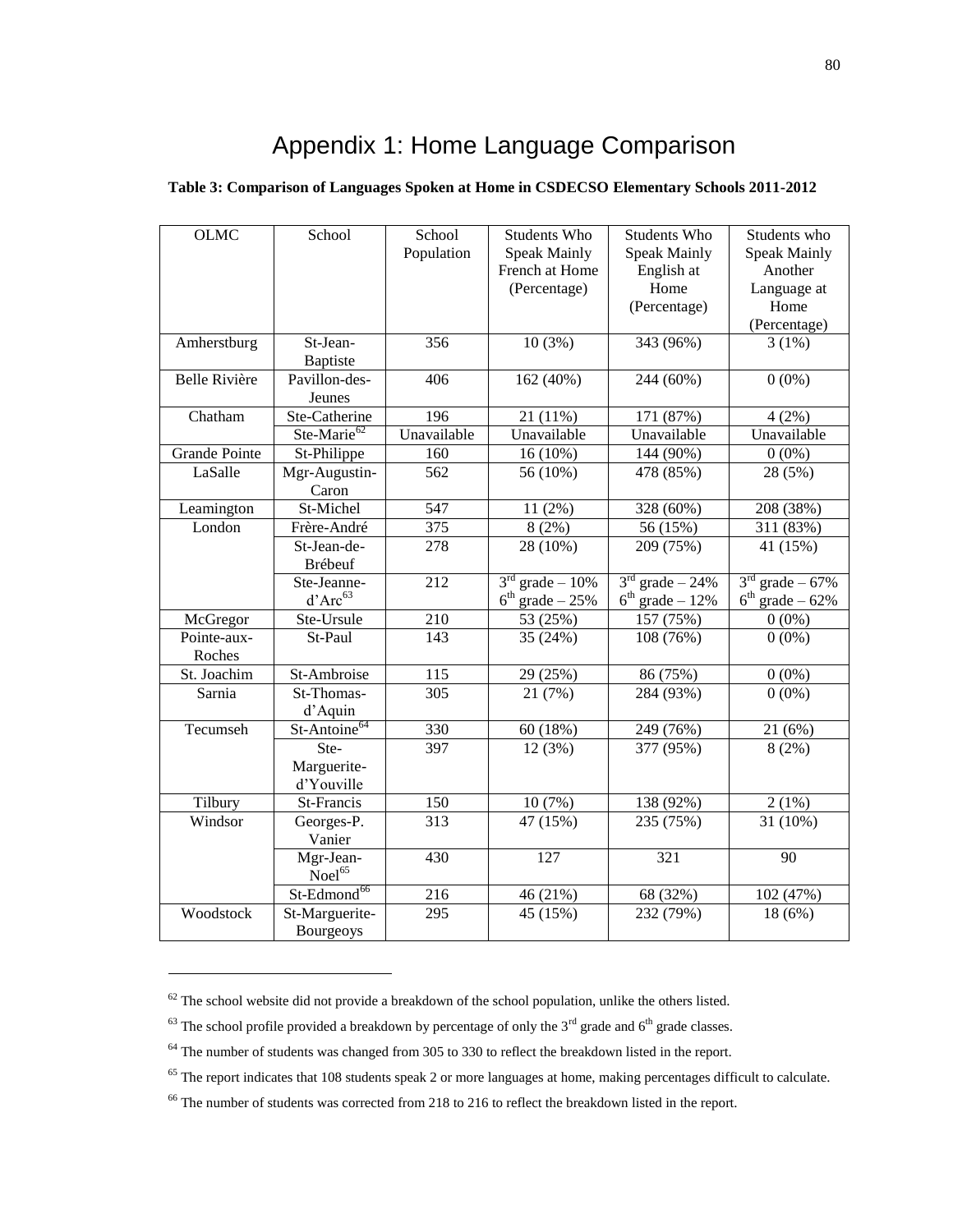### Appendix 2: Letters and Consent Forms

### Information Letters and Consent Forms - Consent Form (Interview) **A Case Study of Pedagogy and Learning Environment in an Ontario Francophone School**

#### LETTER OF INFORMATION – Teacher/Administrator/Support Staff

My name is Alan Russette and I am a Masters student in the Faculty of Education at Western University. I am conducting research into the learning environment of Francophone elementary schools in Ontario, and would like to invite you to participate in the study.

The aim of my research is to examine multiple aspects of the learning environment, including how the Franco-Ontarian linguistic and cultural identity is promoted and reinforced in the school, community involvement, pedagogies employed, and assessment. The study includes a classroom observation component, and a one-onone interview component.

If you agree to participate in the interview component of the study, the interview will take 30-45 minutes. It can be conducted in a classroom or another location of your choosing. The interview will be audio-recorded with your permission and later transcribed. Once the transcriptions are complete, you will be contacted and provided with an opportunity to check them for accuracy. You may make amendments or corrections to the transcriptions, if you wish.

The information collected will be used for research purposes only, and neither your name nor any information which could identify you will be used in any publication or presentation of the study results. All information collected for the study will be kept confidential. Only the researcher will have access to the tapes, field notes, and transcripts. You will be given a pseudonym to protect confidentiality in the thesis and any other forms of publication. All collected data will be destroyed after the research is completed.

There are no risks to participating in this study. Participation in this study is voluntary. You may refuse to answer any questions, or withdraw from this study at any time with no effect on you personally or professionally.

If you have any questions about the conduct of this study or your rights as a research participant you may contact the Manager, Office of Research Ethics, at Western University at XXX-XXX-XXXX or [XXXX@XXX.ca.](mailto:XXXX@XXX.ca) If you have any questions about this study, please contact Alan Russette at [XXXXXXXX@XXX.ca](mailto:XXXXXXXX@XXX.ca) or my supervisor Dr. Shelley Taylor at XXX-XXX-XXXX x XXXXX or [XXXXX@XX.ca.](mailto:XXXXX@XX.ca)

This letter is yours to keep for future reference.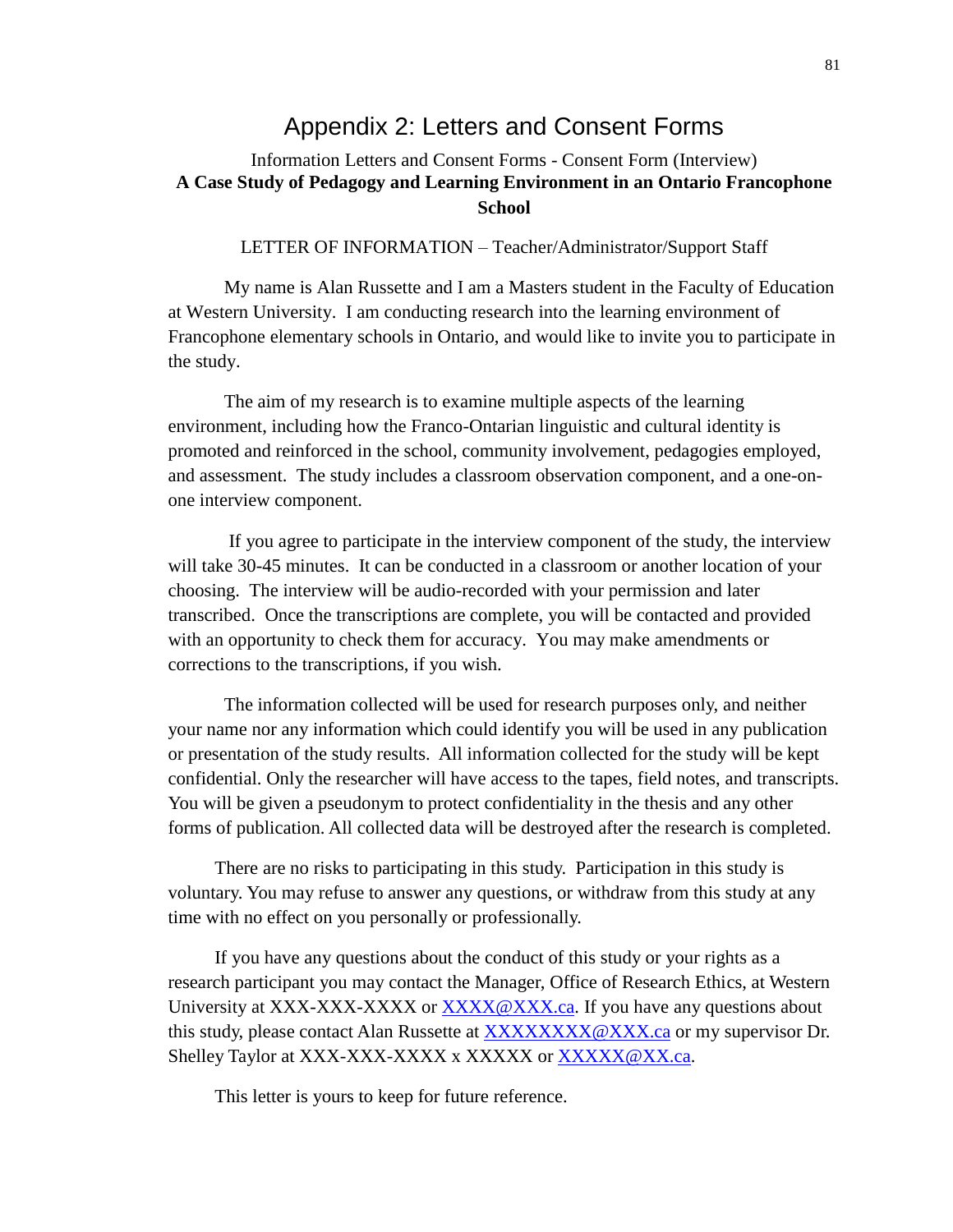### **A Case Study of Pedagogy and Learning Environment in an Ontario Francophone School** By Alan Russette Faculty of Education Western University

CONSENT FORM

I have read the Letter of Information, have had the nature of the study explained to me, and I agree to participate. All questions have been answered to my satisfaction.

Name (please print):

Signature: Date: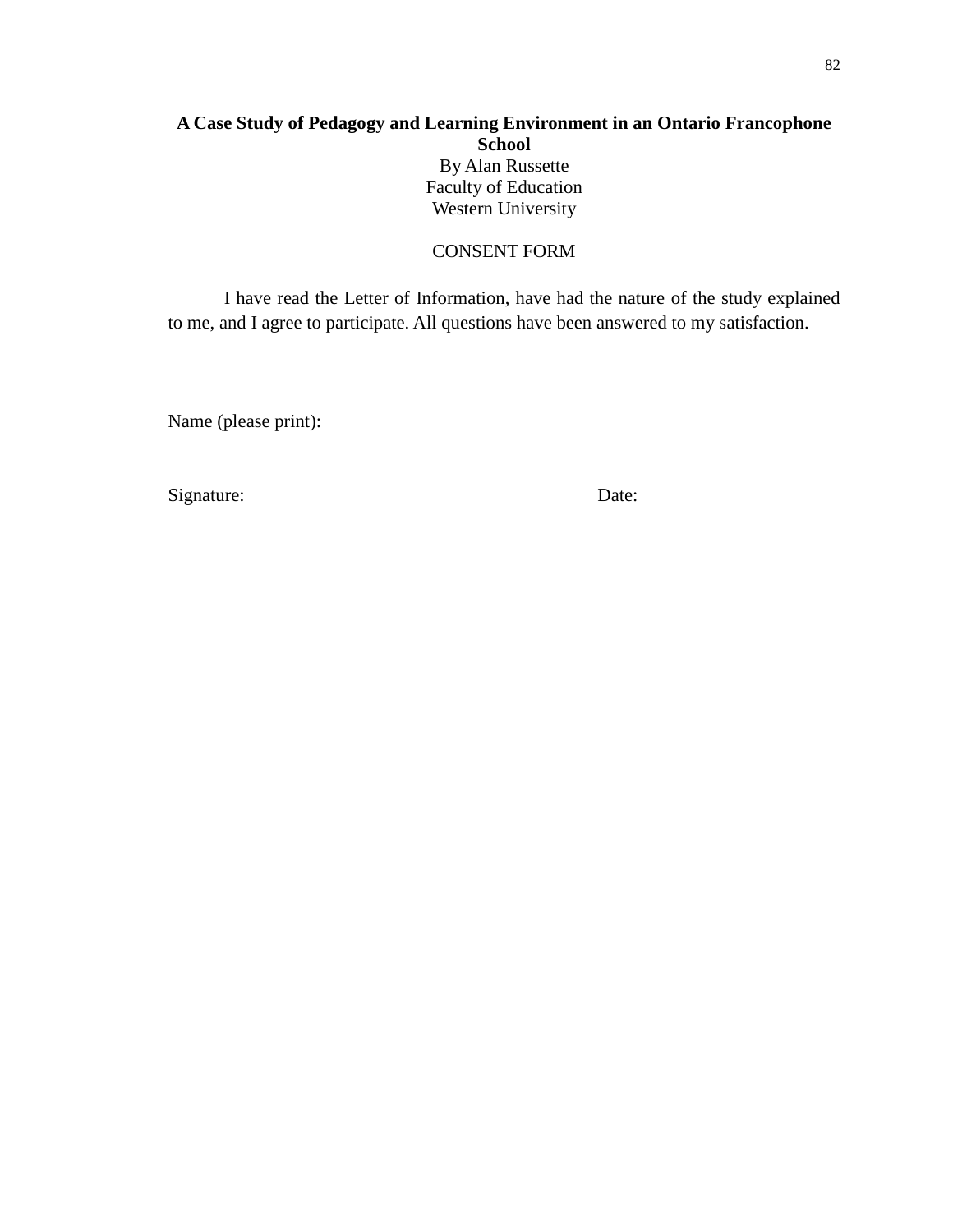#### Consent Form (Classroom Observations)

### **A Case Study of Pedagogy and Learning Environment in an Ontario Francophone School**

#### LETTER OF INFORMATION – Teacher

My name is Alan Russette and I am a Masters student in the Faculty of Education at Western University. I am conducting research into the learning environment of Francophone elementary schools in Ontario, and would like to invite you to participate in the study.

The aim of my research is to examine multiple aspects of the learning environment, including how the Franco-Ontarian linguistic and cultural identity is promoted and reinforced in the school, community involvement, pedagogies employed, and assessment. The study includes a classroom observation component, and a one-onone interview component.

If you agree to participate in the classroom observation component of the study, I will be visiting your classroom 2-3 times per week over the course of several months. A formal visiting arrangement can be negotiated to suit your schedule and preferences. Portions of your lessons may be audio or video recorded with your permission and later transcribed. Field notes will also be taken during the observations.

The information collected will be used for research purposes only, and neither your name nor any information which could identify you will be used in any publication or presentation of the study results. All information collected for the study will be kept confidential. Only the researcher will have access to the tapes, field notes, and transcripts. You will be given a pseudonym to protect confidentiality in the thesis and any other forms of publication. All collected data will be destroyed after the research is completed.

There are no risks to participating in this study. Participation in this study is voluntary. You may refuse to answer any questions, or withdraw from this study at any time with no effect on you personally or professionally.

If you have any questions about the conduct of this study or your rights as a research participant you may contact the Manager, Office of Research Ethics, at Western University at XXX-XXX-XXXX or [XXXXXX@XXX.ca.](mailto:XXXXXX@XXX.ca) If you have any questions about this study, please contact Alan Russette at [XXXXXXXX@XXX.ca](mailto:XXXXXXXX@XXX.ca) or my supervisor Dr. Shelley Taylor at XXX-XXX-XXXX x XXXXXX or [XXXXXX@XXX.ca.](mailto:XXXXXX@XXX.ca)

This letter is yours to keep for future reference.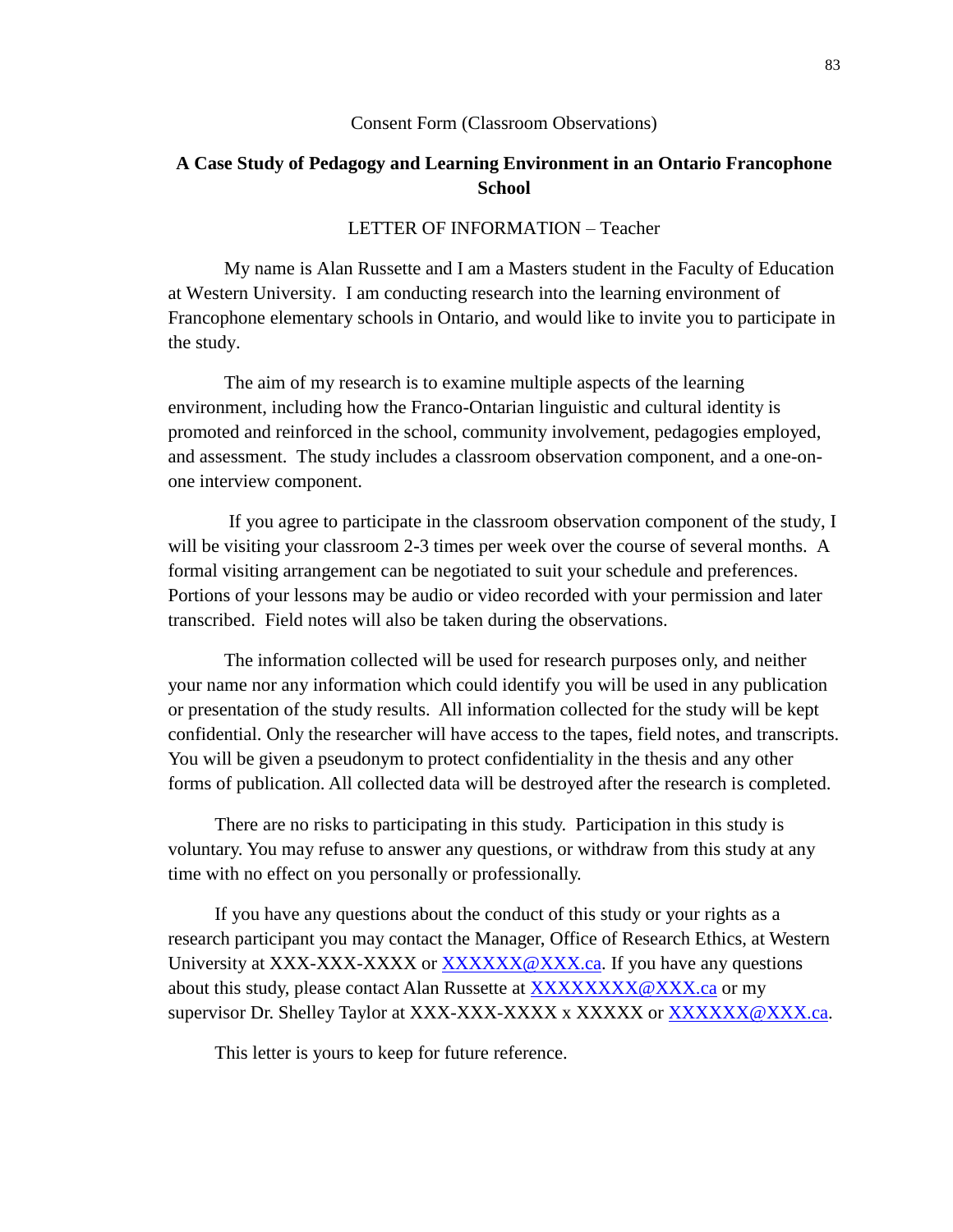### **A Case Study of Pedagogy and Learning Environment in an Ontario Francophone School**

By Alan Russette Faculty of Education Western University

### CONSENT FORM

I have read the Letter of Information, have had the nature of the study explained to me, and I agree to participate. All questions have been answered to my satisfaction.

Name (please print):

Signature: Date: Date: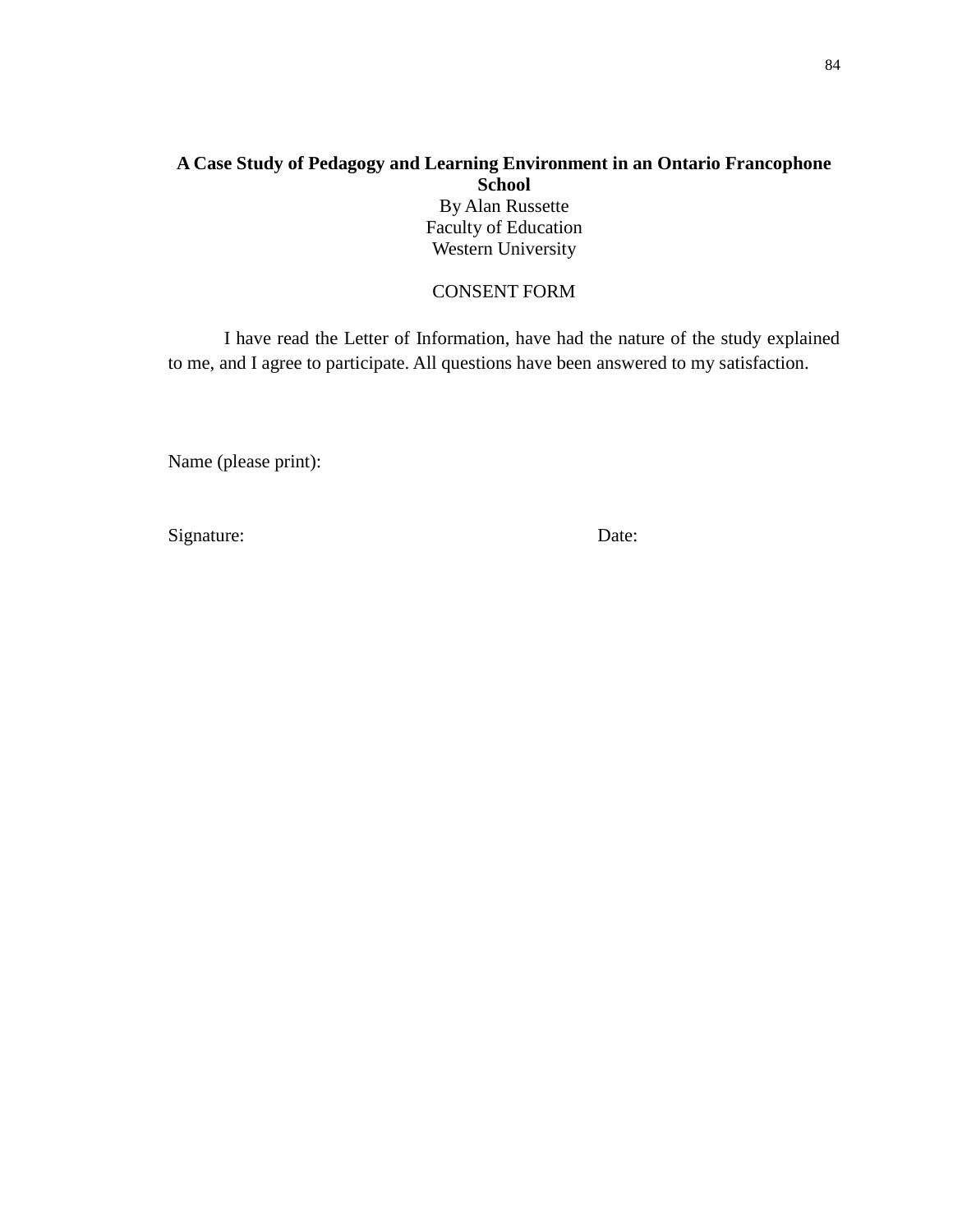#### Parent/Guardian Consent Form (Classroom Observations)

### **A Case Study of Pedagogy and Learning Environment in an Ontario Francophone School**

#### LETTER OF INFORMATION – Parents of Students

My name is Alan Russette and I am a Masters student in the Faculty of Education at Western University. I am conducting research into the learning environment of Francophone elementary schools in Ontario, and would like to invite your child to participate in the study.

The aim of my research is to examine multiple aspects of the learning environment, including how the Franco-Ontarian linguistic and cultural identity is promoted and reinforced in the school, community involvement, pedagogies employed, and assessment. The study includes a classroom observation component.

I will be visiting your child's classroom 2-3 times per week over the course of several months. Although the focus of the classroom observations will be on the teacher and how he/she conducts the classroom learning environment, children will be observed to document and assess their reactions to the teacher's lessons and to the learning environment. Portions of the teacher's lessons may also be audio or video recorded. Interaction with the children will be incidental, for the most part, and only those students who agree to participate in the study will be observed. No notes will be taken on students who are not participating.

The information collected will be used for research purposes only, and neither your child's name nor any information which could identify him/her will be used in any publication or presentation of the study results. All information collected for the study will be kept confidential. Only the researcher will have access to the tapes, field notes, and transcripts. Your child will be given a pseudonym to protect confidentiality in the thesis and any other forms of publication. All collected data will be destroyed after the research is completed.

There are no risks to participating in this study. Participation in this study is voluntary and you may withdraw your child from this study at any time with no effect on you or them.

If you have any questions about the conduct of this study or your rights as a research participant you may contact the Manager, Office of Research Ethics, at Western University at XXX-XXX-XXXX or [XXXXXX@XXX.ca.](mailto:XXXXXX@XXX.ca) If you have any questions about this study, please contact Alan Russette at [XXXXXXXX@XXX.ca](mailto:XXXXXXXX@XXX.ca) or my supervisor Dr. Shelley Taylor at XXX-XXX-XXXX x XXXXXX or [XXXXXX@XXX.ca.](mailto:XXXXXX@XXX.ca)

This letter is yours to keep for future reference.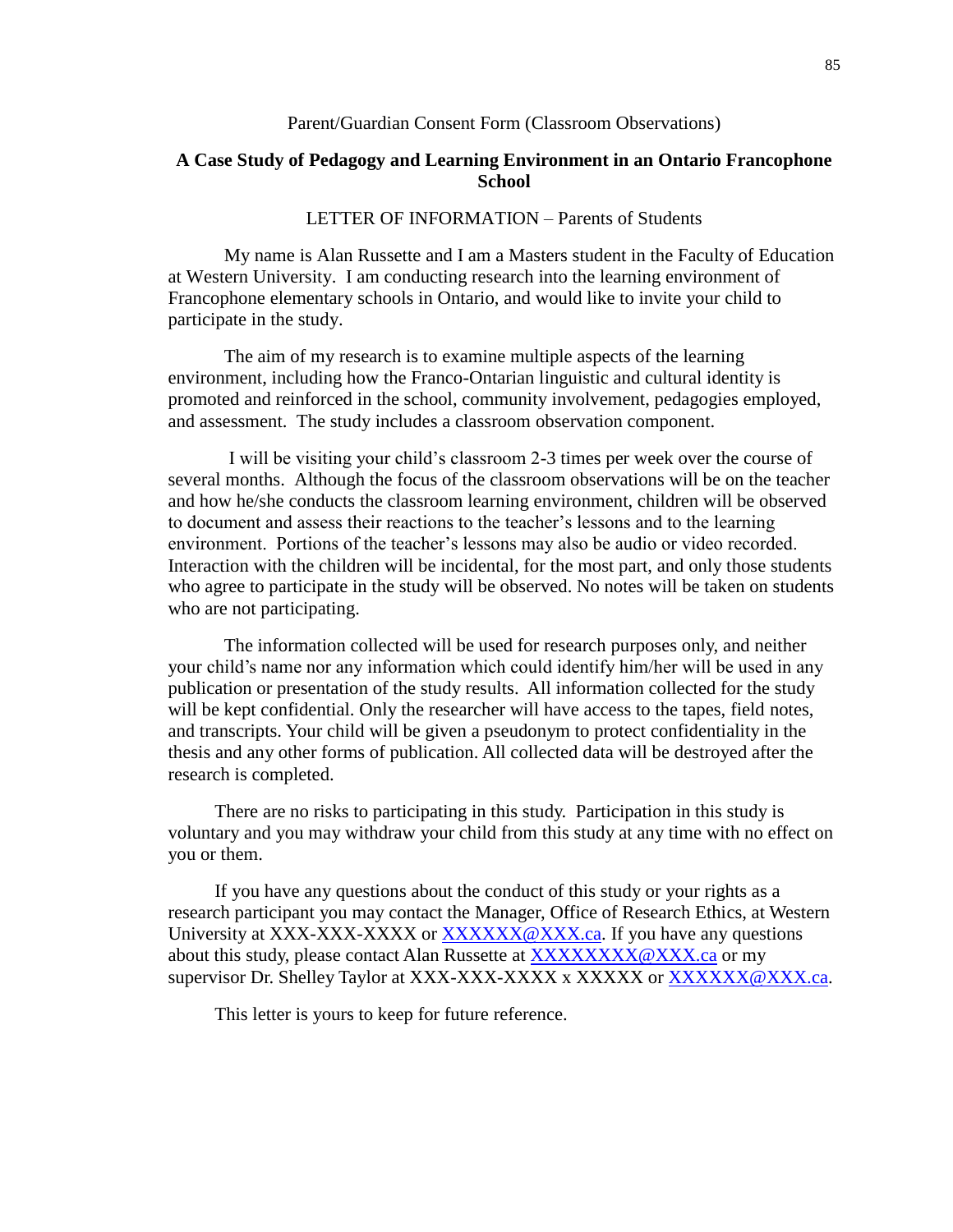### **A Case Study of Pedagogy and Learning Environment in an Ontario Francophone School**

By Alan Russette Faculty of Education Western University

CONSENT FORM (for students under the age of 18)

I have read the Letter of Information, have had the nature of the study explained to me, and I agree to participate. All questions have been answered to my satisfaction.

Name of the student (please print):

Name of the parent or guardian (please print):

Signature of the Parent or Guardian: Date: Date: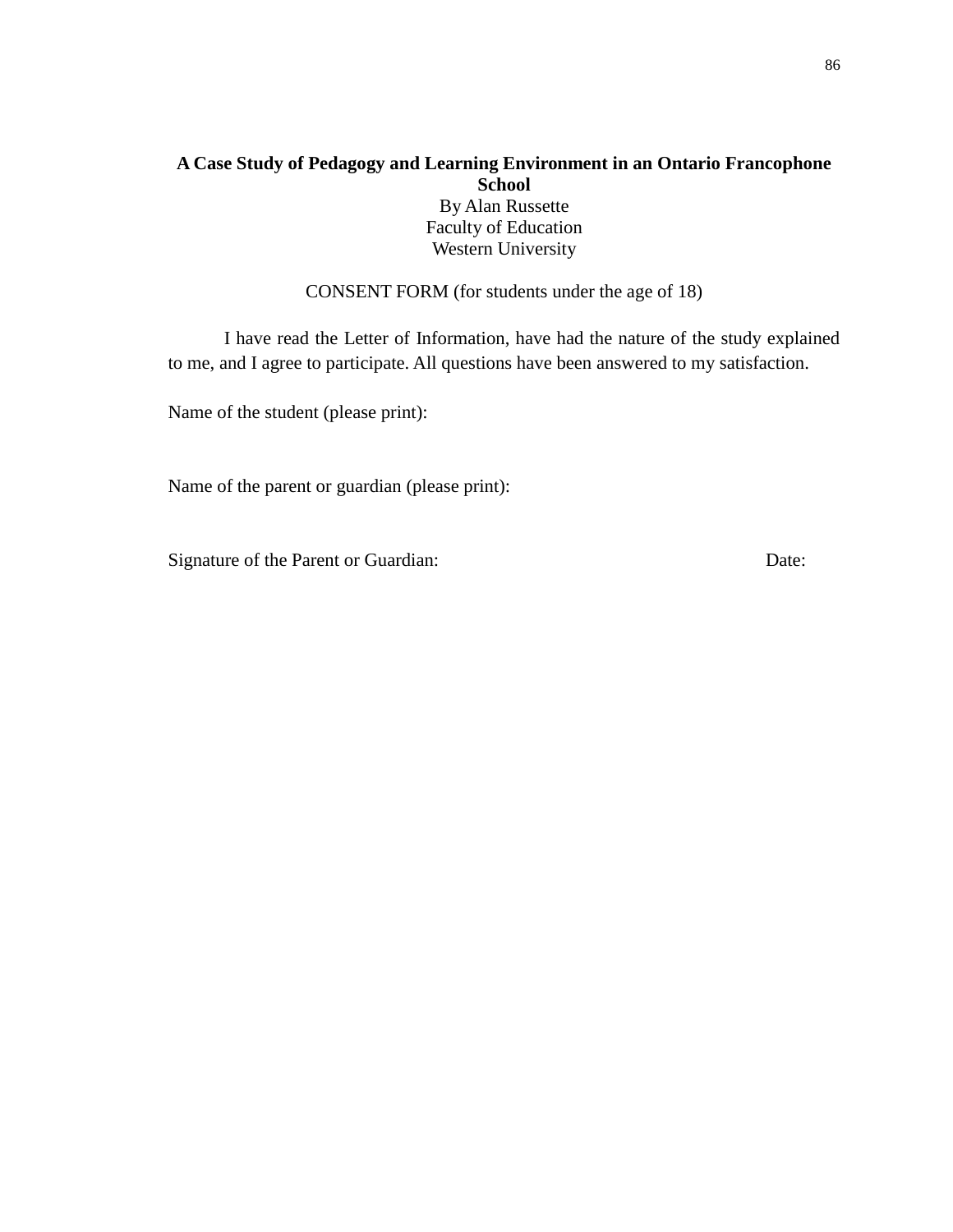

87

Copy: Office of Research Ethics